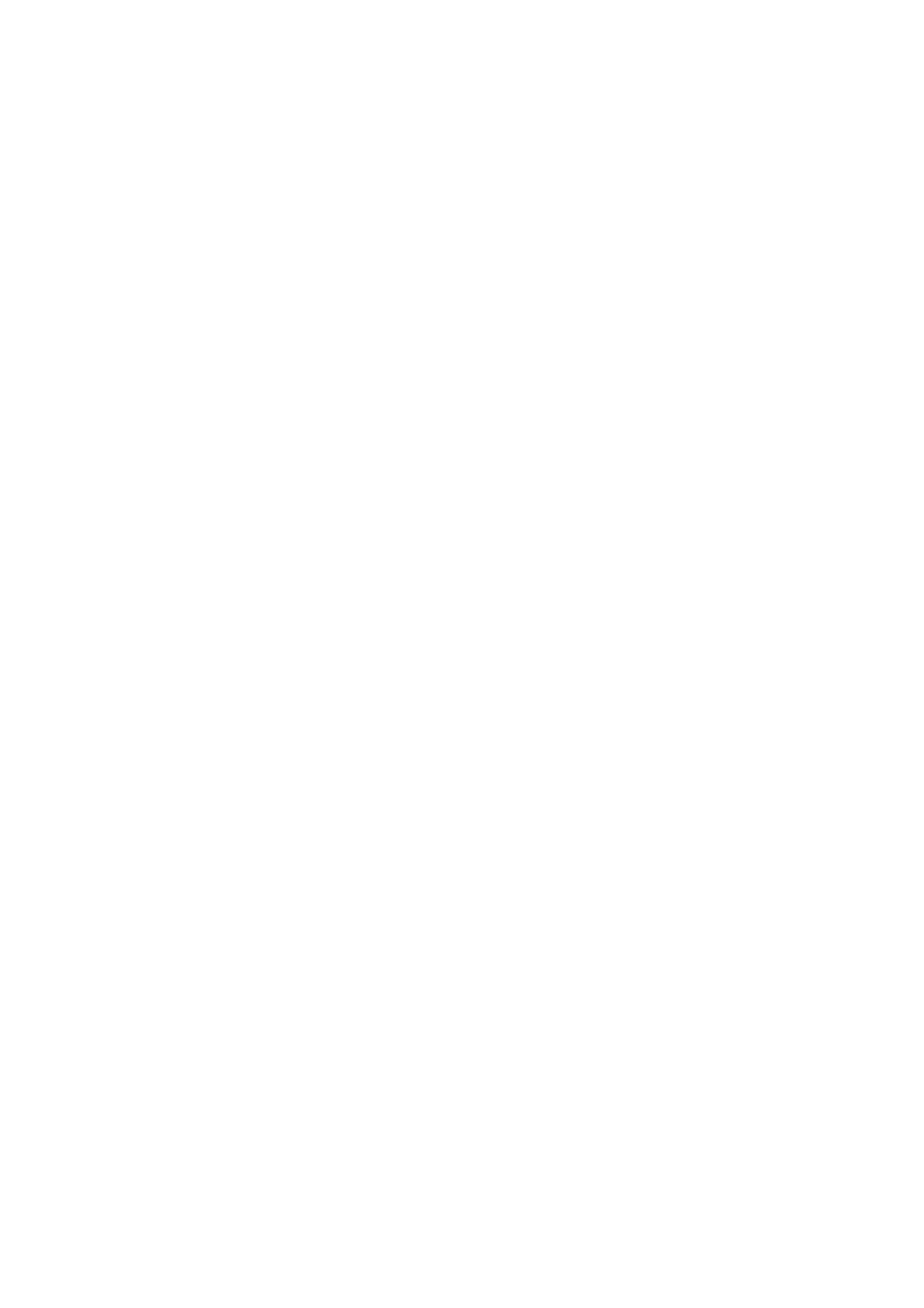| <b>CONTENTS</b> |
|-----------------|
|-----------------|

|                        | <b>Research and development</b>                                                                                         | 1        |
|------------------------|-------------------------------------------------------------------------------------------------------------------------|----------|
| Overview               |                                                                                                                         | 3        |
| Purpose test           |                                                                                                                         | 5        |
|                        | Requirements for eligibility                                                                                            | 7        |
|                        | Issue: Requirement to be in business in New Zealand through a fixed establishment                                       | 7        |
|                        | Issue: Start-up businesses                                                                                              | 9        |
|                        | Issue: Partnerships carrying on R&D                                                                                     | 9        |
|                        | Issue: R&D activities must be related to business of claimant                                                           | 10       |
|                        | Issue: Election to defer deduction for R&D expenditure                                                                  | 10       |
|                        | Issue: Prepayments                                                                                                      | 11       |
|                        | Issue: Capital expenditure                                                                                              | 12       |
|                        | Issue: Non-deductible expenditure                                                                                       | 14       |
|                        | Issue: Minimum threshold of expenditure                                                                                 | 15       |
|                        | R&D must be on behalf of claimant                                                                                       | 16       |
|                        | Issue: Joint R&D                                                                                                        | 16       |
|                        | Issue: R&D done in partnership                                                                                          | 19       |
|                        | Issue: Ownership of results                                                                                             | 20       |
|                        | Issue: Financial and technical risk                                                                                     | 21       |
|                        | Issue: Control of R&D activities                                                                                        | 22       |
|                        | Issue: R&D carried out on behalf of overseas affiliates                                                                 | 23       |
|                        | Definition of research and development activities                                                                       | 25       |
|                        | Issue: Scientific or technological uncertainty                                                                          | 25       |
|                        | Issue: Advance in science or technology                                                                                 | 26       |
|                        | Issue: Screen content in the film/television industry                                                                   | 27       |
|                        | Issue: Appreciable element of novelty                                                                                   | 27       |
|                        | Issue: Support activities must be "wholly or mainly for" core activities                                                | 28       |
|                        | Issue: Support activities must be "commensurate with" core activities                                                   | 30       |
|                        | Exclusions from research and development activities                                                                     | 32       |
|                        | Issue: Exclusion of activities from paragraph (a) R&D definition                                                        | 32       |
|                        | Issue: Exploring for or producing minerals, petroleum and natural gas                                                   | 32       |
|                        | Issue: Research in social sciences, arts or humanities                                                                  | 33<br>34 |
|                        | Issue: Pre-production activities                                                                                        |          |
| Eligible expenditure   |                                                                                                                         | 35       |
|                        | Issue: Apportionment of expenses                                                                                        | 35       |
|                        | Issue: Salaries of employees                                                                                            | 35       |
|                        | Issue: Depreciation of tangible assets wholly or mainly used in R&D<br>Issue: Depreciation of tangible assets in a pool | 36<br>37 |
|                        | Issue: Eligible overheads                                                                                               | 37       |
|                        | Issue: Scope of exclusion for items processed or transformed                                                            | 39       |
|                        | Issue: Value of items processed or transformed                                                                          | 41       |
|                        | Issue: Payments to persons conducting R&D                                                                               | 41       |
| Ineligible expenditure |                                                                                                                         | 42       |
|                        | Issue: Loss on sale or write-off of depreciable property                                                                | 42       |
|                        | Issue: Core technology                                                                                                  | 42       |
|                        | Issue: Expenditure met from funds that are required co-funding                                                          | 44       |
|                        | Issue: R&D conducted overseas as part of a New Zealand-based project                                                    | 46       |
|                        | Issue: Purchasing, leasing or obtaining a right to use intangible property                                              | 49       |
|                        | Cap on internal software development                                                                                    | 51       |
|                        | Issue: Definition of internal software development                                                                      | 52       |
|                        | Issue: Removal of cap                                                                                                   | 53       |
|                        | Issue: Banking sector doing information technology R&D                                                                  | 54       |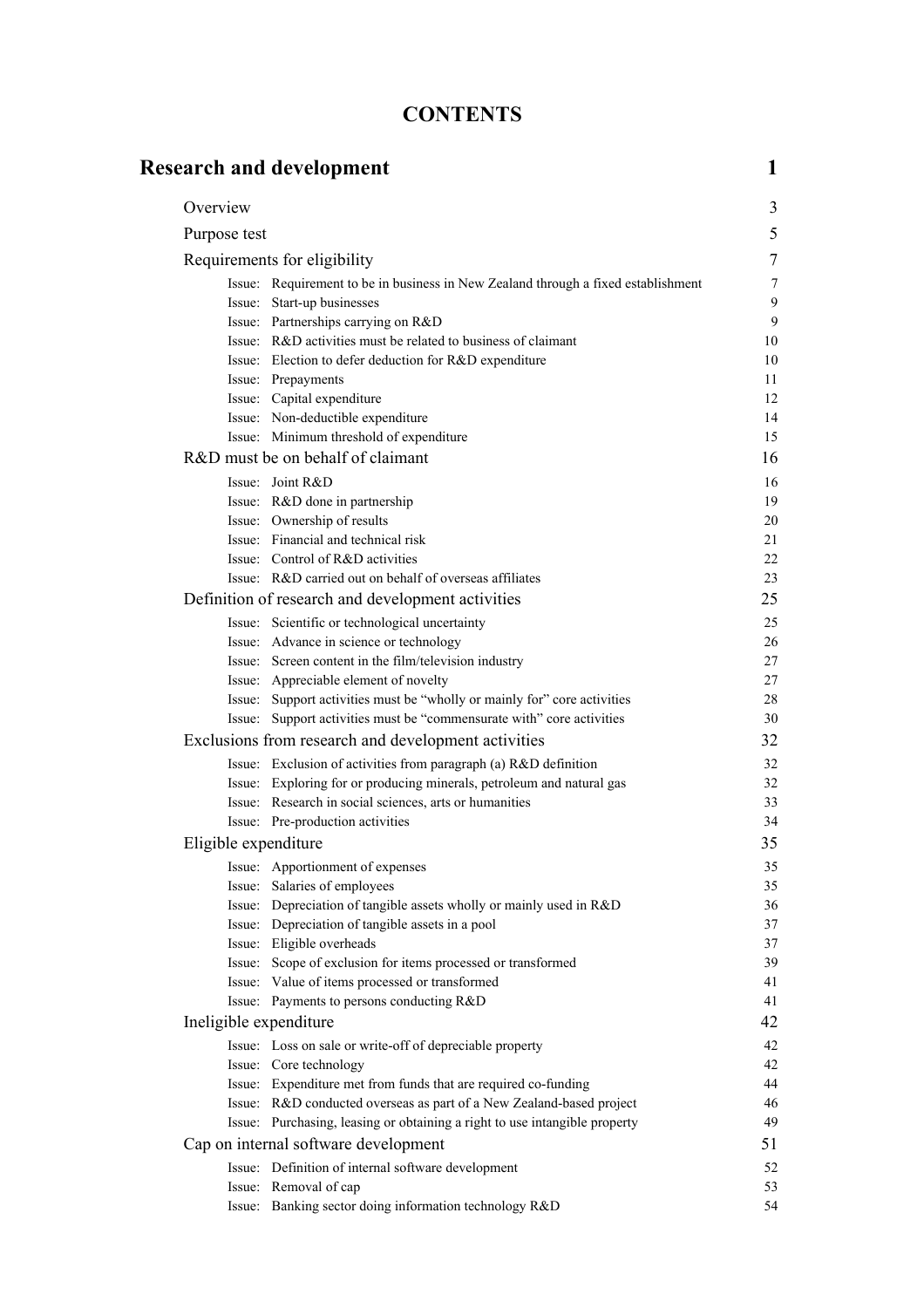|                  | Issue: Other options for cap                                                                        | 55 |
|------------------|-----------------------------------------------------------------------------------------------------|----|
|                  | Issue: Tightening of internal-use software rules                                                    | 56 |
|                  | Issue: Development of software as part of a hardware product (firmware)                             | 58 |
|                  | Issue: Ministerial discretion to waive cap                                                          | 59 |
|                  | Issue: Grouping requirements for the internal software development cap                              | 60 |
|                  | Issue: Minor amendment – purpose of sale of software                                                | 61 |
| Imputation       |                                                                                                     | 62 |
|                  | Issue: Partial claw-back of benefit of R&D credit on distribution to shareholder                    | 62 |
|                  | Issue: Co-operative companies                                                                       | 63 |
|                  | Issue: Date credit arises to imputation credit account for R&D tax credit                           | 64 |
|                  | Crown research institutes, tertiary institutions and district health boards and their               |    |
| associates       |                                                                                                     | 65 |
|                  | Issue: Exclusion of Crown research institutes, tertiary institutions and district health<br>boards  | 65 |
|                  | Issue: Associates of Crown research institutes, tertiary institutions and district health<br>boards | 66 |
|                  | Issue: Subsidiaries partly owned by private sector firms                                            | 67 |
|                  | Issue: Partnerships with these entities                                                             | 69 |
|                  | Industry research co-operatives                                                                     | 70 |
|                  | Issue: Definition of "industry research co-operative"                                               | 70 |
|                  | Issue: Filing requirements                                                                          | 71 |
|                  | Listed research providers                                                                           | 73 |
|                  | Issue: Requirements to be a listed research provider                                                | 73 |
|                  | Issue: Effect of delisting                                                                          | 74 |
|                  | Issue: Power not to list and power to delist                                                        | 75 |
|                  | Filing of tax credit claims                                                                         | 76 |
|                  | Issue: Group companies                                                                              | 76 |
|                  | Issue: Date of filing                                                                               | 77 |
|                  | Determinations and guidelines                                                                       | 78 |
|                  | Issue: Determinations                                                                               | 78 |
|                  | Issue: Guidelines                                                                                   | 80 |
| Administration   |                                                                                                     | 82 |
|                  | Issue: Alternate administrator                                                                      | 82 |
|                  | Issue: Reassessments                                                                                | 83 |
|                  | Issue: Penalties and use-of-money interest                                                          | 86 |
|                  | Issue: Surplus credits                                                                              | 87 |
| Application date |                                                                                                     | 88 |
|                  | Issue: Late balance date taxpayers                                                                  | 88 |
|                  | Miscellaneous drafting issues                                                                       | 89 |
|                  | Issue: Eligible amounts                                                                             | 89 |
|                  | Issue: Expenditure paid to an associate                                                             | 90 |
|                  | Issue: Depreciable property acquired from an associate                                              | 91 |
|                  | Issue: Consistency in drafting                                                                      | 92 |
|                  |                                                                                                     |    |

# **Penalties** 93

| Overview |                                 | 95 |
|----------|---------------------------------|----|
|          | The defintion of "tax agent"    | 96 |
|          | Issue: Professional bodies      | 96 |
|          | Issue: In-house tax experts     | 96 |
|          | Issue: Compliance costs         | 97 |
|          | Issue: Information requirements | 98 |
|          | Issue: Key factors              | 99 |
|          | Issue: Operational guidelines   | 99 |
|          |                                 |    |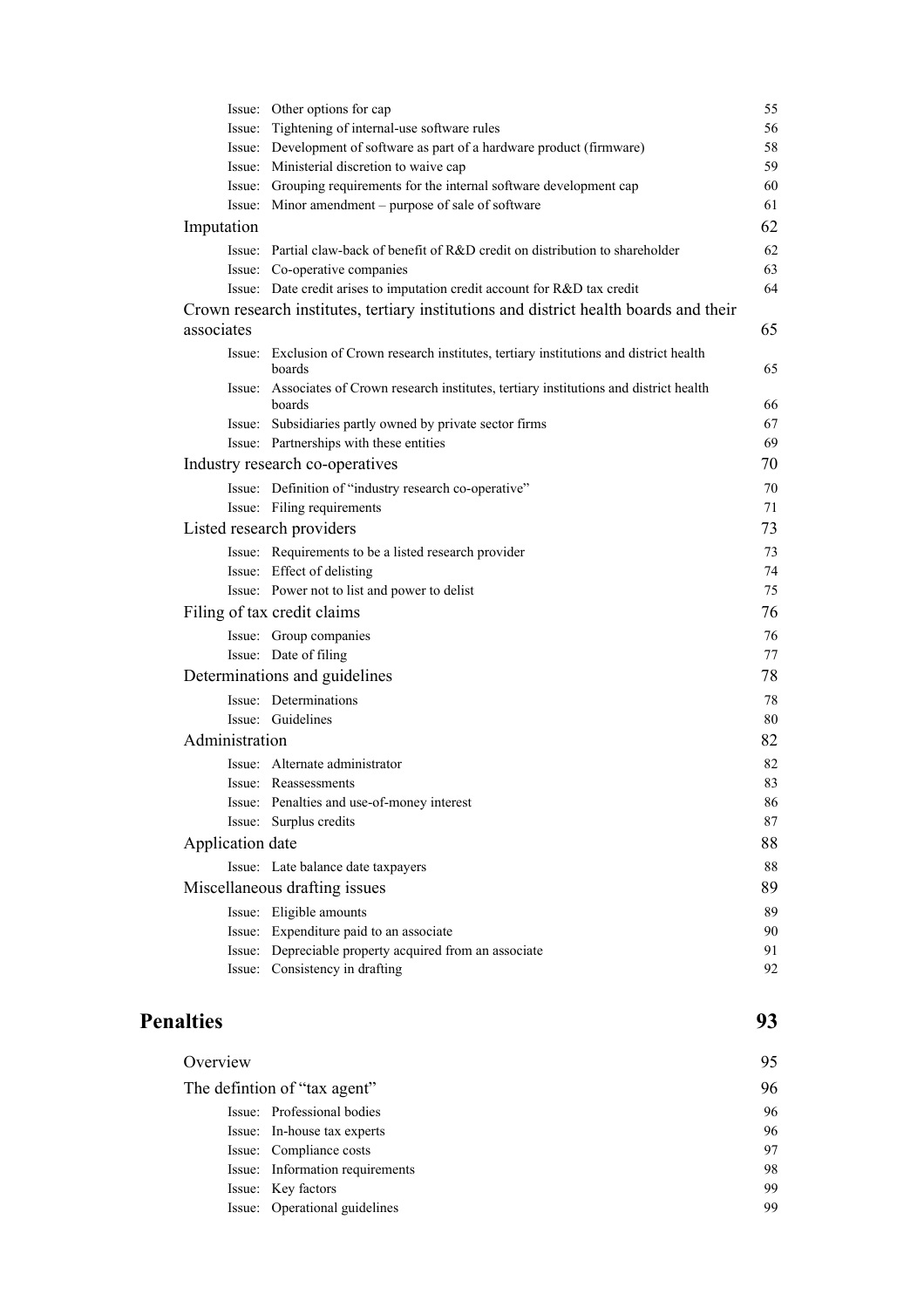|                        | Issue: Redundant legislation                                               | 100 |
|------------------------|----------------------------------------------------------------------------|-----|
|                        | Issue: Time period                                                         | 100 |
|                        | Issue: Drafting clarification                                              | 101 |
|                        | Issue: Secrecy provision                                                   | 101 |
|                        | Employer monthly schedule late filing penalty                              | 102 |
|                        | Issue: Grace period                                                        | 102 |
|                        | Issue: Application date                                                    | 102 |
|                        | Late filing penalties for GST returns                                      | 104 |
|                        | Issue: Grace period                                                        | 104 |
|                        | Issue: Amount of the penalty                                               | 104 |
|                        | Issue: Nil or credit returns                                               | 105 |
|                        | Issue: Good filing history                                                 | 106 |
|                        | Issue: Hybrid accounting method                                            | 106 |
| Late payment penalties |                                                                            | 107 |
|                        | Issue: Application to GST                                                  | 107 |
|                        | Issue: Drafting                                                            | 107 |
|                        | Issue: Grace period                                                        | 108 |
|                        | Issue: Application of late payment penalties when liability not identified | 108 |
|                        | Issue: Due date for payment of tax                                         | 109 |
| Associated persons     |                                                                            | 110 |
|                        | Issue: Application date                                                    | 110 |
|                        | Tax advisors and the shortfall penalty for not taking reasonable care      | 111 |
|                        | Issue: Application to in-house tax advisors                                | 111 |
|                        | Issue: Application to groups                                               | 112 |
|                        | Issue: Level of proof and non-disclosure                                   | 112 |
|                        | Issue: Meaning of "adequate"                                               | 113 |
|                        | Issue: Corresponding tax positions                                         | 113 |
|                        | Refining the scope of the unacceptable tax position shortfall penalty      | 115 |
|                        | Issue: The unacceptable tax position shortfall penalty should be repealed  | 115 |
|                        | Issue: Meaning of "income tax"                                             | 116 |
|                        | Issue: Simple mistakes and oversights                                      | 116 |
|                        | Issue: Level of threshold                                                  | 117 |
|                        | Issue: Repeal of the discretion                                            | 118 |
|                        | Issue: Application date                                                    | 119 |
|                        | Issue: Calculation and recording of numbers                                | 119 |
|                        | Abusive tax position shortfall penalty threshold                           | 121 |
|                        | Issue: The threshold should not be removed                                 | 121 |
| Late payment of PAYE   |                                                                            | 122 |
|                        | Issue: Issue should be removed from the bill                               | 122 |
|                        | Issue: Alignment with late payment penalty rules                           | 123 |
|                        | Issue: Level of penalty                                                    | 123 |
|                        | Issue: Application by receiver or liquidator                               | 124 |
|                        | Issue: Circularity                                                         | 125 |
|                        | Issue: Twice monthly PAYE threshold                                        | 125 |
|                        | Issue: Clarification of the provision                                      | 126 |
|                        | Voluntary disclosure reduction                                             | 128 |
|                        | Issue: Proposal does not match publicity                                   | 128 |
|                        | Issue: Extension to other shortfall penalties                              | 129 |
|                        | Issue: Reduction of abusive tax position shortfall penalty                 | 129 |
|                        | Issue: Notification of audit                                               | 130 |
|                        | Issue: Use-of-money interest                                               | 131 |
|                        | Issue: Application date                                                    | 131 |
|                        | Issue: Consequential amendment                                             | 132 |
|                        | Issue: Reduction for post-notification of audit voluntary disclosures      | 133 |
|                        | Issue: Application to unacceptable interpretations                         | 133 |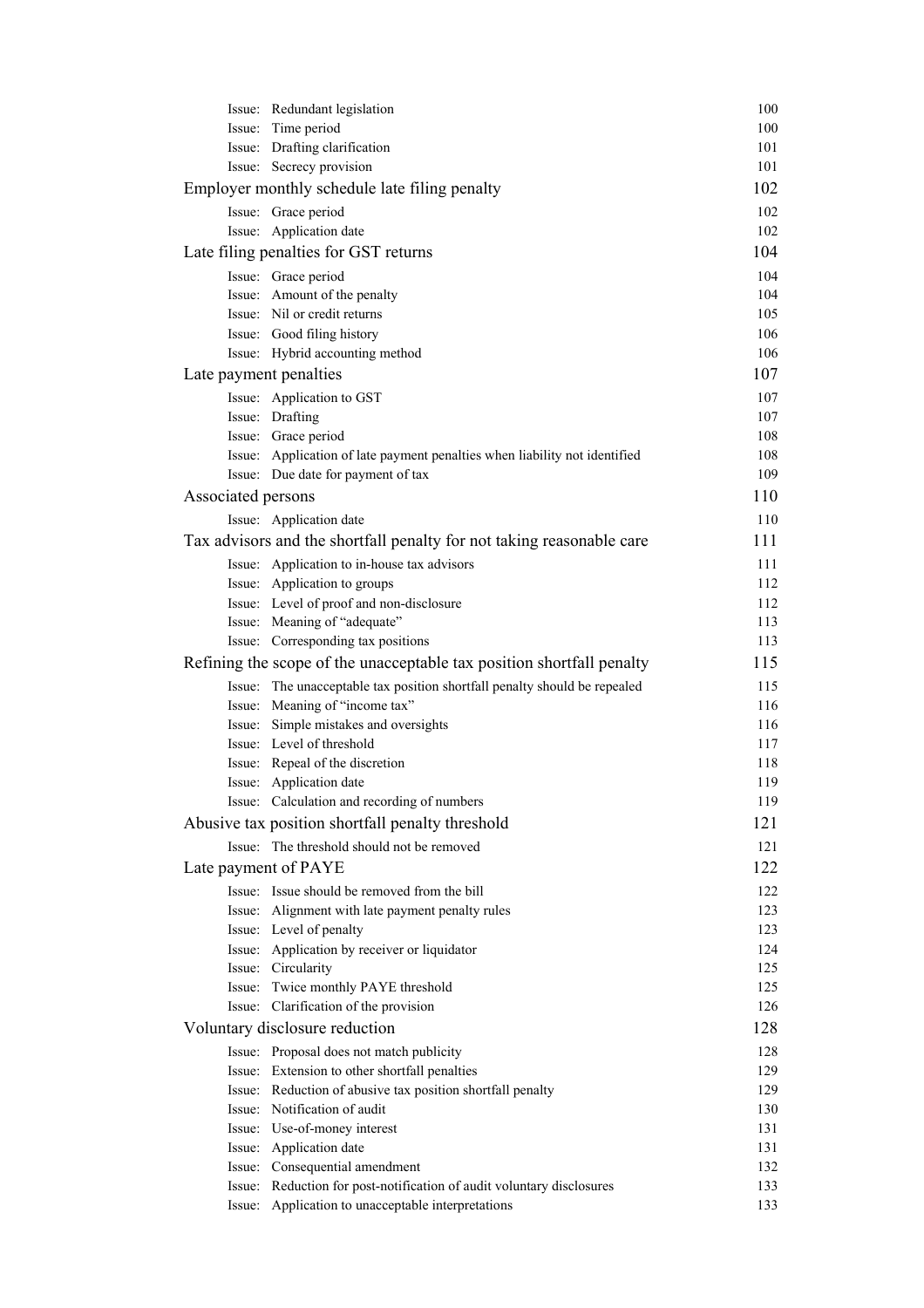| Temporary shortfalls      |                                                                                  | 134 |
|---------------------------|----------------------------------------------------------------------------------|-----|
|                           | Issue: Time period                                                               | 134 |
|                           | Issue: Application date                                                          | 134 |
|                           | Issue: Drafting of provision                                                     | 135 |
| Tax compliance initatives |                                                                                  | 136 |
|                           | Issue: Should apply to specific transactions                                     | 136 |
|                           | Issue: Period in affected business                                               | 136 |
|                           | Issue: No need to disclose assets and liabilities                                | 137 |
|                           | Issue: Information request too far-reaching                                      | 138 |
|                           | Issue: Debt repayment programme offered                                          | 138 |
| Issue:                    | Application to taxpayers who have made disclosures before amnesty begins         | 139 |
| Issue:                    | Types of taxes covered                                                           | 139 |
| Issue:                    | Application of amnesty to all income                                             | 140 |
|                           | Issue: Commitment to audit activity                                              | 141 |
|                           | Issue: Disclosure of the nature of the mistake                                   | 141 |
|                           | Issue: Benefiting from more than one amnesty                                     | 142 |
|                           | Issue: Prosecution by other Crown entities                                       | 142 |
| Miscellaneous issues      |                                                                                  | 144 |
|                           | Issue: Revenue-neutral transactions should not be subject to shortfall penalties | 144 |
|                           | Issue: Review of proposals                                                       | 145 |

# **Company tax rate consequentials** 147

| Overview                   |                                                                   | 149 |
|----------------------------|-------------------------------------------------------------------|-----|
| Tax rates                  |                                                                   | 150 |
|                            | Issue: Support for reduced company tax rate                       | 150 |
|                            | Issue: Company, trust and individual tax rates generally          | 150 |
| Imputation and DWP credits |                                                                   | 152 |
|                            | Issue: Transitional period for imputation and DWP credits         | 152 |
| Issue:                     | Transitional timeframe and balance dates                          | 154 |
| Issue:                     | Technical complications with transition                           | 154 |
|                            | Issue: Maximum credit ratios                                      | 155 |
|                            | Issue: Clarification of policy                                    | 155 |
|                            | Issue: Dividends received by companies and other 30% tax entities | 156 |
|                            | Qualifying company election tax (QCET)                            | 157 |
|                            | Resident withholding tax on dividends                             | 158 |
|                            | Issue: Review of RWT                                              | 158 |
|                            | Issue: Rate of RWT on dividends                                   | 158 |
|                            | Issue: Interim RWT rate on dividends                              | 159 |
| General submissions        |                                                                   | 160 |
|                            | Issue: Excess imputation credits for individuals                  | 160 |
|                            | Issue: Sole traders and partnerships                              | 160 |
|                            | Issue: Roll-over relief for re-structured businesses              | 161 |
|                            | Issue: Taxation of fully imputed dividends                        | 162 |
|                            | Issue: Attribution rule for personal services                     | 163 |
| Issue:                     | Branch equivalent tax accounts (BETAs)                            | 164 |
|                            | Issue: Drafting                                                   | 164 |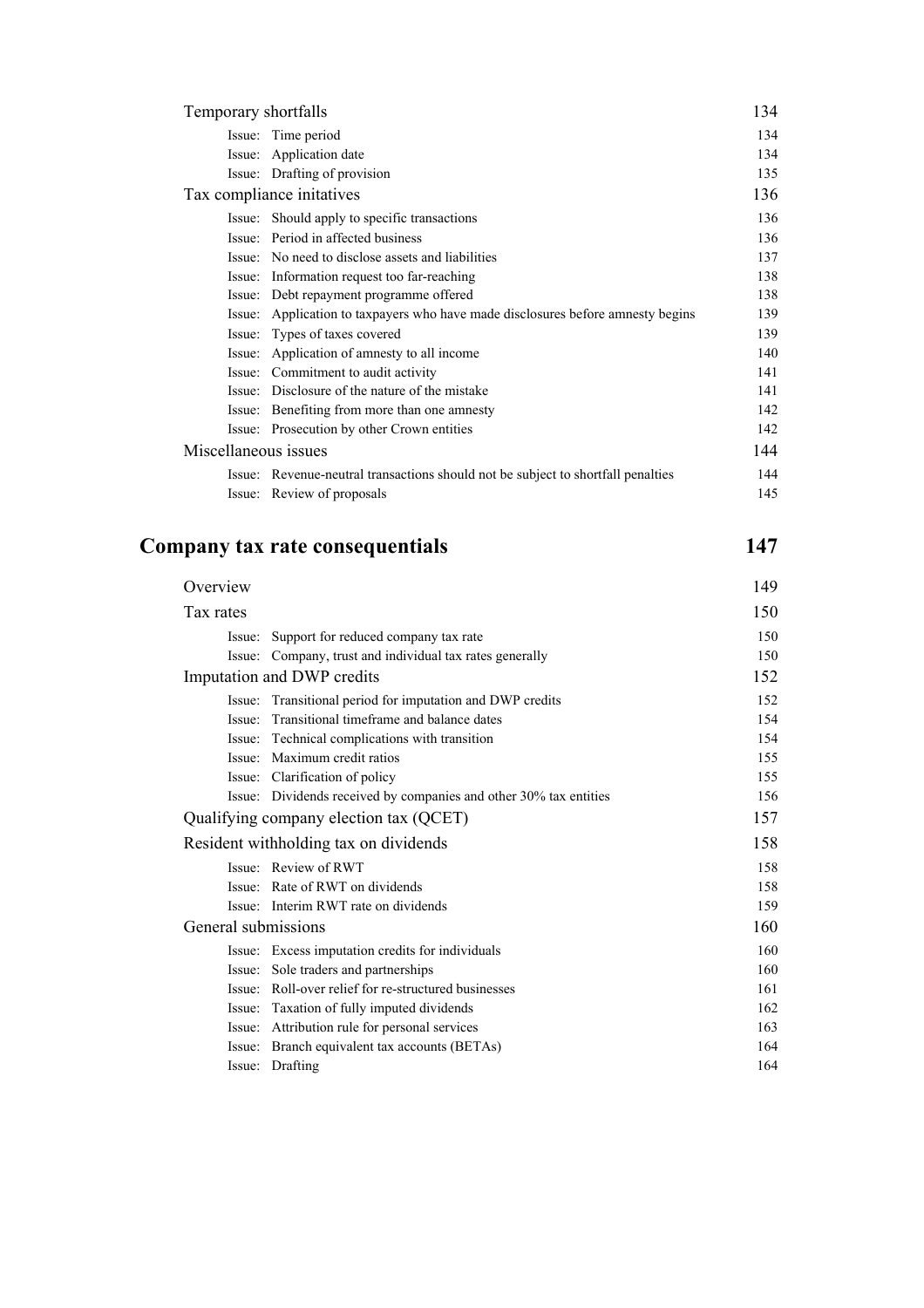# Research and development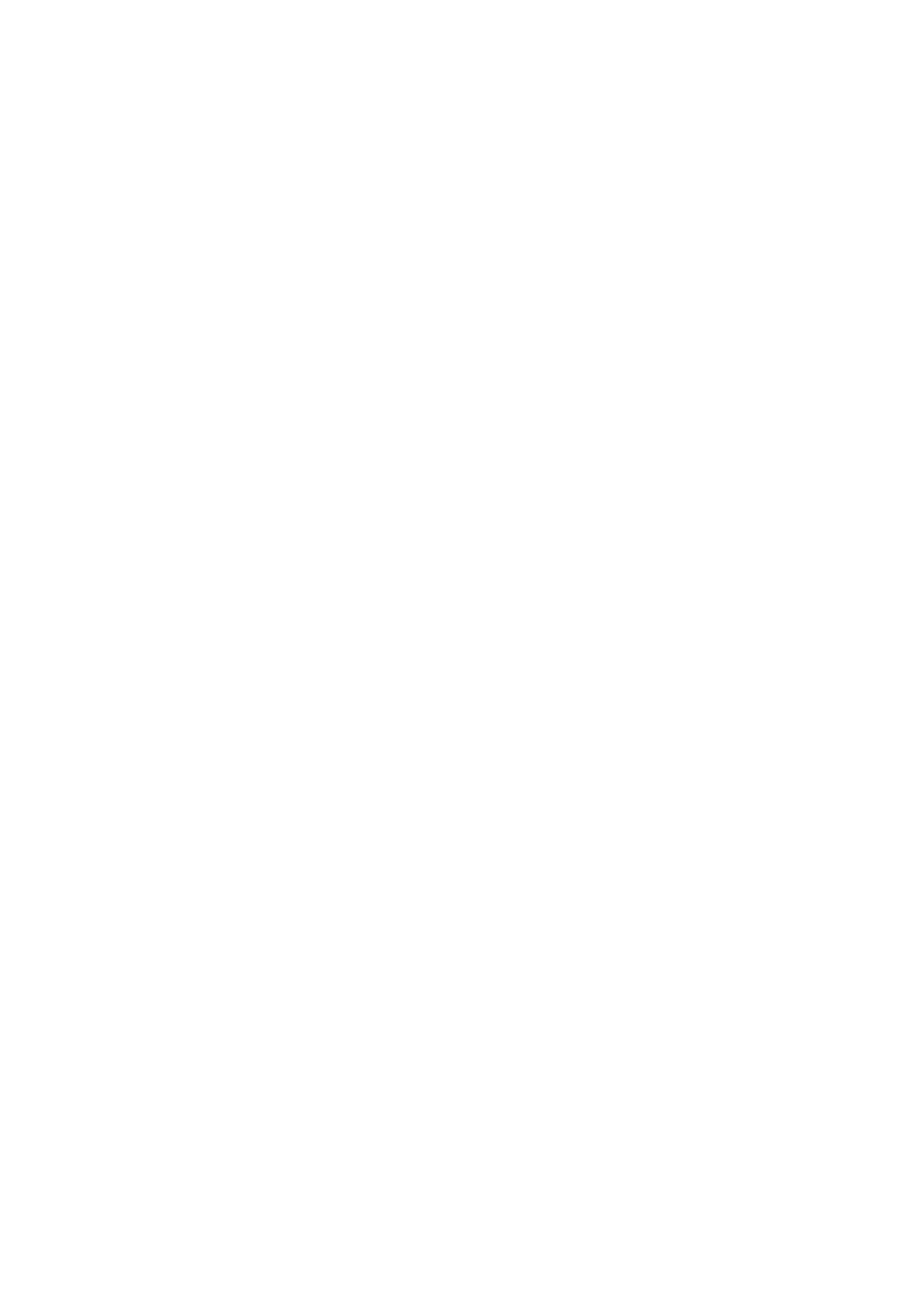# **OVERVIEW**

# *Clauses 2(21), 100, 108, 111, 129, 135(8), (9), (22), (26), (33), (42), (44), (49), (54), (55), (56), (60), 146, 147, 151, 156, 158, 166, 167, 169, 171, 172, 182 and 270*

The bill introduces a tax credit for research and development activities conducted by New Zealand businesses. This brings New Zealand into line with many other countries which offer tax concessions for R&D. The rationale for R&D tax concessions is that there is under-investment by businesses in R&D because the investing firm does not capture all of the benefits of the investment. Some of the benefit is captured by other businesses or consumers. The tax incentive is intended to provide an offset for the likely spill-over benefits to other firms and individuals in New Zealand. This is expected to help transform the New Zealand economy into a high-skill, knowledge-based economy. There will be an evaluation of the credit in three years to determine whether it is effective in meeting these objectives.

The credit is available for eligible businesses that have eligible expenditure on "research and development activities". We outline some of the eligibility requirements below, focussing on those that are the subject of submissions.

# **Eligibility requirements**

In the bill as introduced, in order to be eligible, a claimant must be in business in New Zealand, with a fixed establishment in New Zealand. The expenditure for which a claim is made must relate to that business. Crown research institutes, tertiary institutions, and district health boards, their associates and entities under their control are not eligible for the credit.

A claimant must bear the financial and technical risk of the project, have control over the work and own the project results. When R&D is outsourced, this distinguishes the person who commissions the R&D (who is eligible for the credit) from the person who merely performs that R&D (who is not eligible). This ensures that the incentive is provided to the party making R&D investment decisions and that there are not two claims for the same R&D.

The claimant must have at least \$20,000 of eligible R&D expenditure in a year unless the R&D services are purchased from a listed research provider.

The R&D must be conducted predominantly in New Zealand. The credit can apply for R&D conducted overseas up to a limit of 10 percent of the eligible expenditure incurred in New Zealand where the project must be based. Businesses can do more R&D overseas but it does not attract the credit.

R&D activities must be systematic, investigative and experimental. They must either seek to resolve scientific or technological uncertainty or involve an appreciable element of novelty and be directed at acquiring new knowledge or creating new or improved products or processes. These are "core" R&D activities. Certain activities are excluded from core activities, as they are in other jurisdictions, generally to delineate more clearly the boundary between innovative and routine business activity. Activities that support core R&D activities can be eligible.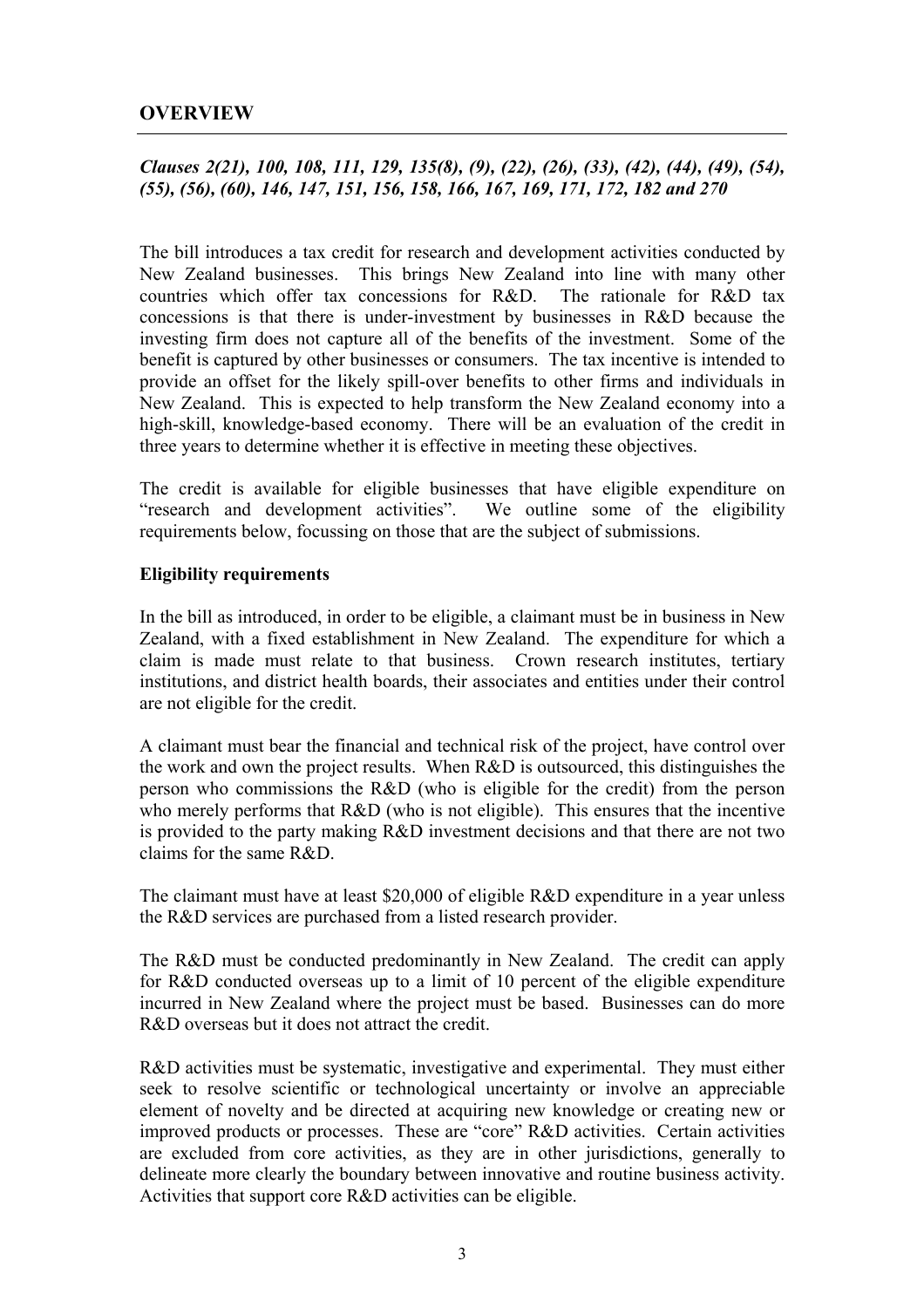Eligible expenditure includes the cost of employee remuneration, training and travel, depreciation of tangible assets used primarily in conducting R&D, certain overhead costs, consumables, and payments to entities conducting R&D on behalf of the claimant.

Certain expenditure is ineligible. The main items are interest, loss on sale or write-off of depreciable property, the cost of acquiring core technology (technology used as a basis for further R&D), expenditure funded from a government grant or the required co-funding, expenditure on intangible assets and professional fees in determining eligibility.

There is a cap of \$2 million on eligible expenditure when the R&D core activity is inhouse-use software development. This can be waived by the Minister of Finance when the R&D is in the national interest. Claimants under common control that undertake software development will be required to calculate this expenditure as a group and to allocate the cap between members.

# **Submissions**

Thirty-six submissions were received on R&D tax credits and generally supported their introduction. NZICA noted its general preference for a low-rate, broad-based tax system that does not create incentives for certain activities over others.

A general theme, expressed both in submissions and consultation with submitters, was that clear legislation and guidelines were important, with wide consultation on guidelines. Submissions covered a wide range of concerns, focussing on the requirements to be in business, undertake R&D related to the business and to control and bear the risk of the R&D, the exclusion of Crown research institutes, tertiary institutions and district health boards and entities associated with them, the limit on R&D done overseas, the exclusion of required co-funding when a grant is provided and the \$2 million cap on internal software development.

# **Key issue: sustainability of credit**

The key issue for the government and private sector is sustainability of the credit. Overseas experience is that stability in the scope of an R&D tax concession is a critical factor in increasing R&D. If the credit is not fiscally sustainable, it will be reduced in scope and business confidence in it will be eroded, reducing its effectiveness.

In proposing amendments to the bill and responding to submissions, officials have therefore adopted a cautious approach to reduce the likelihood that substantive changes to reduce the scope of the concession will subsequently be required.

To ensure that the credit is sustainable, it is important that it rewards R&D and not routine business activity or expenditure. In designing the credit, therefore, the government has drawn on aspects of the R&D definitions and expenditure rules in Australia, Canada, the United Kingdom and Ireland, where concessions have proved sustainable. It has also considered the practical experience of overseas jurisdictions in administering the credit where certain activities – such as internal software development and retrospective claims – have proved problematic.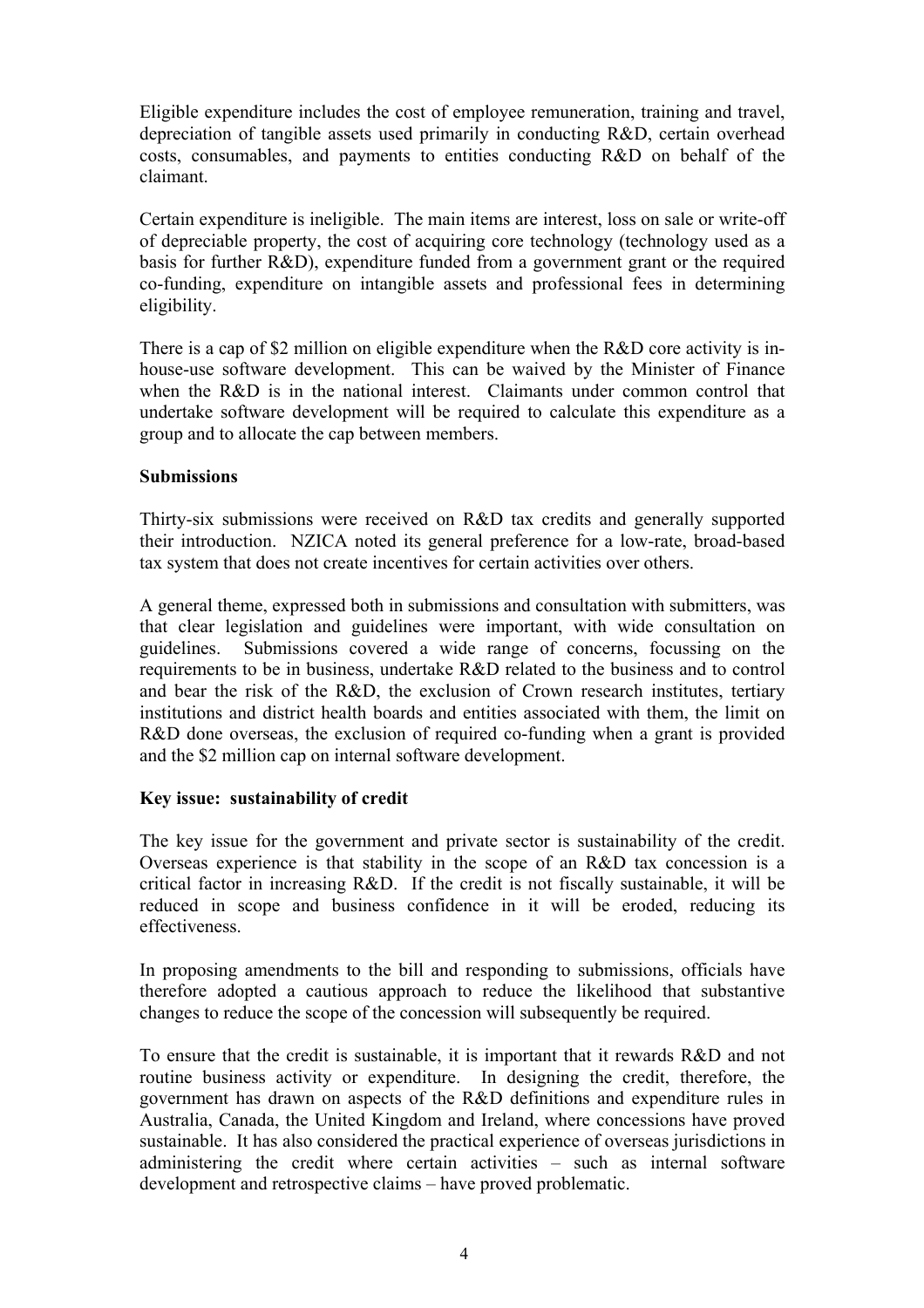# **PURPOSE TEST**

# *Clause 100*

# **Submission**

*(33 – Corporate Taxpayers Group, 44 – Fisher & Paykel, 37 – Zespri, 60 – Building Research, 74 – Deloitte, 91 – New Zealand Institute of Chartered Accountants)* 

The R&D legislation should contain a "purpose" section as an aid to its interpretation.

#### **Comment**

A number of submissions note that the Australian R&D tax legislation has a purpose provision and have proposed that the New Zealand R&D provisions should also have one. NZICA and the Corporate Taxpayers Group go further to suggest that the purpose provision should be similar to that in Australia as much of the New Zealand legislation is modelled on the Australian R&D provisions. The purpose clause in Australia is:

The object of this section is to provide a tax incentive …to make eligible companies more internationally competitive by:

- (a) encouraging the development by eligible companies of innovative products, processes and services; and
- (b) increasing investment by eligible companies in defined research and development activities; and
- (c) promoting the technological advancement of eligible companies through a focus on innovation and high technical risk in defined research and development activities; and
- (d) encouraging the use by eligible companies of strategic research and development planning; and
- (e) creating an environment that is conducive to increased commercialisation of new processes and product technologies developed by eligible companies.

The benefits of the tax incentive are targeted by being limited to particular expenditure on certain defined activities.

Purpose provisions are intended to give clear legislative expression to the underlying purpose of the provisions in question, and to set out their objectives, goals and conceptual basis. They are operative parts of legislation, with the same status as other provisions (not superior or of overriding status). They can give guidance to taxpayers, Inland Revenue and the courts about how the legislation should be applied and interpreted.

Submissions argue that a purpose clause would provide useful guidance for Inland Revenue as the tax credit is an entirely new line of business for them and one which requires a different mindset.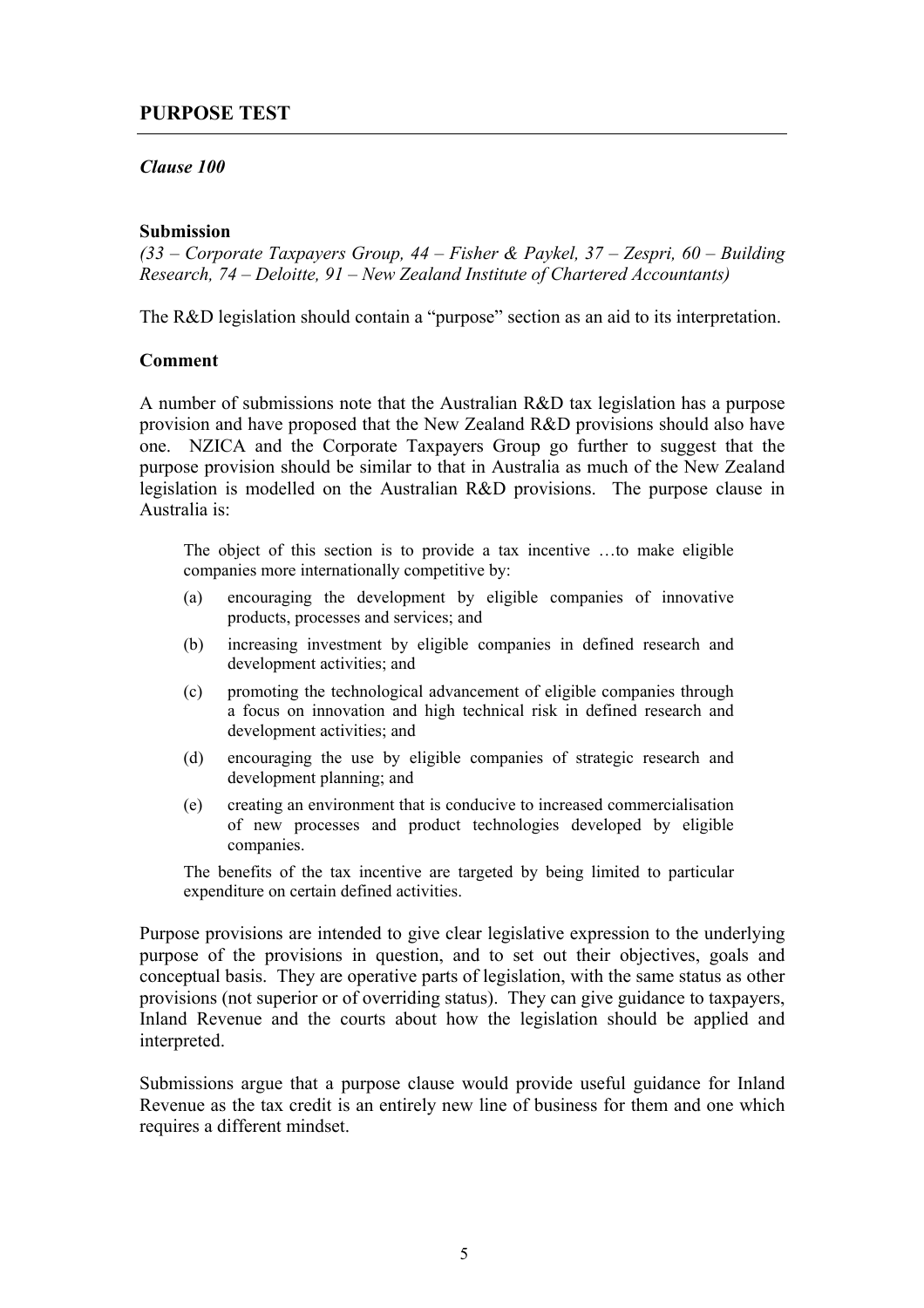The rationale for the credit is the likely existence of externalities when businesses invest in R&D. That is, some of the benefits that arise from a business doing R&D are captured by other businesses. These wider benefits that arise from R&D are expected to help make New Zealand businesses more internationally competitive and transform the New Zealand economy into one that is more innovative. A purpose clause would therefore refer to externalities.

However, there is no requirement or reference in the substantive R&D provisions to externalities because the test would be difficult to apply at the individual business level. To incorporate the concept into a purpose clause is therefore likely to cause greater uncertainty than clarity.

The Australian purpose provision is an unsuitable model because it does not refer to externalities. The Explanatory Memorandum accompanying the introduction of the Australian purpose clause states that the reason for the insertion of the purpose section was to narrow the interpretation of the definition of R&D activities by the Administrative Appeals Tribunal and the Federal Court. In deciding cases before the introduction of the purpose section, those bodies had referred to the purpose clause in an associated R&D Act. This resulted in the Tribunal and Court interpreting the definition of R&D in tax legislation more widely than intended.

# **Recommendation**

That the submission be declined.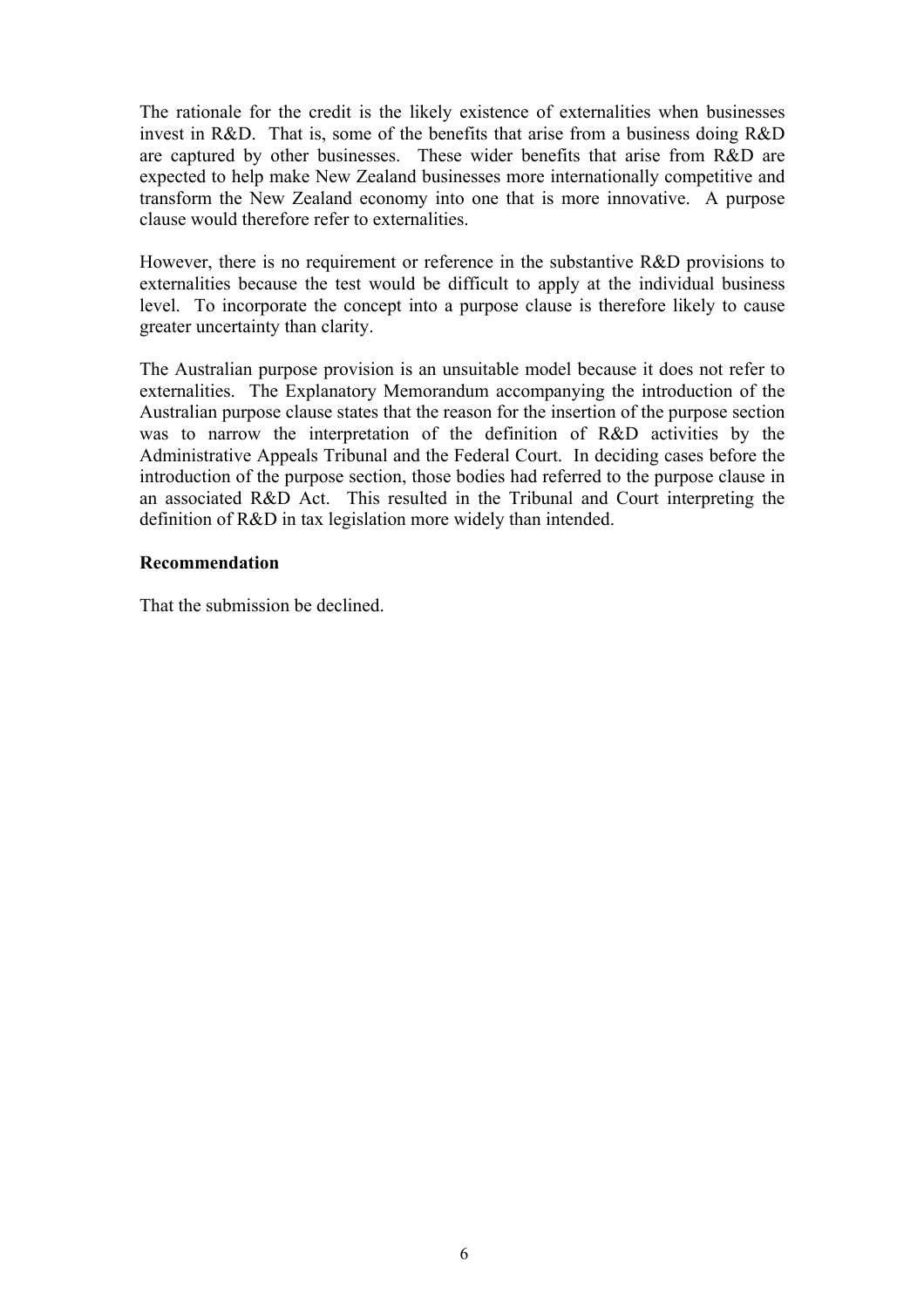*Clause 100* 

# **Issue: Requirement to be in business in New Zealand through a fixed establishment**

# **Submissions**

*(37 – Zespri, 40 – NZ Bio, 61 – KPMG, 74 – Deloitte, 91 – New Zealand Institute of Chartered Accountants)* 

There should be no requirement for a claimant to be in business because this excludes research entities in a group that do R&D work on a cost recovery basis. Possible alternatives would be "enterprise" (in the Australian GST legislation) or "taxable activity" (NZ GST legislation). *(Zespri, New Zealand Institute of Chartered Accountants)* 

The concept of a taxable activity (as defined for GST purposes) should be substituted for the requirement to carry on a business. *(KPMG)* 

The wording of the business test should be amended to ensure the test is not too narrowly applied thereby excluding trusts and charities. An alternative could be that an eligible person must carry on a profession, trade or undertaking in New Zealand with a reasonable expectation to profit from those activities. *(Deloitte)* 

The tax credit should be available to overseas investors in business in New Zealand who commission contract R&D regardless of whether they have a fixed establishment in New Zealand. *(NZ Bio)*

# **Comment**

The aim of the credit is to encourage businesses to invest in R&D to secure the wider benefits to New Zealand that this R&D may generate. The requirement that the claimant be in business in New Zealand through a fixed establishment is designed to ensure that the credit is provided to claimants with a commercial activity within the New Zealand tax base.

The credit is designed to reside with the party making the decisions about how much R&D should be undertaken and what that R&D should be. The claimant therefore should be the party commissioning the R&D rather than the performer of the R&D. There does not appear to be sufficient justification for creating an exception to this rule for entities that do their R&D on a cost recovery basis within a group structure. The member of the group commissioning the R&D should be able to claim the credit in its own right.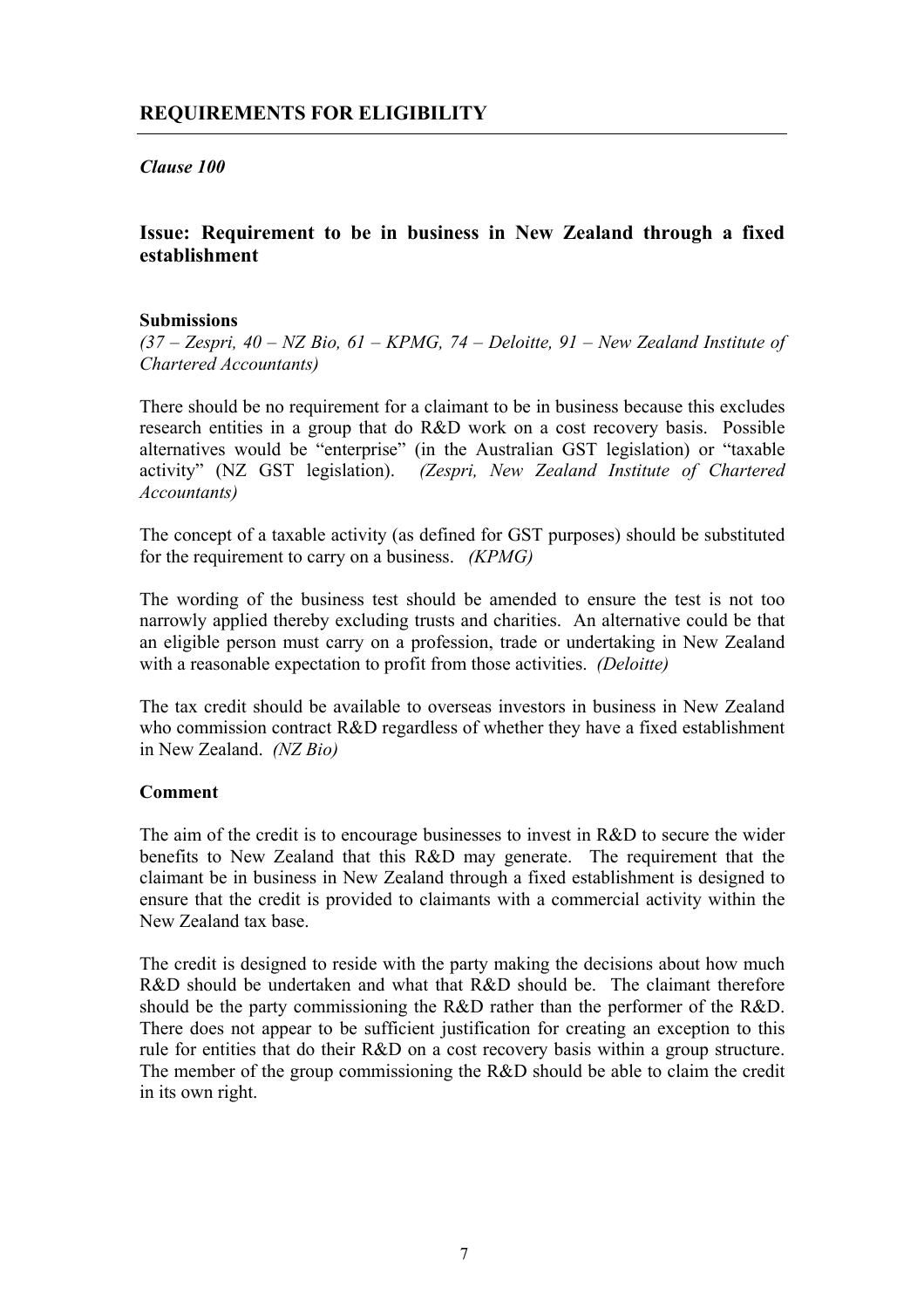Adopting a GST-based definition of "business" would inappropriately broaden the scope of the credit. The income tax definition of "business" requires an intention to make a pecuniary profit and therefore reflects the intention of the credit as an incentive to business R&D and to require there to be commercial activity. The GST concept of "taxable activity" targets economic activity more widely and would apply to entities such as government departments.

We do not consider it necessary to amend the income tax definition of "business" to ensure that trusts and charities in business can access the concession. The term "business" already applies to these organisations within the income tax legislation and should therefore not pose any barriers to them claiming the concession.

The requirement that non-resident claimants have a fixed establishment in New Zealand is aimed at ensuring that they have businesses within the New Zealand tax base. Without a permanent establishment, the application of double tax treaties would mean that they are not subject to income tax in New Zealand. This requirement could appear to be in conflict with the eligibility of tax-exempts. However, exemption from tax is a consequence of overriding social policy objectives.

NZ Bio states that overseas investors with a business in New Zealand who commission R&D carried out locally should be able to access the tax concession regardless of whether they have a fixed establishment. Without a fixed establishment the income derived by such businesses in New Zealand would not be taxed in New Zealand. While there may be some benefits to the New Zealand economy in subsidising foreign firms the objective of economic transformation is not to decrease costs for foreign firms, making them more internationally competitive. Therefore we do not support this submission.

# **Recommendation**

That the submissions be declined.

# **Submission**

*(Matter raised by officials)* 

The requirement to have a fixed establishment should apply only to non-resident claimants.

# **Comment**

As currently formulated, the requirement to have a fixed establishment in New Zealand applies to residents and non-residents. The criteria for determining whether a fixed establishment, which includes having a substantial business, determine which jurisdiction should be able to tax a business, and are not relevant if the business is a resident. Therefore requiring residents to have a fixed establishment is unnecessarily restrictive on resident firms.

# **Recommendation**

That the submission be accepted.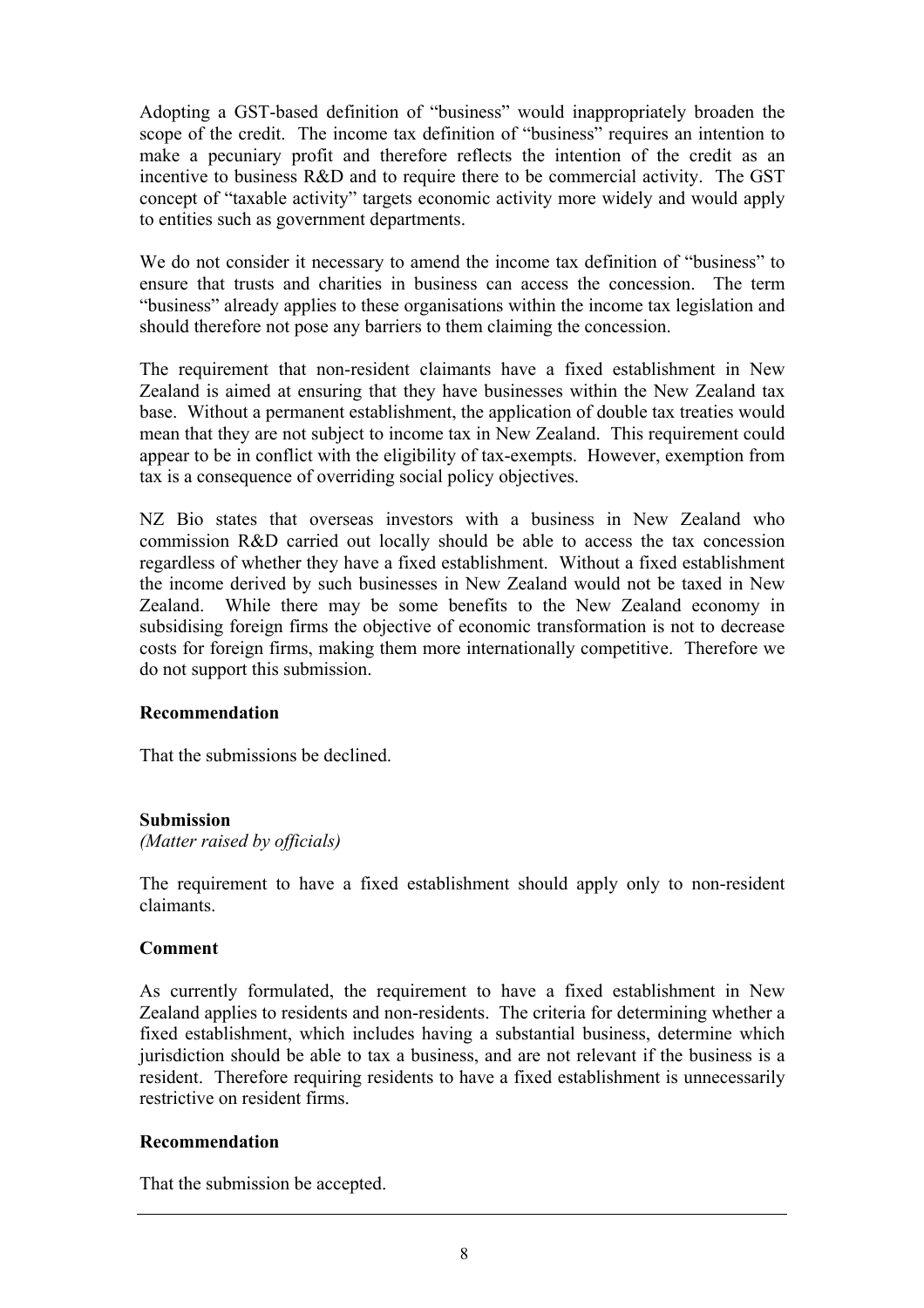# **Issue: Start-up businesses**

#### **Submission**

*(40 – NZ Bio)* 

A person who starts a business part-way through an income year should qualify for a tax credit if they meet the eligibility requirements of proposed section LH 2(2).

#### **Comment**

A taxpayer should be eligible to make a claim for any part of the year that they meet the eligibility requirements and also have relevant expenditure or an amount of depreciation loss.

We agree that the legislation could be drafted more clearly to give effect to that intention.

# **Recommendation**

That the submission be accepted.

# **Issue: Partnerships carrying on R&D**

#### **Submission**

*(Matter raised by officials)* 

If a partnership meets the eligibility requirements the partners should be treated as having satisfied those requirements.

#### **Comment**

The tests of eligibility, such as being in business and meeting the minimum threshold, are also applied at the partnership level. However tax credits are claimed by individual partners rather than the partnership. Therefore it is necessary to treat partners as having met those requirements, in relation to R&D activities carried out by the partnership, if the partnership has met those requirements.

#### **Recommendation**

That the submission be accepted.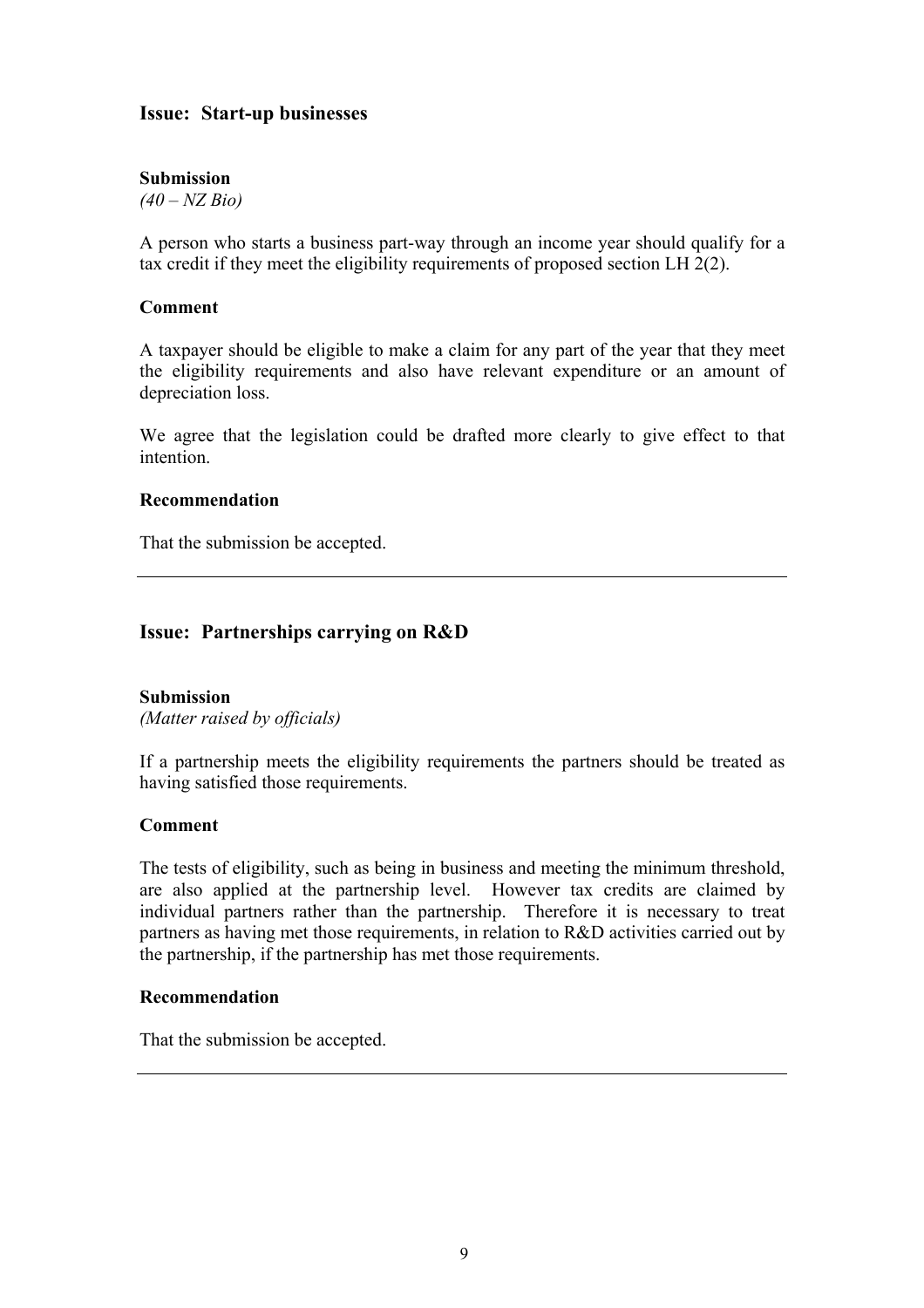# **Issue: R&D activities must be related to business of claimant**

# **Submission**

*(37 – Zespri, 91 – New Zealand Institute of Chartered Accountants, 61 – KPMG, 71 – PricewaterhouseCoopers)* 

The requirement that activities must be related to the business of the claimant should be removed. *(Zespri, New Zealand Institute of Chartered Accountants, KPMG)* 

Confirmation is required that the term "business" in proposed section LH  $2(2)(a)(i)$ will be given a wide interpretation to include both an existing business and any potential business of a claimant. This clarification could be provided in a *Tax Information Bulletin*. *(PricewaterhouseCoopers)*

# **Comment**

The requirement that R&D activities must be related to the business of the claimant is intended to reduce the opportunity for a firm commissioning research to transfer the ability to claim the concession to another party. Particularly, if the firm commissioning the R&D activities is not entitled to claim the concession in relation to those activities, it should not be possible to transfer the activity to another party so that the other party can claim the concession instead.

However, the concession should be available to a claimant who undertakes R&D that is not directly related to their current business if it is carried out with a view to starting a new business. We agree that the requirement that the R&D activity must be related to the business of the claimant should be expanded to include a prospective new business of the claimant. Nevertheless, this expenditure would need to meet the general deductibility requirements in section LH 2.

# **Recommendation**

That the submission to remove the requirement that R&D activities must be related to the business of the claimant be declined.

That the submission that the term "business" should include a prospective business be accepted.

# **Issue: Election to defer deduction for R&D expenditure**

# **Submission**

*(33 – Corporate Taxpayers Group, 71 – PricewaterhouseCoopers, 74 – Deloitte)* 

The eligibility criteria should be amended to include as eligible for the tax credit R&D expenditure deferred in accordance with section EJ 21 of the Income Tax Act 2004. The deferred expenditure should be eligible in the year incurred. *(Corporate Taxpayers Group, PricewaterhouseCoopers, Deloitte)*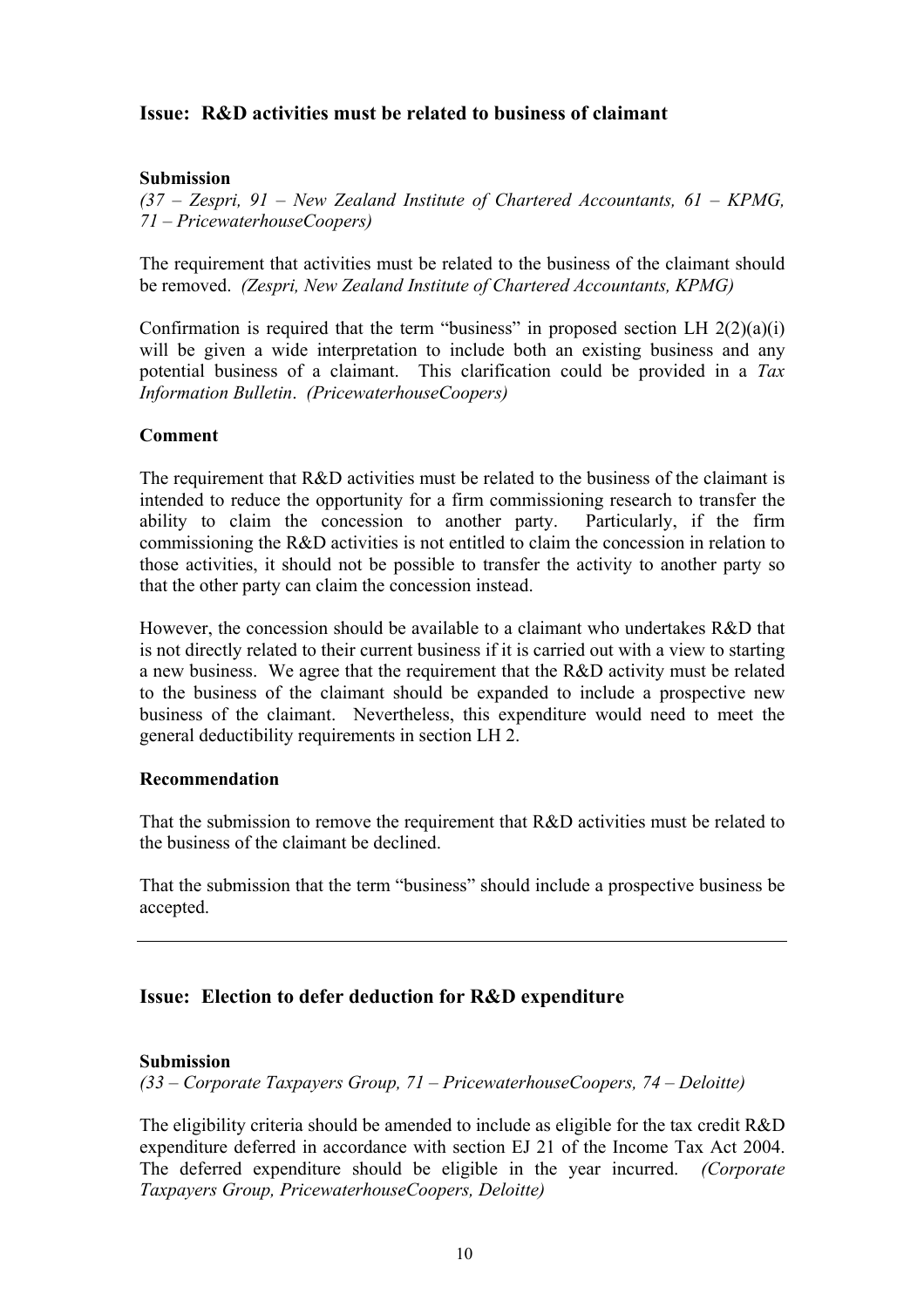# **Comment**

Under proposed section LH  $2(2)$ , to be eligible for the tax credit the claimant must have expenditure on R&D activities and the expenditure must be deductible in the year in which it is incurred.

This means that R&D expenditure that taxpayers have elected to deduct in a future year, under rules recently introduced to allow them to do so in section EJ 21 of the Income Tax Act 2004, will not be eligible for the credit. Those rules were introduced to prevent a company with no income in the year in which expenditure is incurred from accruing tax losses that are forfeited when new shareholders are brought in to raise capital.

Submissions propose that such expenditure should be eligible for the credit in the year it is incurred, although the deduction for it will be taken at a later date. We agree that this is the correct treatment.

# **Recommendation**

That the submission be accepted.

# **Issue: Prepayments**

# **Submission**

*(Matter raised by officials)* 

To be eligible for a credit, a person must have expenditure on R&D that is deductible in the year in which it is incurred. Expenditure that is incurred in one year and by virtue of a general timing provision is deductible in a subsequent year (such as prepayments) will therefore not be eligible. It should be eligible in the year in which it is deductible.

# **Comment**

Under certain general timing rules in the Income Tax Act 2004, expenditure that is incurred in one year will, by virtue of an add-back mechanism, be deductible in a subsequent year. So, for example, if a taxpayer prepays expenditure on goods, a deduction for the expenditure on the goods not used in that year is deferred until the goods are used.

Such deferred expenditure will not meet the eligibility requirement that R&D expenditure must be deductible in the year in which it is incurred. In these situations, it is deductible in a subsequent year. The credit should be available in the year in which the expenditure is deductible as that is the year in which the nexus with R&D should be tested. Under this rule, in the case of prepaid goods, the credit would apply if and when the goods are used for R&D.

# **Recommendation**

That the submission be accepted.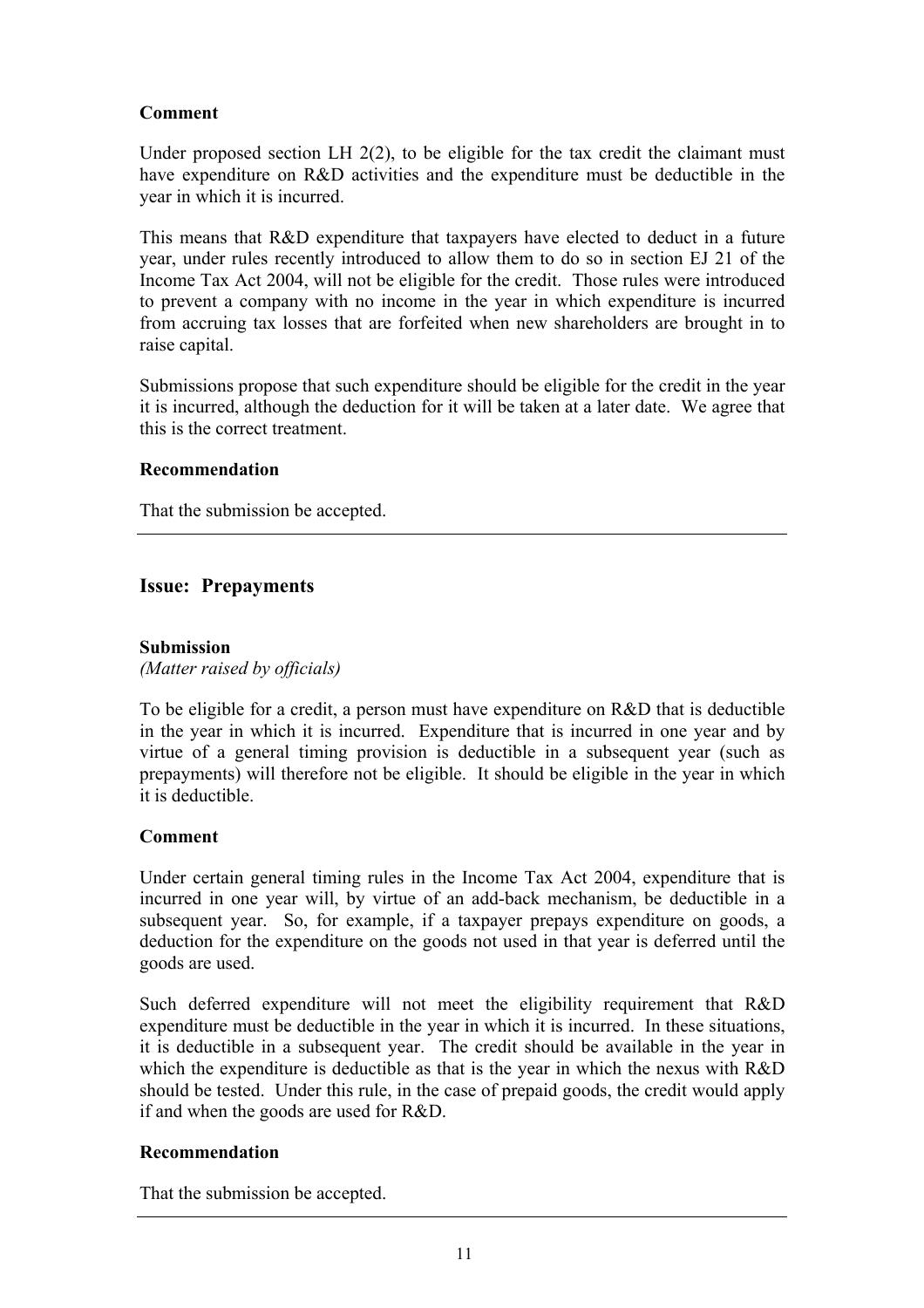# **Issue: Capital expenditure**

# **Submission**

*(33 – Corporate Taxpayers Group, 74 – Deloitte)* 

It should be explicit that capital expenditure on assets is eligible for the R&D tax credit (for example, a unique infrastructure asset). It appears this outcome is intended to be achieved by subsection LH  $2(2)(e)(iii)$  but this is not clear from the drafting. *(Corporate Taxpayers Group, Deloitte)* 

# **Comment**

Capital expenditure is expenditure on creating or acquiring an asset that will provide an enduring benefit to an entity. It is generally deductible over the income-earning life of the asset. In the R&D context, this refers to expenditure that is capitalised for accounting because if expenditure is expensed for accounting it is generally immediately deductible for tax.

# *Facilitative assets*

Capital expenditure on assets that are not the object of the R&D activities but that are used in R&D ("facilitative assets" such as buildings) are depreciated and annual depreciation deductions are eligible for the credit.

# *End-result assets*

Capital expenditure on creating or improving assets that are the object of the R&D activities ("end-result assets") is dealt with in section LH  $2(2)(e)(iii)$ . We agree that these rules are unclear and propose that they be redrafted as follows. It is assumed that such expenditure is linked with the income earning process of the business.

# *End-result intangible assets*

Capital expenditure incurred in seeking to create a depreciable **intangible** asset as the object of the R&D activities should attract the credit when it is incurred. Such expenditure would include the cost of labour, materials and depreciation on facilitative assets used in developing the asset.

# *End-result tangible assets used solely for R&D*

Capital expenditure incurred in seeking to create a depreciable **tangible** asset that is developed as the object of the R&D activities (such as a prototype or innovative plant) should attract the credit when it is incurred only when it is to be used solely for R&D (for example, in testing) and not for any other purpose by that business or an associate. The expenditure would include the cost of labour, materials and depreciation on facilitative assets used in developing the prototype.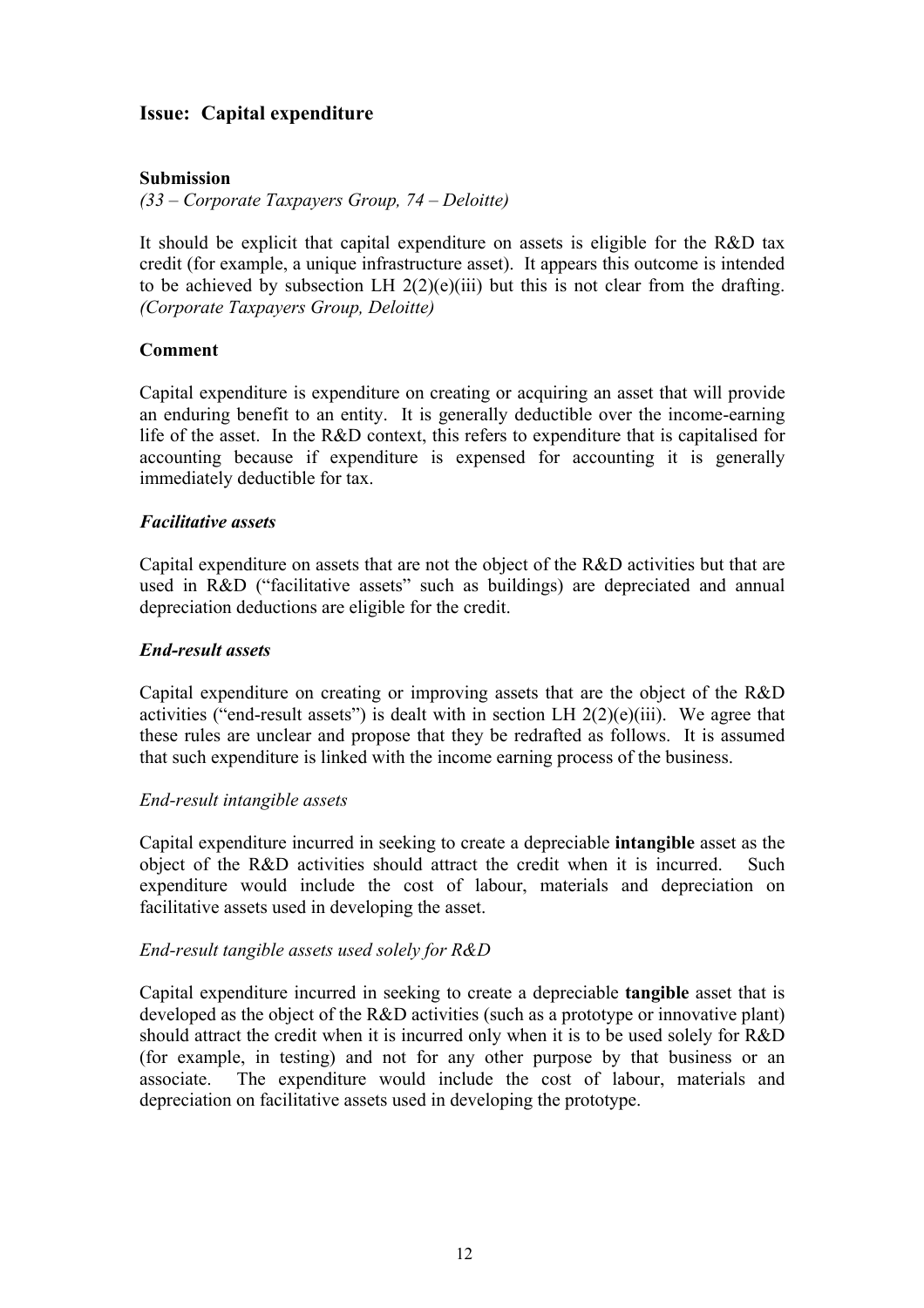# *End-result tangible assets used partly for R&D and partly for commercial purposes*

Capital expenditure of a business should not attract the credit when it is incurred if it is incurred in constructing a depreciable **tangible** asset that:

- is the object of the R&D activities; and
- is developed for use in the business other than in the  $R&D$  process.

A prototype may be used initially in the R&D process (for example, for testing) but either simultaneously or subsequently be used for commercial purposes. Alternatively, once developed, it may be sold to an associate for use in the income earning activity of the associate. In such circumstances, and assuming such construction is eligible R&D, depreciation on the asset while it is being used for R&D should attract the credit.

# **Example**

A Co is a utility company experimenting with a new material for underground pipes. It constructs a small area of the network for testing before rolling out the pipes in the region. Assume that the construction of that part of the network is an eligible support activity. The pipes supply gas to the neighbourhood and will remain in place following the test, if they are satisfactory. The salary and materials input into construction of the pipe network should not be eligible for the credit when they are incurred, but depreciation on them should be eligible while they are used in R&D.

If, as a result of the testing, the asset is shown to be a failure and written off, the credit would apply to the balance of the construction costs.

We have discussed these proposed rules with the Corporate Taxpayers Group which agrees that the treatment in each case seems correct. However, both officials and the Group consider that the rules should be reviewed at an early stage to determine how appropriate they prove to be in practice.

# **Recommendation**

That the submission be accepted in part and the R&D provisions be redrafted to clarify that capital expenditure is eligible to the extent discussed above.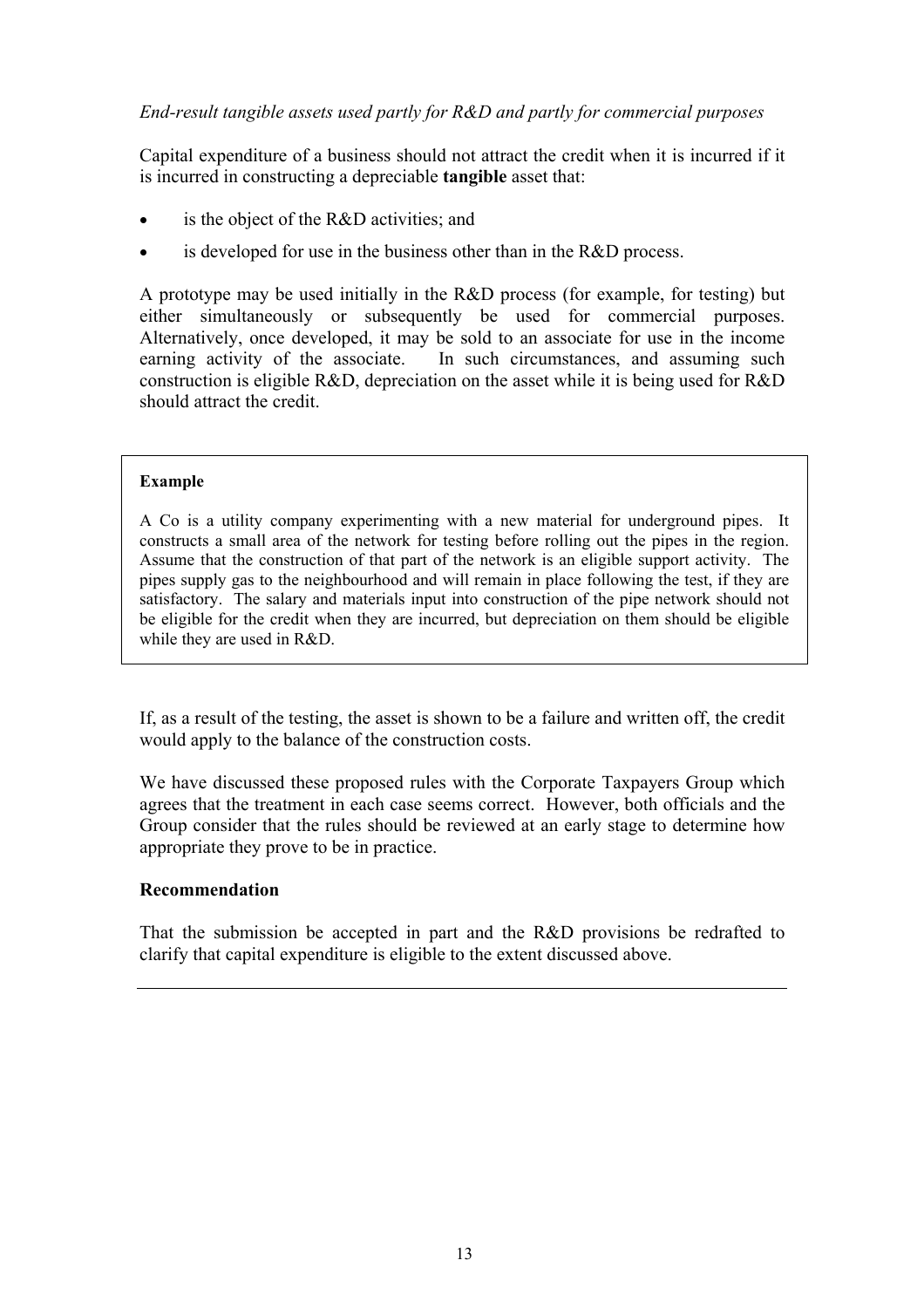# **Issue: Non-deductible expenditure**

# **Submission**

*(33 – Corporate Taxpayers Group, 71 – PricewaterhouseCoopers)* 

Expenditure that is not deductible – that is, "black-hole expenditure" – should still be eligible for the R&D tax credit in the year the expenditure is incurred. *(Corporate Taxpayers Group, PricewaterhouseCoopers)*

# **Comment**

"Black-hole" expenditure is expenditure that is not deductible for tax, either when it is incurred, or over the life of an asset. In the R&D context, it exists when expenditure that is capitalised for accounting purposes does not lead to a depreciable asset. There are three circumstances in which this can occur: when capitalised R&D expenditure does not result in an asset at all because the R&D project is abandoned, when R&D expenditure creates an intangible asset that is not depreciable, and pre-business expenditure.

Under the bill, to be eligible for the credit, R&D expenditure must be deductible or amortisable. Therefore, black-hole expenditure is not eligible. Submissions argue that there is no sound policy reason for denying access to the tax credit for otherwise eligible expenditure because it is "black-hole". It is argued that the fiscal risk of allowing the tax credit for black-hole expenditure would be properly managed by careful application of the eligibility criteria.

In general, the requirement that expenditure be deductible is a key element in reducing the fiscal risk associated with the tax credit because it provides a link with the income-earning process and excludes expenditure on hobbies, capital assets such as land that do not depreciate, and GST. We therefore recommend that it be retained.

However, we have recommended, in response to the submission considered immediately above, that capital expenditure incurred in **seeking** to create a depreciable intangible or tangible asset be eligible. If this is accepted, the first type of black-hole expenditure – abandoned R&D – will therefore be eligible.

This reduces the amount of black-hole R&D expenditure that will not be eligible for the credit. Black-hole expenditure is already a relatively small percentage of R&D expenditure and the question of its treatment will be considered for inclusion in the government's tax policy work programme.

# **Recommendation**

That the submission be accepted in part as described above and that it be noted that the treatment of black-hole expenditure will be considered for inclusion in the government's tax policy work programme.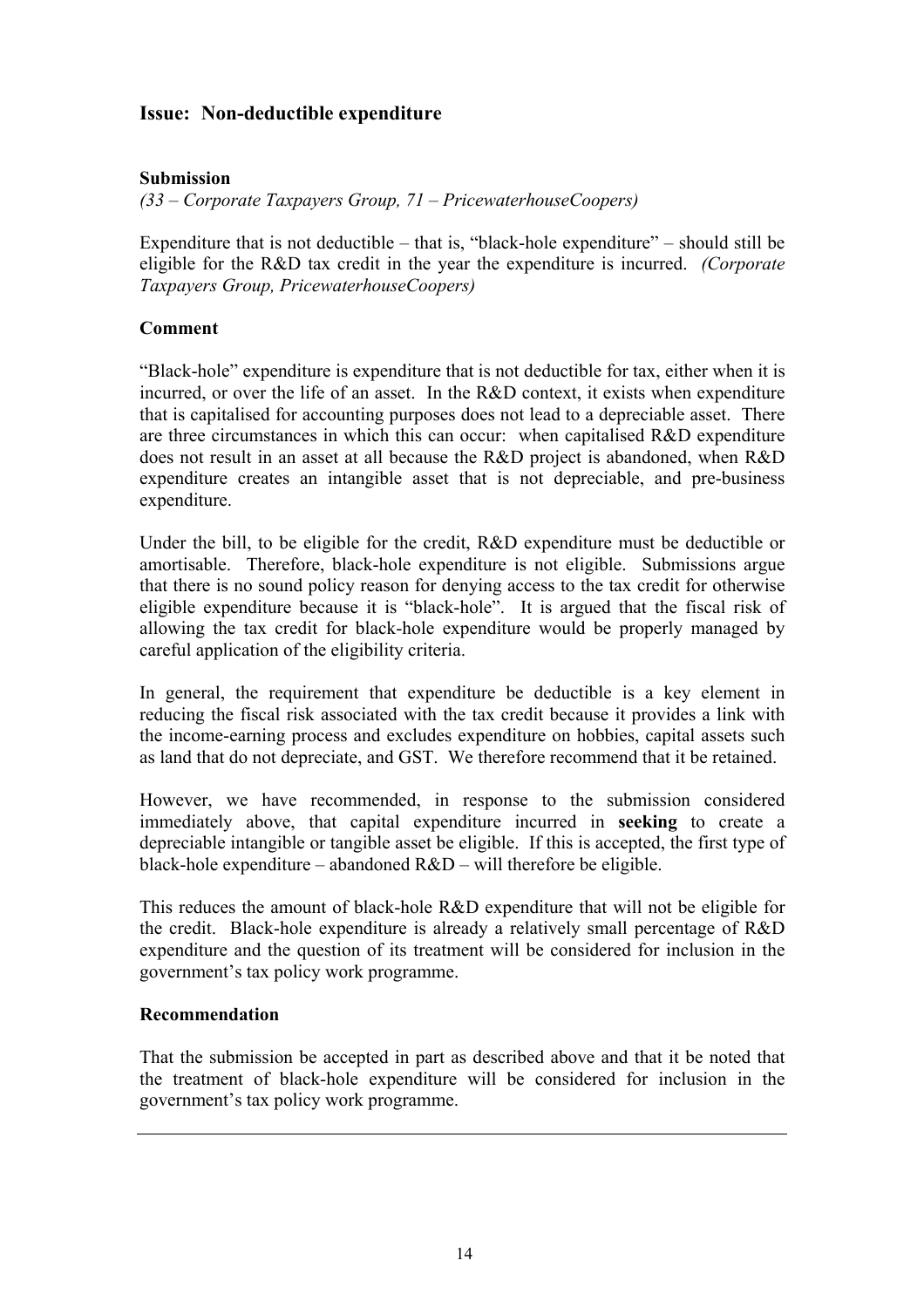# **Issue: Minimum threshold of expenditure**

# **Submission**

*(91 – New Zealand Institute of Chartered Accountants)* 

Clarification is required of the relationship between section LH 2 and subsection LH 2(4), which provides for a \$20,000 minimum amount of R&D expenditure to qualify. Subsection (5) should also be clarified.

# **Comment**

Section LH 2(4) sets out the minimum amount of expenditure or depreciation in a year that is necessary in order to claim the credit in that year. (If the expenditure is contracted out to a listed research provider there is no minimum threshold.)

The formula is: \$20,000 x No. of days for which a person is eligible in a year No. of days in the year

If a person is eligible for the whole year, the threshold is \$20,000. If they are eligible for part of the year only, the amount is reduced accordingly. For instance, if they are eligible for half the year, the minimum threshold is \$10,000.

NZICA incorrectly assumes that the formula targets a different situation. We consider that the provisions are clearly drafted and have advised NZICA of the intention of subsections LH  $2(4)$  and  $2(5)$ .

# **Recommendation**

That the submission be declined.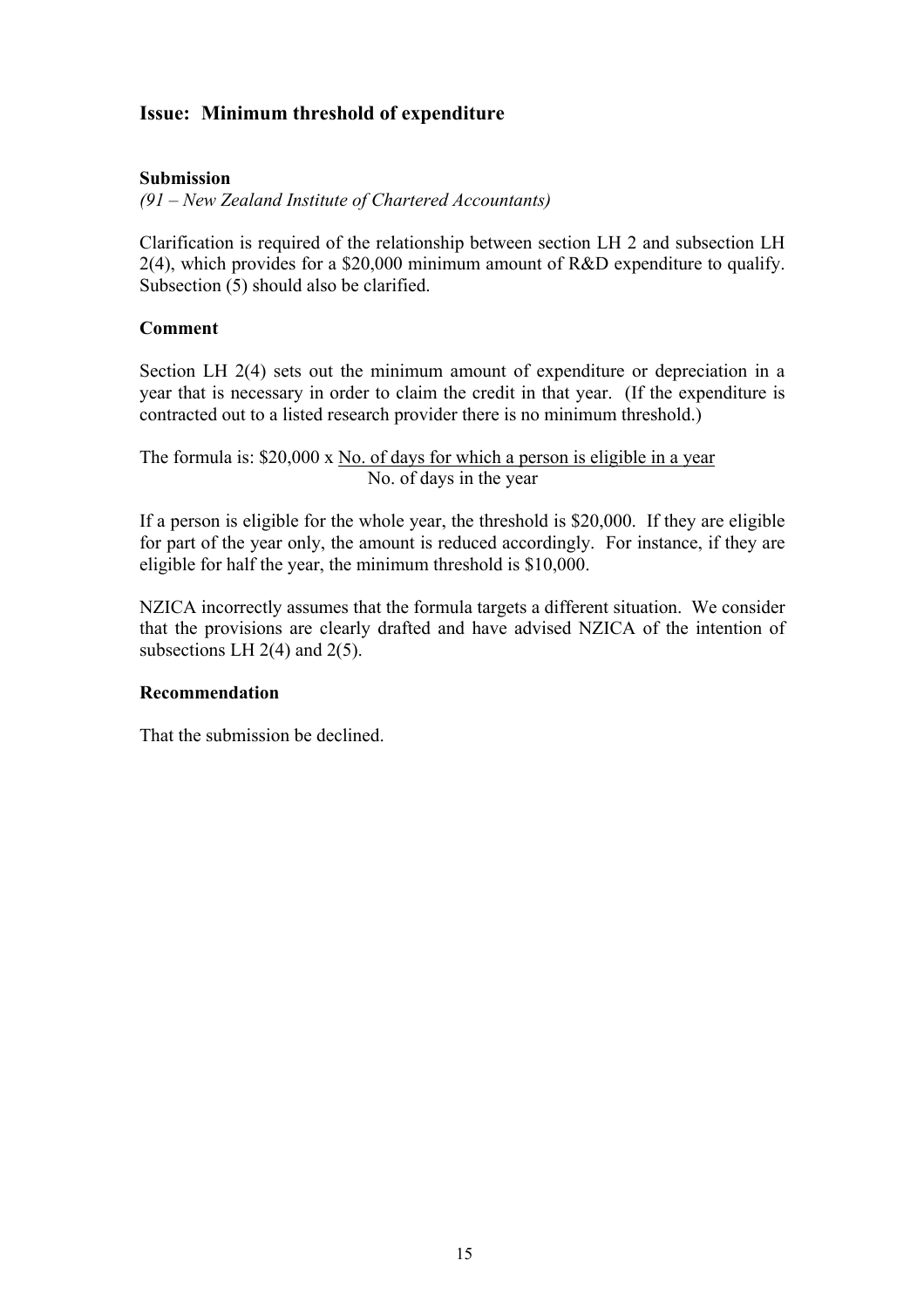# *Clause 100*

# **Overview**

The tax concession has been designed to vest with the party making decisions about what R&D investment should be undertaken. Therefore, when R&D is outsourced the concession should go to the party commissioning the research, and not to someone who performs the R&D on behalf of another person. Section LH  $2(2)(b)$  in the bill sets out the three criteria for determining whether the R&D is being carried out on behalf of the claimant or on behalf of someone else. They are that the claimant:

- must control the R&D; and
- bear the financial and technical risk of the project; and
- own the results of the project.

In some cases, even when the R&D activity is carried out in New Zealand, a firm may not be eligible to claim a tax credit for the R&D because it is in substance being carried out on behalf of an ineligible entity.

Submissions were received on the individual criteria and also how they apply if parties jointly undertake R&D.

# **Issue: Joint R&D**

# **Submissions**

*(7 – Dairy Insight, 19 – Deepwater Group Ltd, 23 – ISI, 48 – Dexcel Ltd, 43 – PGG Wrightson, 40 – NZ Bio, 91 – New Zealand Institute of Chartered Accountants, 95 – New Zealand Law Society)* 

Claimants that share the costs of funding R&D activities should be eligible to claim the tax credit. *(New Zealand Institute of Chartered Accountants)* 

In circumstances where the control, financial and technical risk and ownership of the R&D is divided between more than one eligible person, the eligible persons should be entitled to agree on the party that is eligible for the tax credit, or portions thereof; or, if this is not adopted, that the eligibility criteria be extended to require two of the three criteria to be met. *(Dexcel Ltd)*

R&D is often undertaken through consortia where more than one party has control over the R&D. The tax credit should be available if control of an R&D activity is shared between parties acting in collaboration towards a common goal. *(Dairy Insight, Deepwater Group Ltd, ISI, Dexcel Ltd, PGG Wrightson, NZ Bio)*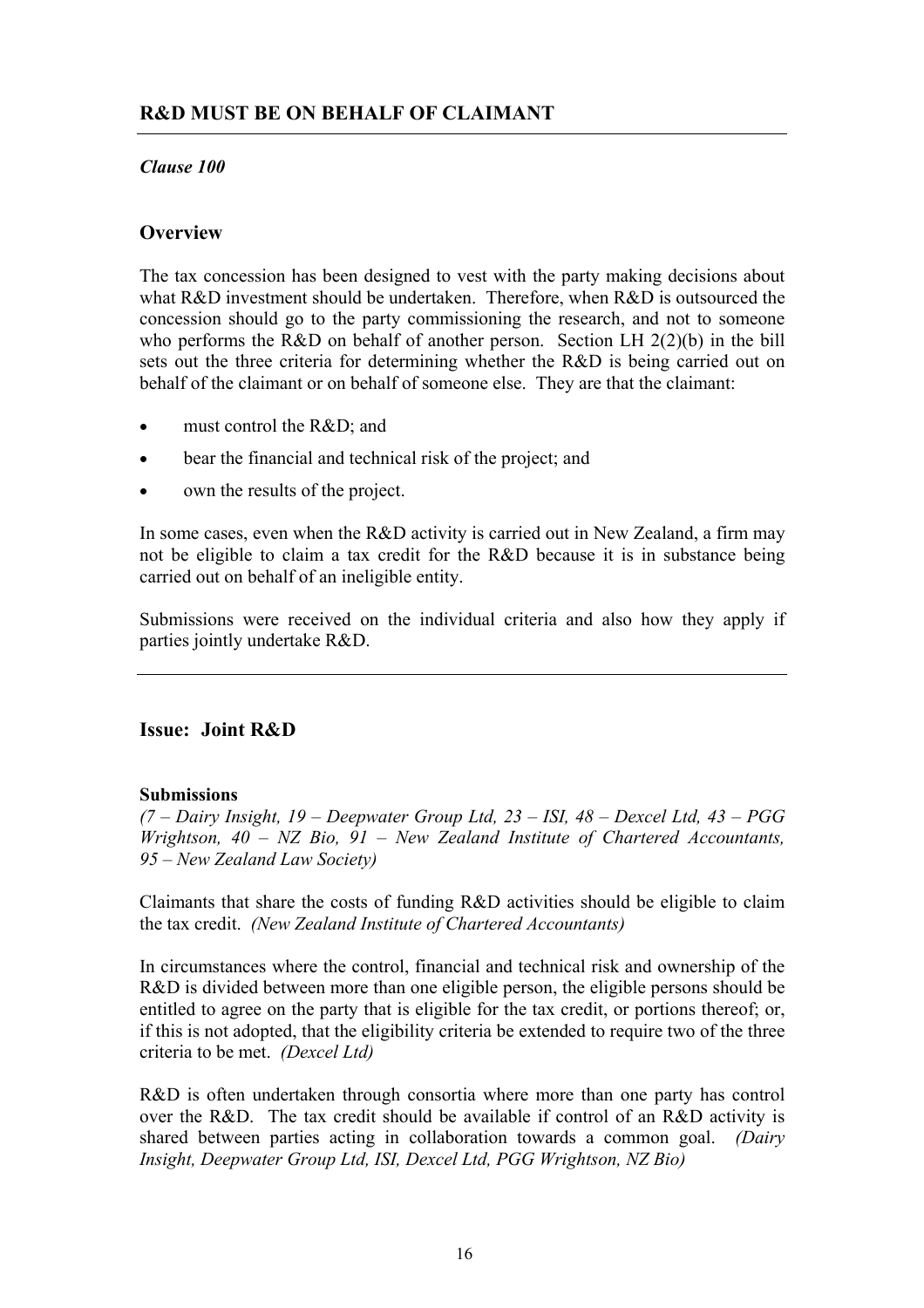Current rules exclude co-operative development. In a co-operative R&D activity each participant should be entitled to a credit based on their contribution. *(ISI)* 

It should not be necessary for a claimant to meet all three tests. There are cases in which this requirement means no one will be eligible for the credit. Someone should be able to claim the credit in each case and, if there are multiple parties (say in a joint venture), each party should be able to claim their proportionate share of total costs. *(Corporate Taxpayers Group)* 

Proposed section LH 2(2)(b) should be amended so that it more clearly allows expenditure financed by a collection of persons to qualify for the R&D tax credit. This could be done by amending the opening words of the paragraph so that it reads "the person, *whether alone or jointly with other persons …"*. *(New Zealand Law Society)* 

# **Comment**

As currently formulated, the three "on-behalf of" criteria (of controlling the activities, owning the results, and bearing the financial and technical risk) must all be met. The submissions point out that this can be problematic when multiple parties carry out R&D activities together. While the collaborative group would meet the tests, the individual parties would not.

This appears to be a problem for R&D carried out by unincorporated joint ventures and partnerships. Partnerships are dealt with as a separate issue below.

The problem could be addressed by applying the three tests to the joint venture rather than to the individual parties to the venture. As with other claimants, the individual parties in a joint venture can only claim the concession in relation to their own expenditure. Therefore, there does not appear to be a risk that applying the test to the group could result in the concession applying to R&D funded by ineligible parties. A supporting provision will be needed so that if the on-behalf of criteria are met by the unincorporated joint venture then the individual parties to the venture will be taken to have met those criteria in relation to their R&D expenditure.

A number of submissions sought clarification in this area. We consider that phrasing the general rule setting out the three criteria to state that the R&D must be on behalf of the claimant and not on behalf of another would add clarity to the rules. The rule applying the criteria to the joint venture would be an exception to the general rule.

The Corporate Taxpayers Group made the submission that one party in the jointly conducted R&D activity arrangement should always be able to access the tax concession. It is not a policy intent that all R&D carried out in New Zealand will be eligible for the tax concession. For example, the R&D may be performed on behalf of an ineligible business.

Dexel Ltd made the submission that one way to deal with the uncertainty arising from the requirement that all three criteria be met when the R&D is done collaboratively, would be to allow the parties to agree on which one of them should be eligible for the concession. As an alternative, they suggested that meeting two of the three criteria should be sufficient.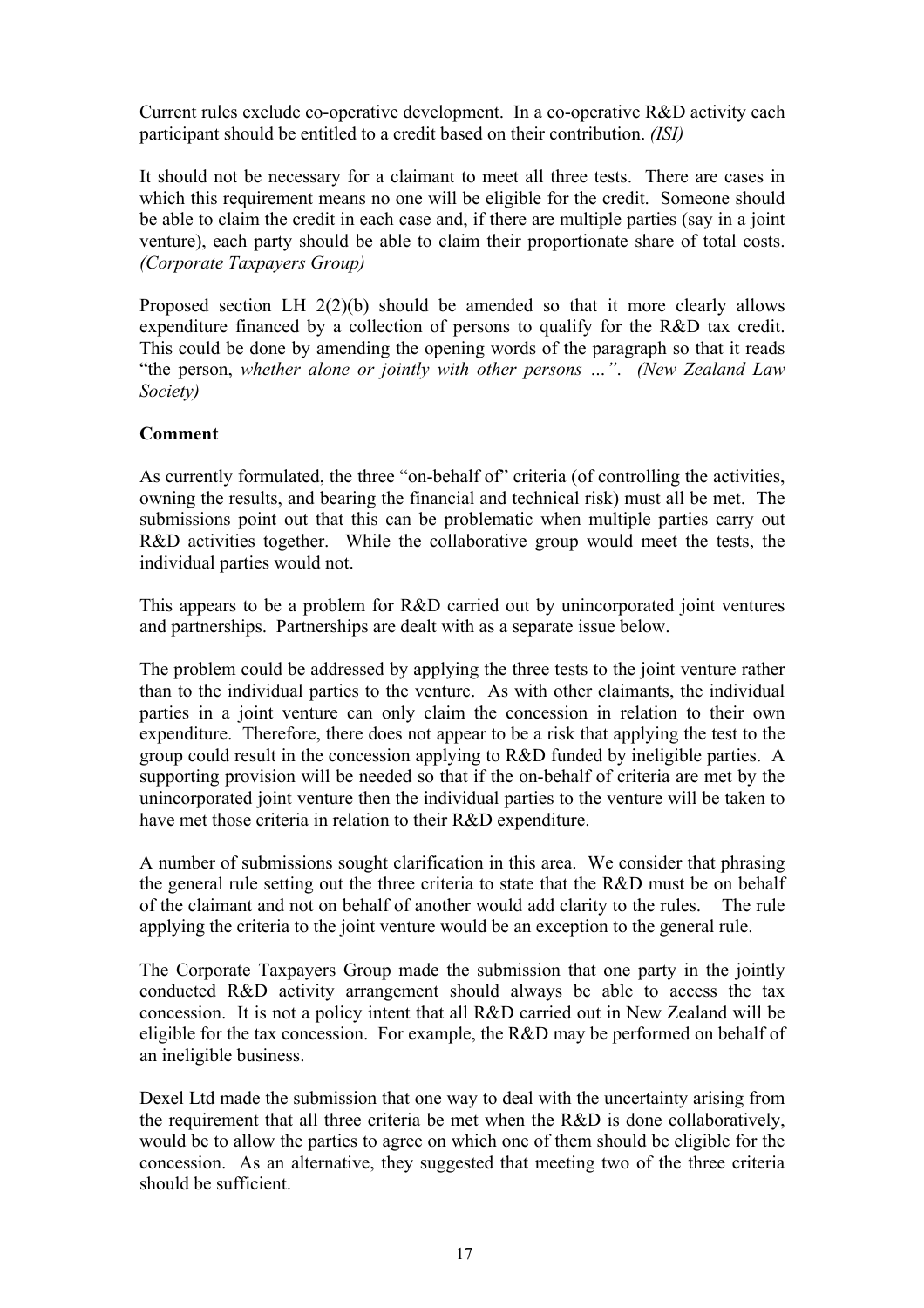We do not favour the option of allowing collaborating parties to allocate the concession by agreement between themselves. Doing so would undermine the objective of providing the concession to the party making decisions about what R&D should be undertaken, and to compensate them for creating spill-over benefits that are captured by other firms.

Similarly, reformulating the provisions so that any one of the three criteria could be disregarded would have the same effect. For example, if the claimant bore no financial risk, then they are not funding any of the spill-over benefits from the activity that are captured by other firms and therefore do not need to be compensated for them. If the firm does not own the results of the activities it is poorly placed to exploit the results. Lastly, if a firm does not control the R&D activity (for example, determining the direction of the work and making decisions to stop unproductive lines of work) it is unlikely that they are the party making decisions about what R&D should be undertaken.

While we do not favour the alternative mechanisms proposed in submissions, the proposed solution should address the concerns underlying those suggestions.

# **Recommendation**

That submissions to allow the on-behalf of criteria to be applied to collaborations be accepted.

That a new provision be included so that if R&D is carried out by an unincorporated joint venture, the on-behalf of criteria should apply to the unincorporated joint venture rather than to the individual parties to the venture.

That a supporting provision be included to state that if the on-behalf of criteria are met by the unincorporated joint venture then the parties to the venture will be treated as having met the criteria.

That a provision be included to state that the R&D activities must be carried out on behalf of the claimant and not on behalf of someone else.

That submissions proposing that:

- parties to a collaboration should be able to allocate the concession between themselves;
- only two of the three on-behalf of criteria should need to be met; and
- parties should not be required to meet all of the on-behalf of criteria

be declined.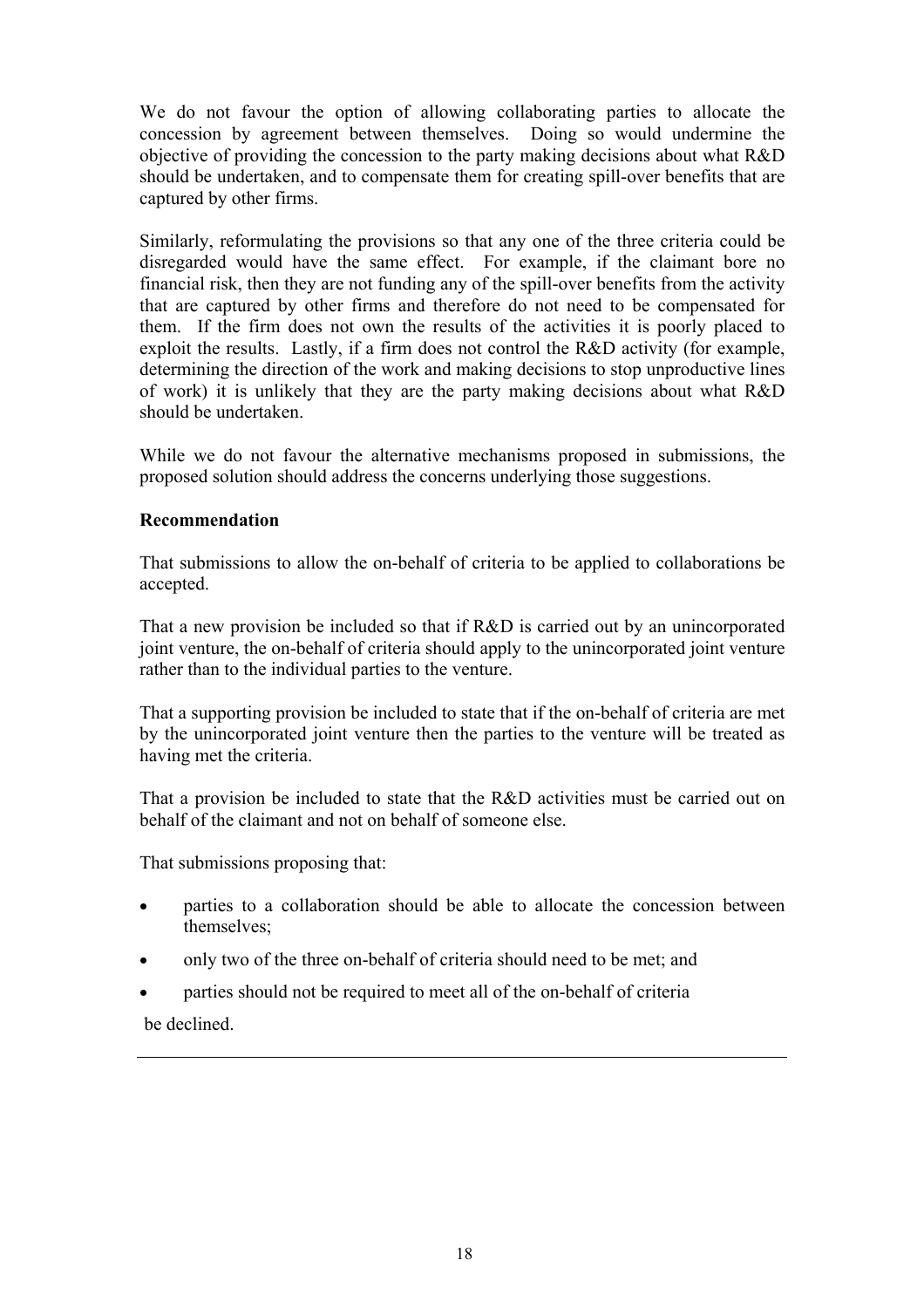# **Issue: R&D done in partnership**

# **Submissions**

*(NZ Bio, PricewaterhouseCoopers)* 

Where a partnership does R&D, these requirements should be tested at the partnership level and not at the individual partner level. *(NZ Bio, PricewaterhouseCoopers)*

#### **Comment**

A number of eligibility tests are applied to a partnership rather than to the individual partners. While there does not appear to be a problem with applying the on-behalf of criteria to partnerships of eligible partners rather than to the partners, doing so to partnerships with ineligible partners could be problematic.

It would not be appropriate to apply the concession to R&D activities largely carried out with funds sourced from an ineligible partner. To do so would undermine the objective of excluding those parties from the tax concession. It would therefore be necessary to separate expenditure sourced from ineligible partners from the general partnership funds. However, financial contributions are fungible, once contributions are made by partners it is not possible to effectively trace those funds to the point they are applied to expenditure.

The tracing rules required would also have to take into account the contributions made at other times than at the beginning of the arrangement – partners having different rights, multiple projects or ventures being undertaken (whether R&D activities or unrelated activities) over different periods. This would be extremely complex and would require detailed consideration and consultation before being adopted.

For this reason we consider that the on-behalf of criteria could be applied to partnerships rather than to individual partners, except in the case of partnerships that include ineligible partners. Eligible partners in partnerships with ineligible partners would still be able to claim the concession if they could show that that they meet the on-behalf of criteria in their own right.

We consider that this treatment be adopted as an interim measure and that the rules relating to R&D activities carried on by partners be reviewed for a future tax bill. The treatment of limited partnerships, for the purpose of the tax concession, will also need to be considered once the Limited Partnerships bill is enacted.

# **Recommendation**

That the submission to apply the on-behalf of criteria to partnerships rather than the individual partners be accepted in part. The tests should still apply to individual partners if one of the partners is an ineligible entity.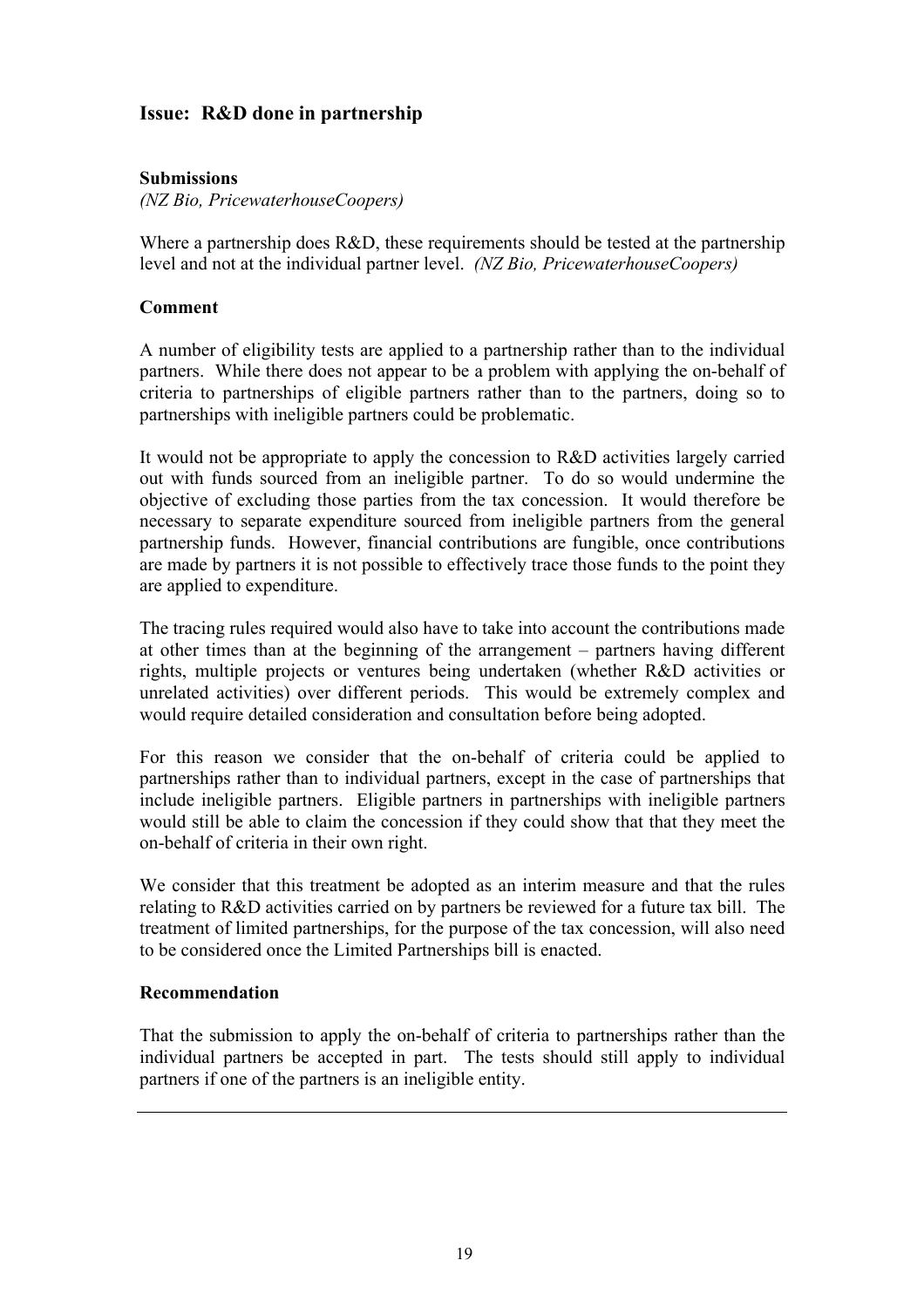# **Issue: Ownership of results**

# **Submissions**

*(7 – Dairy Insight, 43 – PGG Wrightson, 57 – Westpac, 61 – KPMG, 74 – Deloitte, 82 – Fonterra, 91 – New Zealand Institute of Chartered Accountants)* 

The requirement to own the results of the R&D activity needs to be better defined. *(Dairy Insight, PGG Wrightson)* 

The requirement that the claimant must "own the results of the R&D activities, if any" should be worded to more closely match the government's intention, as set out in the Commentary, that it does not require the claimant to own the intellectual property arising out of the project. *(Deloitte)* 

Effective commercial ownership or commercialisation rights should be sufficient to constitute ownership of the results. *(New Zealand Institute of Chartered Accountants, PGG Wrightson)*

The requirements for a person claiming the R&D tax credit to have control, risk and ownership should be modified to an effective and commercial ownership requirement consistent with that applied in Australia. If these requirements are to remain, guidelines should clearly set out how Inland Revenue will apply these criteria. *(Westpac, KPMG)* 

The credit should be able to be claimed by the person with the effective ownership and ability to commercially exploit the R&D activities. *(Fonterra)* 

If a group of companies is eligible to consolidate, the tests of control, risk and ownership should be able to be applied by considering the group as a whole. *(Fonterra, New Zealand Institute of Chartered Accountants)*

# **Comment**

A number of submissions state that the requirement that the claimant own the project results needs to be better defined and be more in line with commercialisation rights. The Commentary to the bill explained that "ownership of the results" is intended to mean that the claimant must have access to and control over the results. It does not require the claimant to own the intellectual property arising out of the project, or to continue to own the project results, or mean that they cannot share the results. Matters of detail will be dealt with in guidelines.

We agree that there are benefits to adopting the Australian administrative test for ownership of results, particularly benefits of comparability. The administrative test as applied in Australia does not require the formal ownership of intellectual property, nor legal ownership of the results. But the ability to exploit the results for gain without further fee or payment is required. This matches the policy objective for the concession in New Zealand.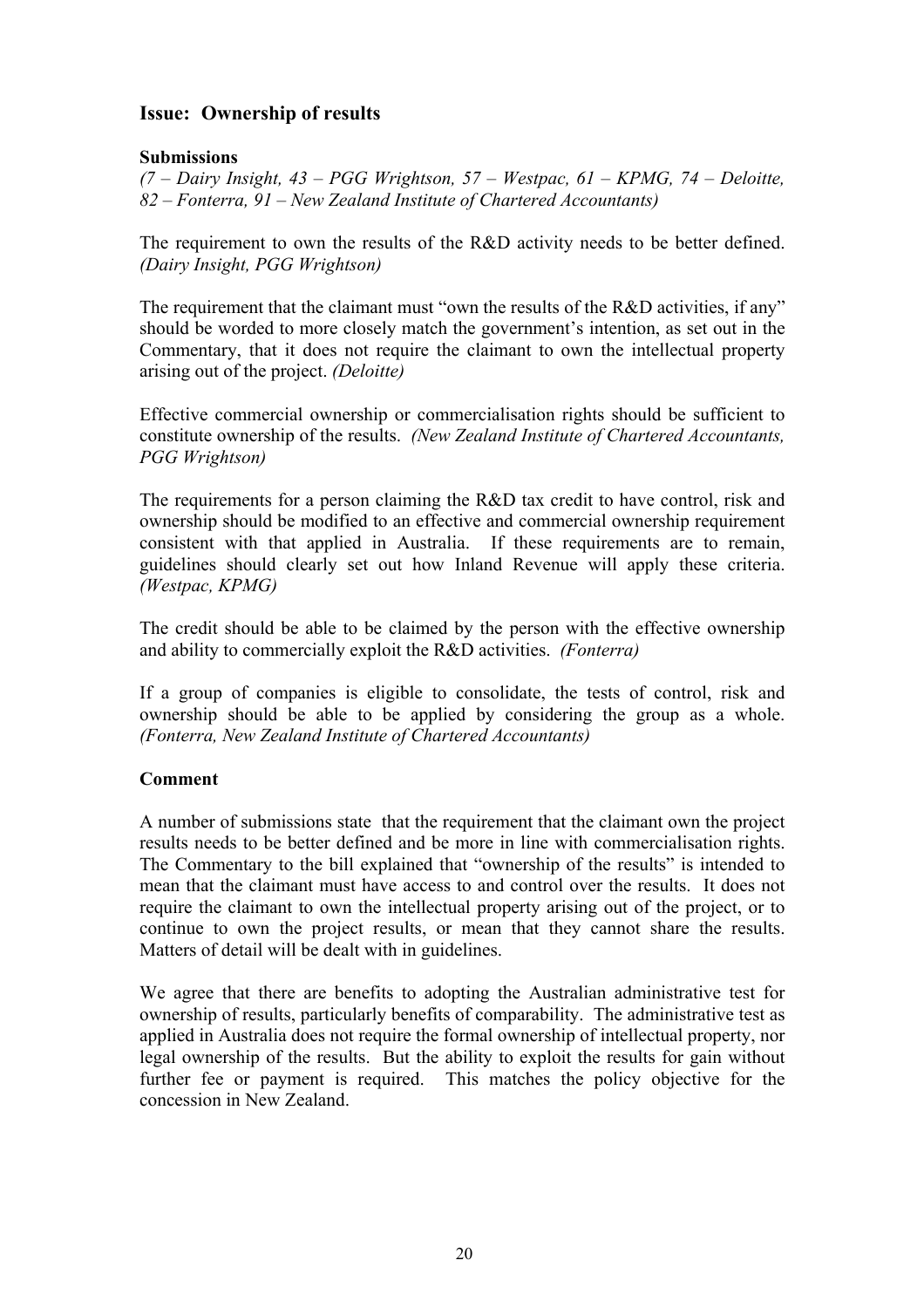The Australian formulation has advantages over other terms such as "commercialisation rights" because there is a body of understanding about how the Australian test applies, and the introduction of new terms could create uncertainty, even though they may have largely the same results in practice.

We do not agree with the submissions that all three criteria should be replaced with a single test of effective and commercial ownership. The requirements to control the R&D activity and to fund the activity would no longer apply and thereby make the criteria less effective in targeting the concession at the party making the R&D investment decision.

The suggestion that companies able to consolidate should apply the criteria as a group seems unnecessary because the proposed solution would be expected to apply if the individual parties were able to consolidate.

We agree that detailed guidelines will be required in this area.

# **Recommendation**

That the submission to amend the ownership test to "effectively owns the project results" is accepted.

That the submissions to:

- replace the on-behalf of criteria with a test of effective and commercial ownership; and
- apply the on-behalf of criteria to groups as a whole if they are able to consolidate

be declined.

# **Issue: Financial and technical risk**

# *Submissions*

*(37 – Zespri, 91 – New Zealand Institute of Chartered Accountants)* 

There are two types of technical risk. It should be clear that the type of technical risk intended is the risk of the technology used in or arising from the R&D activities failing. This is effectively wrapped up in the financial risk component.

# **Comment**

To be eligible, claimants are required to bear the financial risk and technological risk of undertaking the R&D.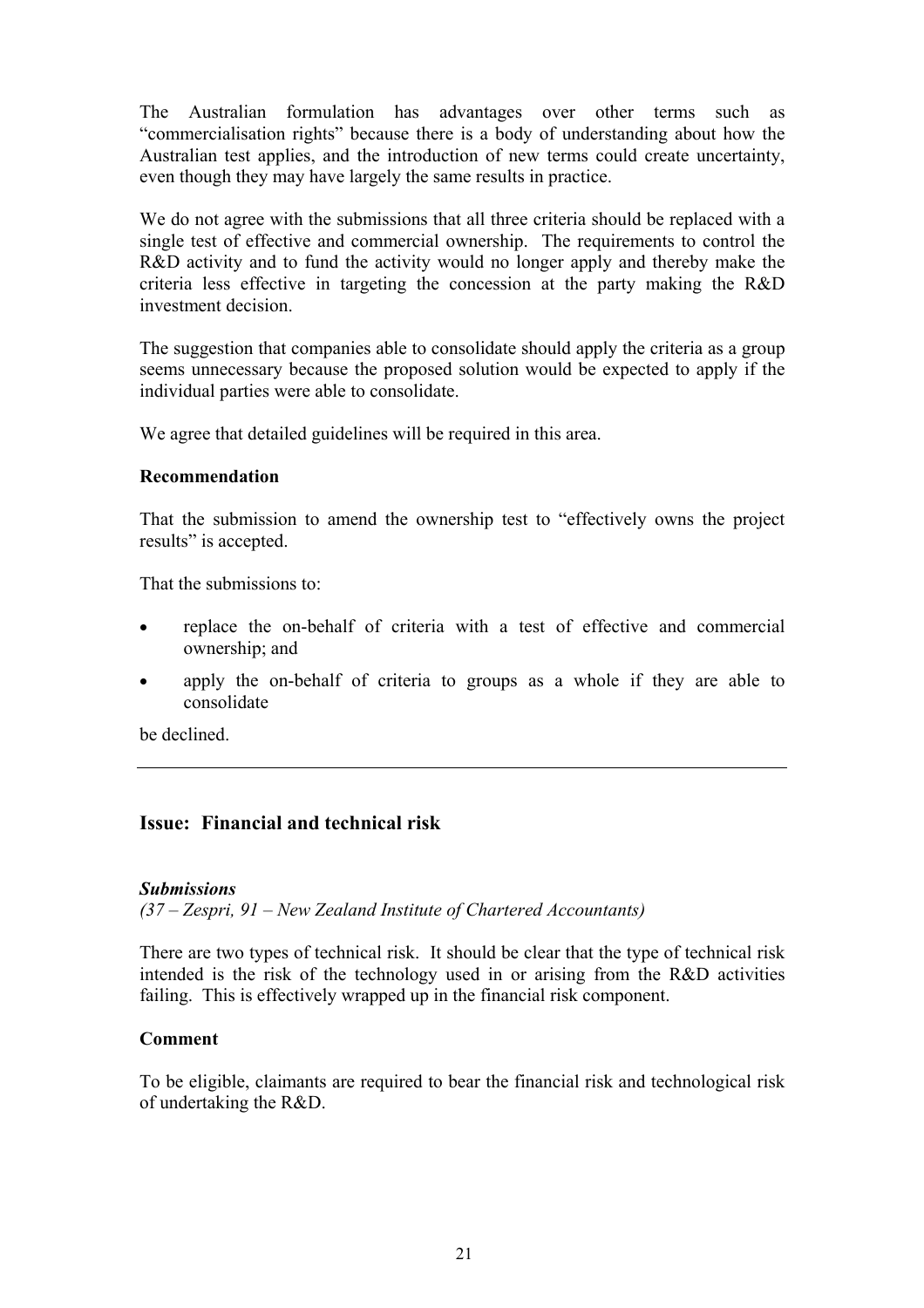The intention of the provision is to target the concession to those bearing the type of technical risk of the technology used in or arising from the R&D activities failing. We agree that this type of technical risk is addressed by the financial risk component and therefore consider that it should be removed from the provision for clarity.

# **Recommendation**

That the submission be accepted.

# **Issue: Control of R&D activities**

# **Submissions**

 *(7 – Dairy Insight, 57 – Westpac, 82 – Fonterra, 91 – New Zealand Institute of Chartered Accountants)* 

The control requirement may not be met if R&D is subcontracted. *(Westpac, Fonterra, New Zealand Institute of Chartered Accountants)* 

The government should issue guidance on the meaning of "control". *(Dairy Insight)* 

# **Comment**

As outlined in the Commentary on the bill, a person would be taken to have control over the R&D work if they have the ability to choose the project, decide on major changes of direction, stop an unproductive line of research, follow up an unexpected result and end a project. Day-to-day management of the activity is not a requirement.

Submissions expressed concern that sufficient control might not be retained in some cases when R&D is subcontracted.

What the elements of control involve in each case depends on the circumstances of each case. For example, it should not be fatal to the claim that some "control" decisions were taken jointly, or if they were taken before a project begins. Parties could agree before commencement of the work what R&D work will be undertaken and what criteria should be used to determine whether a line of research is unproductive and should be terminated. The control requirements would also be met for R&D on a "take it or leave it basis" where a major researcher may determine a programme of research and solicit industry participants to fund the work. While the researcher may have independently formulated the programme of R&D and control the day-to-day management of the programme, that control is subject to the agreement entered into by the funders and the researcher. In effect, the funders are exercising their control (albeit jointly) when they choose to participate and enter into the arrangement to fund that programme of work.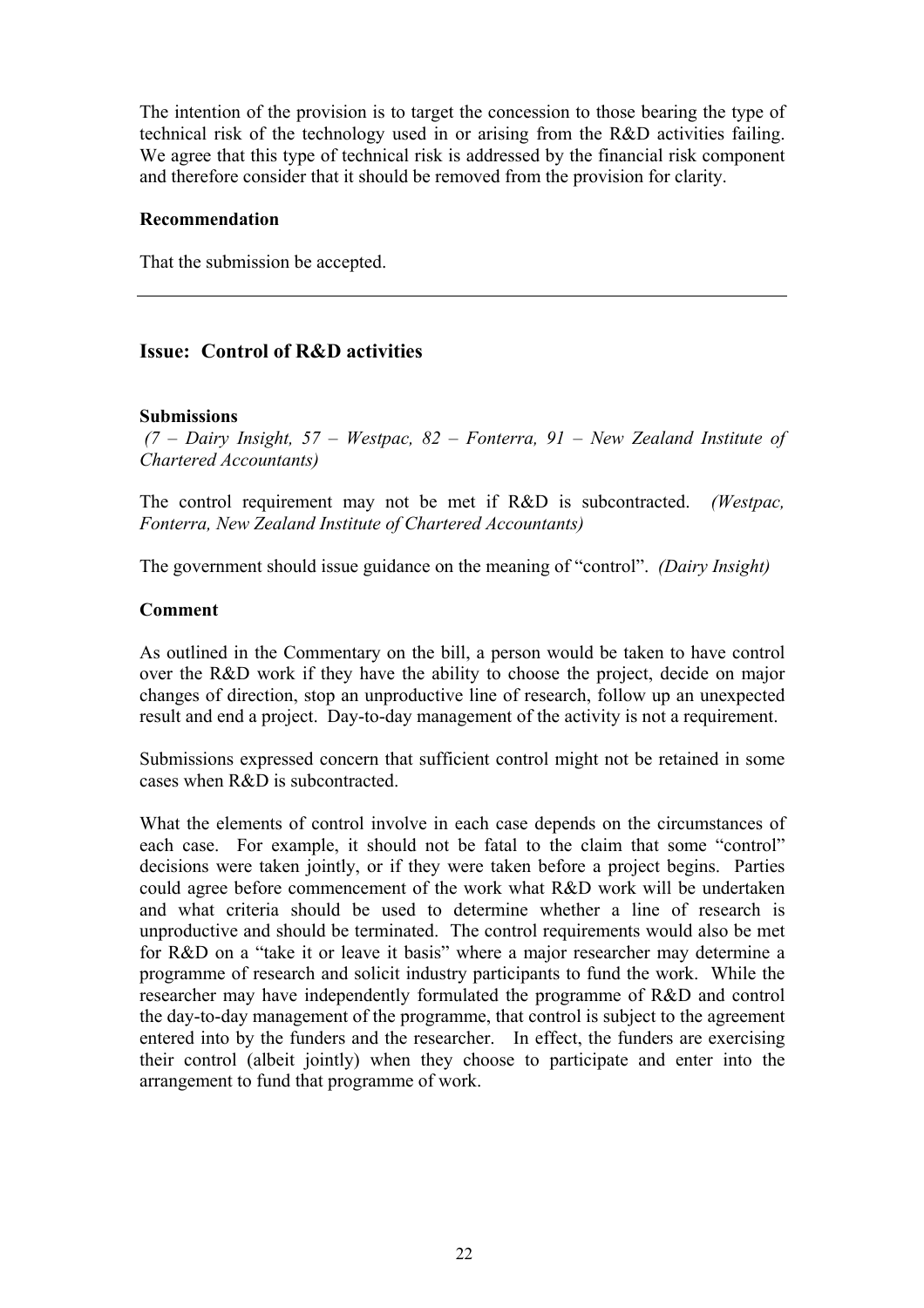In practice, this may mean that the funder exercises that control at the beginning of an arrangement and is bound by it for the duration of the work. For example, a provider may only undertake a programme of work if the funder agrees to bind themselves to finance all of the programme. In these situations the funder has not abdicated control, but made its choices in advance in the contract. Even then, the funder should be entitled to check that the programme was being carried out and require the researcher to act according to their agreement. Arguments about the exercise of control at the outset of the project will have less force in situations where the scope of the activities is broad, or if the work involves several related projects over a substantial period of time.

It is not possible to provide a legislative solution to address all the permutations of control that might arise. Therefore we consider that further clarifications would be more appropriately provided through guidelines instead of through legislation.

# **Recommendation**

That the submission to provide further guidance on the meaning of control be accepted.

# **Issue: R&D carried out on behalf of overseas affiliates**

# **Submissions**

*(Harris Stratex Networks (NZ) Ltd, 38 – Merck Sharp & Dohme, Westpac, 61 – KPMG, 90 – Proacta Therapeutics Ltd)* 

Clinical trials that are performed on behalf of affiliates overseas as contract R&D should be eligible for the credit. *(Merck Sharp & Dohme, Proacta Therapeutics Ltd)*

The credit should be available for R&D carried out in New Zealand by a New Zealand-based member of a multinational group on behalf of non-resident members of the group. It should not be a requirement that the New Zealand company satisfy these three criteria in such circumstances. *(KPMG, Harris Stratex Networks (NZ) Ltd, Westpac)*

# **Comment**

In order to be eligible, R&D must be carried out for a New Zealand business or by a New Zealand business on its own behalf. The rationale for this requirement is to encourage New Zealand firms to invest in R&D, and to secure the spill-over benefits for other New Zealand firms that the outcomes from this R&D may generate.

The concession is designed to allow New Zealand firms to capture spill-over benefits that arise in the location that the R&D is carried out and those that result from the proximity to the firm actually making the R&D investment. When R&D is carried out in New Zealand on behalf of a foreign affiliate, New Zealand firms capture fewer of these benefits – missing out on the benefits that would arise at the location of the foreign affiliate.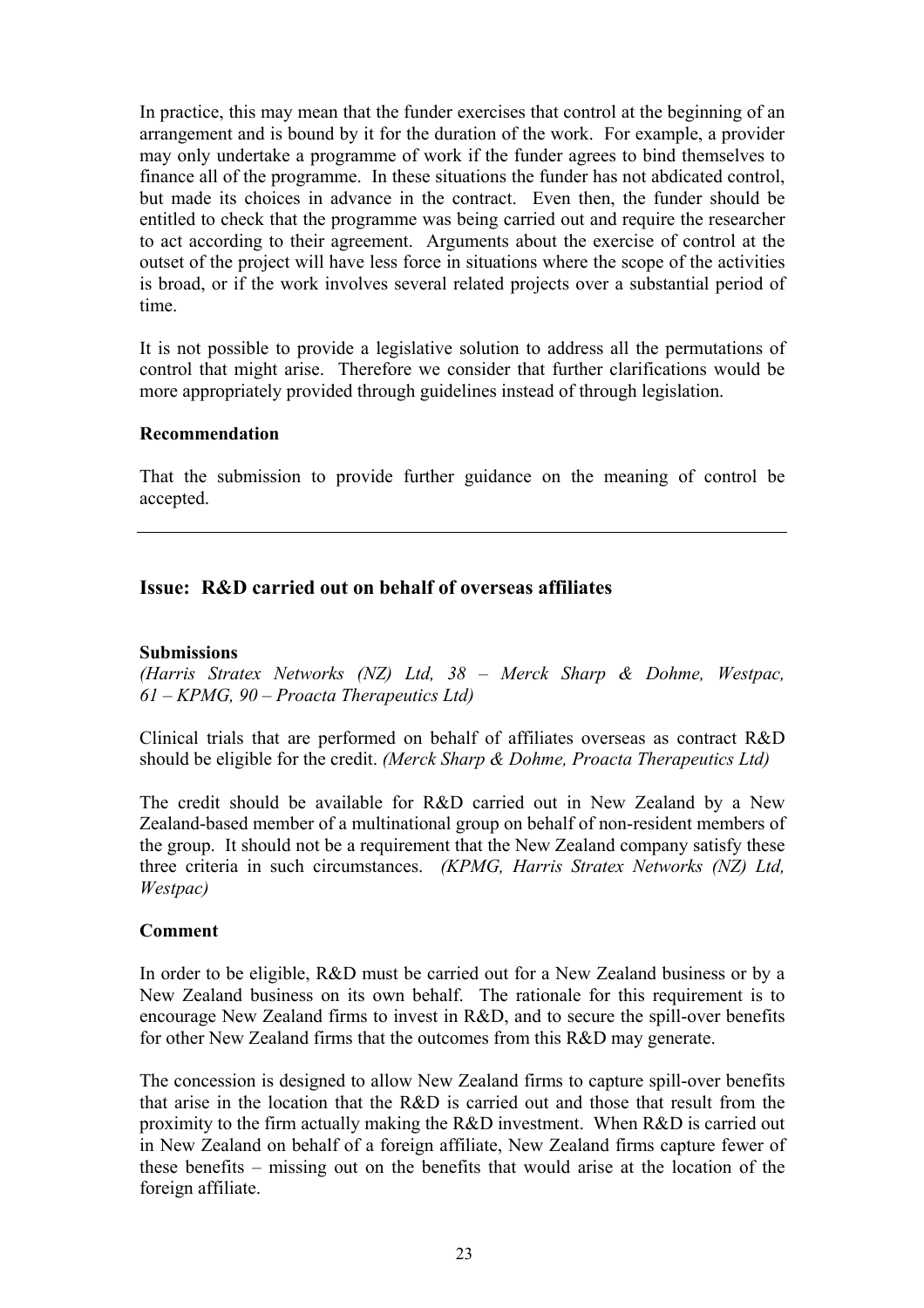An offshore company can indirectly access the credit if it sets up business in New Zealand and that business undertakes R&D in New Zealand on its own account. In this case, the New Zealand business controls the R&D project, takes the financial risk associated with the project and can exploit the project results.

Submissions also stated that recent announcements in Australia, to relax the on-behalf of requirement for Australian-based subsidiaries of multinational companies doing R&D for their foreign members, may cause clinical R&D done on behalf of a foreign affiliate to be relocated to Australia. The amendments apply to the incremental tax concession in Australia which provides 175 percent deductibility for R&D activities in a given year compared with the average of the three years before that year. The amendments do not apply to the base concession of 125 percent deductibility in Australia.

We agree that the Australian amendments will provide a limited incentive to move R&D done on behalf of foreign affiliates from New Zealand to Australia. The effect of the amendment sought for the New Zealand rules would provide subsidies out of proportion to the expected subsidy from the amendments announced in Australia.

Merck Sharp & Dohme and Proacta Therapeutics Ltd also made the submission that there were indirect benefits from the clinical R&D being carried out in New Zealand, such as benefits to clinical patients and the development of close working relationships with clinical investigators and researchers in various New Zealand research organisations. These types of benefits accrue directly from the type of clinical R&D carried out by the firm. The tax concession provides a broad nondiscretionary subsidy and is not designed to take into account relative benefits from different fields of research and development. Discretionary direct grants would be a more appropriate mechanism for delivering concessions if the government wished to provide an incentive targeted at a particular industry type or field of study.

# **Recommendation**

That the submissions that the tax concession should apply to R&D carried out on behalf of foreign affiliates be declined.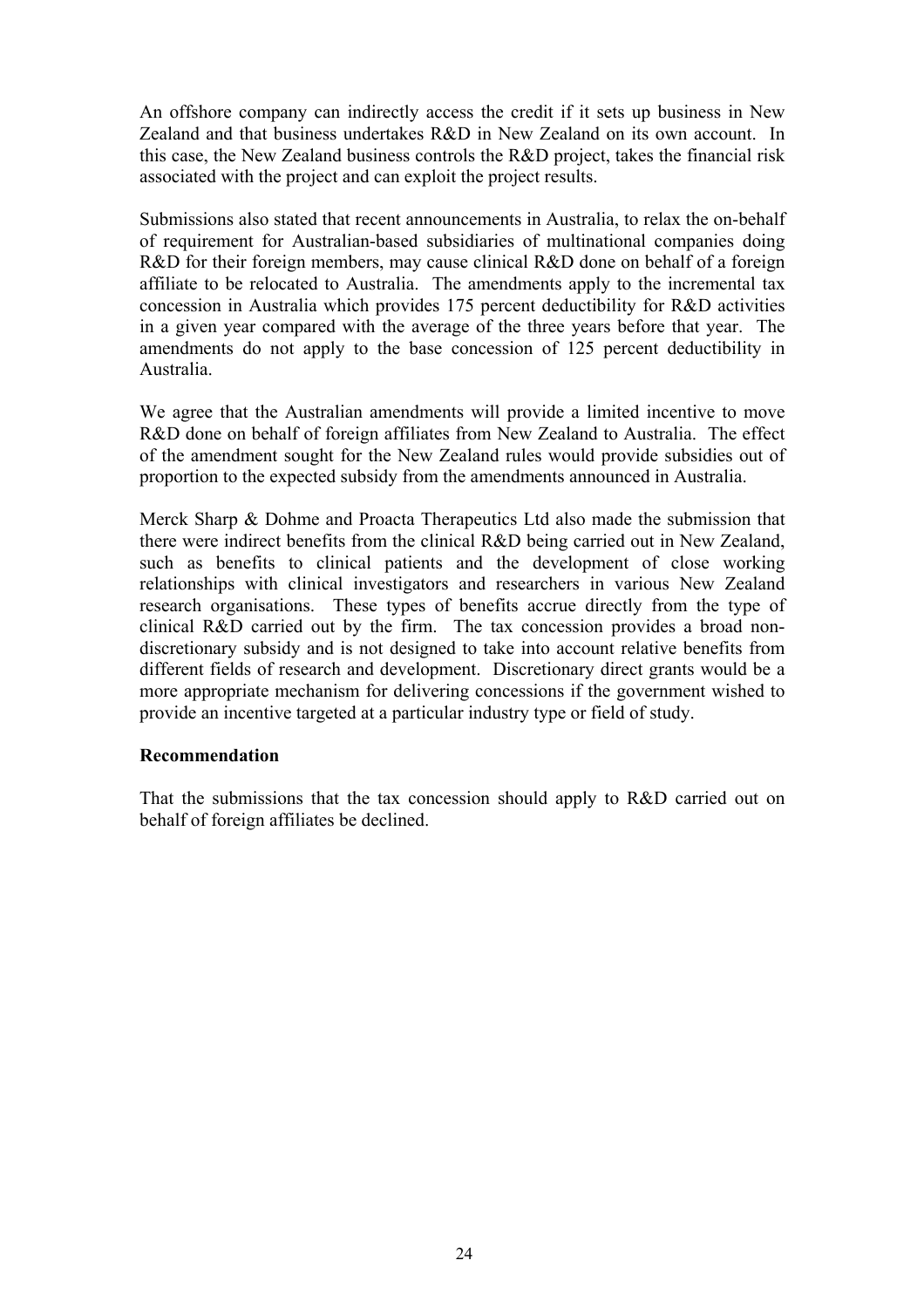*Clause 100* 

# **Issue: Scientific or technological uncertainty**

# **Submission**

*(91 – New Zealand Institute of Chartered Accountants)* 

The term "scientific" should be clarified to reflect a wide meaning.

# **Comment**

R&D activities are defined as systematic, investigative and experimental activities that seek to resolve scientific or technological uncertainty, or that involve an appreciable element of novelty, and that are carried on for the purposes of acquiring new knowledge or creating new or improved products, processes or services.

The reference to "scientific or technological uncertainty" comes from the United Kingdom R&D definition where "science" is defined to be "the systematic study of the nature and behaviour of the physical and material universe". The definition excludes mathematical advances in and of themselves unless they are advances in representing the nature and behaviour of the physical and material universe.

NZICA is concerned that this definition of science is narrower than is intended in New Zealand and might be imported into our R&D definition.

It is intended that the word "science" be given its ordinary meaning (a branch of knowledge conducted on objective principles involving the systematised observation of and experiment with phenomena, especially concerned with the material and functions of the physical universe). We do not propose that it be defined.

# **Recommendation**

That the submission be declined.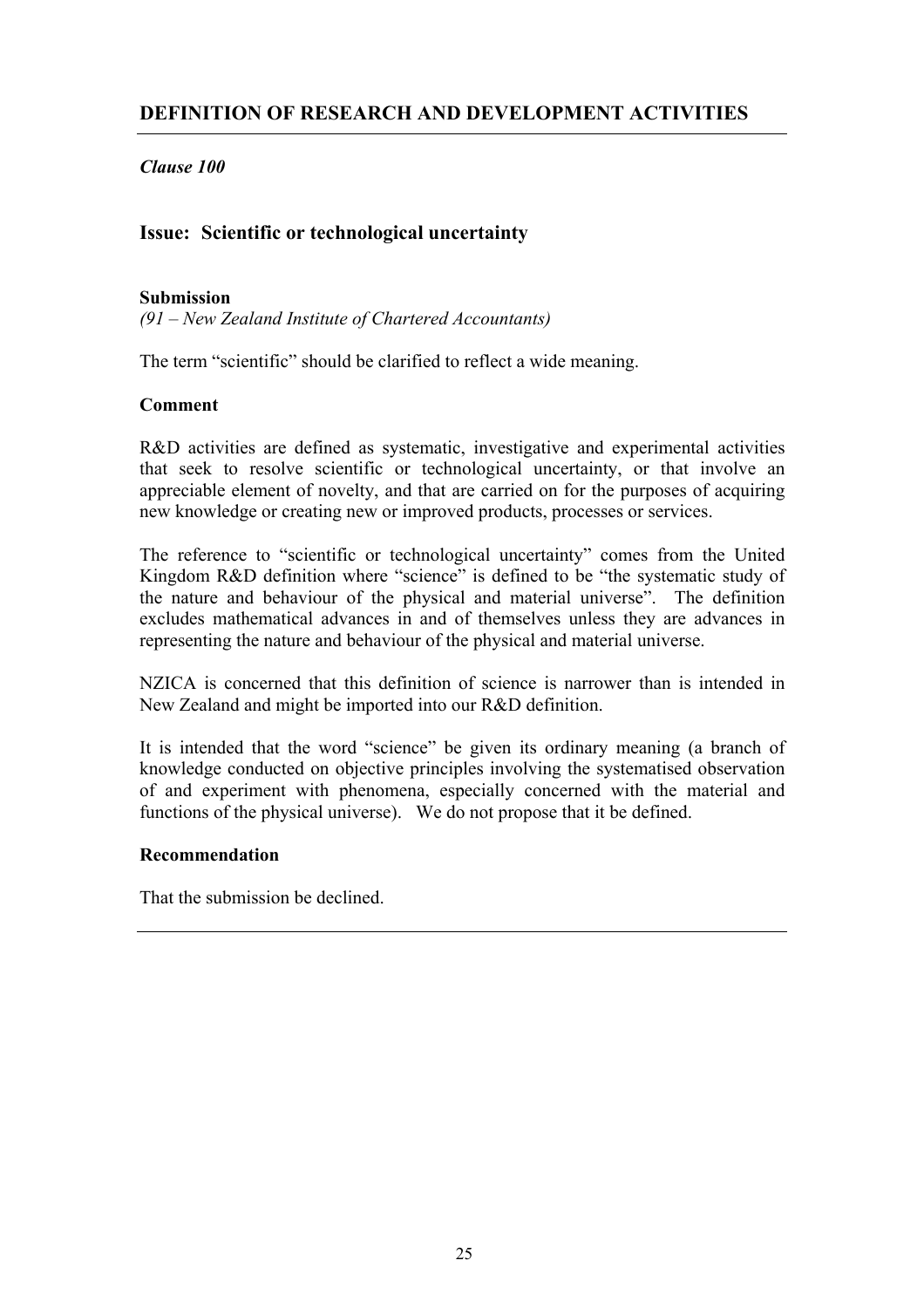# **Issue: Advance in science or technology**

# **Submission**

*(Matter raised by officials)* 

The first limb of paragraph (a) of the R&D definition should refer to activities that seek to achieve an advance in science or technology through the resolution of scientific or technological uncertainty.

# **Comment**

The first limb of paragraph (a) of the R&D definition (activities that seek to resolve scientific or technological uncertainty) comes from the United Kingdom R&D definition. The definition there refers to activities that seek to achieve an advance in science or technology through the resolution of scientific or technological uncertainty. In drafting the proposed R&D definition, officials considered that it was unnecessary to refer to an advance in science or technology because that was implicit in activities that sought to resolve scientific or technological uncertainty. However, in discussing the application of the definition, we have found it more useful to ask whether there is "an advance in science or technology". We therefore propose that this be added to the definition.

In the United Kingdom, there is debate about whether resolving scientific or technological uncertainty inherently involves making an advance in science or technology and in Canada and Ireland these seem to be treated as separate tests. Although the Canadian R&D definition only refers to scientific or technological advancements, in their software guidelines they require an advancement **and** resolution of uncertainty. In Ireland, activities are not R&D unless they seek to achieve scientific or technological advancements **and** involve the resolution of scientific or technological uncertainty.

Nevertheless, in our view, adding these words would be useful and would not reduce the scope of the definition, but would make it clearer.

# **Recommendation**

That the submission be accepted.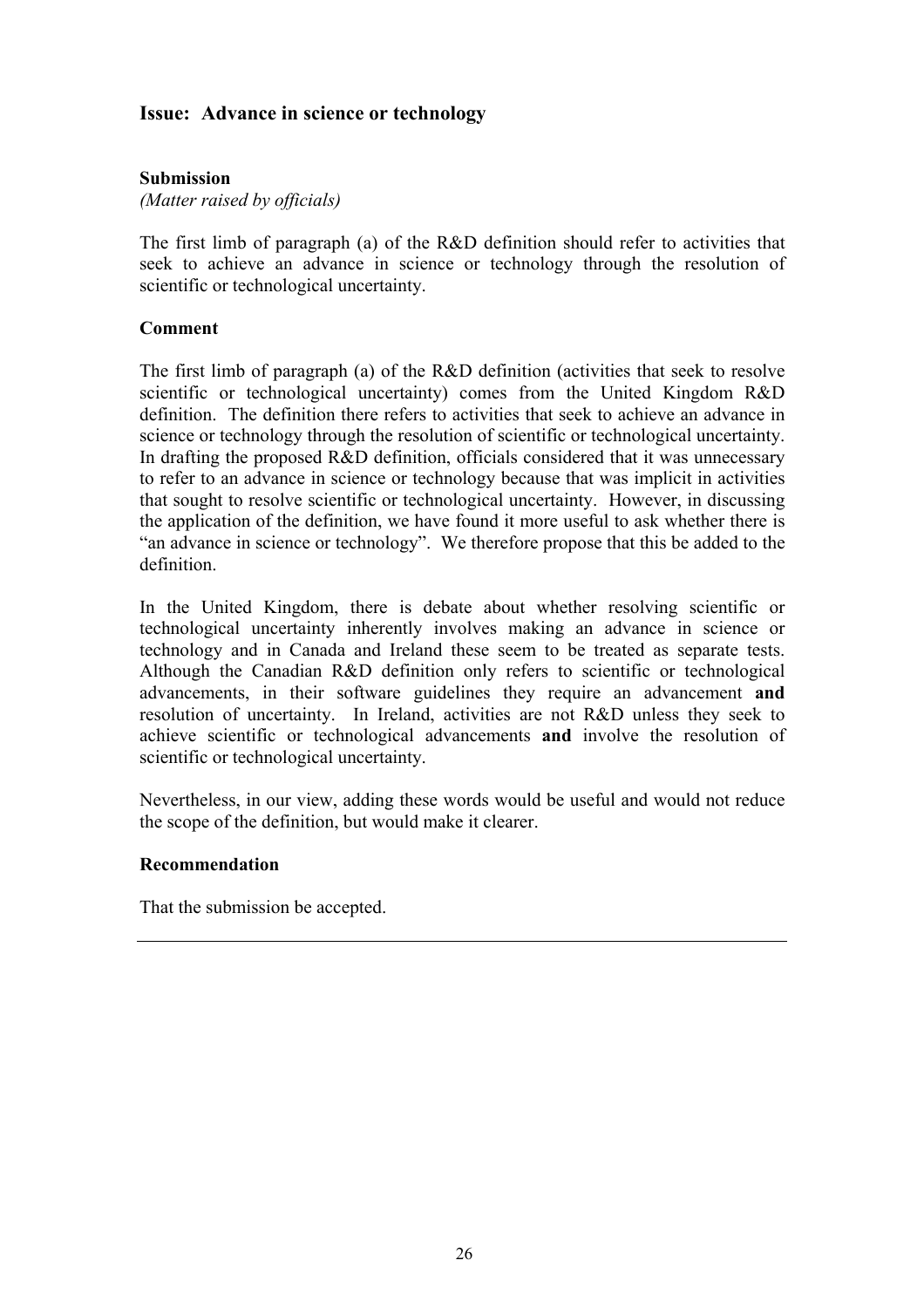# **Issue: Screen content in the film/television industry**

# **Submission**

*(31 – New Zealand Screen Council)* 

The definition should be amended to include content development applicable to the screen sector.

#### **Comment**

The New Zealand Screen Council proposes that the definition of R&D be extended to include developing content, in the form of concepts, formats, screenplays or script outlines, in the film and television industry. They note that each screen production is a new concept and/or needs new content which requires R&D.

We do not support such an extension of the definition. R&D tax concessions generally exclude arts-related activities and focus on advances in science and technology, which are more likely to generate spill-over benefits. We know of no other R&D definition used for tax-concession purposes that would include development of screen content. If the definition were to be expanded to include such creative activities, it would be fiscally unsustainable.

As the submission acknowledges, the industry is separately funded by government for screen development through New Zealand On Air and the NZ Film Commission (which the submission considers to be inadequate).

# **Recommendation**

That the submission be declined.

# **Issue: Appreciable element of novelty**

#### **Submissions**

*(57 – Westpac, 61 – KPMG,* 84 – *New Zealand Chambers of Commerce*, *91 – New Zealand Institute of Chartered Accountants)* 

Despite several definitions of terms, it is difficult to predict whether an activity is covered or not. For instance, what is an "appreciable element of novelty" and what activity fails to meet such a threshold? Producing uncertainty in important matters such as tax liability should be avoided. Careful drafting of the legislation is required to provide maximum predictability. (*New Zealand Chambers of Commerce)* 

The definition of "novelty" is supported, and the Australian guidelines from which it is drawn should be included as part of Inland Revenue's guidelines on the R&D provisions. *(New Zealand Institute of Chartered Accountants)*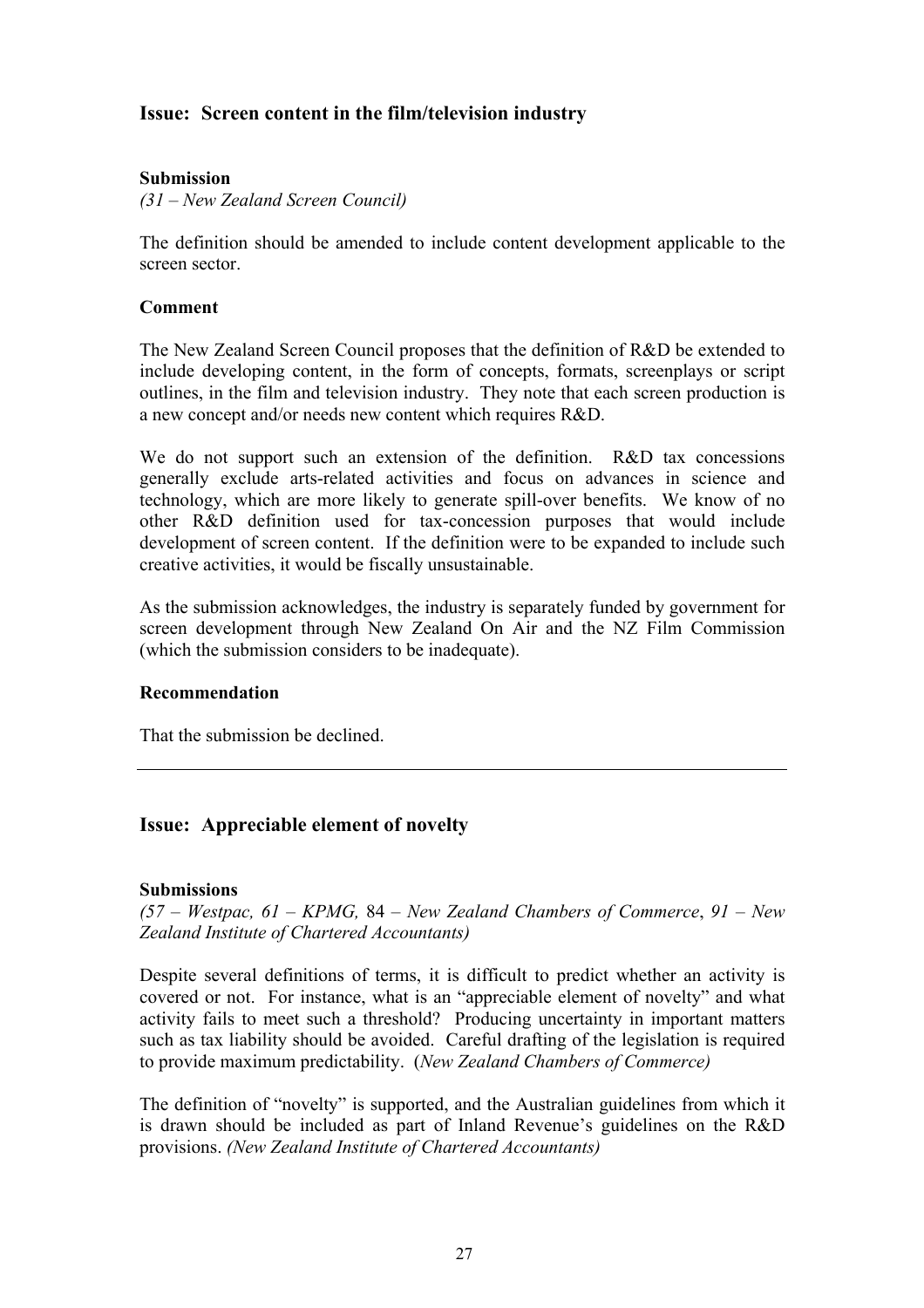R&D tax credits apply beyond "radical" innovation and are intended to apply to incremental innovation. This must be recognised by Inland Revenue in its guidelines. *(Westpac, KPMG)*

# **Comment**

The "appreciable element of novelty" limb in the R&D definition comes from the Australian R&D definition. It is also a phrase used in the OECD Frascati Manual which provides guidance on what constitutes R&D for the purpose of surveys on R&D activities. We agree that it is somewhat uncertain, but the intention is that it expands the R&D definition to include new uses of existing technology.

The intention is for this term to have the same meaning as in Australia. The Australian R&D Guide notes that the element of novelty must be meaningful or significant. The guidelines in New Zealand will draw upon the Australian guide in explaining the term.

The intention is that R&D tax credits apply to incremental development and this will be recognised in guidelines.

# **Recommendation**

That the submission on drafting be noted and the submission on guidelines be accepted.

# **Issue: Support activities must be "wholly or mainly for" core activities**

#### **Submission**

*(Matter raised by officials)* 

That activities should be eligible as support activities only if they are wholly or mainly for the purpose of core R&D activities (in addition to the existing requirements that they be required for and integral to core R&D activities).

# **Comment**

Currently support activities in paragraph (b) of the R&D definition are eligible R&D if they are commensurate with, required for, and integral to the core activities described in paragraph (a) of the definition (that is, systematic, investigative and experimental activities that seek to resolve uncertainty or involve an appreciable element of novelty).

Five submissions have argued that the eligibility test for support activities should be relaxed (this submission is addressed next). However we propose that it be tightened. We are particularly concerned about the scope for routine business activities to be reclassified as support R&D. This is of particular concern when the potential fiscal cost of the project is high (such as construction of infrastructure assets with some innovative feature).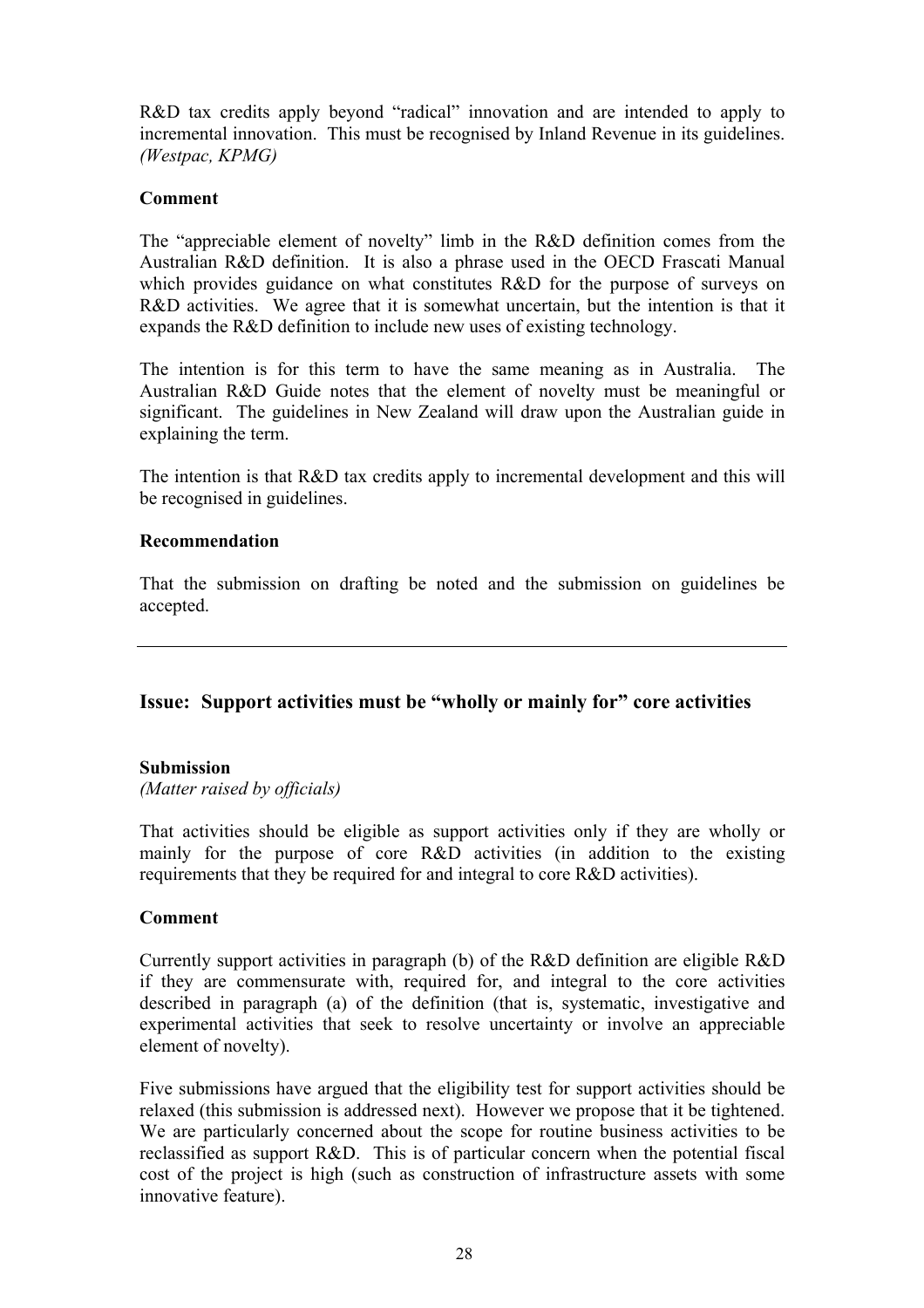In order to limit the potential for routine business to be reclassified, we propose that support activities only be eligible when they are **wholly or mainly for the purpose of** the core R&D activities (as well as required for and integral to the core activities). This would exclude from the R&D credit the following types of activity:

- Construction of an asset with an innovative component when the primary purpose of construction is sale of the asset. In Australia, where it is sufficient for the support activities to have **a subsidiary** purpose of supporting core R&D, the tax concession has been claimed for the construction of boats with an innovative part that are intended for sale. The claimants argue that construction of the boat is required to test the innovative part and is eligible as a support activity.
- Construction of an asset with an innovative component when the primary purpose of the construction is to use the asset for commercial purposes. In Australia, the tax concession has been claimed for construction of significant engineering projects that will be used for commercial purposes, on the basis that construction is required to test the innovative component.
- Activities carried out simultaneously for routine business purposes and R&D but where the activities are carried out primarily for routine business purposes. This would apply, for example, to data collected by a business primarily for its routine business operations, but used also as an input to R&D. It would also exclude mining carried out primarily for production but also with a subsidiary purpose of supporting core R&D. In Australia, this is an eligible R&D support activity *(Industry Research & Development Board v Coal & Allied Operations Pty Ltd [2000] FCA 979).*

This proposal is likely to be opposed by those making submissions because it is tougher than the Australian requirement for support activities to be eligible. However, in principle, the credit should not apply to routine business activities. As the rate and nature of the credit are more generous than in Australia, there is more incentive to reclassify commercial activities as R&D and the higher risk warrants a more cautious approach.

It is nevertheless worth noting that in relation to the enhancements to the R&D concession recently introduced in Parliament in Australia, the test for support activities is the same as that proposed in this submission.

# **Recommendation**

That, in order to be eligible, support activities should be wholly or mainly for the purpose of core R&D activities (in addition to the existing requirements that they be required for and integral to core R&D activities).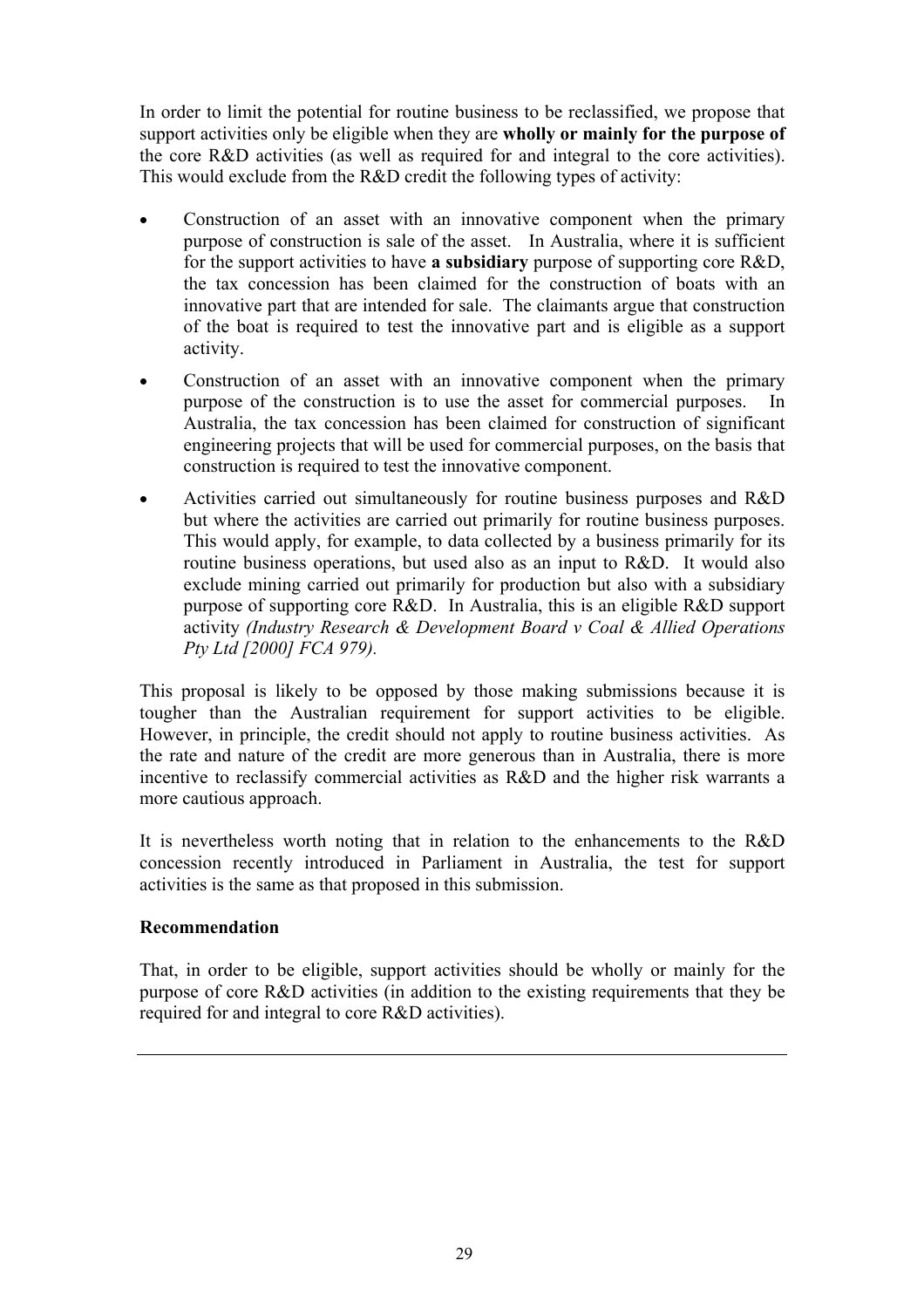# **Issue: Support activities must be "commensurate with" core activities**

# **Submissions**

*(16 – NZ Post, 60 – Building Research, 61 – KPMG, 57 – Westpac, 91– New Zealand Institute of Chartered Accountants)* 

The definition of "supporting R&D" should be aligned with the Australian definition, by removing the words "commensurate with" from the relevant section. This will ensure that all relevant supporting R&D is eligible. *(NZ Post, Building Research, Westpac)*

The words "commensurate with" and "integral to" should be removed. *(New Zealand Institute of Chartered Accountants, KPMG)*

Support activities should be recognised in the guidelines to the legislation as being broad in scope. *(New Zealand Institute of Chartered Accountants)*

# **Comment**

Paragraph (b) of the R&D definition applies to support activities – that is, activities that do not qualify as "core" R&D activities in paragraph (a) but that support such activities. To qualify, support activities must be "commensurate with, required for and integral to" the core R&D activities.

Submissions propose that the "commensurate with" and "integral to" tests be removed because:

- "commensurate with" is not used elsewhere in tax legislation, or in Australia, and therefore will create uncertainty and confusion;
- "integral to" is an unnecessary addition which could be difficult to apply; and
- the tests that must be satisfied for support activities to be eligible are tougher than those in Australia when our R&D provisions should be competitive.

The test "commensurate with" is adopted from the Canadian R&D definition and is intended to make it clear that support activities must be only to the extent necessary to support the substantive R&D project. This could impose either a constraint on time or resources. For example, assume a nature reserve designs a predator-proof fence that is core R&D. They need to construct part of the fence to test the effectiveness of the design. Building the fence is likely to be a support activity. If a small enclosure is sufficient to test the design, construction of the whole fence would not be "commensurate with" the needs of the core activity.

However, we consider that "commensurate with" would not be required if support activities must be wholly or mainly for the purpose of the core R&D as proposed in the submission above.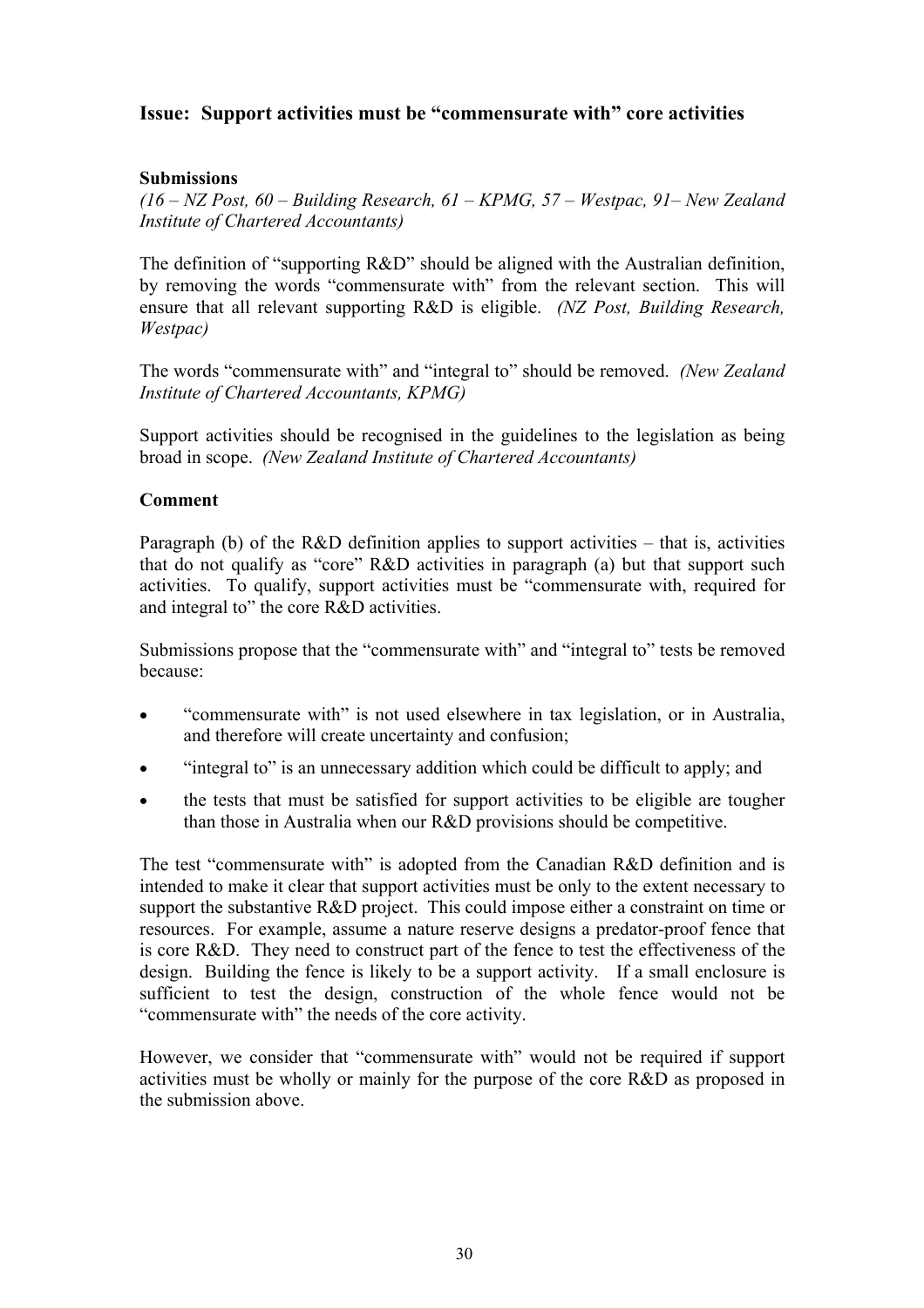Support activities still need to be "integral to" core activities. The scheme of the provisions is that support activities that are part of the project are R&D activities while less connected activities, such as cleaning, are not R&D in themselves. These costs are eligible as overheads.

In relation to the submission on guidelines, we note that the guidelines should accurately reflect the definition of support activities.

#### **Recommendation**

That the submission to remove the words "commensurate with" be accepted if the previous submission relating to support activities is accepted.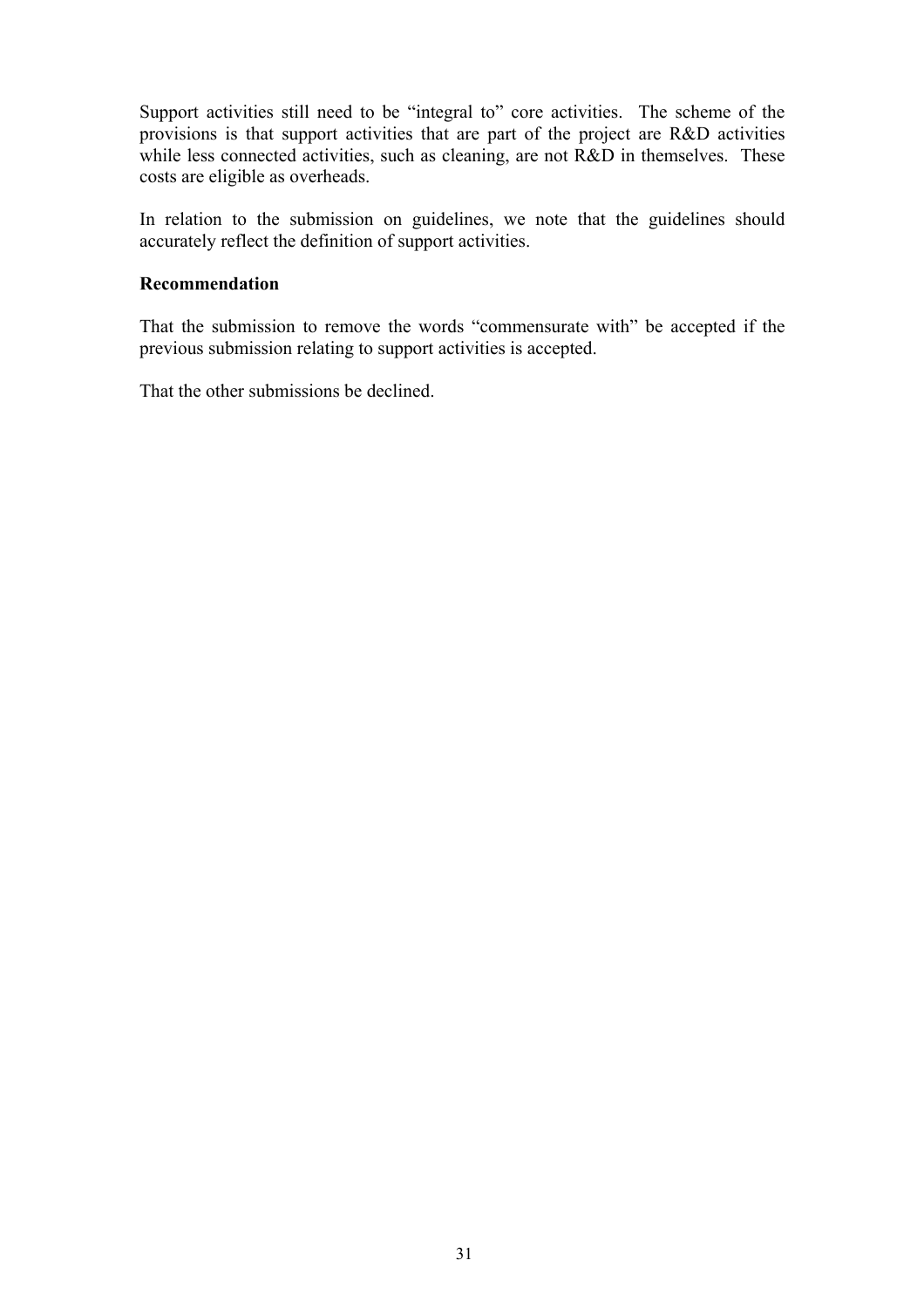## *Clause 100*

# **Issue: Exclusion of activities from paragraph (a) R&D definition**

### **Submissions**

*(61 – KPMG, 91 – New Zealand Institute of Chartered Accountants)* 

Inland Revenue's guidelines should clearly note that although excluded activities do not qualify as core activities in paragraph (a) of the R&D definition, they may still be support activities within paragraph (b) of the definition. *(New Zealand Institute of Chartered Accountants)* 

Clarification of the scope of the proposed exclusions will be required in the guidelines. The information in the Commentary on the exclusions should be included in the guidelines. *(New Zealand Institute of Chartered Accountants, KPMG)* 

#### **Comment**

The list of activities in section LH 5 are excluded only from core R&D activities described in paragraph (a) of the R&D definition and may still be support activities in paragraph (b). This is clear in the legislation and the point will also be made in guidelines. We expect that guidelines will also provide detail in relation to the scope of the exclusions.

### **Recommendation**

That the submissions be accepted.

## **Issue: Exploring for or producing minerals, petroleum and natural gas**

#### **Submission**

*(33 – Corporate Taxpayers Group, 49 – Contact Energy, 74 – Deloitte)* 

The exclusion for oil and gas exploration includes "producing" minerals, petroleum, natural gas or geothermal energy. This should be removed. Also, the additional Australian qualification, that the activity is "for the purpose of determining deposits", should be included.

### **Comment**

Oil and gas exploration is generally excluded from R&D. It is possible to have R&D in the extractive industries (for example, developing new drilling techniques), but the act of searching for oil and gas in itself is not R&D.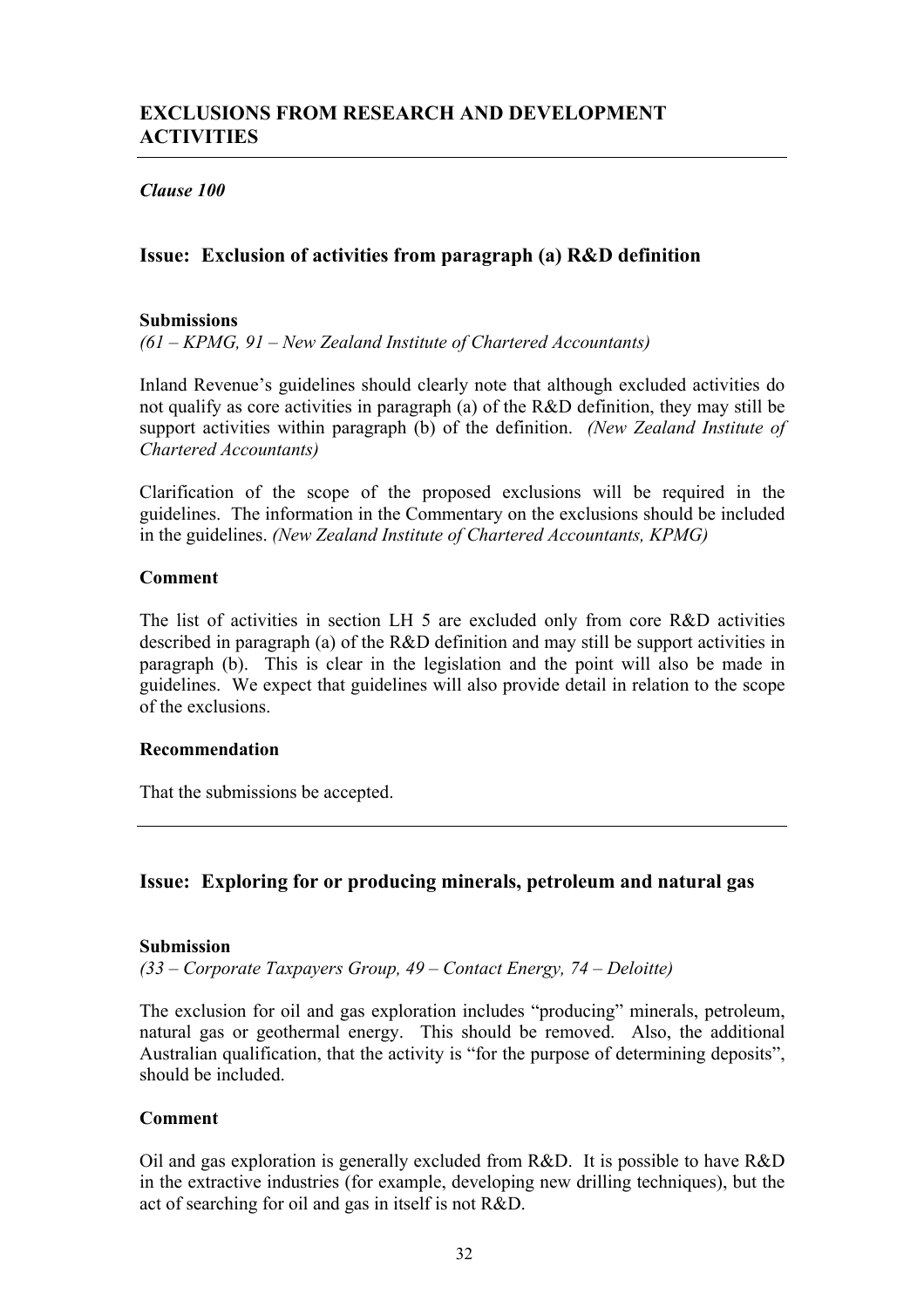Accordingly, section LH  $5(1)(a)$  excludes from paragraph (a) of the definition "prospecting for, exploring for, drilling for, **or producing**, minerals, petroleum, natural gas, or geothermal energy". This is also the formulation of the equivalent exclusion in both Canada and Ireland.

The equivalent exclusion in Australia and the United Kingdom is narrower. In Australia it is:

"Prospecting, exploring or drilling for minerals, petroleum or natural gas for the purpose of discovering deposits, determining more precisely the location of deposits or determining the size or quality of deposits."

Submissions are concerned about the exclusion relating to "producing" petroleum and gas because it could exclude from being eligible production activities undertaken as a necessary part of systematic, investigative and experimental R&D activities. Deloitte notes that development of a low emission petroleum could potentially be excluded. We agree that this may be unduly restrictive and propose that reference to "producing" petroleum be removed.

Because we are concerned about recategorisation of exploration activities as R&D we do not support limiting the excluded exploration activities to those with certain listed purposes. The risk is that claimants will argue that exploration activity is conducted for a purpose not listed. (The Commerce Clearing House commentary on the Australian concession notes, in relation to this exclusion, that "practitioners should focus on establishing a core R&D activity which is performed for a purpose other than the three excluded purposes".)

### **Recommendation**

That the submission to remove the reference to "producing" petroleum be accepted.

That the submission to add the Australian qualifications be declined.

### **Issue: Research in social sciences, arts or humanities**

#### **Submission**

*(31 – New Zealand Screen Council)* 

Clarification is sought that the exclusion for research in arts does not mean the screen industry would be excluded from the proposed credit. Research carried out for artistic and cultural reasons may have a major economic benefit and should not be excluded from the R&D credit solely on the basis that it is art. *(New Zealand Screen Council)* 

#### **Comment**

Research in arts, humanities and social sciences is routinely excluded from R&D tax concessions which focus on advances in science and technology. The creative industries are separately funded.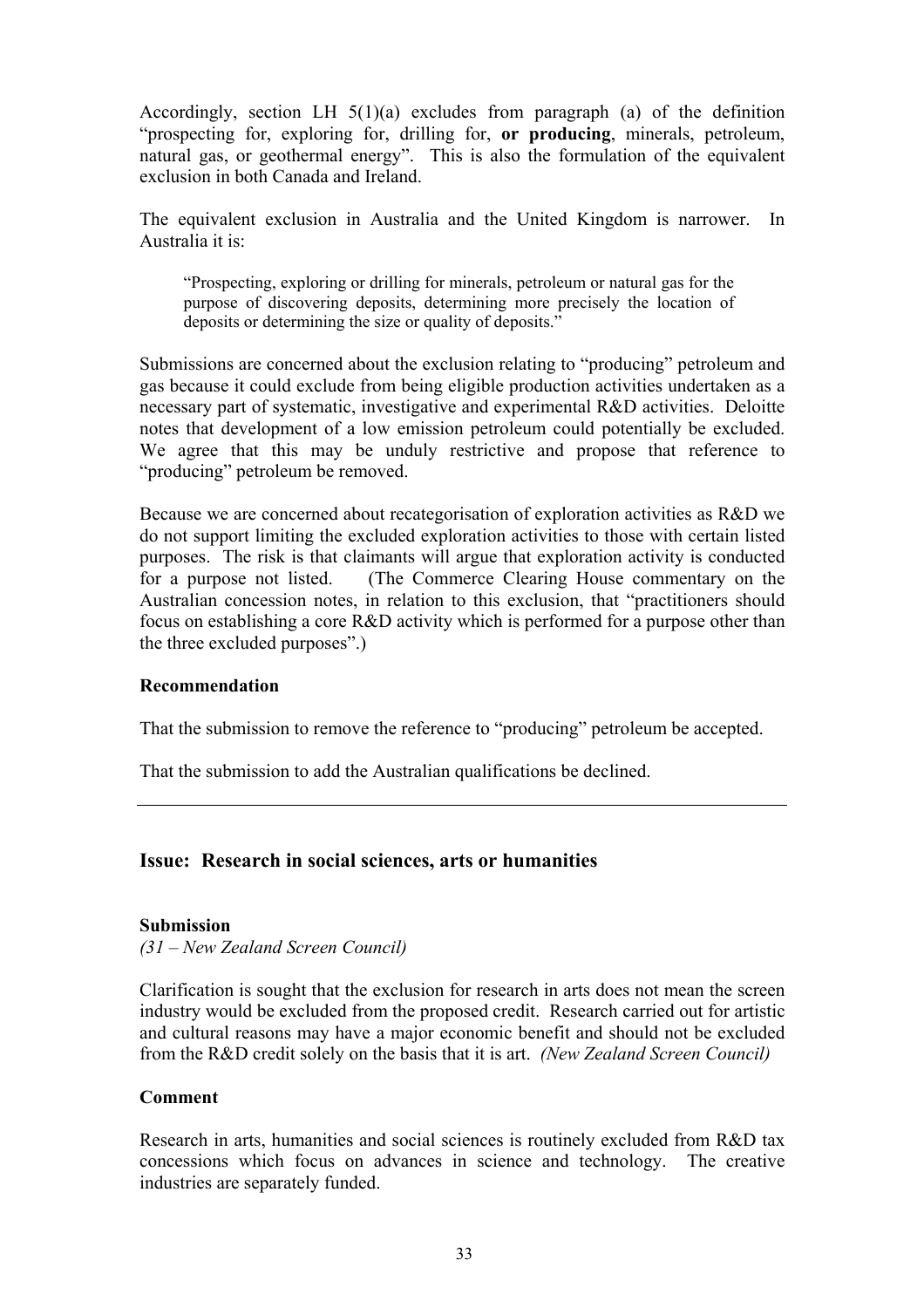However, it is possible to have R&D in relation to the screen industry or other arts. If a business is developing an innovative product and the development process satisfies the criteria in the R&D definition, the development is not excluded simply because the product is **used** in the creative arts. For example, animation software developed for use in the screen industry is not excluded under this paragraph. This will be clarified in guidelines.

## **Recommendation**

That the submission be declined but that it be clarified in guidelines that the development of products and processes that otherwise satisfy the criteria in the definition of R&D are not excluded simply because they have application in the screen industry or another arts sector.

# **Issue: Pre-production activities**

### **Submission**

*(91 – New Zealand Institute of Chartered Accountants)* 

Under the OECD Frascati Manual, some pre-production activities would be considered either "core" R&D or activities that support core R&D. Activities considered to be core R&D should not be excluded.

### **Comment**

Paragraph (k) of section LH 5 excludes from core R&D "pre-production activities, such as demonstration of commercial viability, tooling-up and trial runs". This is in the same terms as the Australian exclusion and is intended to exclude activities that are post R&D but pre-production.

NZICA refers to the Frascati Manual, which contains guidance on measuring R&D for survey purposes. It states that pre-production activities may include product or process modification, including further design and engineering, and that some activities, such as tooling up and process development, may contain an appreciable element of R&D. As NZICA notes, they could be eligible as supporting activities. However, NZICA is concerned that they would be excluded as core R&D.

Paragraph (k) is intended to clarify the boundary between R&D and pre-production activities. Activities either satisfy the definition of core R&D in paragraph (a) **or** fall within the exclusion. If activities that satisfy the definition in paragraph (a) arise during a pre-production process, they will be eligible regardless of the exclusion. This will be clarified in guidelines.

### **Recommendation**

That the submission be noted but no amendment is required to achieve the outcome proposed.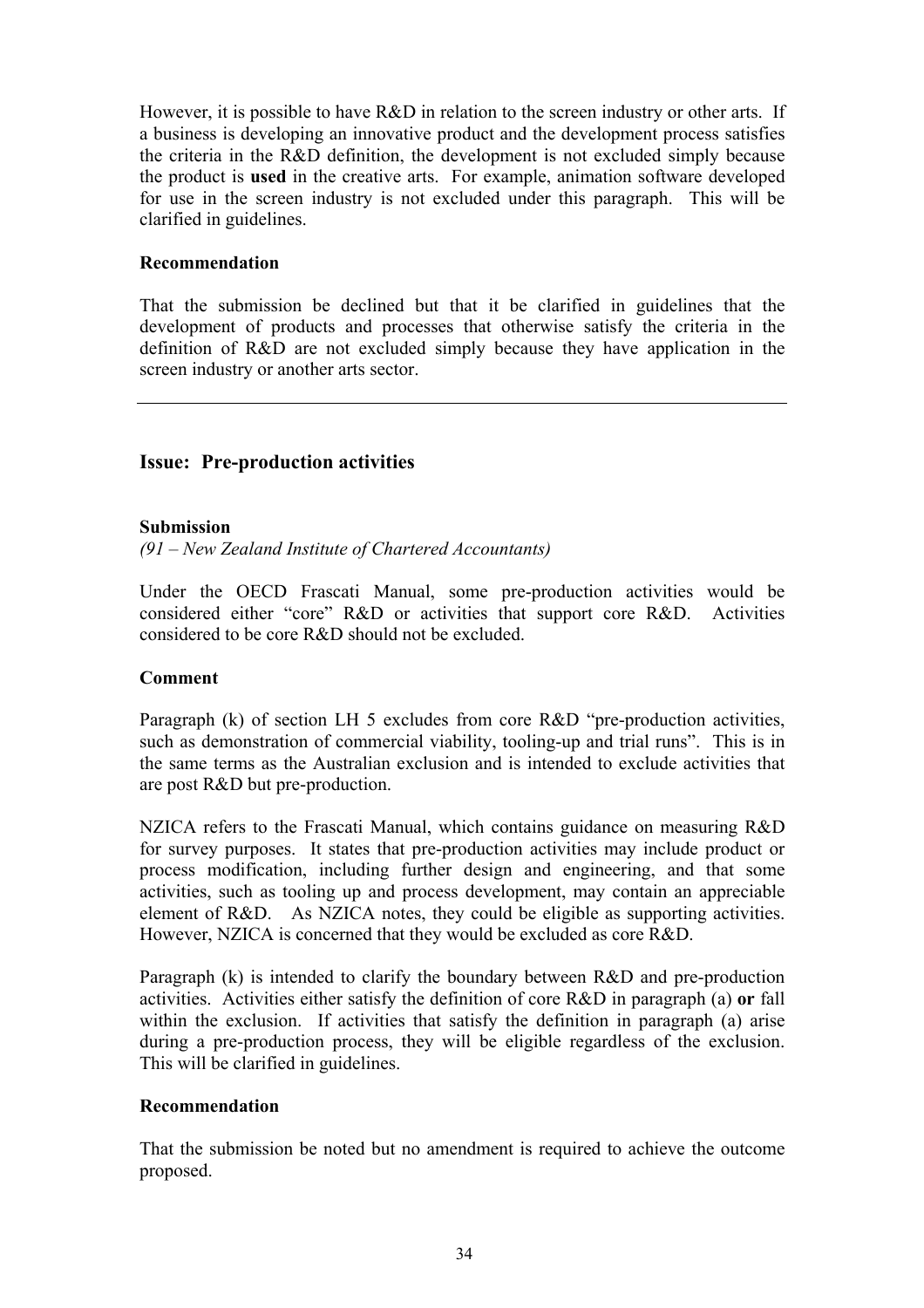# **ELIGIBLE EXPENDITURE**

## *Clause 100*

### **Issue: Apportionment of expenses**

#### **Submission**

*(48 – Dexcel Ltd, 95 – New Zealand Law Society)* 

While it is agreed that apportionment of expenditure is warranted when costs are only partly incurred on R&D, the Commissioner should issue a public ruling outlining his views on the correct apportionment methodologies for this expenditure, and explain what documentation taxpayers are expected to maintain in support of their apportionment calculations.

#### **Comment**

We agree that the Commissioner should provide clear guidance on what apportionment methodologies are acceptable and what documentation will be required to support that. However, it is envisaged that this will be in guidelines, rather than a public ruling.

#### **Recommendation**

That the submission be accepted in principle, but that acceptable apportionment methodologies be set out in guidelines.

### **Issue: Salaries of employees**

#### **Submission**

*(33 – Corporate Taxpayers Group, 44 – Fisher & Paykel, 37 – Zespri, 61 – KPMG, 74 – Deloitte, 91 – New Zealand Institute of Chartered Accountants)* 

All employee remuneration, such as fringe benefits, fringe benefit tax, superannuation contributions, specified superannuation contribution withholding tax, insurances and share-based remuneration, should be eligible.

### **Comment**

Eligible employee remuneration expenditure includes salary, wages, allowances, bonuses, commissions, extra salary, overtime, holiday pay and long-service pay. We agree that this should be extended to include other elements of an employee's salary package – provision of fringe benefits, fringe benefit tax, superannuation fund contributions, specified superannuation contribution withholding tax and insurance premiums paid on behalf of an employee.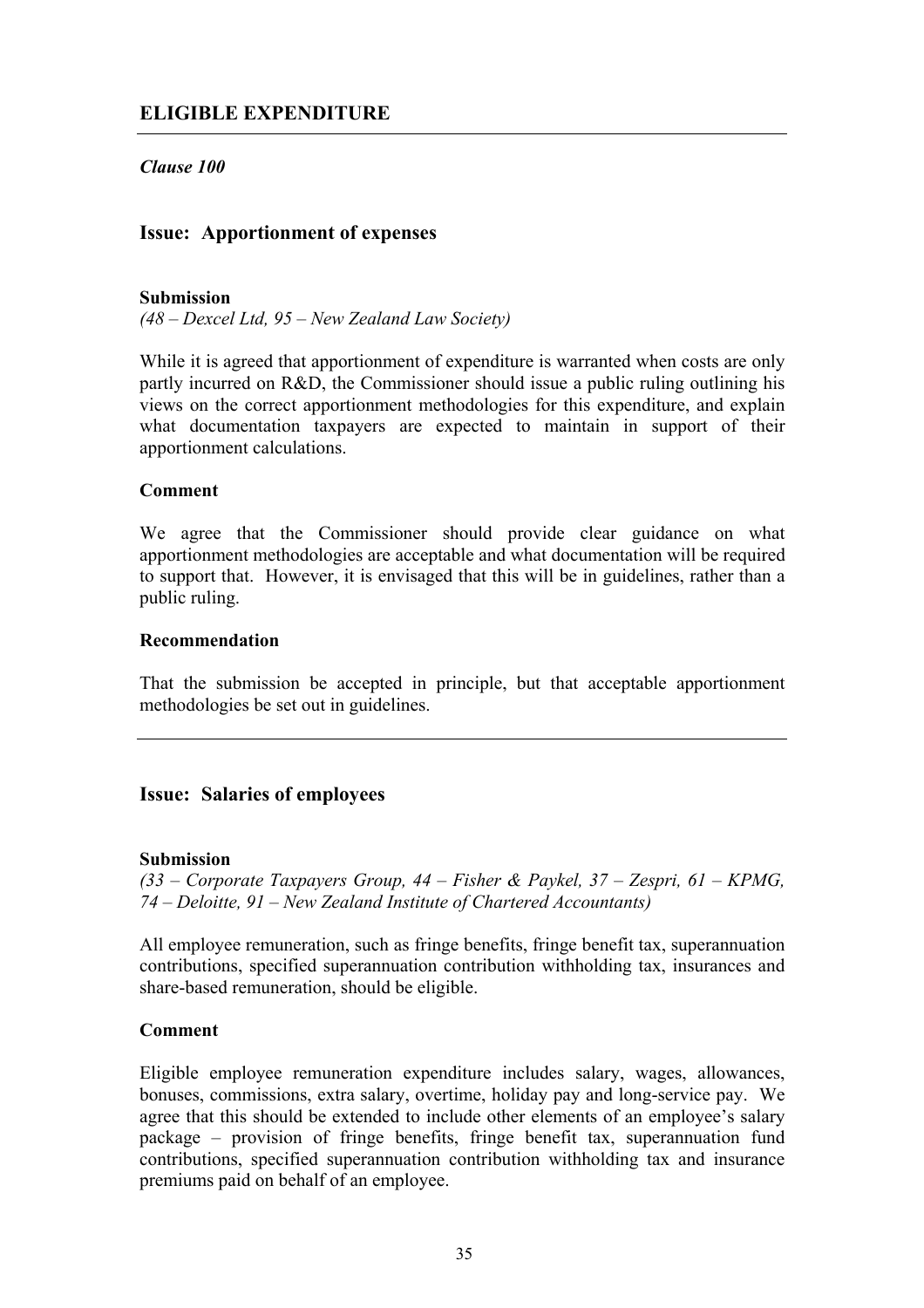We do not agree that the credit should apply to the value of share options. These are not currently deductible and their tax treatment is under review.

### **Recommendation**

That the submission be accepted except in relation to share-based remuneration.

# **Issue: Depreciation of tangible assets wholly or mainly used in R&D**

## **Submissions**

*(33 – Corporate Taxpayers Group, 37 – Zespri, 44 – Fisher & Paykel, 71 – PricewaterhouseCoopers, 61 – KPMG, 91 – New Zealand Institute of Chartered Accountants)* 

Depreciation of assets should be eligible when they are not wholly or mainly used in R&D, but used for some of the time in R&D. A just and reasonable allocation of depreciation should be treated as eligible. *(Corporate Taxpayers Group, Zespri, Fisher & Paykel, PricewaterhouseCoopers, New Zealand Institute of Chartered Accountants)*

If this is not accepted, clarification is required in relation to the phrase "wholly or mainly". There is also an inconsistency between this provision and the provision relating to pooled property which refers to "wholly". *(Corporate Taxpayers Group, PricewaterhouseCoopers)* 

## **Comment**

Depreciable assets that are not wholly or mainly used in R&D are not eligible for the credit. We agree with submissions that this can be harsh and recommend that if an asset is used part of the time for R&D and part of the time for other activities in a year, the credit should apply to that portion of actual use attributable to R&D. For example, if in a year 25 percent of use is for R&D and 75 percent of use is for non-R&D, one-quarter of the annual depreciation on the asset will be eligible.

### **Recommendation**

That the primary submission be accepted.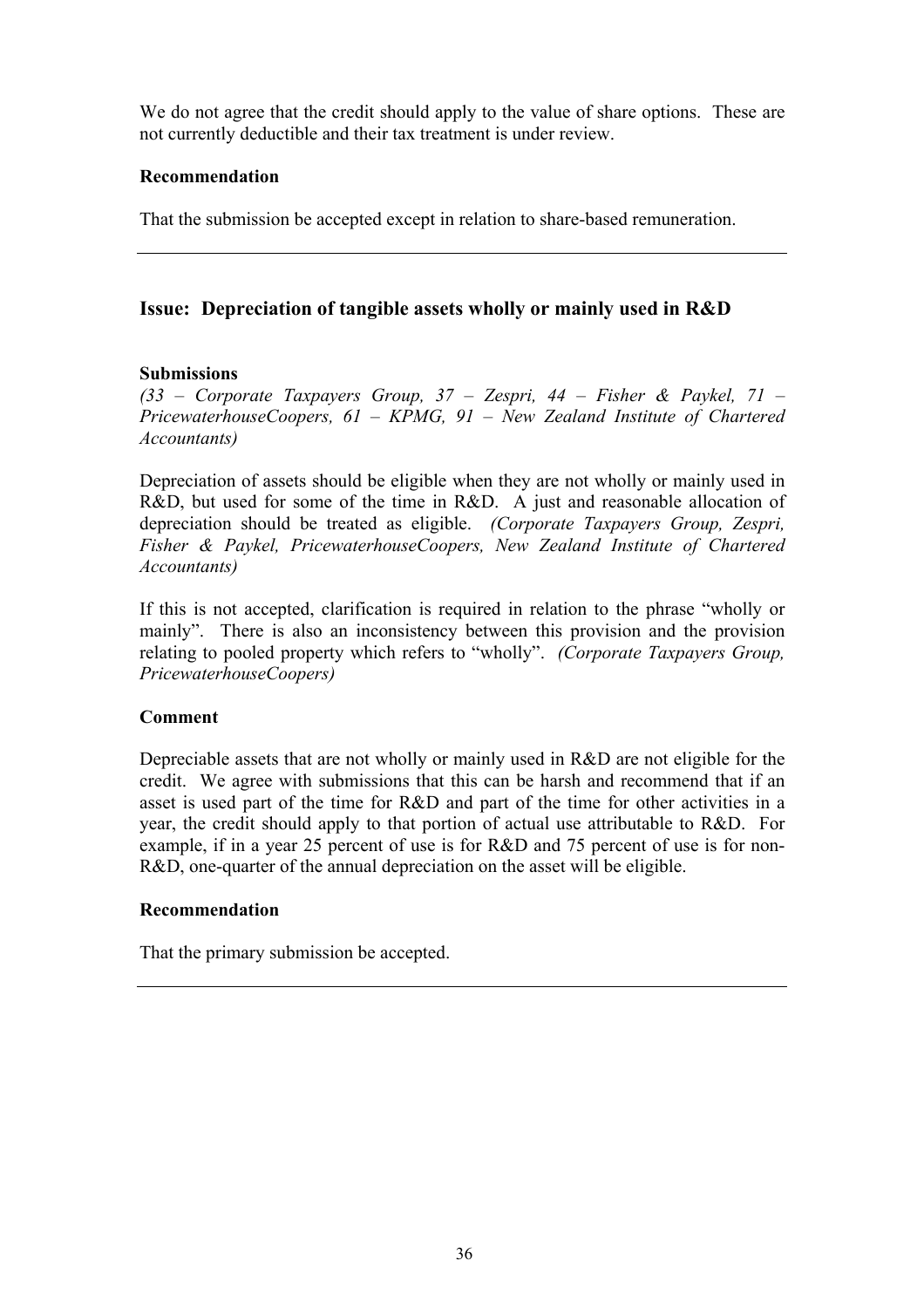# **Issue: Depreciation of tangible assets in a pool**

### **Submission**

*(33 – Corporate Taxpayers Group)* 

It should not be necessary for a pool of assets to be used wholly for conducting R&D activities in order to be eligible.

#### **Comment**

Depreciable assets can be "pooled", with the pool treated as one asset. Because pooled property is not individually tracked, the requirement that pooled assets attract the credit only if the pool is used wholly for R&D should remain.

Corporate Taxpayers Group argues that this is unnecessarily unfair to taxpayers who currently have elected to depreciate assets via the pool method. However, this appears unavoidable. For the same reason, the Australian R&D concession does not apply to pooled property. Where possible, taxpayers should keep assets used solely in R&D in a separate pool.

### **Recommendation**

That the submission be declined.

## **Issue: Eligible overheads**

### **Submission**

*(33 – Corporate Taxpayers Group, 74 – Deloitte)* 

The list of eligible overheads should be expanded, consistent with the overheads which may be apportioned to R&D under the Australian rules (although the lists appear similar). Officials should state where they believe there are differences from the Australian rules.

#### **Submission**

*(Matters raised by officials)* 

The expenditure in relation to administration, human resources, repairs, maintenance, cleaning and security should be limited to the types of salary expenditure listed in subsection LH 6(1)(a), consumables and payments to independent contractors.

Overheads should be eligible only to the extent that they are incurred directly in respect of R&D activities.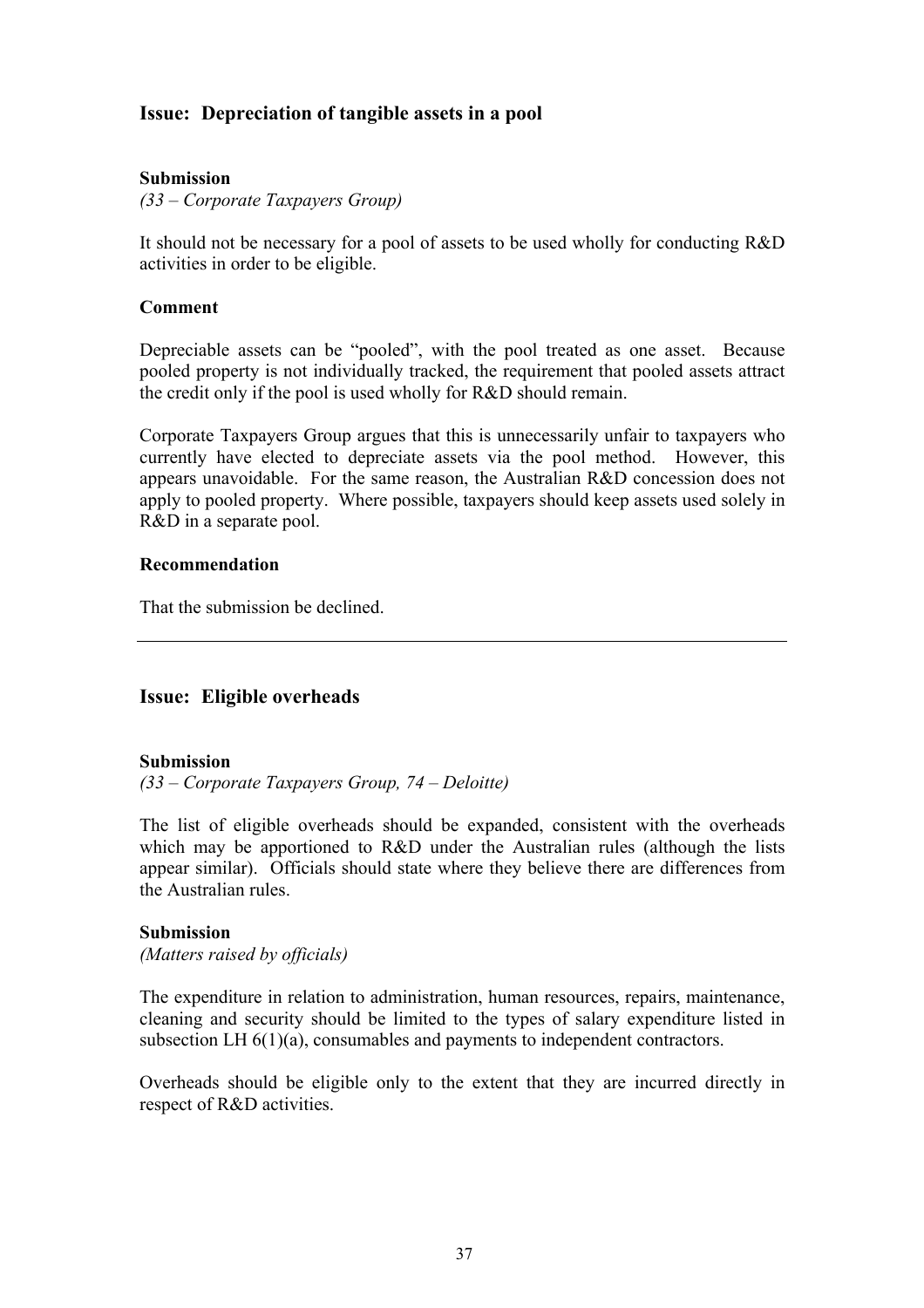# **Comment**

Section LH 6(1)(e) provides for expenditure on certain listed R&D overheads to be eligible. It covers expenditure relating to administration, personnel, repairs and maintenance, cleaning and security, rates, utilities, insurance and leasing of buildings, plant or equipment when the expenditure is incurred for R&D activities. The Corporate Taxpayers Group wants to ensure that the list is consistent with Australia's.

In Australia, overheads are not listed in legislation but are eligible under the general category of "other expenditure incurred directly in respect of R&D activities". "Eligible apportionable expenses" are listed in *Taxation Ruling IT 2552*. The following items are eligible:

- Cleaning and security
- Consumables
- Electricity, gas, water, telecommunications
- Insurance premiums relevant to R&D activities
- Leasing charges on office equipment
- Payroll costs
- Postage, printing and stationery
- Rates and land taxes
- Rent and repairs and maintenance of a building used partly for R&D
- Remuneration of support staff that perform some duties connected with eligible R&D activities (typists, supervisors)
- Subscriptions to industry associations and for technical journals
- Training and recruitment

The ruling also lists ineligible items, including:

- Company establishment and registration fees
- Costs in preparing taxation returns
- Depreciation
- Directors' fees
- Distribution and selling expenses
- Employee benefits such as canteen and recreational facilities
- Entertainment expenses
- Maintenance of grounds and gardens
- Legal expenses not associated with any approved research project
- Patents and trademarks
- Tender costs

The intention is that the list of overheads in New Zealand is broadly the same as in Australia. Rates, utilities, insurance and leasing costs are specifically listed as eligible overheads in paragraph (e). In relation to other overheads, paragraph (e) lists categories of expenditure – expenditure relating to administration, personnel, repairs, maintenance, cleaning and security. Rather than list in legislation the specific overheads that are not considered to be sufficiently linked to R&D, it is proposed that these be detailed in regulations. A regulation-making power for this purpose is therefore required.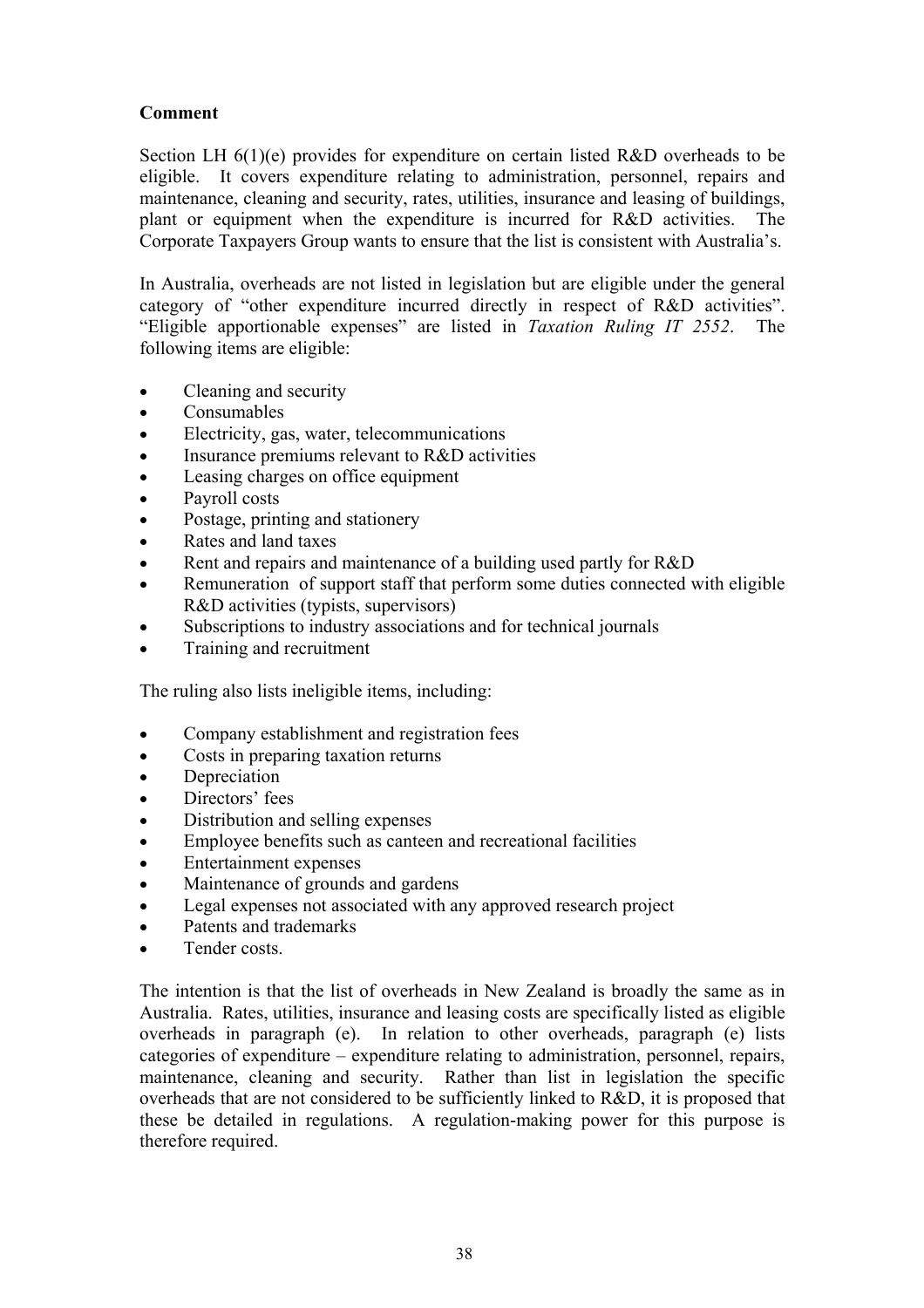We also propose the following modifications to paragraph (e) to increase certainty, or better align the provision with the Australian equivalent.

As in Australia, overheads should be eligible only when they are incurred directly in respect of R&D activities. For example, a part of the cleaner's salary will be eligible if he cleans the R&D laboratory, and a part of the human resource officer's salary will be eligible if she deals with R&D personnel, but the cleaning of the human resources office is not eligible.

Expenditure on "personnel" is intended to refer to the human resources area of a business but may be considered to include employee benefits such as canteen and recreational facilities which are excluded in Australia and should not be eligible. This should be reworded.

Expenditure on administration, human resources, repairs, maintenance, cleaning and security should be limited to expenditure on the type of employee remuneration listed in paragraph LH  $6(1)(a)$ , payments to contractors and consumables. Restricting employee remuneration to the type listed in paragraph (a) means that expenditure not eligible in relation to R&D staff is also not eligible in relation to other staff.

### **Recommendation**

That it be noted that the list of eligible overheads is broadly in line with that in Australia but that a regulation-making power be provided to specify the overheads that are ineligible.

That the other submissions be accepted.

### **Issue: Scope of exclusion for items processed or transformed**

#### **Submissions**

*(74 – Deloitte, 91 – New Zealand Institute of Chartered Accountants)* 

The terms "processed" and "transformed" are vague terms which apply to almost every R&D activity. If these terms remain, sufficient guidance should be provided for taxpayers to determine their application to a given situation. *(New Zealand Institute of Chartered Accountants)* 

It is not clear from the provision what is being sold – is it just a prototype or is it all sales of all products in the future? *(Deloitte)* 

### **Comment**

Section LH  $6(1)(g)$  provides that for items processed or transformed into products in the R&D activities, only the "net" expenditure on the products is eligible – that is, the excess of the expenditure over the sale proceeds or market value of the products. The provision is based on the Australian "feedstock" rules.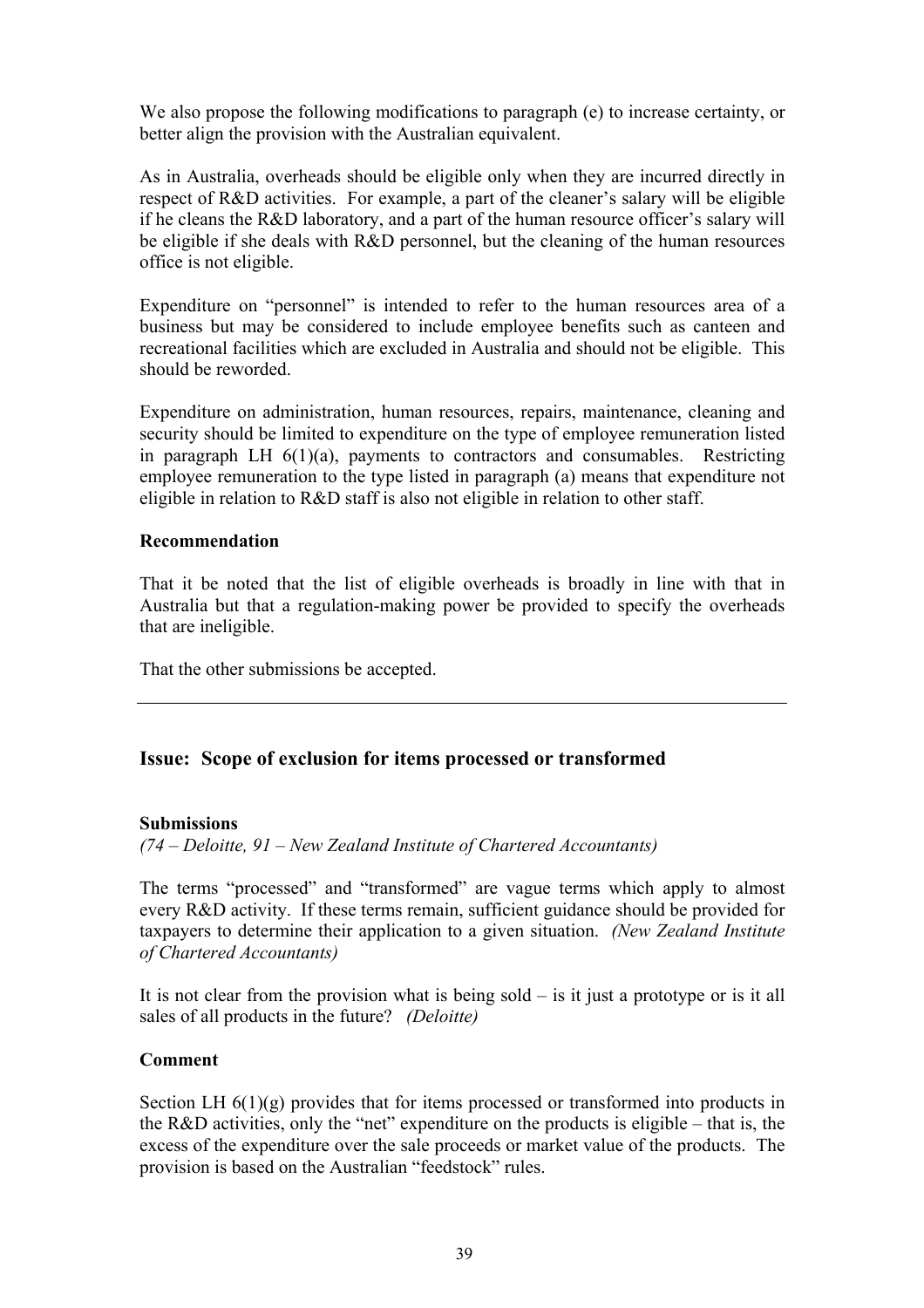This provision is intended to apply to the acquisition or manufacture of raw materials or products that are "put through" an R&D process. This will most often be trading stock and would include milk processed into powder in an experimental drying process, sheep shorn or cows milked in an experimental process, timber acquired and cut using a novel technique, trees grown in an experimental plot, and iron ore acquired and processed in an experimental smelter.

In line with an Australian interpretative decision recently released, the rule encompasses the manufacture of a product that does not change during the R&D process, or changes in a manner that is not visible.

The paragraph is not intended to apply to prototypes and should be reworded to clarify its scope. Sufficient information should also be provided in guidelines for taxpayers to determine its application in a given situation.

## **Recommendation**

That the submissions be accepted and section LH  $6(1)(g)$  be redrafted to clarify its scope.

### **Submission**

*(Matter raised by officials)* 

Expenditure on items processed or transformed in R&D activities should be excluded, except to the extent provided under section LH  $6(1)(g)$ .

### **Comment**

In relation to items processed or transformed in R&D activities as described above, the intention is that only the net expenditure is eligible. Section LH  $6(1)(g)$  provides for this. However, expenditure in excess of the net may be eligible under other paragraphs in section LH 6(1). To achieve the policy objective, expenditure in excess of the net expenditure on items processed or transformed should specifically be excluded in section LH 6(2).

### **Recommendation**

That the submission be accepted.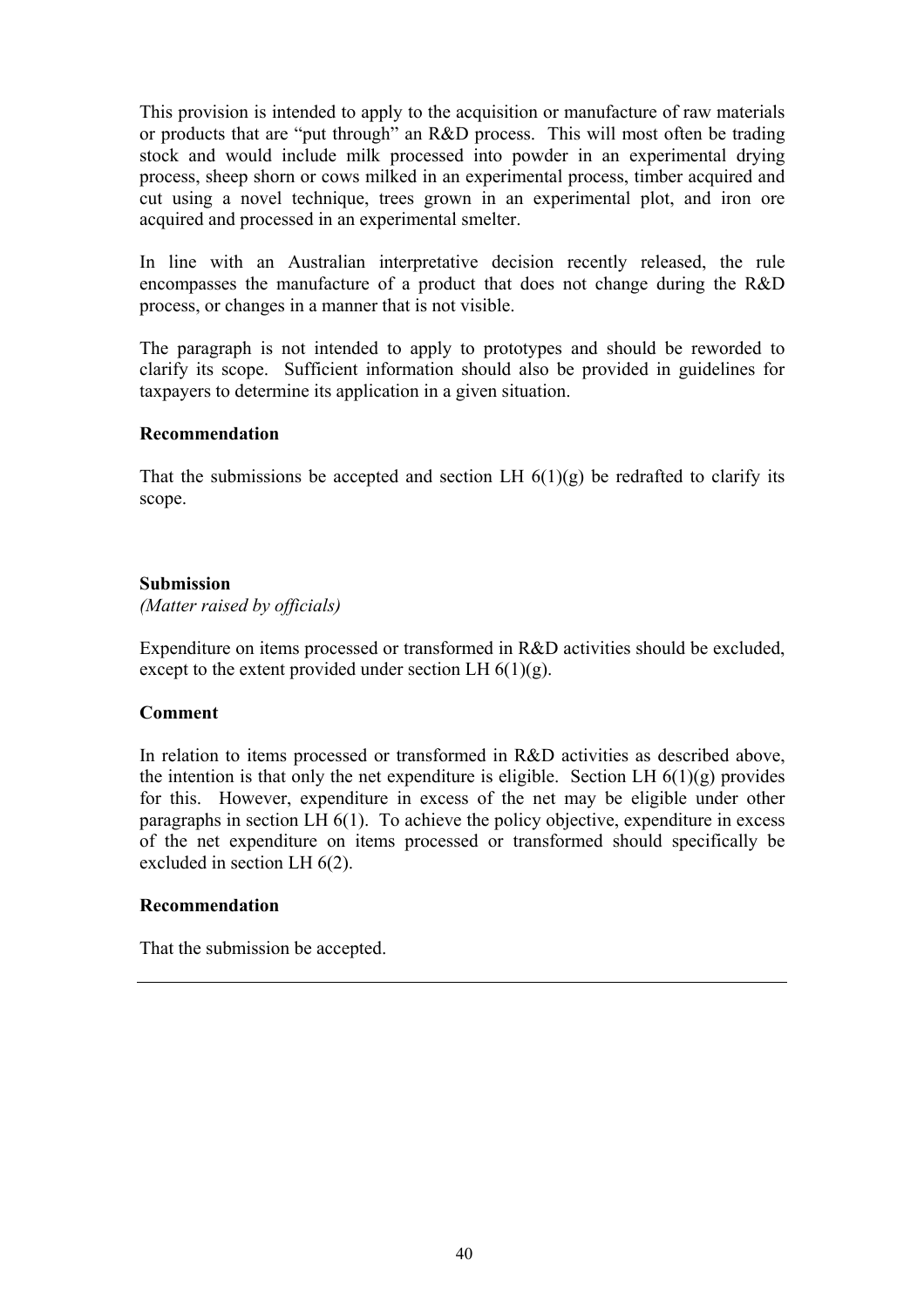# **Issue: Value of items processed or transformed**

## **Submission**

*(61 – KPMG, 91 – New Zealand Institute of Chartered Accountants)* 

When market value is the appropriate measure to net off the costs of items processed or transformed, the legislation or guidelines should provide sufficient guidance to ensure that there is certainty about what form of valuation is required. *(New Zealand Institute of Chartered Accountants, KPMG)* 

### **Comment**

NZICA and KPMG are concerned to ensure that there is guidance on the meaning of market value in this context – in particular, the market that is to be referenced. NZICA gives the example of a food product that is not able to be sold in the usual market – should it be valued as animal feed, or can it have a scrap or nil value because it cannot be sold for human consumption?

Tax provisions commonly require calculation of market value and we do not recommend special legislative rules in relation to valuation of the items processed. However, we agree there should be guidance on the valuation requirements in guidelines or a determination. We also agree with NZICA that guidance should be provided on the industry sectors or types of R&D that this provision applies to.

### **Recommendation**

That the submission be accepted, and details of the application of the provision and valuation requirements be discussed in guidelines.

## **Issue: Payments to persons conducting R&D**

### **Submission**

*(33 – Corporate Taxpayers Group, 37 – Zespri, 74 – Deloitte)* 

It should be clear that the costs of independent contractors, agency workers or temporary staff conducting R&D activities under the supervision of the claimant are eligible.

### **Comment**

Section LH 6(1)(h) provides that payments to another person for conducting R&D are eligible. It is intended that this include the costs of engaging independent contractors, agency workers or temporary staff to conduct R&D. Since there seems to be doubt on this point, it should be clarified.

### **Recommendation**

That the submission be accepted.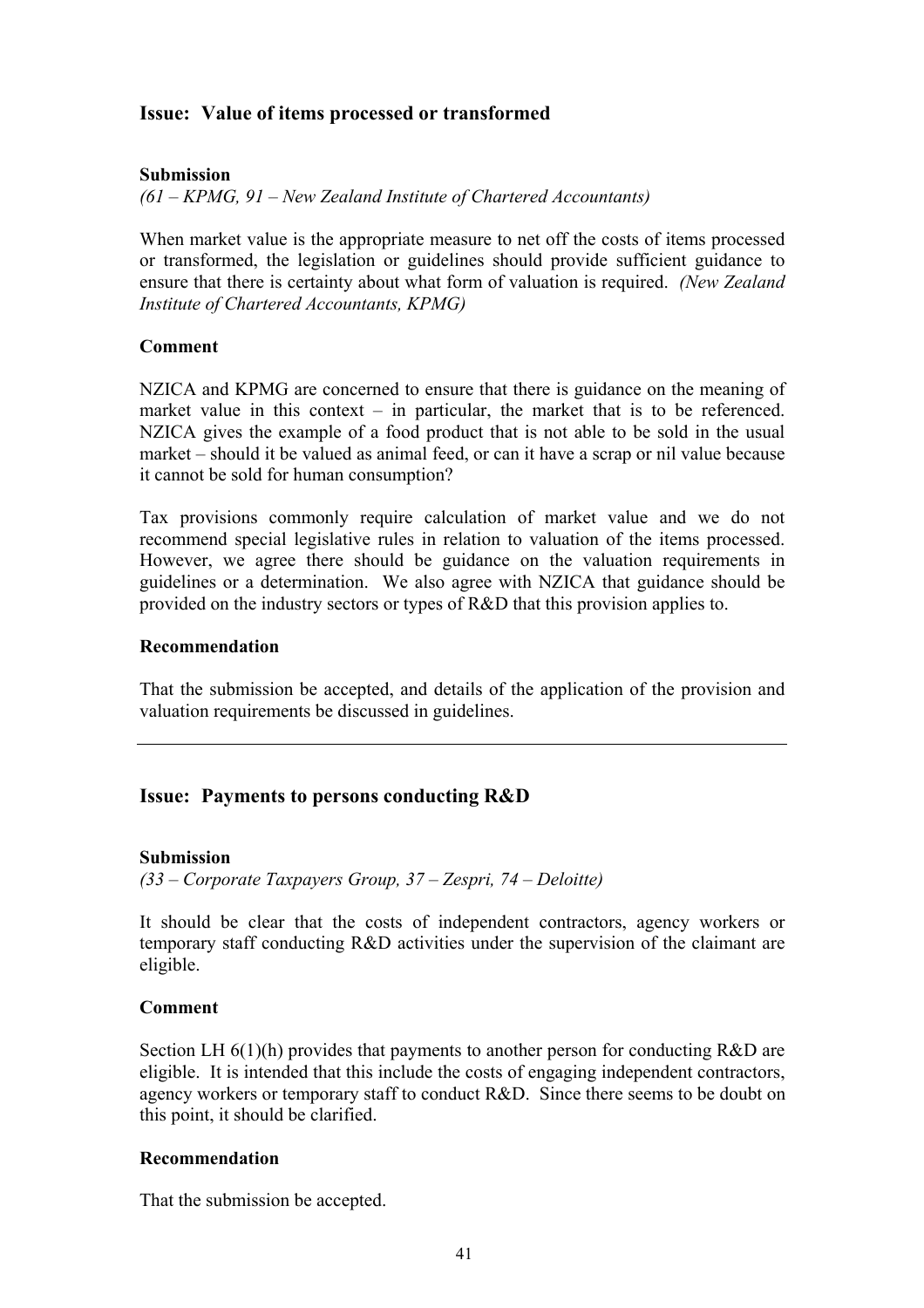# **Issue: Loss on sale or write-off of depreciable property**

#### **Submission**

*(37 – Zespri, 74 – Deloitte)* 

Loss on sale or write-off of depreciable property used in R&D should be eligible for the credit. It is accepted that there should also be a claw-back of credits when depreciable assets are sold for more than their tax book value.

### **Comment**

When a depreciable asset is used in a business, an annual depreciation deduction is allowed in relation to the asset. If the asset is used in R&D, there will also be a tax credit in relation to the annual deduction (apportionment is required when the asset is used for part of the time in R&D).

When depreciable assets are sold or written off, there is an adjustment of deductions. If the sale price exceeds the tax book value, the difference is income. If the sale price is less than the tax book value, a further deduction is allowed. To reduce compliance costs, these adjustments are ignored for the purposes of the credit. There is no clawback of a credit already allowed, and a loss on sale is not eligible for the credit.

Generally this approach was supported in submissions on the R&D issues paper, and only two negative submissions have been received on this approach. We therefore recommend retaining it.

### **Recommendation**

That the submission be declined.

## **Issue: Core technology**

#### **Submissions**

*(85 – Minter Ellison Rudd Watts, 74, Deloitte, 91 – New Zealand Institute of Chartered Accountants)* 

The costs of acquiring core technology from non-associated persons should be allowed when it is reasonable to consider that the vendor's costs of creating that technology did not attract the R&D credit in New Zealand. *(Deloitte)* 

The acquisition of core technology should be included as an eligible item where R&D assets have been acquired. *(New Zealand Institute of Chartered Accountants)*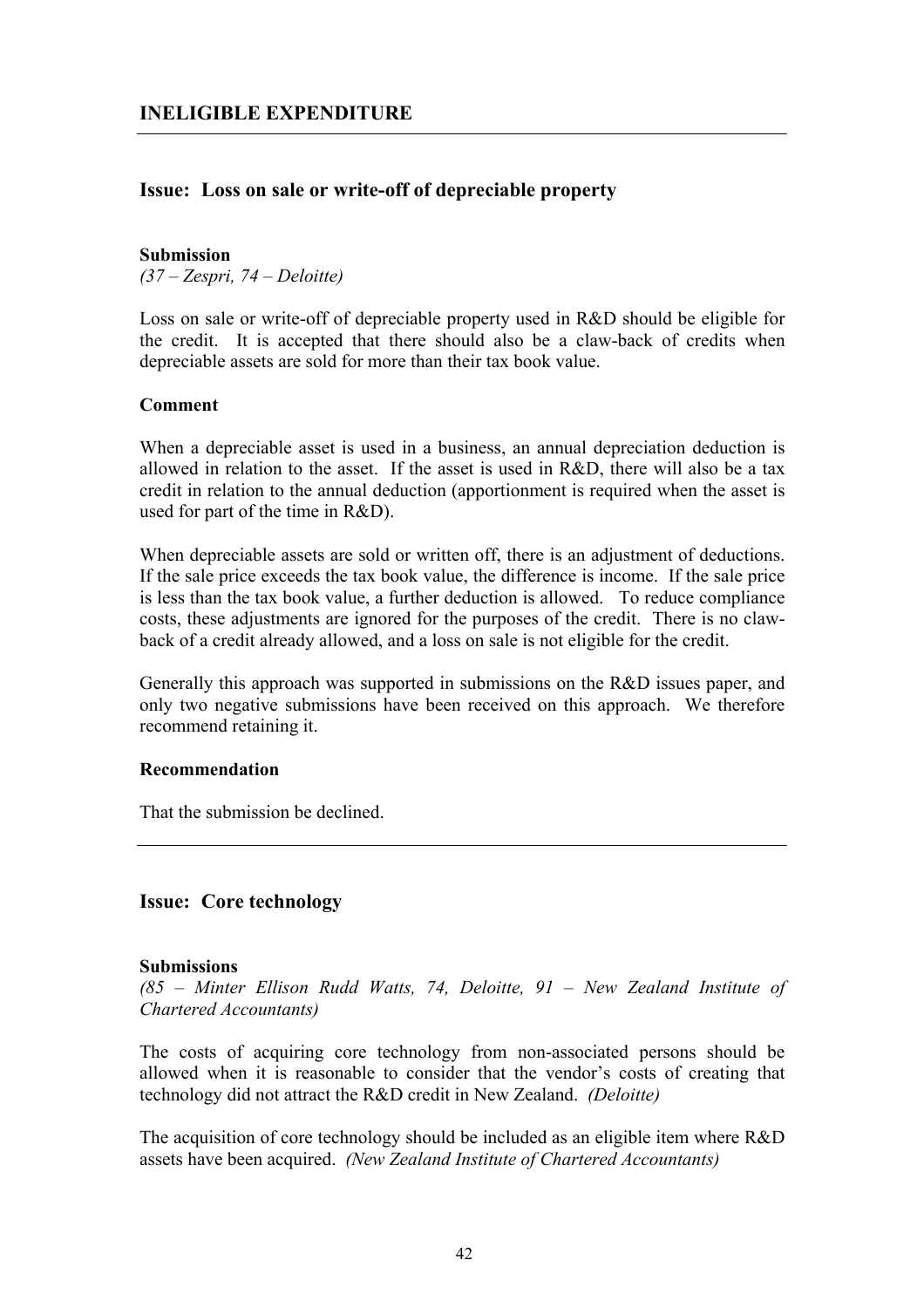The credit should be available for core technology when there is an arm's-length payment made to a third party as consideration for conducting R&D activities on behalf of the taxpayer. *(Minter Ellison Rudd Watts)* 

## **Comment**

Core technology is technology that is used as a basis for further R&D and may be intangible or tangible property. Expenditure on acquiring core technology is not eligible because of the potential for fiscal abuse.

Firstly, it is difficult to value. In Australia, core technology was originally eligible for the concession but inflated core technology values led to its exclusion. It is now not only ineligible but the ability to deduct it at all for tax is limited.

Secondly, if core technology were eligible, it would seem possible, by transferring core technology to an associate, to:

- access the credit for R&D carried out before the 2008–09 year;
- claim the credit twice for development of the same technology.

Deloitte notes that one reason given for excluding core technology is that it may have already attracted the credit. They therefore argue that, where it is reasonable to conclude that the vendor's costs did not attract the credit, the underlying technology should be eligible. We do not agree with the submission. There are other reasons for excluding core technology which are set out above.

NZICA argues that the exclusion of purchased core technology means a business purchasing that technology is penalised relative to a business creating the technology. Officials do not think this is a sufficient reason to provide the credit in relation to core technology purchased by a business. The potential for fiscal abuse discussed earlier arises in relation to technology purchased rather than developed by a business. Also, the creation of that technology would not necessarily attract the credit as the technology may be publicly available.

Minter Ellison Rudd Watts is concerned that this restriction will affect arrangements to contract out R&D to a third party, which often provide that the benefit of any core technology developed becomes the property of the person commissioning the R&D. The exclusion for core technology would therefore require apportionment between the services supplied and the rights to core technology obtained under the agreement.

The exclusion does not apply in this case  $-$  it applies only to core technology that is purchased, leased or licensed from another party. In this case, under the contract, the core technology is always owned by the person commissioning the R&D and is not purchased or leased from the party performing the R&D.

### **Recommendation**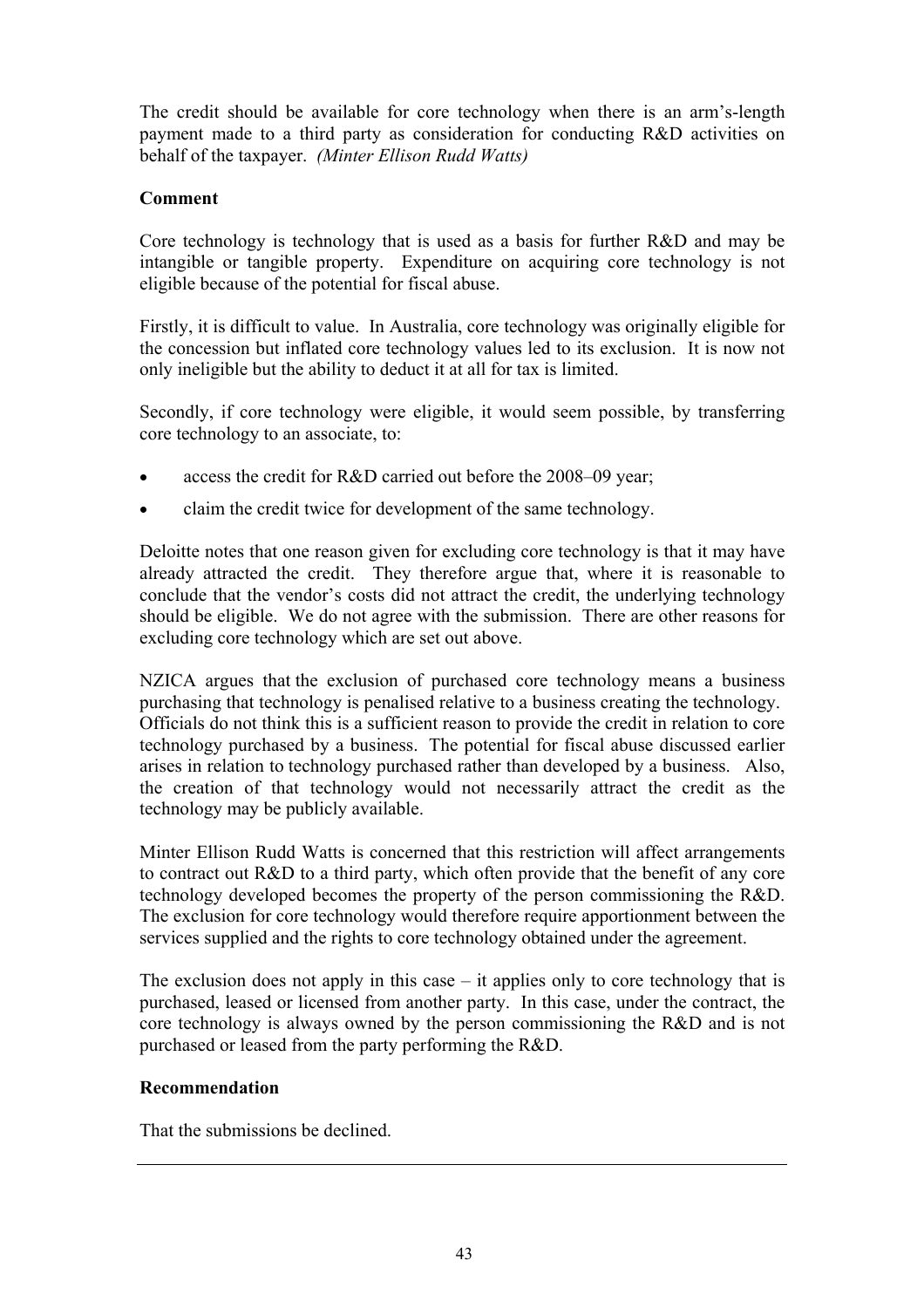# **Issue: Expenditure met from funds that are required co-funding**

### **Submissions**

*(33 – Corporate Taxpayers Group, 44 – Fisher & Paykel, 48 – Dexcel Ltd, 40 – NZ Bio, 61 – KPMG, 76 – Genesis, 79 – Association of Crown Research Institutes, 82 – Fonterra)* 

Expenditure that is met from required co-funding should be eligible for the credit. *(Corporate Taxpayers Group, Dexcel Ltd, NZ Bio, KPMG, Genesis, Association of Crown Research Institutes, Fonterra)* 

If the submission above is not accepted, rules that are more closely aligned to Australia's, where ineligible expenditure is twice the amount of a grant, should be considered. *(Dexcel Ltd, KPMG, Association of Crown Research Institutes)* 

The tax credit should apply to all R&D expenditure. That would match accounting practice. *(Genesis)*

If the first submission is not accepted, the link between grant funding and ineligibility of expenditure should be more clearly defined. *(Dexcel Ltd, Association of Crown Research Institutes)* 

The rules should be more closely aligned with those in Australia. *(Fisher & Paykel)* 

### **Comment**

The bill provides that expenditure funded from a government or local authority grant or any required co-funding is ineligible for the credit. Submissions agreed that expenditure funded by a grant should not be eligible for the tax credit. However, there was less support for making expenditure met by funds that are required as a condition of the grant ineligible for the tax concession (the "co-funding rule").

The rationale for providing government subsidies for R&D activities is to compensate firms for benefits that accrue to society (spill-over benefits) rather than to the firms. Generally, firms are unable to capture all the benefits of the R&D that they undertake.

Providing both forms of subsidies for the same R&D activity would therefore be a double subsidy. Ideally, all other costs of the R&D project should not be eligible for the concession. The conditional funds requirement in the bill was adopted as a proxy for all other costs of the R&D project because of potential problems with defining the scope of R&D projects.

Some submissions stated that the co-funding rule was contrary to the objective of providing a tax concession to increase R&D. We agree that the availability of both subsidies would create further incentives for recipient firms to increase R&D activity. However, grants are set at a level that is intended to compensate firms for the externalities generated by the R&D and access to the tax credit for the same R&D activity would be a double subsidisation.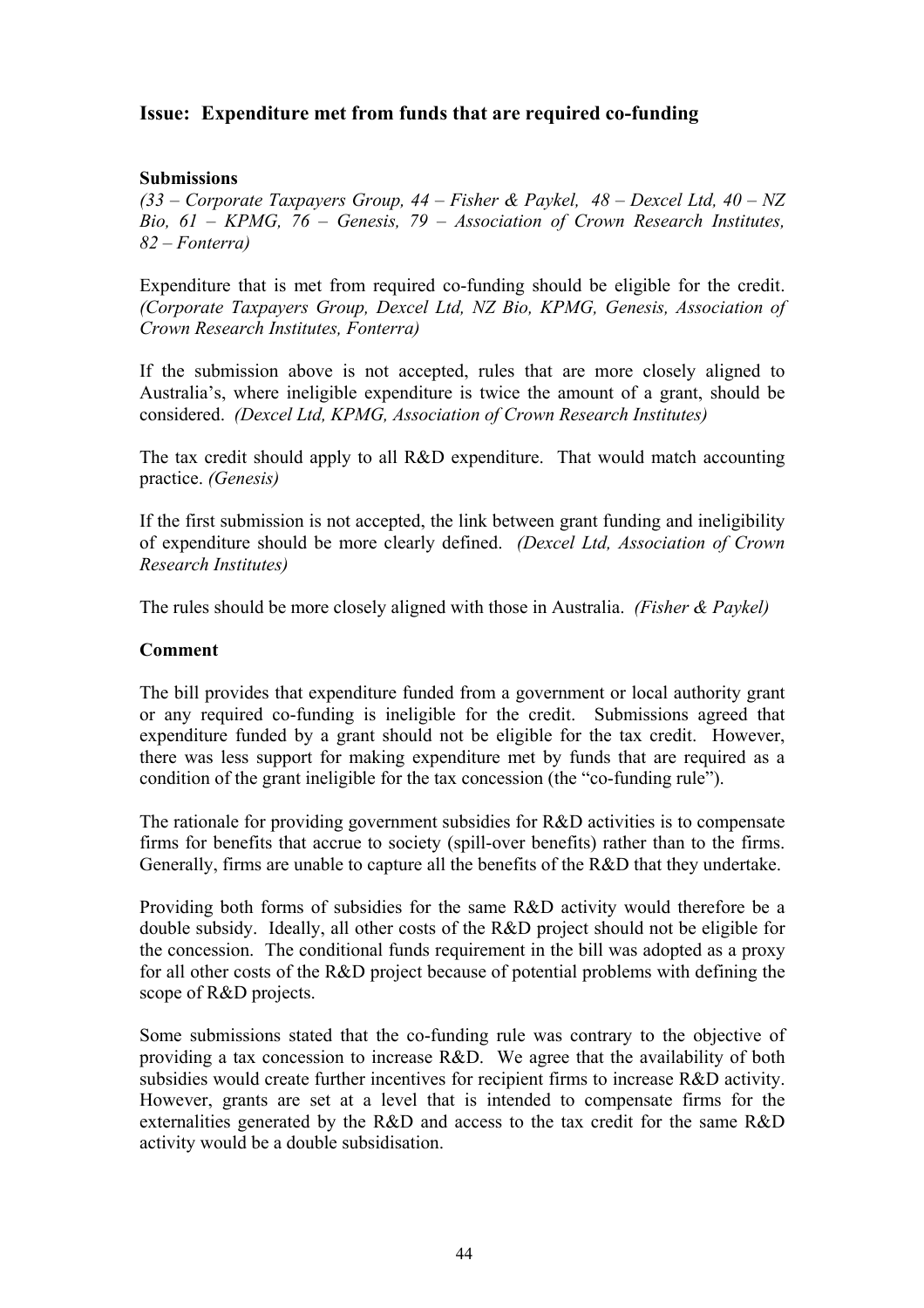Similarly, the argument that the restriction is disproportionate when the required cofunding is larger than the government-funded grant does not seem to take into account the fact that the value of the grant should already be aimed at offsetting likely externalities. This may appear inequitable for large projects which receive a small grant, but there is no economic rationale for further subsidies.

Some submissions claimed that the co-funding rule would lead to non-collaborative behaviour. We agree that there could be an incentive to divide previously collaborative R&D projects into components, some of which will receive a grant and some of which will not, but will instead attract the tax concession. This may reduce the collaborative nature of the R&D activity if the sub-projects are carried out in isolation. Funding providers will need to take this into account when determining whether their objectives for providing a grant will be met.

Submissions suggested that a suitable alternative to the co-funding rule is alignment with the Australian rules. Those rules require double the amount of the grant to be deducted from particular types of expenditure with the claw-back being applied on a project basis. While there would be benefits from comparability if the Australian rules were adopted here, we do not consider that the policy objective of avoiding double funding would be met. The claw-back applies to ineligible expenditure first and then eligible expenditure and therefore is not an effective way of preventing double subsidisation. Disallowing double the value of the grant seems an arbitrary measure. In addition, those rules require the claw-back to apply to the R&D project in relation to which the grant was provided. Problems with defining the scope of the project were the reason why the exclusion in the bill does not apply to project costs. While the co-funding rule will be more restrictive than the comparable Australian rules, other features of the concession such as wider eligibility and the rate of the concession still makes the New Zealand concession more favourable than Australia's.

Other suggestions, such as limiting the prohibition to the value of the grant would not meet the policy objectives of preventing double funding.

Dexel made the submission that co-funding requirements could be met with in-kind payments and arrangements with the funding provider that may not match expenditure requirements in the tax rules. How the rules will apply, to determine what a condition of the grant is, will depend on the particular facts of the grant agreement. It may be necessary to review this provision if it transpires that problems arise.

Genesis made a submission that the concession should apply to all non-grant expenditure because it would match accounting treatment of the expenditure. Alignment of the tax concession rules and accounting practice is not a design objective of the concession. Notwithstanding the co-funding rule, there are fundamental differences between accounting practice and the tax concession. This is because the objectives of accounting, to provide a true and fair view of a firm's financial position and performance, are not the same as those of the tax concession for R&D, which is to provide a sustainable, efficient incentive to increase business R&D.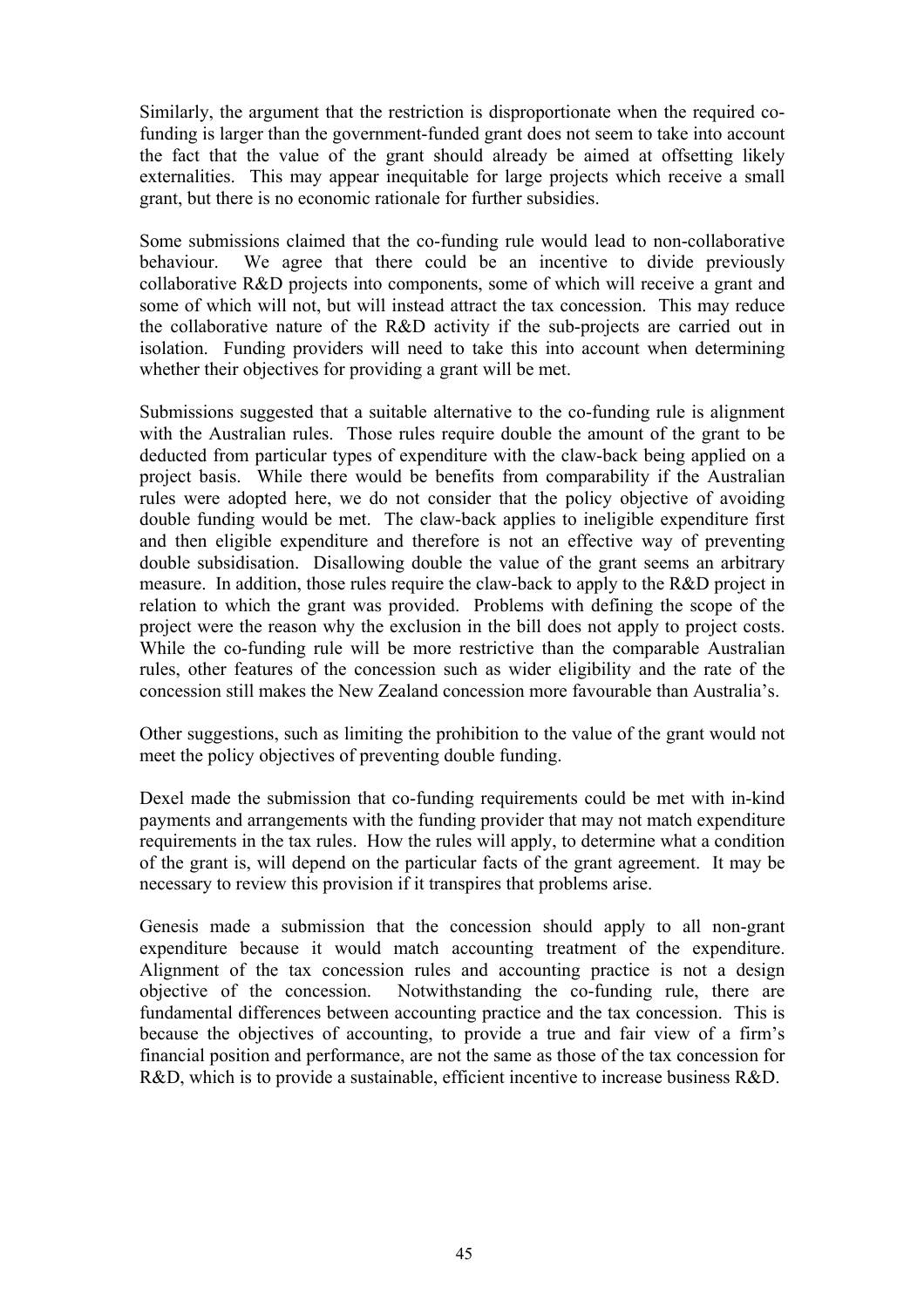Dexel also pointed out that co-funding could be required for reasons such as determining priority between competing grant applications. We agree that this could happen, and it is likely that there will be some inconsistencies in the treatment of R&D projects simply because of the objectives of funding arrangements. However, despite these problems, a more suitable alternative that efficiently meets the policy objective of preventing double subsidisation has not been identified.

The Association of Crown Research Institutes sought clarification on how the exclusion would apply in practice. Examples provided for this purpose have highlighted an area that needs to be clarified. The Commentary to the bill states that the exclusion applies whether the co-funding is required from the person receiving the grant or from another party. The bill does not achieve this objective. We consider that the bill should be amended to reflect the policy.

The Association also pointed out there needs to be a clear view of how the exclusion works between funding agencies and tax administrators. Inland Revenue will work with funding agencies to develop clear guidelines for grant recipients.

#### **Recommendation**

That the submissions to remove the co-funding rule be declined.

That the submissions to adopt the Australian treatment of grants, and to adopt the accounting treatment of R&D expenditure should be declined.

That the co-funding rule be amended to apply when the grant is provided to a party other than the claimant.

## **Issue: R&D conducted overseas as part of a New Zealand-based project**

#### **Submissions**

*(19 – Deepwater Group Ltd, 37 – Zespri, 43 – PGG Wrightson, 44 – Fisher & Paykel, 61 – KPMG, 74 – Deloitte, 91 – New Zealand Institute of Chartered Accountants)* 

Limiting the credit to 10 percent of R&D done overseas seems harsh. *(Deepwater Group Ltd, Fisher & Paykel)*

The 10 percent cap should be increased to a more realistic percentage level. *(Zespri)*

There should be no cap on expenditure for R&D done overseas. If this is not accepted, claimants should be able to apply to Inland Revenue to receive approval for additional overseas R&D activities to be claimed over and above the 10 percent. *(PGG Wrightson)* 

The 10 percent requirement should be relaxed if it can be proved that the R&D activity could not be undertaken in New Zealand, provided the overseas component still forms part of a New Zealand R&D project. *(Deloitte)*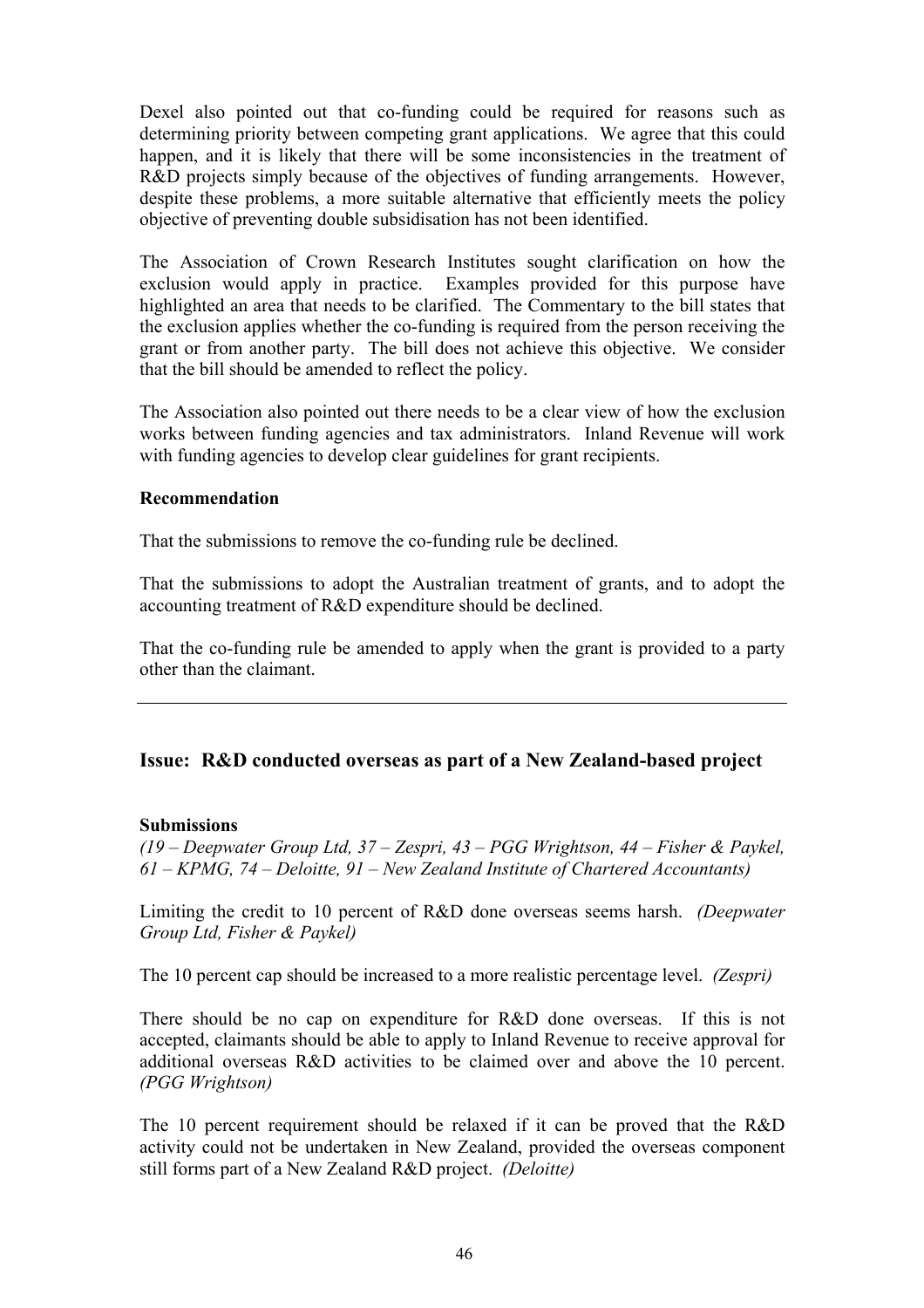The appropriate expenditure threshold should be 20 percent and/or a discretion should exist to allow a greater than 20 percent (or 10 percent) overseas spend in the case of exceptional circumstances that would justify a higher proportion. *(New Zealand Institute of Chartered Accountants)*

The threshold for R&D expenditure outside New Zealand should be 20 percent. *(KPMG)*

The allowed percentage should apply to the total expected R&D expenditure, or the balance of overseas expenditure unclaimed in a particular income year should be carried forward to future income years. *(New Zealand Institute of Chartered Accountants, KPMG)*

The definition of "New Zealand" should include the exclusive economic zone outside the continental shelf. *(Deepwater Group Ltd)*

## **Comment**

The dual requirements, that the claimant must be in business in New Zealand – that is, they must have an intention to make a pecuniary profit and have a presence in New Zealand – and that the R&D must be done in New Zealand, are aimed at maximising the spill-over benefits that can be captured by the New Zealand economy from the subsidy.

Many of the spill-over benefits from R&D tend to accrue to the location in which the R&D is carried out. It is acknowledged that when R&D is carried out overseas there will be some benefits from transferring knowledge back to the New Zealand firms commissioning the work. However, wider benefits – for example, experience that can be applied elsewhere and R&D capability increases, would be expected to accrue to firms at the location in which the R&D was carried out. This is likely to be particularly the case for R&D that has to be carried out overseas to meet specific market or resource conditions.

As identified in submissions, there are several reasons why New Zealand firms require their R&D to be carried out overseas. Subsidising that R&D would result in increased benefits to those firms and possibly also to the New Zealand economy from those firms using the results to develop or improve products and processes. However it would decrease the efficiency of the concession – its aim to subsidise R&D in situations where the New Zealand economy is best placed to capture the spill-over benefits from that R&D would not be achieved.

An exception is made for some R&D carried out overseas – up to 10 percent of the value of eligible R&D expenditure incurred in New Zealand on a New Zealand-based project. Ten percent is also the limit in the Australian tax concession for R&D done outside Australia.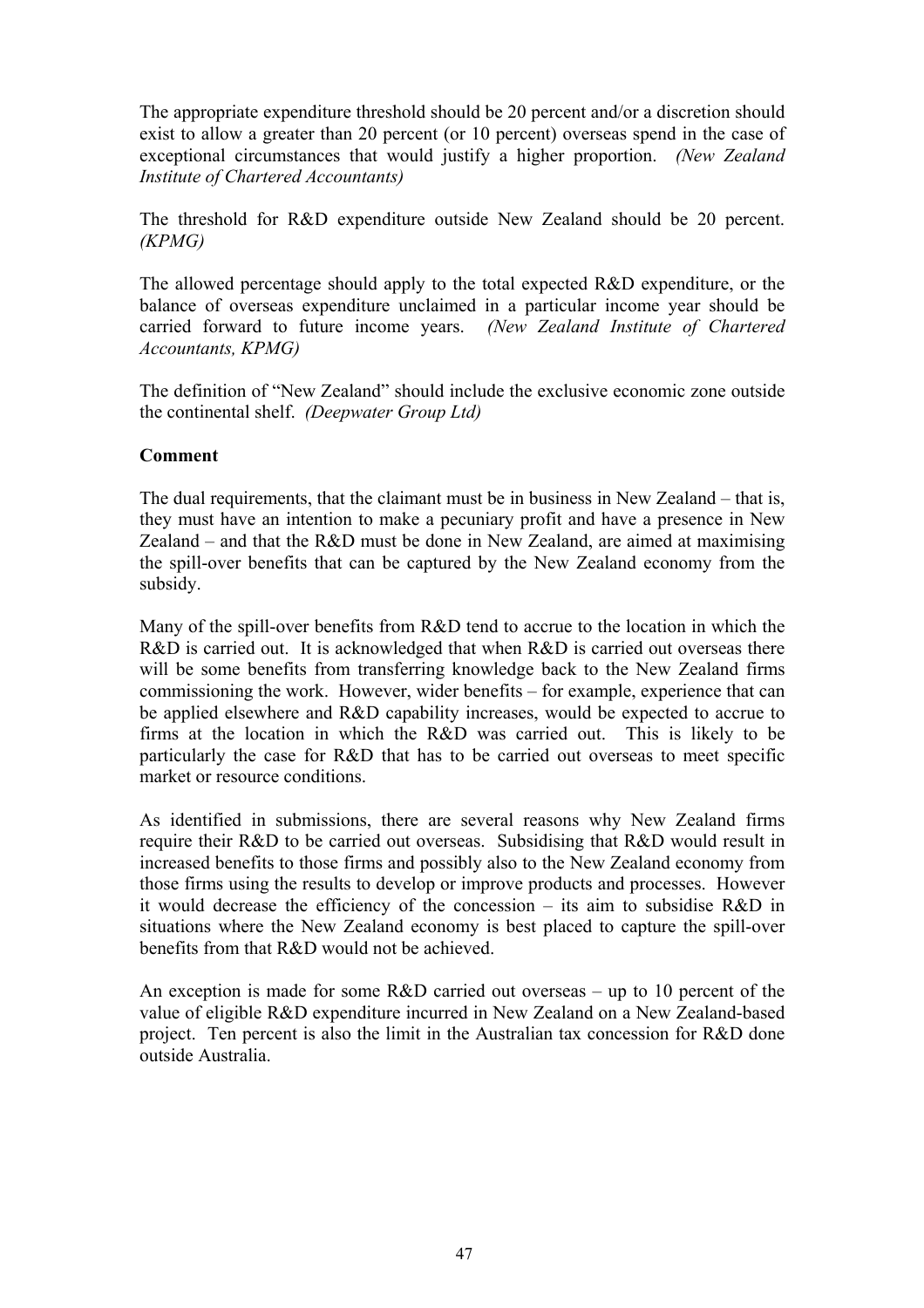Australia recently announced that the incremental component of their tax concession will apply to R&D done in Australia on behalf of foreign affiliates. R&D done in Australia on behalf of a New Zealand affiliate could be eligible for the incremental concession in Australia as well as the tax credit in New Zealand up to the 10 percent limit in New Zealand. Therefore, increasing the 10 percent limit could encourage relocation of R&D activities from New Zealand to Australia up to the new limit in New Zealand.

Submissions identified situations when timing differences between R&D expenditure incurred in New Zealand and related overseas R&D expenditure could mean that the 10 percent allowance would not be available to claimants. As currently formulated, the rule is a yearly test requiring the value of the overseas component of the R&D to be compared with the local component on a yearly basis. This rule will create inefficiencies by creating an incentive for claimants to restructure their R&D activities so that they have sufficient local expenditure to cover their overseas expenditure in the year in which the overseas expenditure is incurred.

We agree that the rule should be amended so that expenditure incurred locally on the same R&D project before the overseas expenditure was incurred could be used to determine what amount of the overseas R&D expenditure is eligible for the claim. Similarly, if there is an excess of overseas expenditure in any given year it should be possible to carry it forward so that it could be linked to any new local expenditure on the same R&D project and thereby become eligible for a credit in later years. This amendment will require a consequential amendment to the rule that all expenditure must be incurred and be deductible in the year for which a claim is made.

The submission to amend the definition of "New Zealand" to include the exclusive economic zone may have some merit. Further consideration is needed to determine the possible effect of such an amendment on other activity that could take place in that zone – for example, mineral exploration activities. Work on this issue could be progressed for a subsequent tax bill.

### **Recommendation**

That the submissions to increase the 10 percent limit for eligible overseas expenditure or provide a discretion to increase that limit be declined.

That the submission to allow overseas R&D expenditure to be matched to local R&D expenditure on the same project incurred either in earlier or subsequent years be accepted.

That the submission to change the definition of "New Zealand" to include the exclusive economic zone be noted.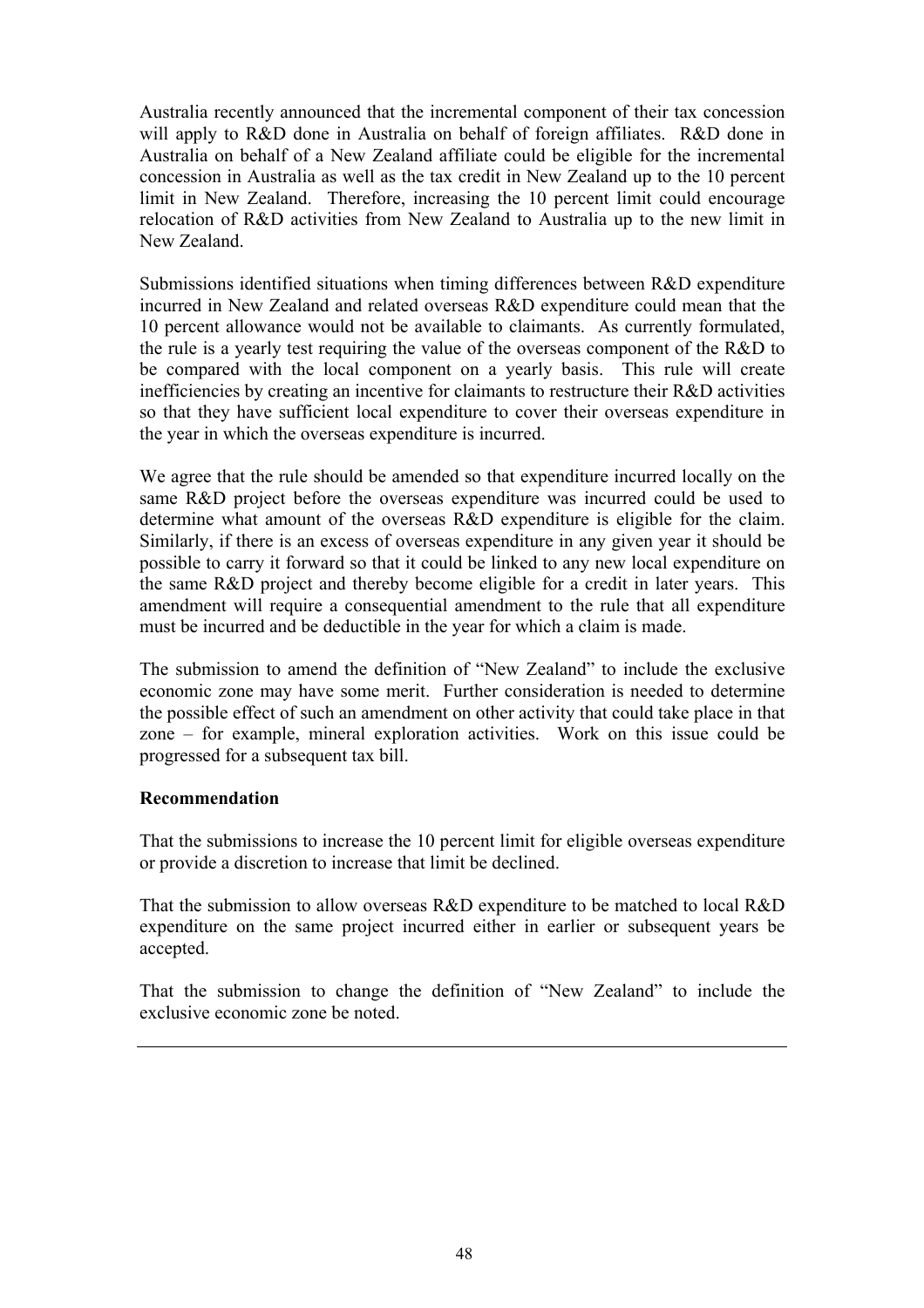# **Issue: Purchasing, leasing or obtaining a right to use intangible property**

## **Submissions**

*(37 – Zespri, 40 – NZ Bio, 65 – NZ Bankers Association, 74 – Deloitte, 85 – Minter Ellison Rudd Watts)* 

R&D expenditure incurred in acquiring intangible assets should be included in the definition of "eligible expenditure". *(Zespri, NZ Bio, NZ Bankers Association)* 

The exclusion should not apply to the cost of a licence to use third-party software, commonly incurred in an R&D project. *(Deloitte)* 

The credit should be available for the acquisition of intellectual property when there is an arm's-length payment made to a third party as consideration for conducting R&D on behalf of the taxpayer. *(Minter Ellison Rudd Watts)* 

### **Comment**

Section LH  $6(2)(0)$  excludes from eligibility expenditure or an amount of depreciation loss incurred in purchasing, leasing, or obtaining a right to use intangible property. Intangible assets tend to be used in tax avoidance schemes because they can be unique and hard to value. Officials will consider the extent to which they can be eligible following enactment of the bill.

Zespri notes that it has neither acquired nor needed to acquire intangible assets in order to conduct R&D but it may at some future date need to and this should be eligible. The Bankers Association considers that excluding intangible assets is not a principled approach. Deloitte argues that the cost of a licence to use third-party software is commonly incurred in an R&D project and this should be eligible.

Officials are concerned about the fiscal risk associated with the acquisition of intangibles and consider that a cautious approach is warranted. We therefore do not support allowing this expenditure to be eligible at present. Officials will consider the extent to which it can be eligible following enactment of the bill.

The exclusion does not apply in the circumstances discussed by NZ Bio and Minter Ellison Rudd Watts. NZ Bio is concerned that the exclusion renders ineligible the cost of a patent applied for by a person doing R&D to protect the R&D that it is engaged on. The exclusion does not apply to the costs of developing or protecting an intangible asset in the R&D process, but rather to acquisition of an intangible asset from another party.

Minter Ellison Rudd Watts is concerned that this restriction will affect arrangements to contract out R&D to a third party. They note that agreements for contracting out R&D will provide that the benefit of any intellectual property developed becomes the property of the person commissioning the R&D. The exclusion of intangible assets purchased would therefore require apportionment between the R&D services supplied and the intellectual property obtained under the agreement.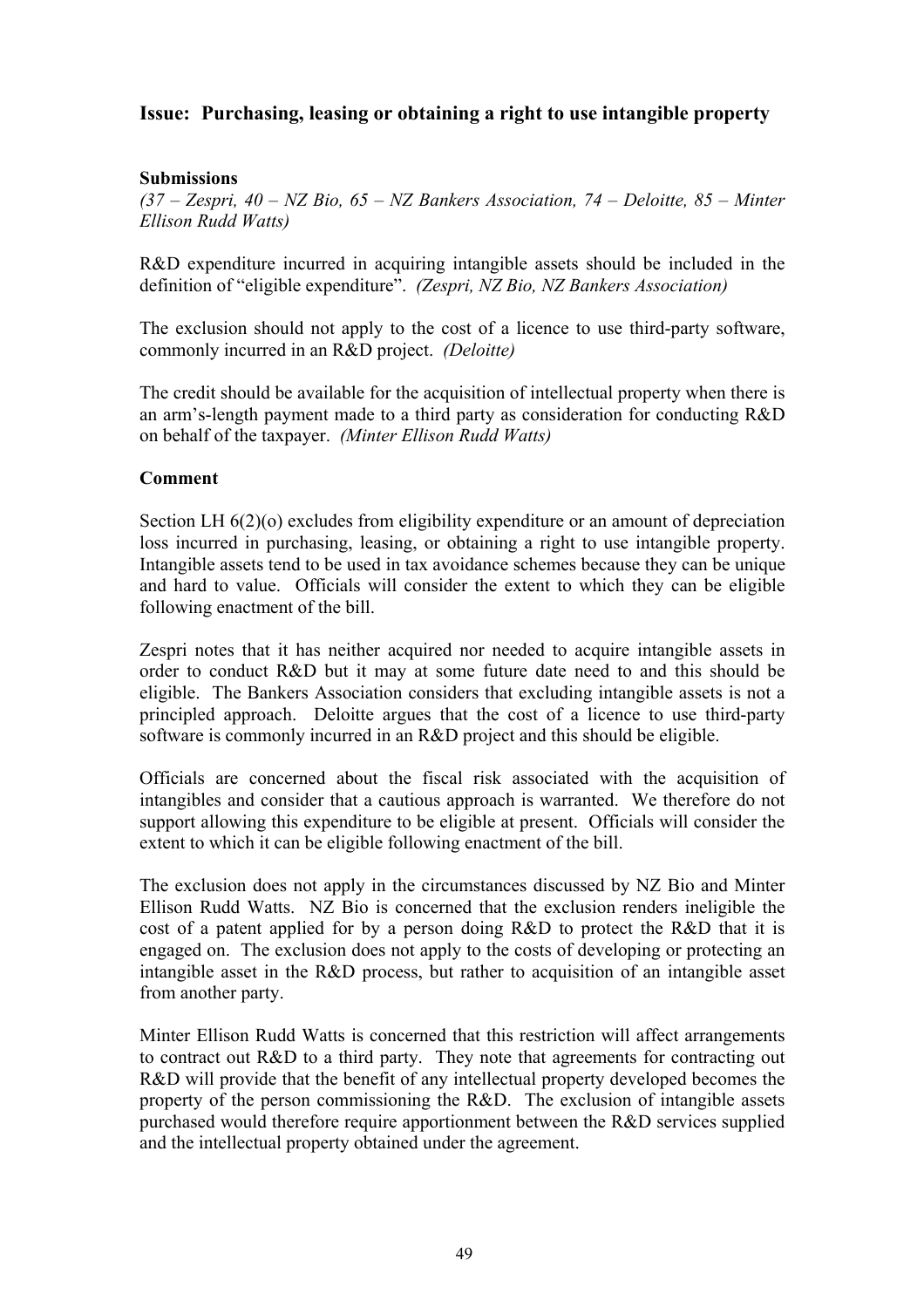The exclusion does not apply in this case. It applies to intellectual property that is acquired from another party. In this case, under the contract, the intellectual property is always owned by the person commissioning the R&D and is not purchased or leased from another party.

## **Recommendation**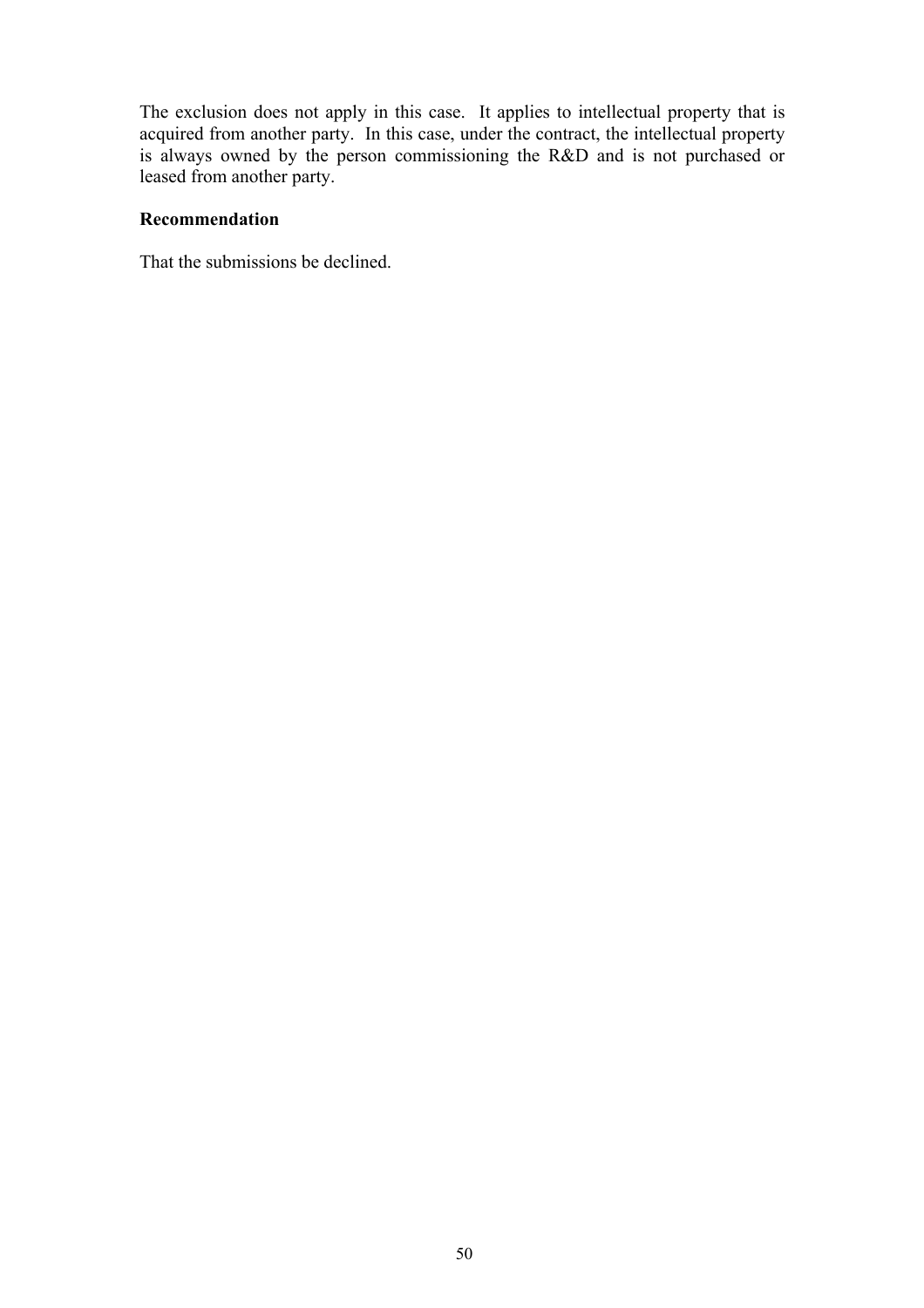# *Clause 100*

## **Background**

Software development is a significant proportion of total R&D, and so any R&D incentive needs to include software. The information, communication and technology software sector accounted for 18.7 percent of New Zealand R&D expenditure in 2004 (\$126.6 million). [Source: Research and Development in New Zealand 2004, Statistics NZ.]

However, software development – particularly development of software for purely internal uses – has been a problematic area for tax authorities administering R&D tax incentives.

In Canada, uncertainty about the eligibility of information technology development for R&D tax credits contributed to a backlog of C\$5 billion of claims in 1999, including hundreds of millions of dollars worth of claims in each of the finance and telecommunications industries. There was a strong suspicion that claimants who did not undertake software development as part of their core business had reclassified routine internal-use software projects as R&D.

In Australia, software not developed for the purpose of sale or licence (internal-use software) has been excluded from eligibility for R&D tax concessions. In practice, however, the "purpose of sale" test has been relatively weak. The courts have held that the purpose only has to be one of the purposes, and need not be the dominant or primary purpose. This has led to high values of claims from industries such as finance and telecommunications which do not undertake software development as their core business, just as in Canada. In 2004–05, the Australian finance, insurance and telecommunications industries claimed tax concessions for A\$830 million of eligible R&D expenditure, or 10.6 percent of all eligible R&D expenditure.

The problem of reclassification of routine development to R&D, such as noted in Canada, exists because the legislative definition of R&D cannot be made precise enough to exclude all reclassification of routine processes, not normally considered to be R&D according to the ordinary meaning of that phrase, without also excluding genuine (not reclassified) R&D.

This is a generic difficulty but applies to a greater extent to software. The definition of R&D in the proposed legislation and the definitions in other jurisdictions draw on concepts developed to identify R&D which leads to tangible results in primary and secondary industries. Those concepts are less well-suited to identifying R&D in software development, particularly in the service sector.

In an ideal world, it would have been possible to create a new definition of R&D which took into account the special characteristics of software R&D while still remaining applicable to other R&D. We are not sure that such a definition is possible. Even if it were possible, creating it would have delayed the introduction of the credit.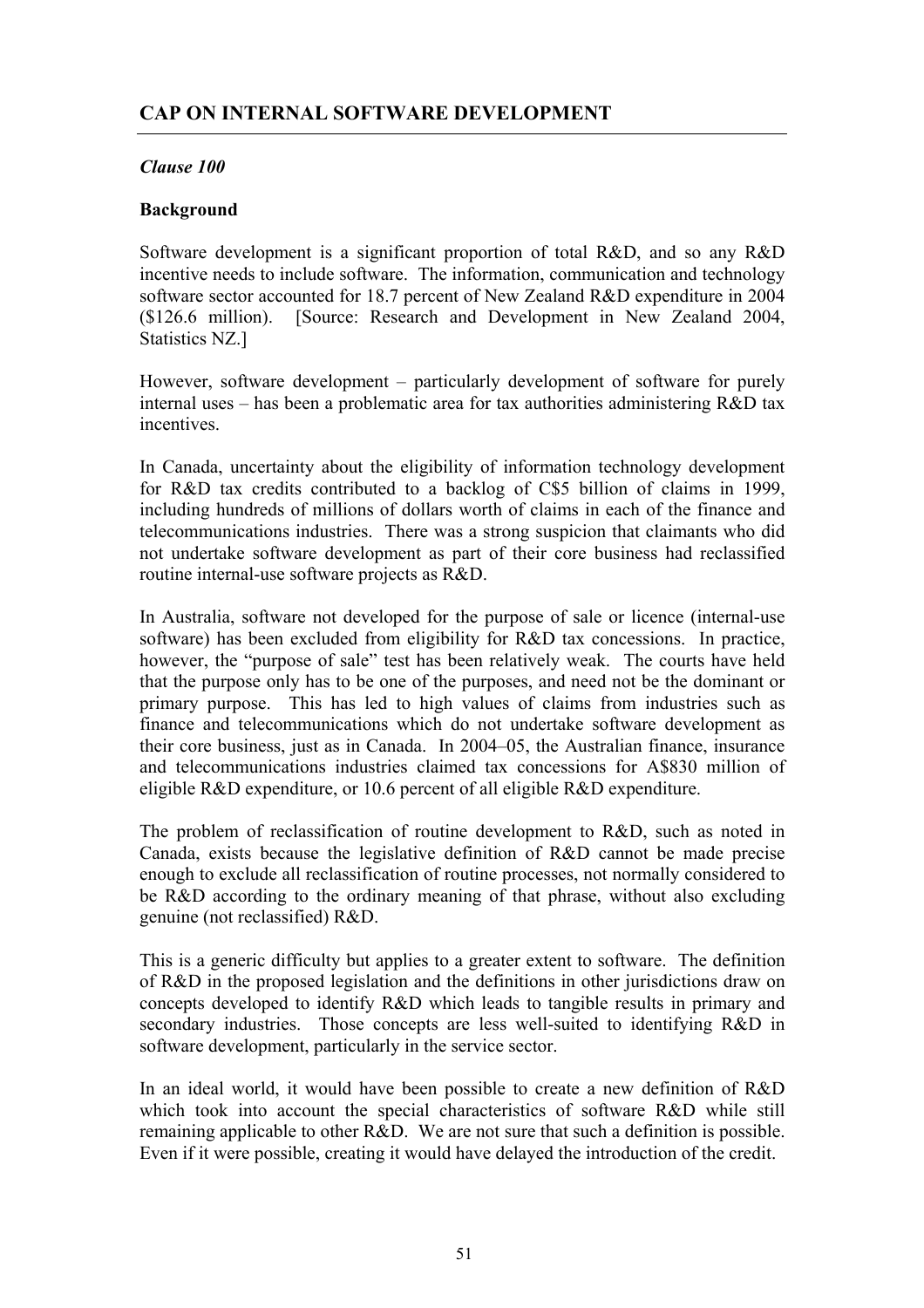A cap on internal-use software R&D reduces the fiscal risks of reclassification while preserving most of the incentive provided by the tax credit for software developers – as in Australia, companies intending to develop the software mainly for sale would not face any cap, and eligible expenditure is capped only where the main intention is not to sell or license the software.

The level of the internal-use cap is \$2 million of eligible expenditure per year. Limited consultation before the introduction of the legislation suggested this would allow, for example, large manufacturing companies to claim credits for development of factory automation software, but that it would be substantially less than the total (and potentially re-classifiable) software budgets of large businesses in service industries such as finance, insurance and telecommunications.

# **Issue: Definition of internal software development**

### **Submission**

*(57 – Westpac, 74 – Deloitte)* 

Internal software development is defined as developing software "other than with the main purpose of sale, rent, license, hire or lease to two or more persons" who are not associated. The "main" purpose test should be withdrawn so that the provision is the same as in Australia.

### **Comment**

In Australia, the legislation states that software development is ineligible for an R&D tax concession if the software is not developed with "*the* purpose of sale". In Australia "*the* purpose of sale" is interpreted as *any* not insubstantial purpose of sale, which greatly reduces the applicability of the restriction. (See, for example, *Sree v Industry Research and Development Board* [1999] 99 ATC 2237).

A conscious decision has been made in the design of the New Zealand scheme to avoid the current Australian interpretation. To do otherwise would make the software cap largely ineffective.

### **Recommendation**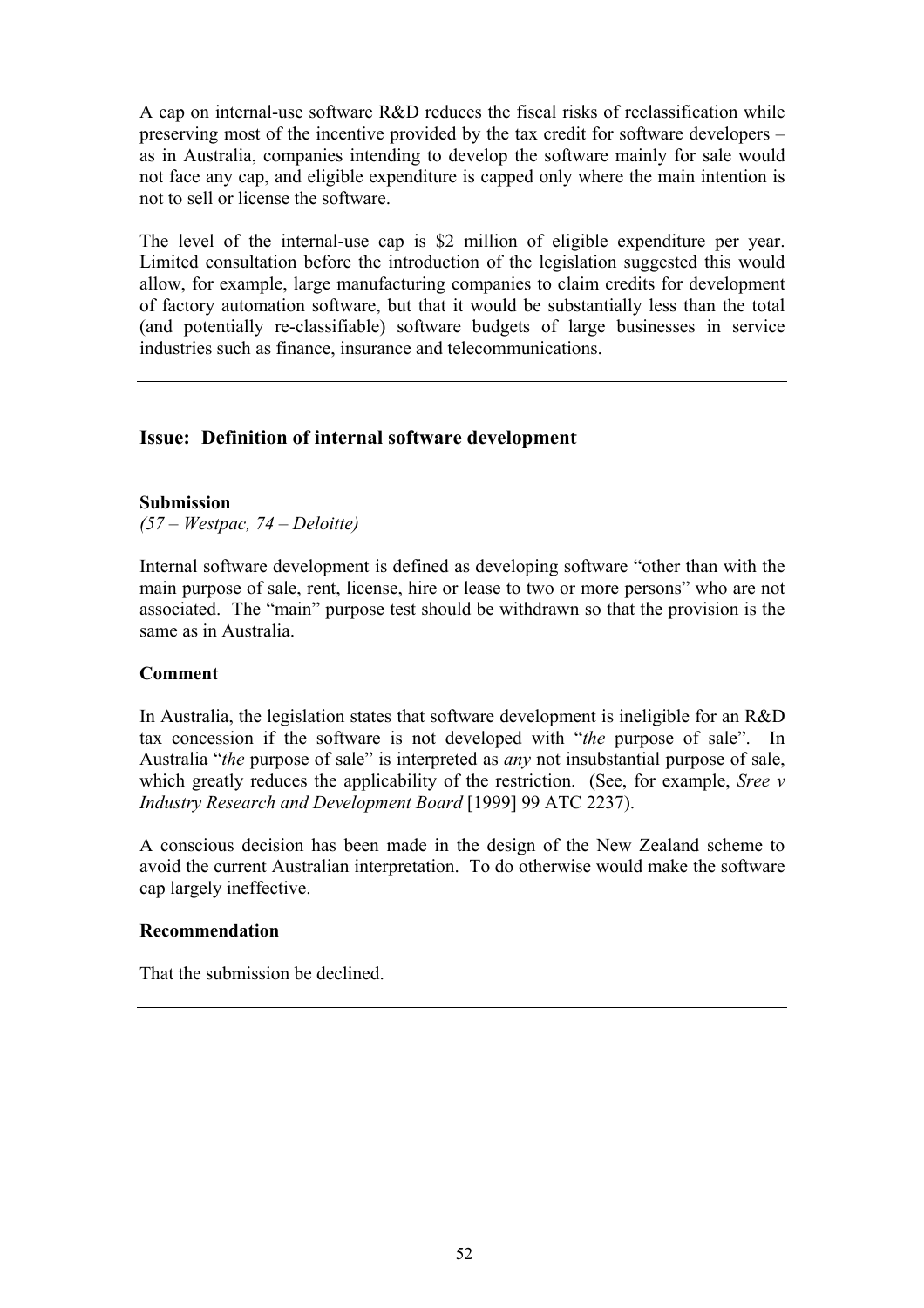# **Issue: Removal of cap**

## **Submission**

*(23 – Investment Savings & Insurance Association, 24 – AMP, 33 – Corporate Taxpayers Group* 

The \$2 million cap on internally generated software R&D should be removed.

## **Comment**

Removal of the cap would expose the government to significant fiscal risk. There are two reasons, applying in combination, for this risk:

- **Software budgets are large.** In the New Zealand context, oral submissions to the Finance and Expenditure Committee have indicated that the major trading banks undertake approximately \$160 million per year of R&D, while ISI members undertake \$100 million per year (previous analysis using official data sources had not indicated such significant R&D from these sectors). While not all of the \$260 million of R&D is expected to meet the statutory definition of R&D, it is an indication of the likely quantum of claims in the absence of a cap.
- **There has been some difficulty in applying various definitions of R&D to software.** Both Canada and Australia have experienced high-value internal software claims. In Canada in the 1990s, these predominantly seem to have comprised re-classified routine internal-use software projects. A committee of experts set up by Revenue Canada concluded in 1996 that fewer than 10 percent of expenses claimed by financial institutions for software development were eligible, but as late as 2000 financial institutions were still challenging the assessment of rejected claims (Report of the Auditor-General of Canada, April 2000). There were similar problems in the telecommunications sector. These problems indicated that there was no consensus about the way the R&D definition applies to software.

Consultation with other jurisdictions shows that certainty about eligibility for the credit is necessary for investment in R&D. In particular, taxpayers require some certainty when making initial investment decisions that the rules will not later change to deny them credits they might have expected. For the reasons outlined above, the removal of the cap would significantly increase the probability of high fiscal costs leading to rule changes at a later date to control those costs, thereby undermining certainty.

Australia has attempted to limit claims for internal-use software R&D by statute, and the United States does not allow any claims for internal-use software unless there is a specific exemption in the statute or in regulations (the main exemption in the U.S. allows a credit but requires a higher standard of proof of innovation).

There is a Ministerial discretion to allow internal software spending on R&D at levels exceeding the cap in cases where net national benefit can clearly be shown.

### **Recommendation**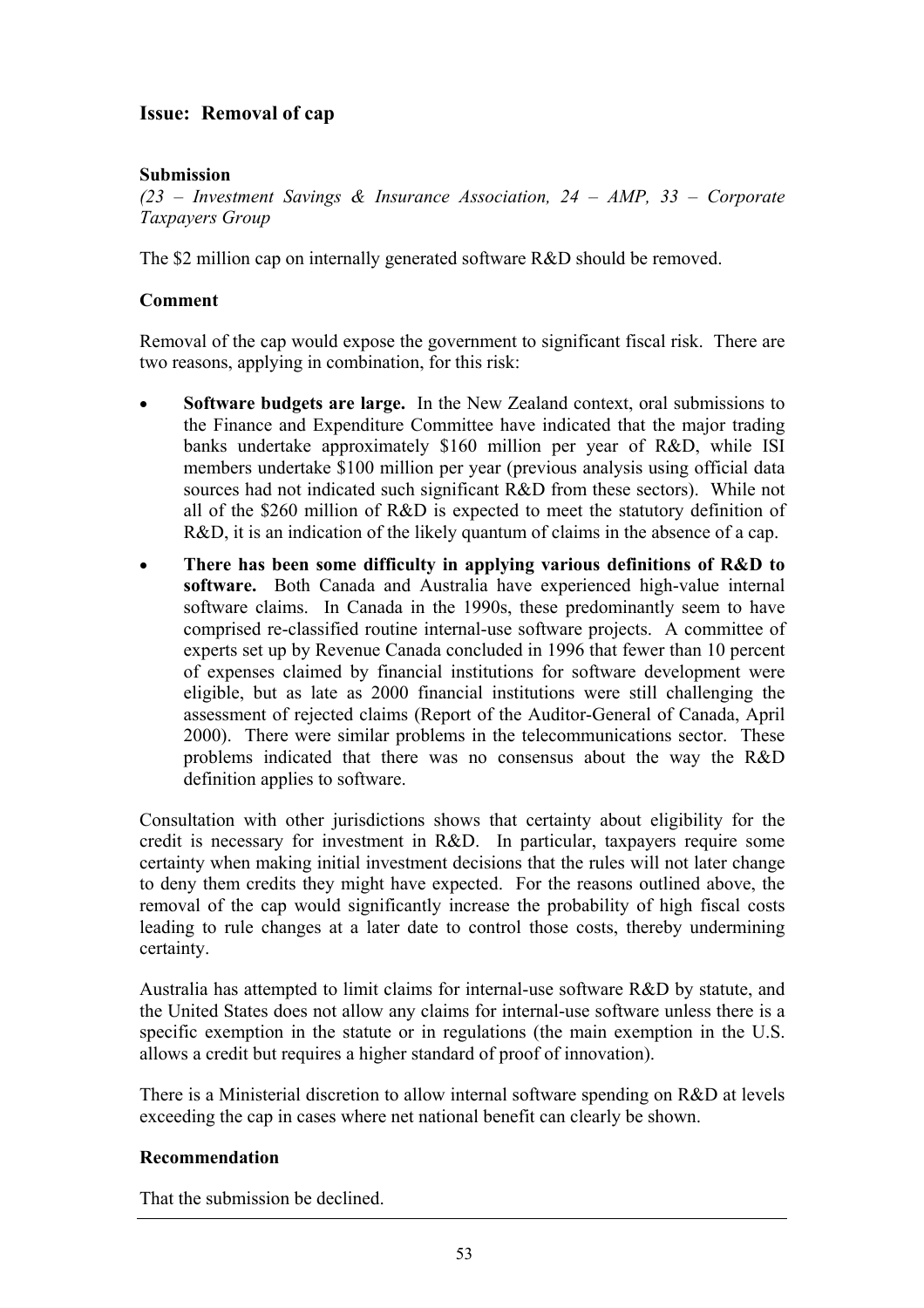# **Issue: Banking sector doing information technology R&D**

### **Submission**

*(57 – Westpac)* 

The banking sector invests heavily in information technology-related R&D activities and should be eligible for the R&D tax credit on an equal basis with all New Zealand businesses.

### **Comment**

It is acknowledged that the banking sector invests heavily in software development. The New Zealand Bankers Association reported approximately \$160 million of R&D expenditure per year when it provided evidence to the Finance and Expenditure Committee on this bill. While not all of that amount is expected to meet the statutory definition of R&D, it is a significant potential claim. The Investment Savings  $\&$ Insurance Association has reported to the Committee a similarly large R&D expenditure of \$100 million per year.

Officials note that these amounts are considerably larger than publicly available data previously gathered would imply. For example, the 2006 Statistics NZ Research and Development Survey showed only \$98 million of annual R&D expenditure in the "Other services" category, a category which includes the banking, insurance and communications industries. Notwithstanding that some sampling error is expected in such surveys, the wide variability of reported expenditure in software-intensive industries increases our concerns about the difficulty of defining software R&D and the associated fiscal risk, and reinforces the need for a cap to limit that risk.

The cap on internal software development is more likely to be a binding cap for large entities which have high software expenditure but do not have a business which involves primarily selling software they develop. Banking entities, on the basis of the most recently reported expenditure levels, are likely to fall into that camp, but so are entities in other industries such as insurance.

Companies which are bound by the cap do have the ability to apply for a Ministerial waiver in cases where the net benefits of the R&D for New Zealand can be clearly demonstrated.

### **Recommendation**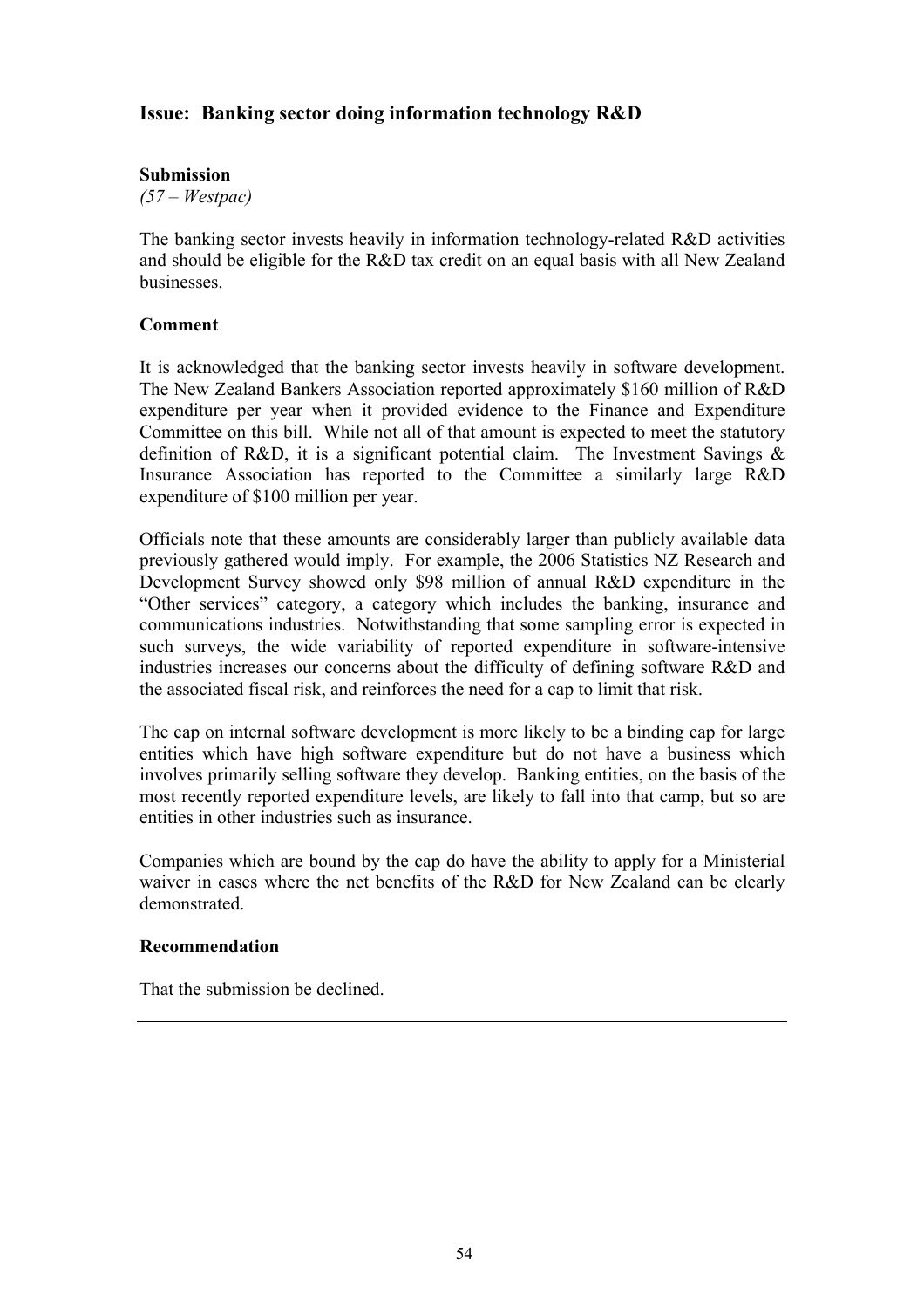# **Issue: Other options for cap**

## **Submissions**

*(16 – NZ Post, 18 – Weta Digital, 23 – Investment Savings & Insurance Association, 25 – Express Couriers Ltd, 33 – Corporate Taxpayers Group, 44 – Fisher & Paykel, 54 – ASB Bank, 61 – KPMG, 85 – Minter Ellison Rudd Watts)* 

The amount of the internal software development cap should be increased from \$2 million, with the facility for regular review. *(NZ Post, Weta Digital, Express Couriers Ltd)* 

NZ Post supports the concept of a cap to avoid abuse.

The cap should be increased to at least \$5 million. *(Fisher & Paykel, KPMG)*

If a cap is required:

- There should be a legislative commitment to review the need for, and level of the cap, at regular intervals. *(Corporate Taxpayers Group)*
- It should apply to each business activity. *(Investment Savings & Insurance Association, ASB Bank)*
- It should be replaced with a variable cap calculated by reference to the size of the corporate group. *(Investment Savings & Insurance Association, ASB Bank, Minter Ellison Rudd Watts)*
- There should be a rolling cap that applies over a three to five-year period. *(Minter Ellison Rudd Watts)*
- A person should be entitled to carry forward any unclaimed balance to future years. *(KPMG)*

### **Comment**

The cap exists because the legislative definition of R&D cannot be made precise enough to exclude reclassification of routine in-house software expenditure, not normally considered to be R&D, as R&D. The level of the cap has been set for that reason.

Consultation before introduction of the legislation indicated that a minority of software R&D claims would be restricted by a cap of \$2 million. We therefore expect that any increase in cap would primarily result in an increased fiscal risk.

The cap is not intended to limit the ability to claim tax credits against eligible software R&D expenditure; rather, it is intended to limit the ability to make large claims for R&D tax credits against expenditure which ultimately should not be eligible if R&D could be defined precisely in the software area. The Ministerial discretion is intended to ensure that genuine claims exceeding the \$2 million cap still qualify for the credit albeit with some increase in compliance costs. Increasing the cap would allow more R&D to qualify for the tax credit but at the cost of increased reclassification of routine expenditure by other taxpayers up to the increased cap.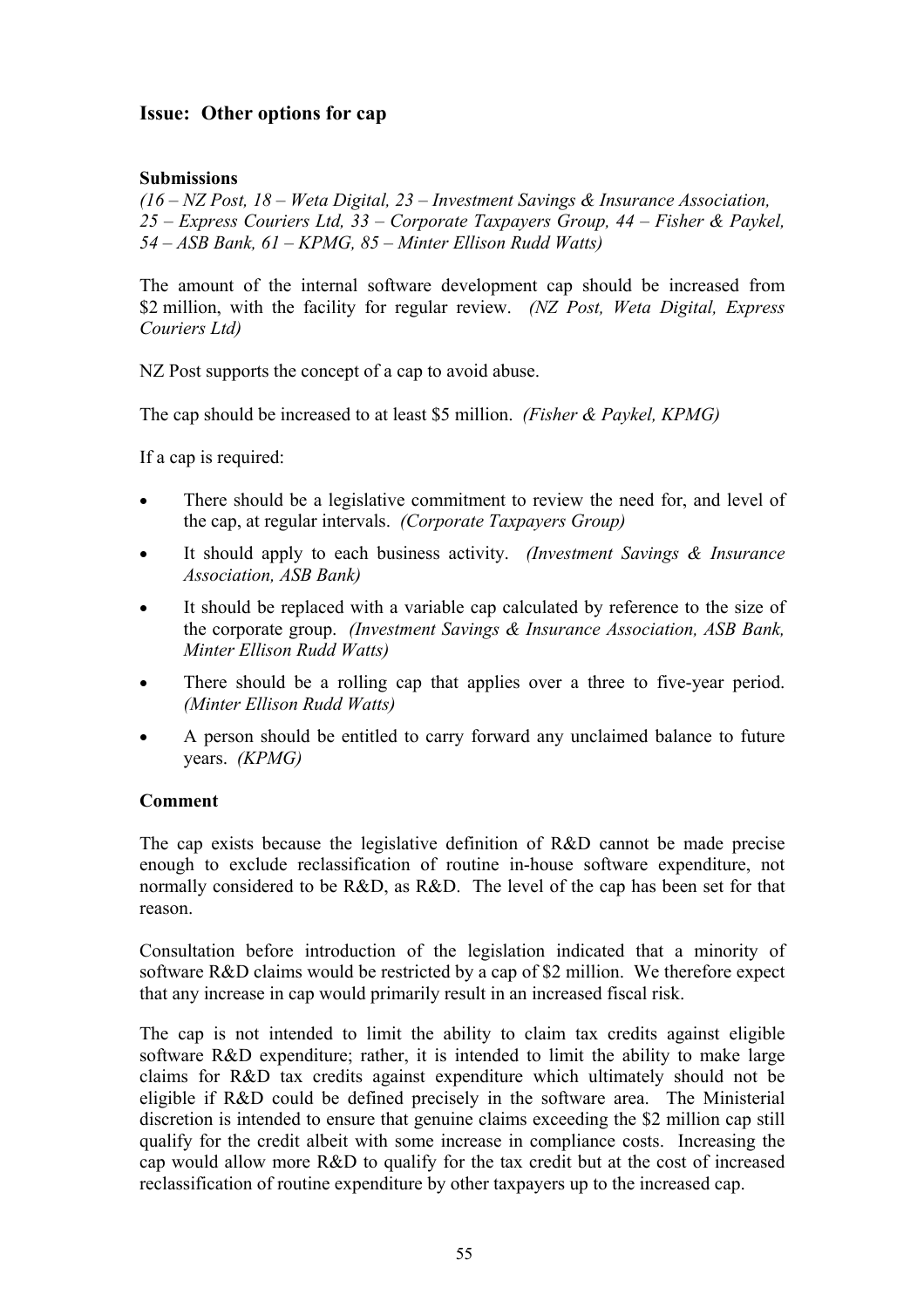We agree with the submission that there should be a commitment to review the level of cap and therefore recommend that the threshold be reviewed as part of the evaluation of the R&D tax credit. We consider that part of this review should focus on the nature of R&D software claims just below the \$2 million threshold to see to what extent they represent R&D which is not merely reclassified routine development.

A level of cap by reference to the income of the company incurring expenditure on software would tend to allow significant claims by the finance, insurance and telecommunications industries, the sectors that most raised concerns in the Australian and Canadian context. A fixed level of cap sets a clear dividing line above which all organisations have to show that there is net national benefit from their expenditure.

The cap is imposed on controlled groups at the level of the group, since it would otherwise be easy to create controlled entities to undertake small chunks of software development projects and avoid the cap.

The cap applies to an eligible amount within a year and cannot be carried forward if not used. Allowing carry-forward (or carry-back) of the cap would add undesirable complexity to the rules relating to internal software development, and introduce additional fiscal risk.

## **Recommendation**

That the submissions be declined but that the level of the cap be reviewed as part of the evaluation of the R&D tax credit. Also see the following submission.

## **Issue: Tightening of internal-use software rules**

### **Submission**

*(Matter raised by officials)* 

The internal-use software rules should be tightened to ensure they are effective. If the rules are tightened, the cap on internal software development should be increased to \$3 million.

## **Comment**

The internal software development cap is intended to prevent claims of more than \$2 million of eligible expenditure for internal-use software R&D. Internal software development is defined as software which is developed "other than with the main purpose of sale, rent, license, hire or lease". The cap applies to expenditure on internal software development as a core R&D activity, but not as a supporting activity for some other core R&D activity. The purpose of sale needs to be the main purpose. This is a deliberately more rigorous test than in Australia, where "the purpose" of sale means *any* not insubstantial purpose.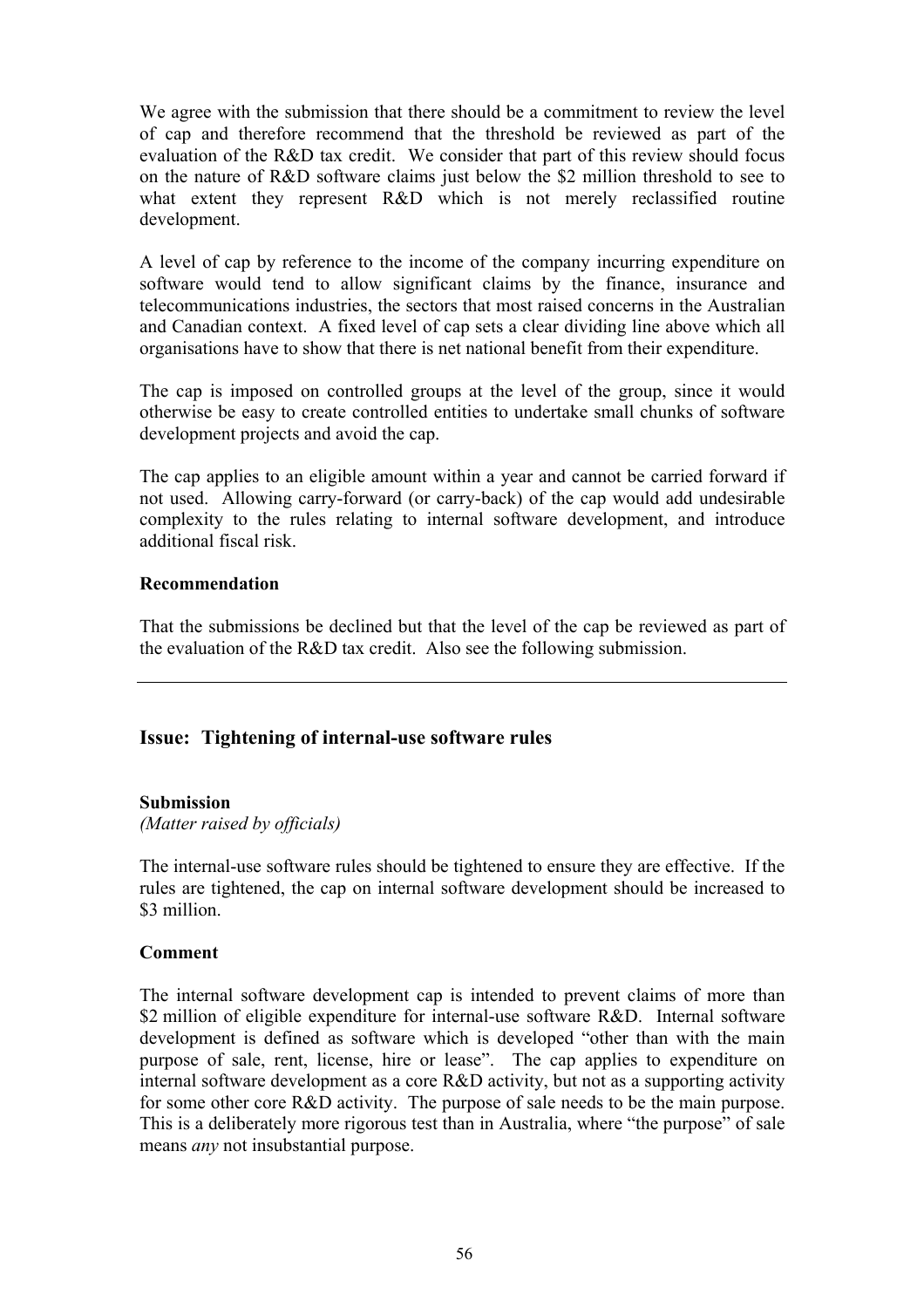Consultation in Australia and with some New Zealand taxpayers with trans-Tasman connections has revealed that in Australia it is rare for restrictions on internal software development to apply.

There are two reasons for the limited application of the restrictions.

Firstly, taxpayers can *implicitly* license software which is used internally, to customers, and it seems accepted in Australia that this constitutes a sufficient purpose of sale, rent, license, hire or lease.

Secondly, some taxpayers attempt to reclassify R&D which is "core" R&D (subject to the restrictions) as "supporting" R&D (not subject to the restrictions) for another core activity. For example, a taxpayer developing innovative software for a railway switching system might attempt to classify the software development as a supporting activity for the core activity of developing a switching system, even though there is nothing innovative or uncertain about the switching hardware. To do this the taxpayer might attempt, for example, to introduce some (unnecessary) element of innovation into the development of the hardware. The real core activity in this case is clearly the software development, but in some cases the boundaries are not well-defined.

Given the similarity between the New Zealand and Australian rules, officials are concerned that the limited scope of the Australian restrictions will be mirrored here.

To ensure that the internal software development cap is effective, officials recommend changing the definition of "internal software development". It should be changed to always include software which is used for the internal administrative functions of the taxpayer or in providing a non-computer service, regardless of any intent to sell (including "sale" by implicit licence). A non-computer service is a service offered by a taxpayer to customers who conduct business with the taxpayer primarily to obtain a service other than a computer service. This is even if the other service is enabled, supported, or facilitated by computer or software technology. This inclusion would apply in addition to the existing purpose of sale test. This addition to the definition is based on a definition of "primarily for internal use" found in the United States regulations relating to tax incentives for software R&D.

### **Example**

A consulting firm develops a software package to allow customers to search for and view all previous work they have commissioned from the consultant. In the absence of the software cap, expenditure on the software is eligible for the R&D tax credit. The software is developed for use in providing a non-computer service, since customers deal with the consulting firm mainly for its consultancy services. The software development is therefore internal software development, and the cap applies (regardless of any purpose of sale of the software).

We also recommend that the internal software development cap apply to both core and supporting R&D activities, rather than just core activities. This would prevent attempts to reclassify core software development activities as supporting activities.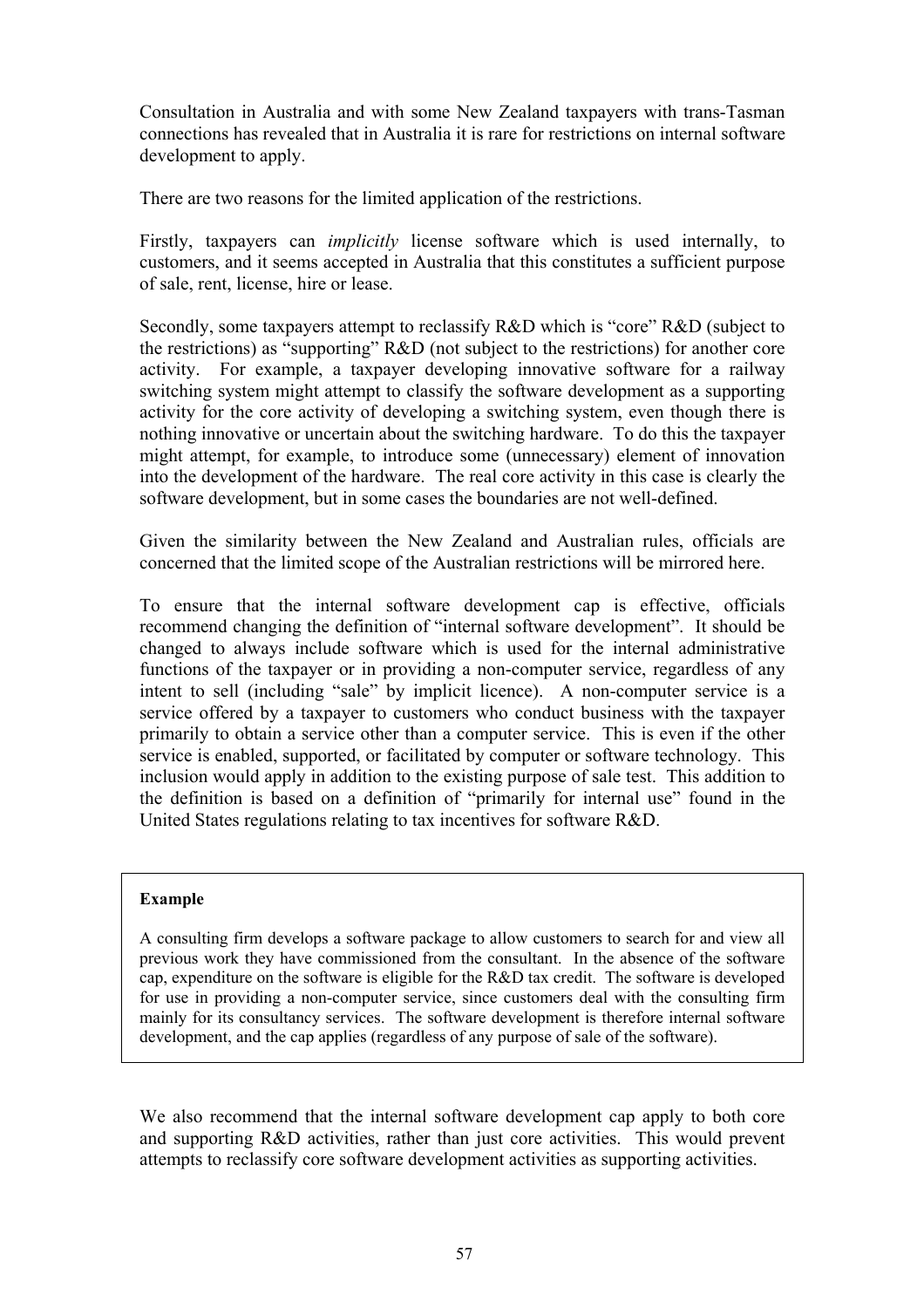Officials acknowledge that if the cap is made to cover supporting as well as core activities, the level of the cap should rise. In this regard, officials also consider that the level of the cap should be raised to \$3 million. This is primarily because some software development undertaken as a supporting activity, which would not previously have been subject to the cap, would be subject to the cap under the tighter rules.

We note that the effect of the additional restrictions is to make the cap work as intended. However, with the revised cap, there is the possibility that some valuable R&D activities will no longer be eligible to receive the credit. This problem is mitigated somewhat by the Ministerial waiver. It is acknowledged that the cap is a relatively blunt instrument, which does not distinguish between the least and most valuable activities which meet the legislated definition of R&D.

Over time, officials will consult with software industry representatives to develop robust guidelines. It is hoped that such consultation will lead to a common understanding  $-$  by industry and Inland Revenue  $-$  of the applicability of the definition of R&D to software, and this may permit a later review of the need for (or the level of) the cap.

## **Recommendation**

That the submission to tighten the software cap rules and consequently increase the cap to \$3 million be accepted. That it be noted that making the cap work effectively might – to the extent the Ministerial waiver is not sought or obtained – reduce the credit paid for some valuable R&D as well as reduce the fiscal risk associated with credits for the development of internal-use software.

# **Issue: Development of software as part of a hardware product (firmware)**

### **Submission**

*(Matter raised by officials)* 

Where software is developed as an integral part of a hardware product which the taxpayer is developing mainly for sale, it should not be subject to the internal software development cap.

### **Comment**

We recommend that it be clarified that the internal software development cap does not apply to firmware, such as the software which runs inside a television or washing machine, included in goods developed by the taxpayer mainly for sale. We regard this software as intended for sale.

### **Recommendation**

That the submission be accepted.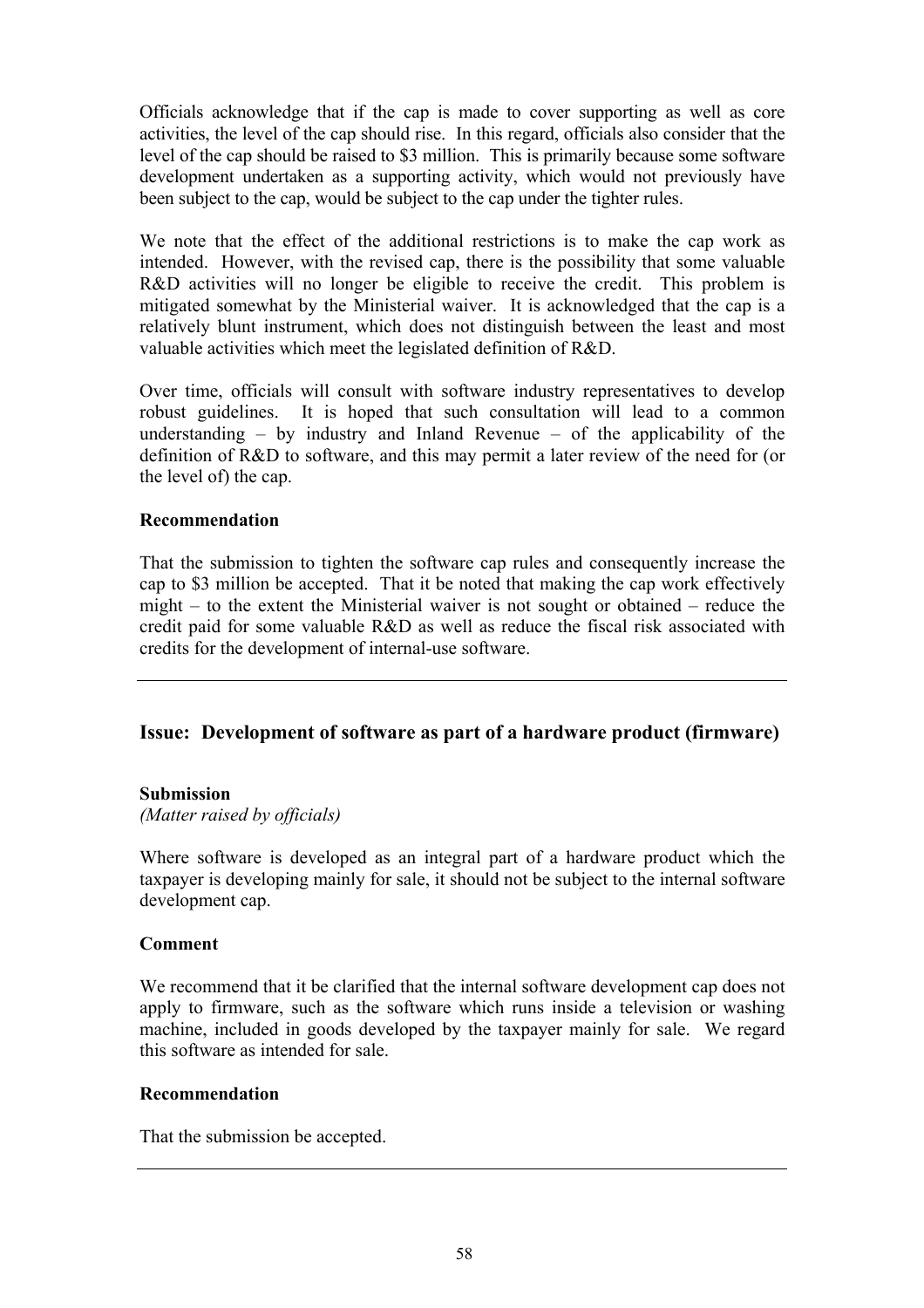# **Issue: Ministerial discretion to waive cap**

### **Submissions**

*(16 – NZ Post, 18 – Weta Digital, 23 – Investment Savings & Insurance Association, 33 – Corporate Taxpayers Group, 57 – Westpac, 61 – KPMG)* 

The process for Ministerial discretion should be legislated for, providing for the discretion to be exercised prospectively and to include a timeframe within which Ministerial decisions on the lifting of the cap must be made. *(NZ Post, KPMG)* 

The criteria for applying the Minister's discretion should be more definitively legislated for. *(NZ Post, Weta Digital, KPMG)* 

The tests for Ministerial approval need to be capable of prospective application to provide certainty. Also the tests should allow for the failure of the project, which is not currently considered. *(Weta Digital)*

There should be clear guidance on the criteria for waiving the threshold. In relation to the test that the claimant has a commitment to retain the value of their business in New Zealand, there should be the presumption that investing \$2 million or more on internal software is a high reinvestment by the taxpayer. *(Corporate Taxpayers Group)*

The criteria that the Minister can use to allow a greater tax credit claim should be narrowed to bring it in line with the rest of the section – does it benefit the growth of knowledge of the company. *(Investment Savings & Insurance Association)*

A Ministerial discretion should only be retained to the extent that it is required to restrict any actual R&D tax credit concession as it is in Australia. *(Westpac)*

### **Comment**

The R&D to which the credit applies is expected to generate externalities (benefits which spill-over from the firm undertaking the R&D to other firms or consumers) as well as direct benefits for the firms undertaking the R&D. In general, the requirement for these wider benefits is not explicit in the legislation, because showing their existence can be difficult and imposes a compliance cost. However, for internal-use software development, and when eligible expenditure exceeds the cap, wider benefits must be demonstrated. This is because internal-use software is a high-risk area in terms of potential fiscal cost and reclassification of routine development as R&D.

The criteria in the national benefit test are derived from criteria in the R&D tax incentive in Australia, export market development grants in Australia and market development grants in New Zealand. The test is intended to be flexible, since net national benefit has many facets, and is therefore not prescriptive. Some guidance about the sorts of matters the Minister could consider when making a decision is provided in the Commentary on the bill. Therefore, officials do not agree that prescriptive conditions for applying the waiver should be included in the legislation.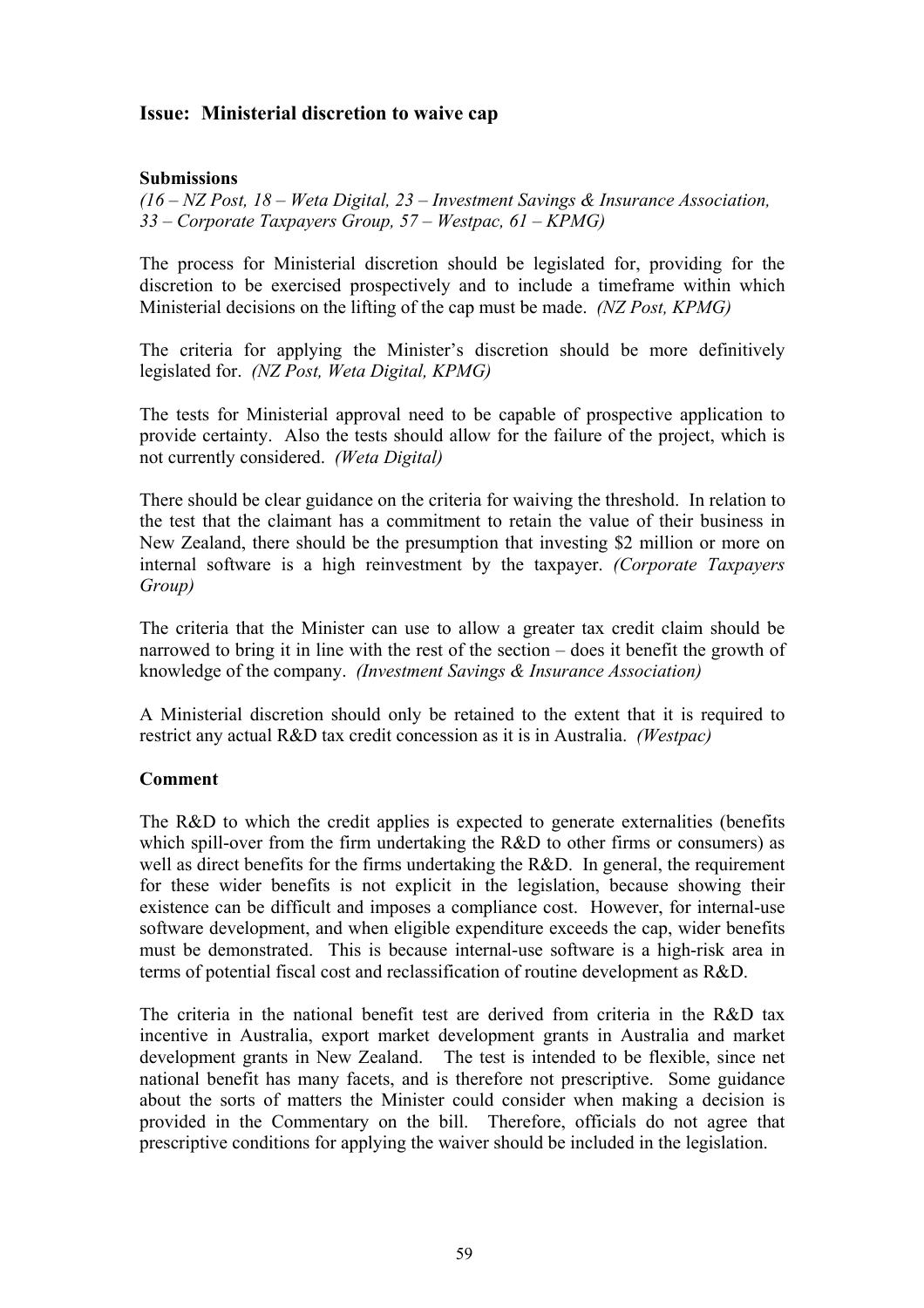We agree with the submissions that prospective applications should be allowed to provide as much certainty to taxpayers as possible. We therefore recommend that the legislation be amended to provide clearly that applications for the Ministerial discretion to apply can be made in advance of the R&D expenditure being incurred. As a consequence, the legislation will also need to be amended to give the Minister power to impose conditions on the decision (it is normal to impose conditions in Inland Revenue binding rulings, in which case the rulings apply only if those conditions are met).

We also agree that the provisions should be clear that the R&D does not have to be successful. Officials consider that in most respects the legislation already recognises that R&D may be unsuccessful. However, section LH  $9(15)(b)$  currently requires that "New Zealand will derive a substantial net benefit from the internal software development". It should be made clear that the substantial net benefit is the net benefit which is expected if the R&D succeeds, and that the R&D need not succeed.

Submissions also raise the idea that the Minister be required to respond to a request for an increase in the cap within a required period of time. However, having a set time after which, officials assume, submitters envision that a non-response by the Minister results in an increase in the cap by default raises the possibility that taxpayers could adopt tactics leading to delays. For example, taxpayers could make less than full disclosure or delay provision of information with the hope of stringingout the process to the expiry of the set period. Measures to address these concerns would make the rules more complex.

### **Recommendation**

That the submissions be declined, except that applications for a waiver should be allowed before the R&D expenditure is incurred and that consequently, the Minister be allowed to impose conditions on the waiver. That a waiver by the Minister not require that the R&D be successful.

## **Issue: Grouping requirements for the internal software development cap**

### **Submission**

*(16 – NZ Post, 25 – Express Couriers Ltd, 71 – PricewaterhouseCoopers, 74 – Deloitte)* 

The grouping requirements for the internal software development cap should be aligned with the definition of a "group of companies" under section IG of the Income Tax Act 2004, requiring commonality of 66 percent.

### **Comment**

The grouping rules exist to prevent taxpayers establishing legal structures which allow taxpayers to by-pass the \$2 million internal software cap. Using the group of companies approach would allow taxpayers to interpose non-company entities, such as trusts and partnerships, which would reduce the effectiveness of the cap.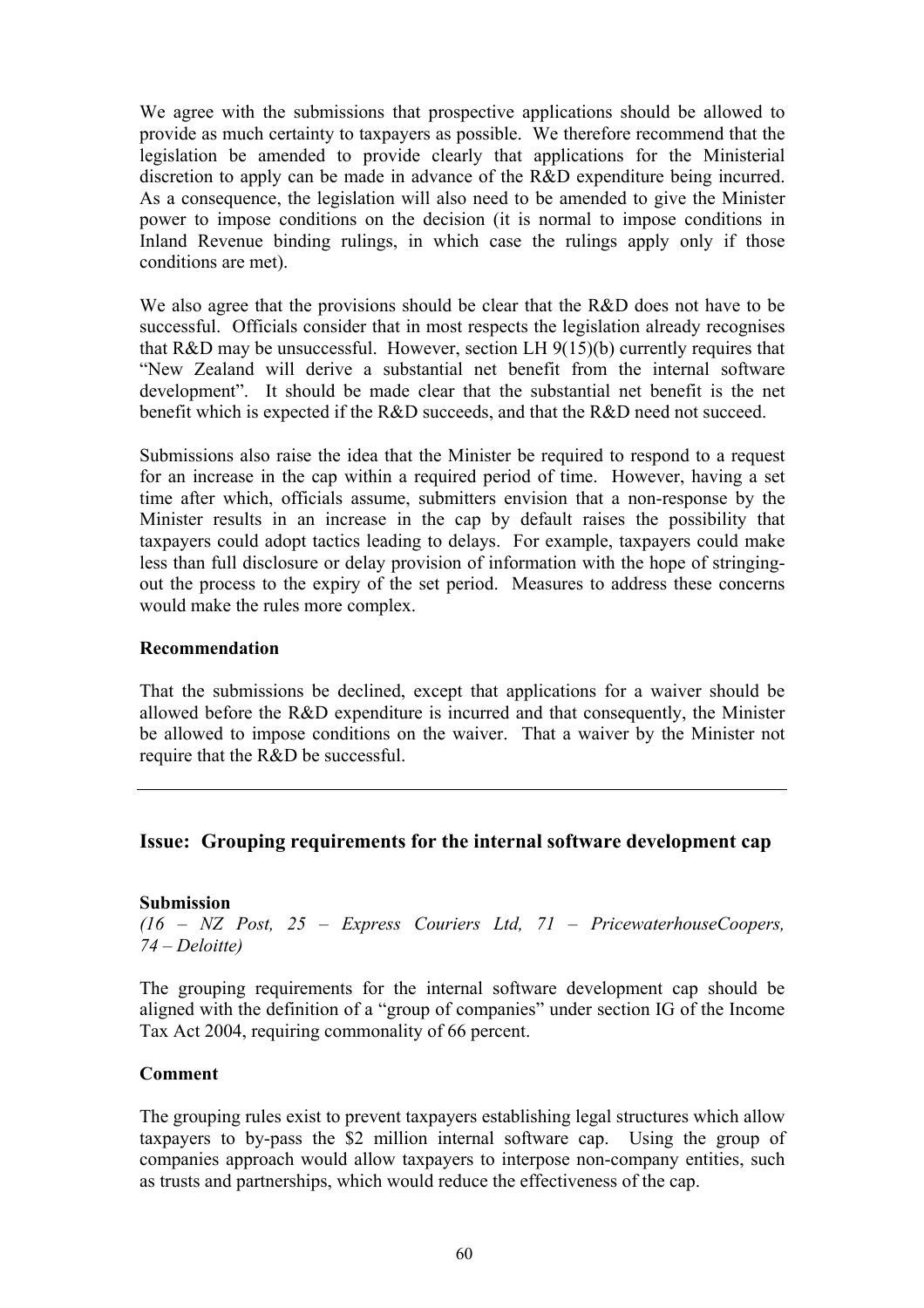## **Recommendation**

That the submission be declined.

# **Issue: Minor amendment – purpose of sale of software**

### **Submission**

*(Matter raised by officials)* 

It should be clarified that "purpose of sale, rent, license, hire or lease" means purpose of sale, rent, license, hire or lease of the software being developed.

### **Comment**

The internal software development cap applies when the main purpose of the development of the software is not "sale, rent, license, hire or lease to two or more persons" (see section LH 11).

It should be clarified that sale, rent, license, hire or lease means sale, rent, license, hire or lease of the software.

It is possible that the purpose of sale or license could otherwise be a purpose of sale of something other than the software. This might allow, for example, point-of-sale software developed by a retailer (with a main purpose of selling products in the store) to satisfy the main purpose test even though the software itself will never be sold.

### **Recommendation**

That the submission be accepted.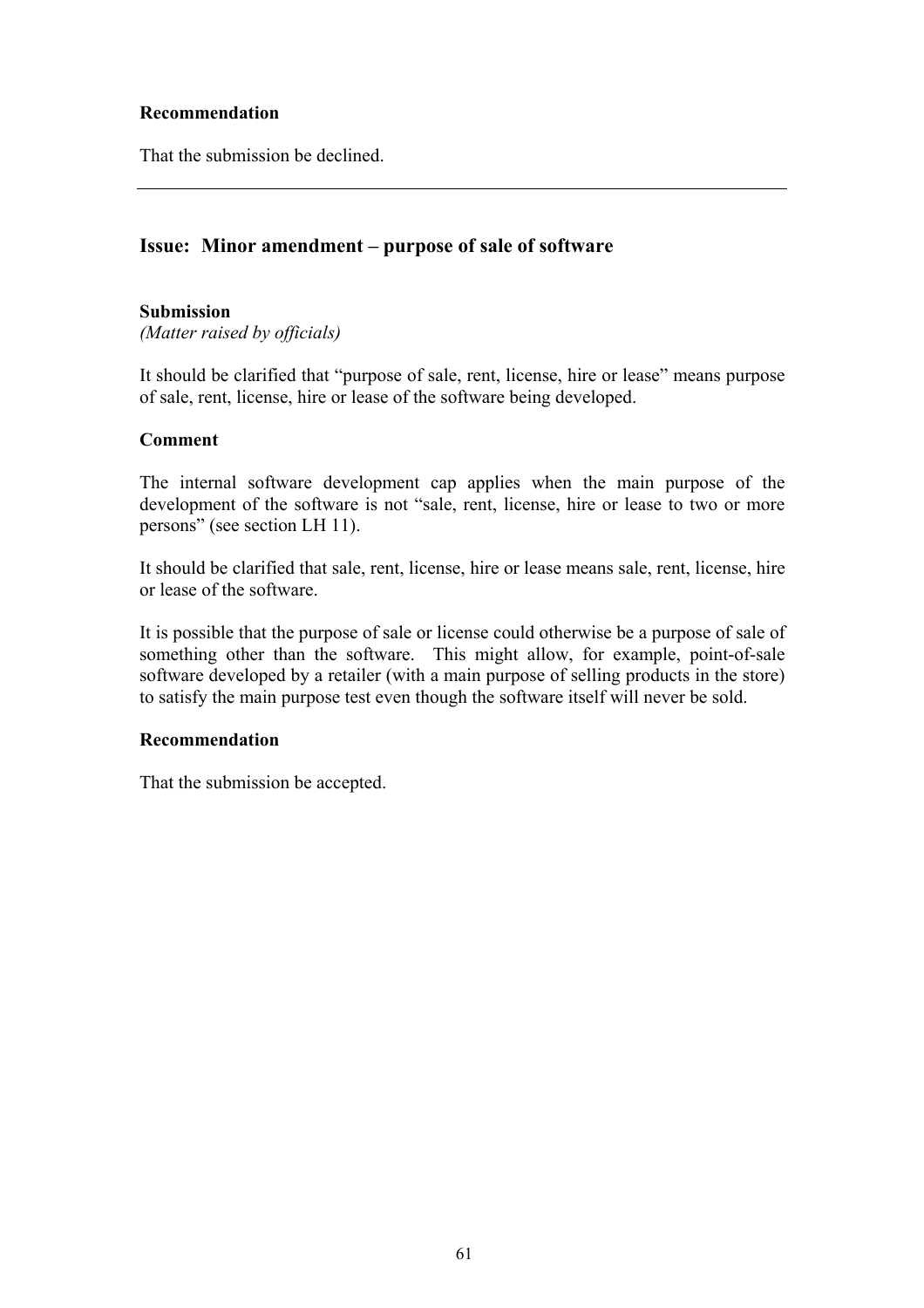# **IMPUTATION**

*Clause 108 and 111* 

## **Issue: Partial claw-back of benefit of R&D credit on distribution to shareholder**

#### **Submissions**

*(37 – Zespri, 33 – Corporate Taxpayers Group, 74 – Deloitte, 82 – Fonterra, 91 – New Zealand Institute of Chartered Accountants)* 

The amount of the notional imputation credit should be increased as there is still some claw-back of the R&D tax credit when distributions are made to shareholders. *(Zespri, Deloitte, New Zealand Institute of Chartered Accountants)*

To ensure there is no claw-back of the R&D tax credit through the imputation system, all companies should be able to distribute the amount of the credit as exempt income. There should also be a credit to the imputation credit account equal to the R&D tax credit. If this is not accepted, the deemed credit to the imputation credit account needs to be increased to reflect that the tax credit, when distributed, will be a taxable distribution. *(Corporate Taxpayers Group)* 

Any distribution of income by a taxpayer to its owners should be tax-free when it represents an R&D tax credit received. *(Fonterra)* 

#### **Comment**

The economically ideal tax credit mechanism involves providing a tax credit and, at the same time, reducing the deduction for underlying expenditure by the amount of the credit. This is equivalent to the treatment of a grant, and ensures that marginal incentives are correct for taxpayers of all types. In practice, however, reducing the deductibility of eligible expenditure introduces undesirable complexity and so full deductibility is allowed. This leads to a credit which is more generous than the theoretical ideal.

For entities with imputation credit accounts or Māori authority credit accounts, a credit to the account is provided which is equal to the amount of tax credit. If the entity distributes all the proceeds of the tax credit, the amount of imputation credit is not quite sufficient to fully impute the distribution and there is partial "claw-back" of the credit in the shareholder's hands. This claw-back puts a shareholder in the same position as the economically correct position. Furthermore, if some or all of the credit is retained by the company, the extent of claw-back may be reduced.

It is acknowledged that the current imputation treatment creates differences between the position of companies, which pay taxable dividends, and partnerships or individuals who receive tax credits directly.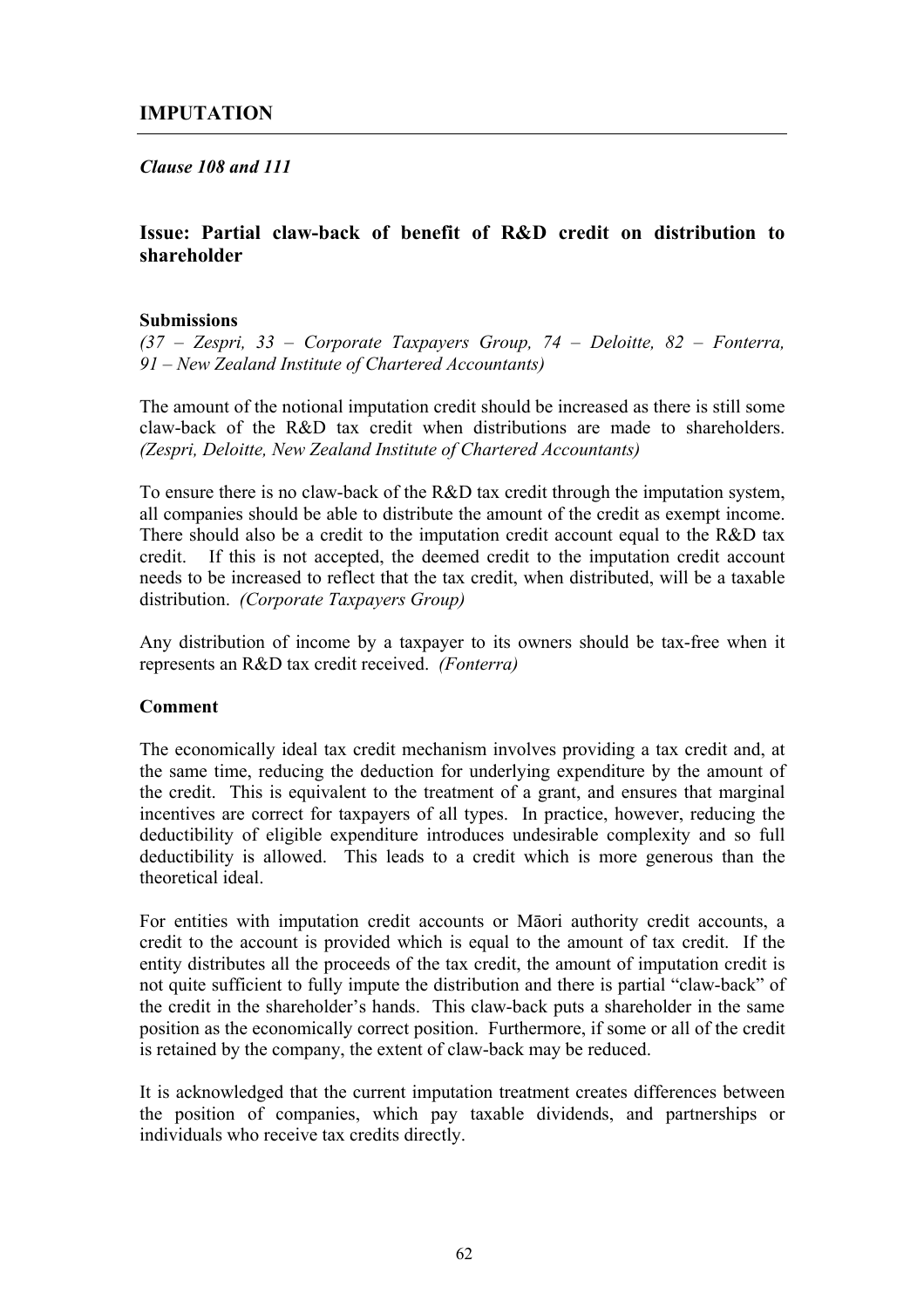However, for two reasons, we do not recommend that the imputation treatment be altered. Firstly, it would move more entities away from the economically correct position, and secondly it would involve significant fiscal cost. We estimate that, relative to a baseline costing, moving to an imputation treatment which eliminates claw-back (for a shareholder with a 33% tax rate) would cost \$20 to 30 million in 2008–09, rising to \$50 to 70 million by 2012–13.

We also do not agree that credits should be able to be passed out to shareholders as exempt income. This would be a significant departure from the existing treatment of distributions from companies, which are typically subject to tax in the recipient's hands even if fully imputed.

Other jurisdictions, such as Australia, do not attach franking credits (their equivalent of imputation credits) to tax incentives at all.

## **Recommendation**

That the submissions be declined.

# **Issue: Co-operative companies**

#### **Submission**

*(22 – Westland Milk Products, 73 – Ravensdowne Fertilizer Co-operative Ltd, 91 – New Zealand Institute of Chartered Accountants)* 

The R&D tax credit provided to co-operative companies will be clawed back on distribution to farmer-shareholders because distributions are by way of rebates and not dividends. The rebate provisions of the Income Tax Act should be amended to provide that a rebate is tax-free if it is a rebate of an R&D tax credit.

### **Comment**

Our understanding is that the credit does not meet the statutory definition of a rebate for mutual associations (including co-operative companies), so cannot be paid out as a deductible rebate to members.

However, for co-operative companies, special "deductible dividend" rules apply and although the tax credit cannot be paid as part of a deductible rebate, it can be paid out as a deductible dividend. Our calculations show that if the amount of tax credit is passed out as a deductible dividend rather than as a normal dividend, the outcome for a shareholder will be the same as for a shareholder in a normal company.

### **Recommendation**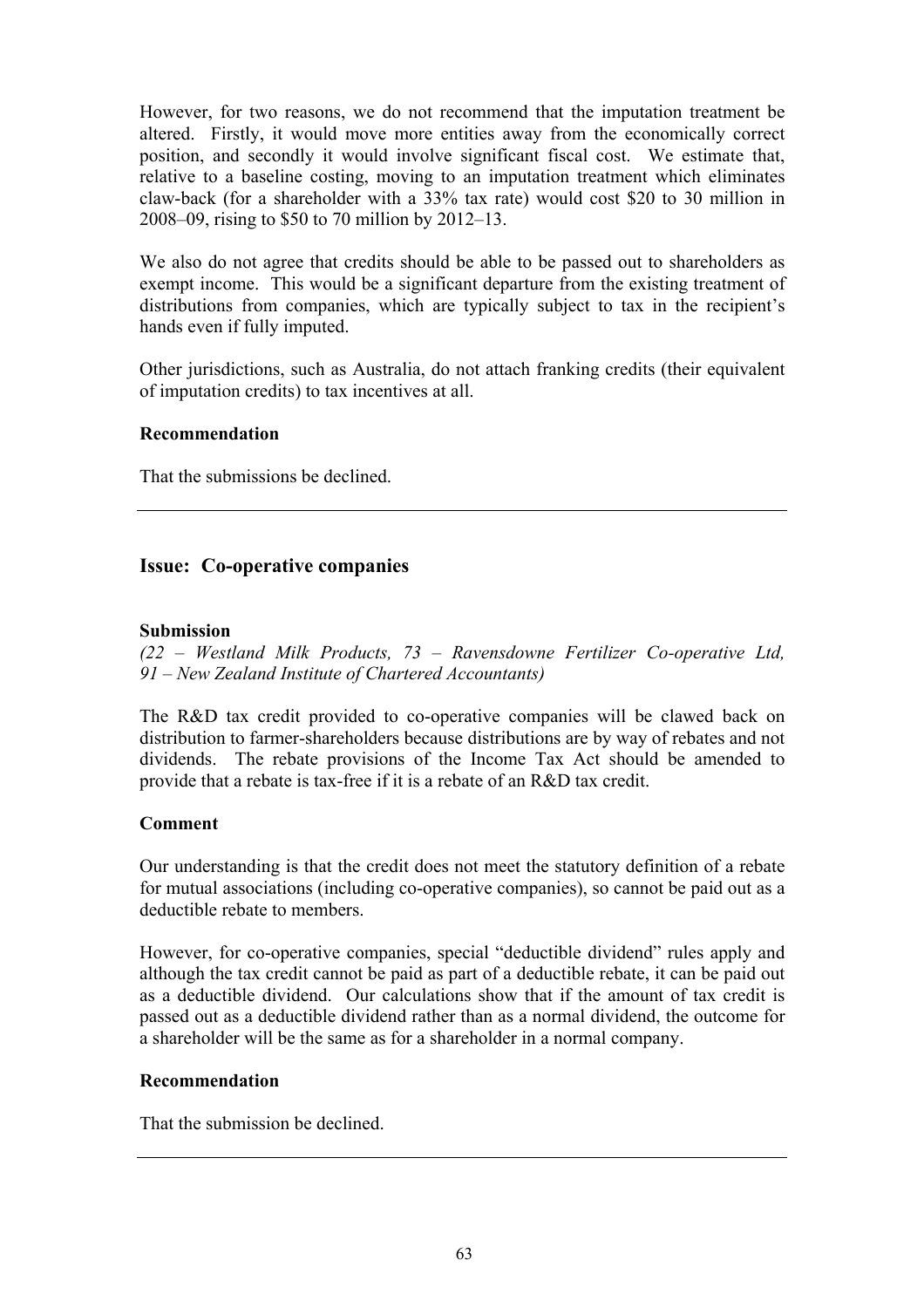# **Issue: Date credit arises to imputation credit account for R&D tax credit**

## **Submission**

*(71 – PricewaterhouseCoopers)* 

The credit to the imputation credit account should arise on the date the relevant income tax return is filed with Inland Revenue. *(PricewaterhouseCoopers)* 

#### **Comment**

Companies and Māori authorities receiving R&D tax credits also receive corresponding credits to imputation credit accounts or Māori authority credit accounts. The proposed legislation currently deems that the credit arises on the day the income tax return, in which the credit is claimed, is received by the Commissioner.

For clarity, the date of filing could be used. However, the Tax Administration Act uses the term "furnished" in relation to returns rather than "filed". Therefore, we recommend that the credit to the imputation credit account arise when the return is *furnished* to Inland Revenue.

#### **Recommendation**

That the submission be accepted, subject to officials' comments.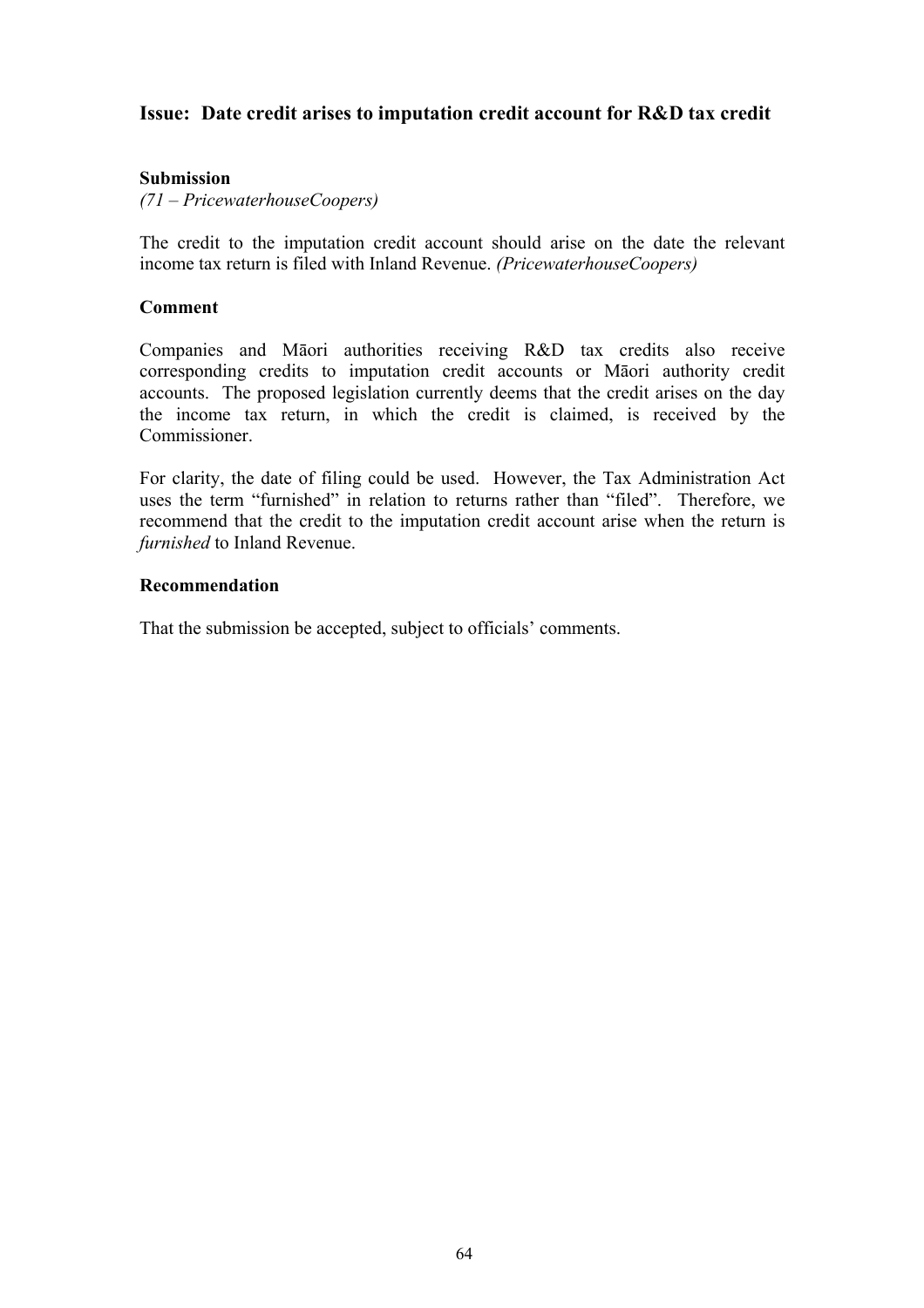# **CROWN RESEARCH INSTITUTES, TERTIARY INSTITUTIONS AND DISTRICT HEALTH BOARDS AND THEIR ASSOCIATES**

## *Clause 100*

# **Issue: Exclusion of Crown research institutes, tertiary institutions and district health boards**

### **Submission**

*(43 – PGG Wrightson, 48 – Dexcel Ltd, 61 – KPMG, 79 – Association of Crown Research Institutes)* 

Crown research institutes, tertiary institutions and district health boards should not be excluded.

### **Comment**

The aim of the R&D credit is to encourage private-sector firms to increase the amount of R&D they carry out, which in turn should increase productivity in those firms, and other firms who benefit from spill-over effects from the R&D. The tax credit is being targeted specifically at private firms because research indicates that there is a more direct impact on the ability of private firms to absorb external knowledge and innovations when they commission or undertake research themselves rather than when research organisations such as Crown research institutes (CRIs) originate the research.

If the government wishes to increase R&D conducted by these types of research entities there are more effective ways to do so than by providing a non-discretionary grant through the tax system.

We would, however, expect the tax credit to provide some indirect benefit to these organisations as it may lead to an increase in private firms contracting them to undertake R&D projects on their behalf. (The private firms, as commissioners of the research, would be eligible for the tax credit.)

The Association of Crown Research Institutes states that several of the arguments made for excluding CRIs are flawed. It claims that:

- it would not be possible for CRIs to claim tax concessions for R&D activities financed from government sources;
- CRIs are expected to behave like private-sector businesses so they should have the same incentives as private firms; and
- government does not "fund" CRIs.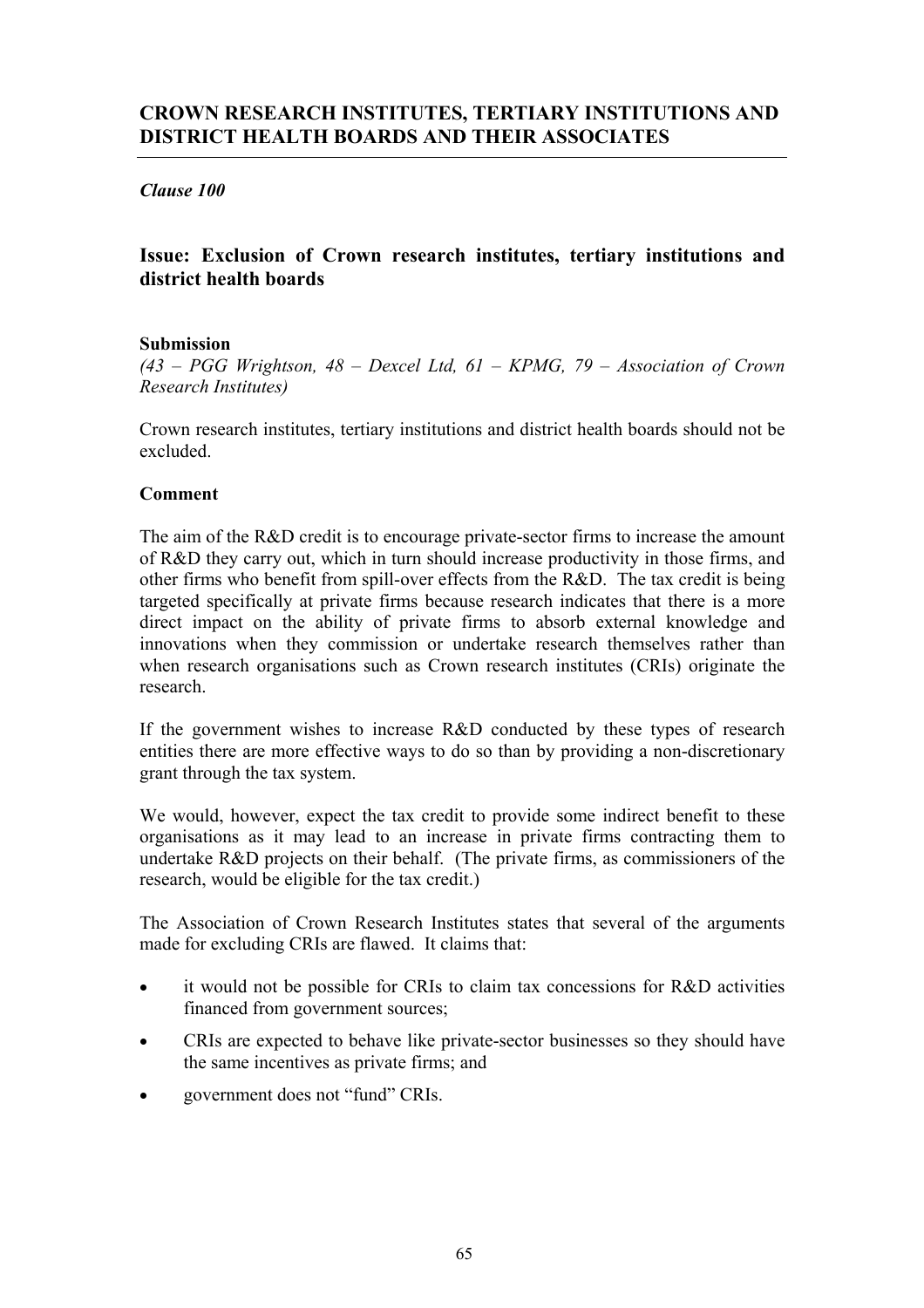They state that excluding CRIs will distort the way collaborative ventures are set up, and encourage the misconception that CRIs are no more than tightly controlled government laboratories. They point out that allegations that CRIs will become "distracted" are without foundation and do not acknowledge the governance arrangements and business focus of CRIs.

While some of the above may be correct, it does not change the key motivation for the tax credit, and hence the reason for excluding CRIs from eligibility – which is to encourage private-sector entities to do more R&D which, in turn, should produce spill-over benefits for other firms.

#### **Recommendation**

That the submission be declined.

# **Issue: Associates of Crown research institutes, tertiary institutions and district health boards**

#### **Submissions**

*(33 – Corporate Taxpayers Group, 37 – Zespri, 43 – PGG Wrightson, 48 – Dexcel Ltd, 61 – KPMG, 71 – PricewaterhouseCoopers, 72 – Tait Electronics Ltd, 73 – Ravensdowne Fertilizer Co-operative Ltd, 74 – Deloitte, 76 – Genesis, 79 – Association of Crown Research Institutes, 91 – New Zealand Institute of Chartered Accountants)* 

Associates and subsidiaries of Crown research institutes (CRIs), tertiary institutions and district health boards (DHBs) should not be excluded. *(Dexcel, KPMG, Association of Crown Research Institutes)* 

The test of association should be amended to limit the exclusion to persons controlled by CRIs, tertiary institutions and DHBs (or where tainted entities have significant influence or benefit from such persons). *(Dexcel Ltd, Ravensdowne Fertilizer Cooperative Ltd)*

A joint venture that is a partnership between a commercial partner and a CRI, tertiary institution or DHB should be eligible. *(PGG Wrightson)*

The association test in section OD 8(3) is too wide. (*New Zealand Institute of Chartered Accountants, Corporate Taxpayers Group, Zespri, Deloitte, Ravensdowne Fertilizer Co-operative Ltd, Tait Electronics Ltd, PricewaterhouseCoopers)* 

A more appropriate level of association is set out in section OD 7. *(Corporate Taxpayers Group, Zespri, Deloitte)*

The tripartite test in section OD 8(3)(c) should not apply. Under this provision, if person A is associated with person B who is associated with a CRI, then person A becomes associated. *(Ravensdowne Fertilizer Co-operative Ltd, Tait Electronics Ltd, Genesis, Association of Crown Research Institutes)*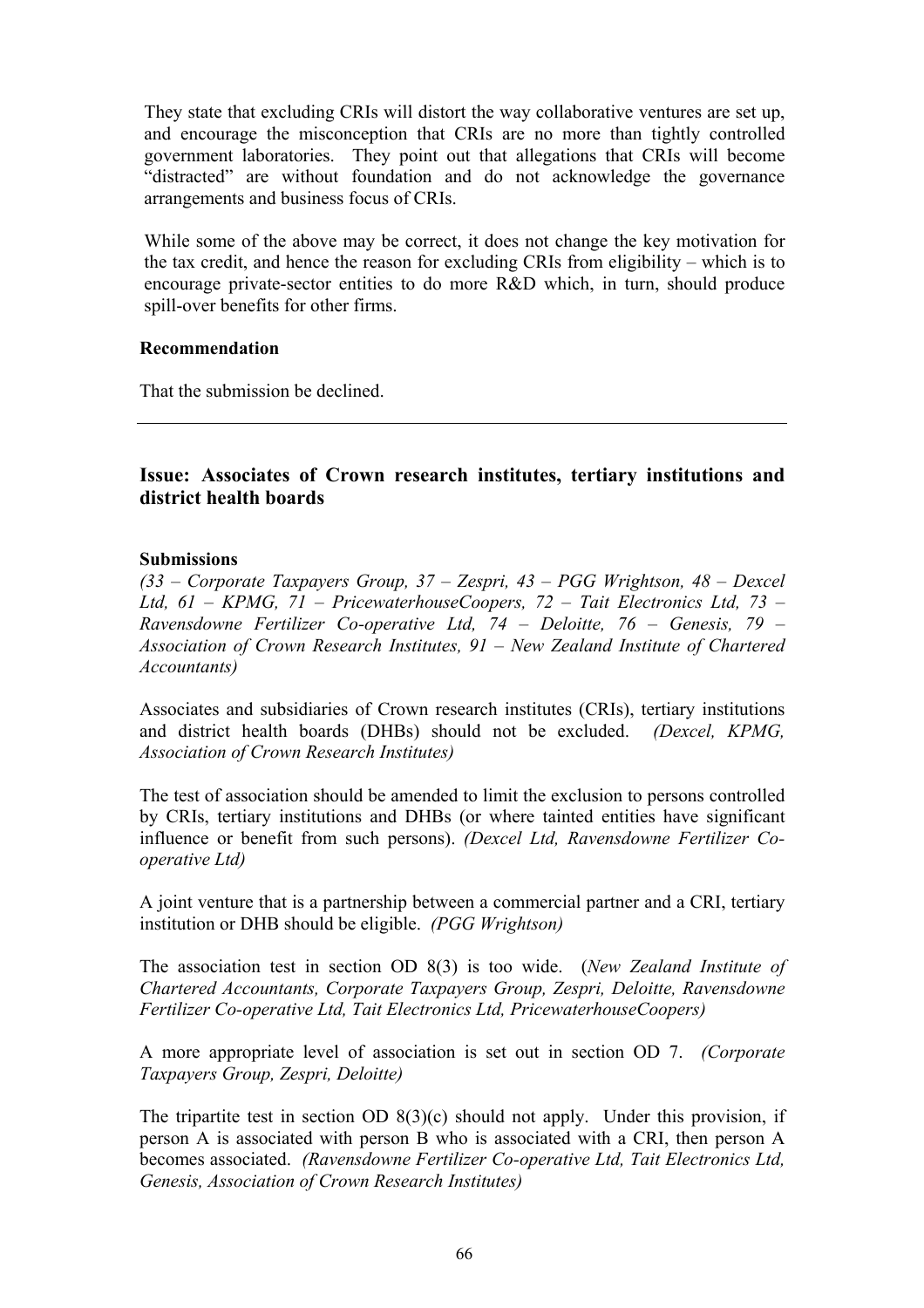# **Comment**

The policy to exclude CRIs, tertiary institutions, and DHBs from eligibility for the tax credit would be ineffective if associates of these entities were not excluded. R&D activities, that should not be eligible, could be transferred to an associate who could claim the concession on the activities instead.

The alternative tests suggested (firms controlled by CRIs, tertiary institutions and DHBs, or the tests of association in section OD 7) do not provide the necessary protection in the context of a tax concession. Excluding companies controlled by these types of entities would mean firms that are 50 percent owned by one of these entities and 50 percent owned by a private firm would be eligible. Control by the private sector is the required threshold. The tests of association in section OD 7 do not apply to trusts, and therefore if adopted could allow R&D transferred into trusts by the excluded entities to be eligible for the concession.

The aim of the concession is to increase the amount of R&D activities carried out by the private sector. The control by CRIs, tertiary institutions and DHBs of subsidiaries characterises those subsidiaries as more like the controlling owner rather than the private sector.

The tripartite test in section OD 8(3) means that if firm A is associated with firm B and firm B is associated with firm C, then A and C will also be treated as associated firms. We agree that the tripartite test is too wide in this context and creates unintended consequences.

# **Recommendation**

That submissions to allow associates of CRIs, tertiary institutions and DHBs to be eligible for the concession be declined.

That the submission to substitute the test of association in section OD 7 for the test in section OD 8(3) be declined.

That the submission to remove the application of the tripartite test in section OD 8(3)(c) be accepted.

# **Issue: Subsidiaries partly owned by private sector firms**

# **Submissions**

*(44 – Fisher & Paykel, 43 – PGG Wrightson, 61 – KPMG, 76 – Genesis, 82 – Fonterra, 91 – New Zealand Institute of Chartered Accountants)* 

Where a CRI or tertiary institution (and their associated parties) have entered into a commercial relationship with a third party, the third party or a joint entity should be able to claim an R&D tax credit. *(New Zealand Institute of Chartered Accountants, KPMG, Genesis, Fonterra)*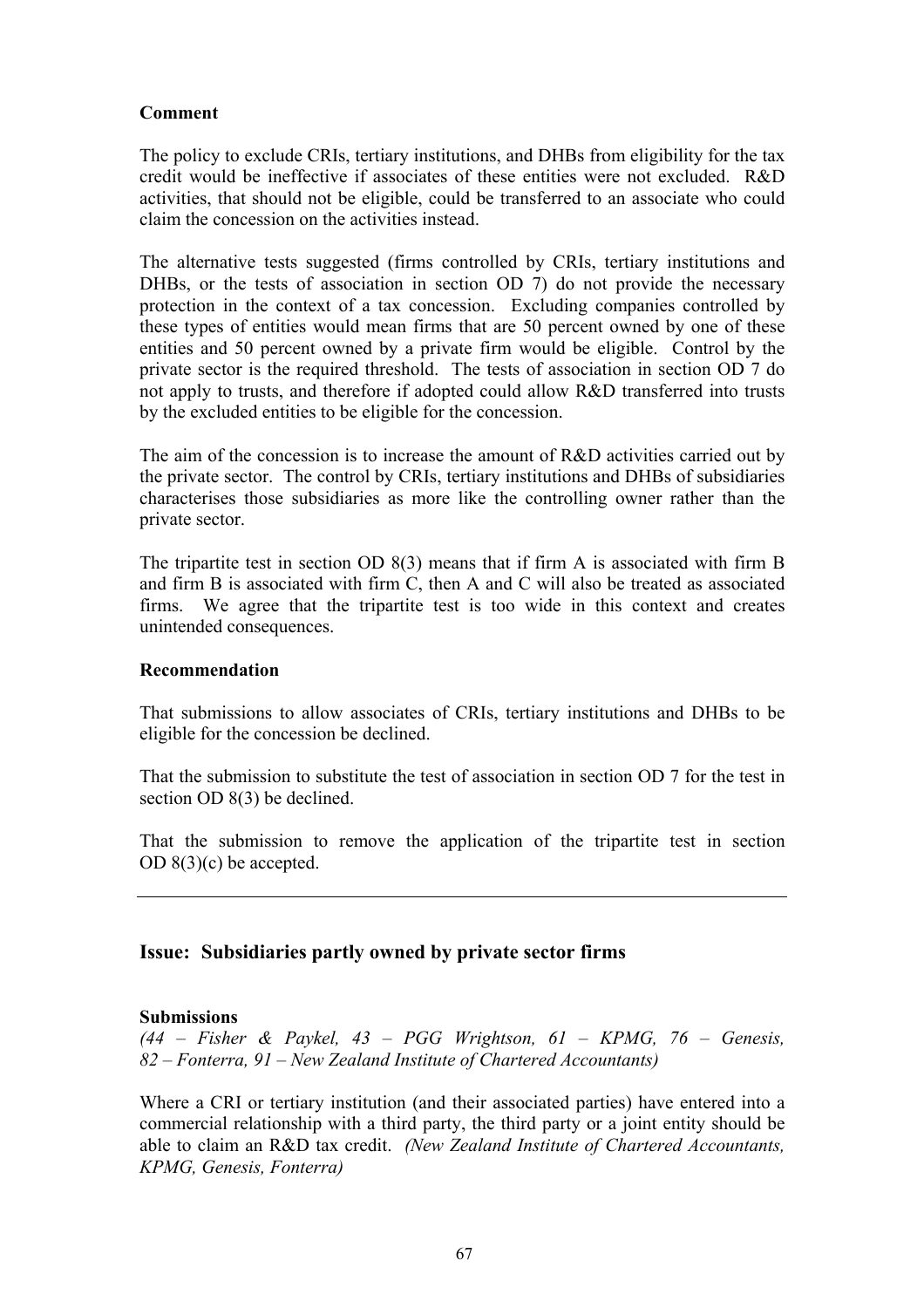The proportion of an organisation's eligible R&D expenditure in a joint venture with a CRI, tertiary institution or DHB (or an entity associated with them) should not be tainted. *(Fisher & Paykel, PGG Wrightson)* 

# **Comment**

The policy to exclude CRIs, tertiary institutions, and DHBs from eligibility for the tax credit would only be effective if incorporated joint ventures were controlled by private sector firms. If the private sector has control there is a disincentive for excluded entities to move R&D activities, that they would normally carry out within their own organisations, into joint venture firms for the purpose of generating a refundable tax credit.

Ideally joint venture subsidiaries should be able to access the credit for expenditure financed by the eligible body. However, determining what that contribution is, how it should be apportioned over time and different classes of eligible and non-eligible expenditure would require complex ordering and valuation rules which would produce arbitrary results, high compliance costs and little net value to private firms. The example below illustrates this problem. Instead, a simple approach has been adopted; if a joint venture firm is controlled by private sector firms then the concession will apply to all of its eligible R&D expenditure.

#### **Example**

Firm A and a tertiary institution set up a firm B to undertake a joint R&D venture. Firm A has a 30% share in B and the tertiary institution has a 70% share. Firm A contributes to the venture by transferring intellectual property to firm B. The tertiary institution contributes labour and equipment. Firm B undertakes R&D and funds both eligible and ineligible R&D through borrowed funds. Part-way through the first year of operation the tertiary institution purchases 10% of the shares from firm A. Most of the R&D expenditure is incurred in the first half of the year.

In this situation it is not clear how B's entitlement to tax credits should be calculated. Should it be on the basis of actual contribution by A (A has not directly funded any eligible expenditure), or the proportion of ownership of B by A (taking into account the change in shareholding and the timing of eligible expenditure incurred over the year)? If B is able to claim the concession in relation to A's ownership, then should those credits be required to be transferred to A or should they reside in B? If they reside in B then some of the value of the credits would be transferred to the tertiary institution.

Private firms could access the credit by structuring their arrangements with ineligible entities through unincorporated joint ventures or by contracting the ineligible entity to perform the R&D on their behalf. However this would create costs for both the private firms and the ineligible entities, from the use of inefficient legal structures.

# **Recommendation**

That the submissions be declined.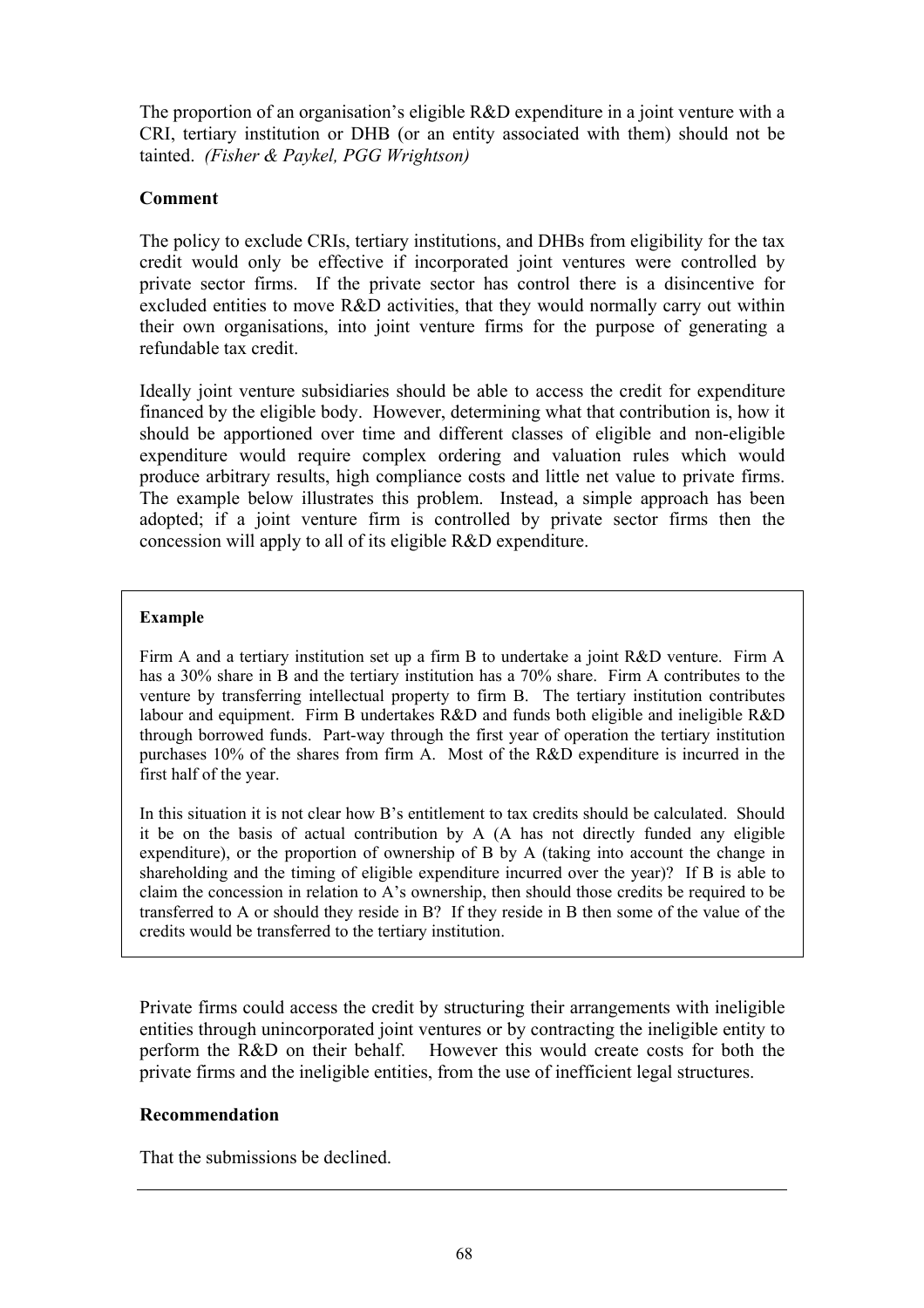# **Issue: Partnerships with these entities**

# **Submission**

*(Matter raised by officials)* 

The provisions in the bill to limit access to the credit to joint ventures where CRIs, tertiary institutions or DHBs have control should also apply to partnerships with these entities.

# **Comment**

The control tests used in the bill to prevent firms accessing the credit if they are controlled by these three classes of entities does not apply to partnerships. Therefore it would be possible to circumvent the prohibition by structuring a collaboration through a partnership.

If a firm wished to access the concession for R&D carried out by these classes of entities it would either need to contract the entity to do the R&D on the firm's behalf or enter into an unincorporated joint venture arrangement with the entity.

# **Recommendation**

That the submission be accepted.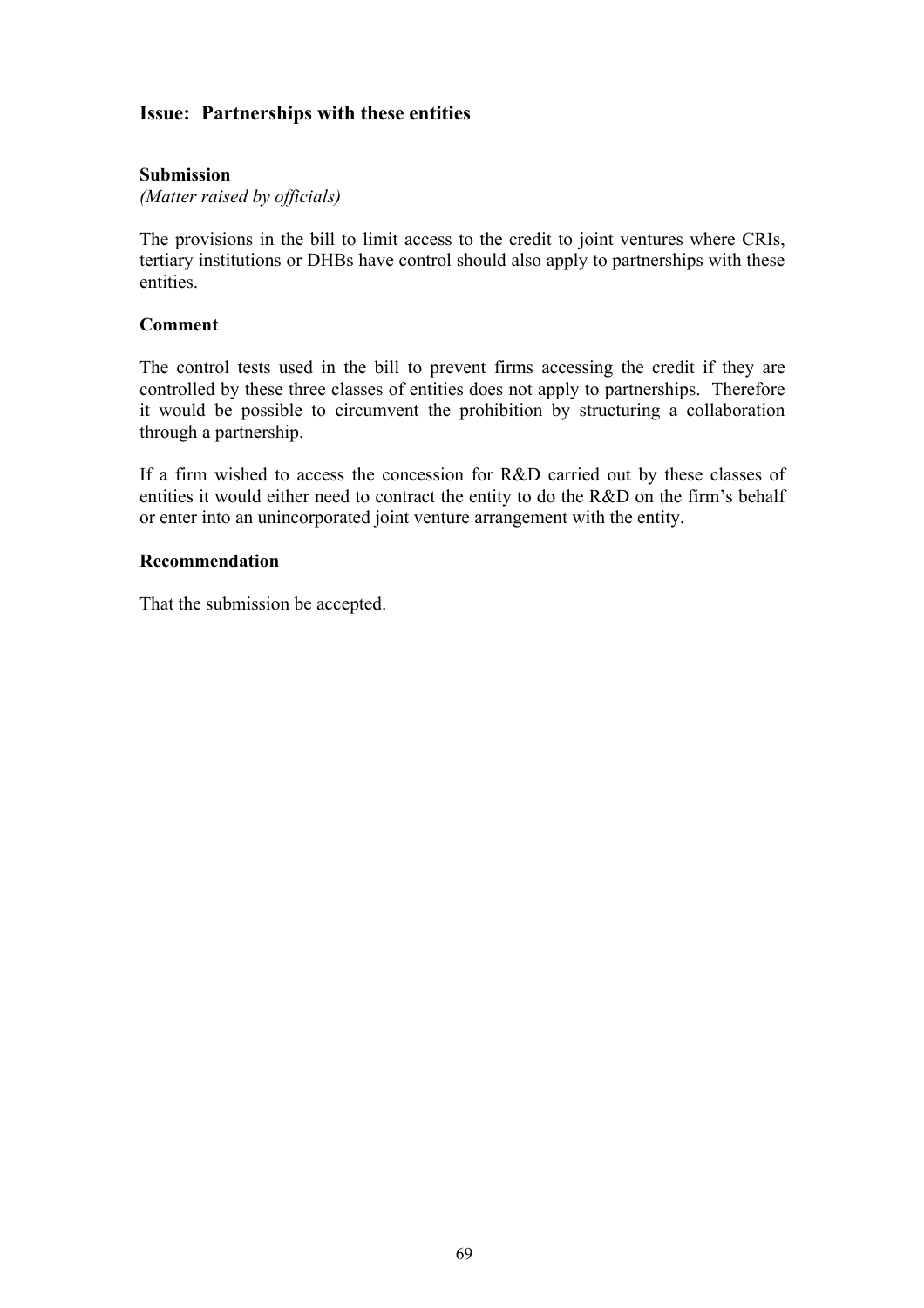# **Issue: Definition of "industry research co-operative"**

# **Submissions**

*(7 – Dairy Insight, 33 – Corporate Taxpayers Group, 60 – Building Research, 74 – Deloitte)* 

The definition of an "industry research co-operative" should be extended to include wholly owned group companies of the industry research co-operative. *(Dairy Insight)*

The definition should not require each of the main industry members to contribute to the financing of the R&D activities. *(Corporate Taxpayers Group)* 

The definition provides that each of the industry members must carry on a business activity in New Zealand. This conflicts with the Commentary, which states that the R&D activities must be undertaken **mainly** on behalf of New Zealand business. The wording of the bill should be amended to reflect the Commentary. *(Deloitte)* 

The wording used in the definition of "industry research co-operative" can be difficult to interpret. It is not clear whether all members must satisfy paragraphs (a) to (c) or whether there must be only a subset of members (being at least 51 percent of total members) which satisfy those paragraphs. *(Corporate Taxpayers Group)*

Members should be able to contribute to the financing of the industry research cooperatives both in cash and in kind. *(Corporate Taxpayers Group, Deloitte)* 

The definition of "industry research co-operatives" should be amended to ensure that Building Research is eligible to claim the R&D credit. *(Building Research)*

# **Comment**

Industry research co-operatives are sector-specific organisations, generally in the primary sector, that receive levies or contributions from businesses in those sectors. Amongst other things, research co-operatives may conduct or commission R&D for the benefit of those businesses. They are unlikely to be in business themselves, but R&D they undertake should be eligible for the concession. Therefore, to enable them to claim the concession, they are exempt from the business test.

Dairy Insight states that an industry research co-operative may incorporate a wholly owned subsidiary to undertake a specific R&D project. This would be done to manage a commercial risk or to separate a particular project for accountability reasons. Extending the definition of an industry research co-operative to include wholly owned subsidiaries may have some merit, given that they are part of the same economic entity. However, it would create an exception to the general rule that the party commissioning the R&D, rather than the party performing the R&D activity, should be eligible for the credit. The consequences of creating such an exception require further consideration by officials. The result of that further work could be considered for inclusion in a subsequent tax bill.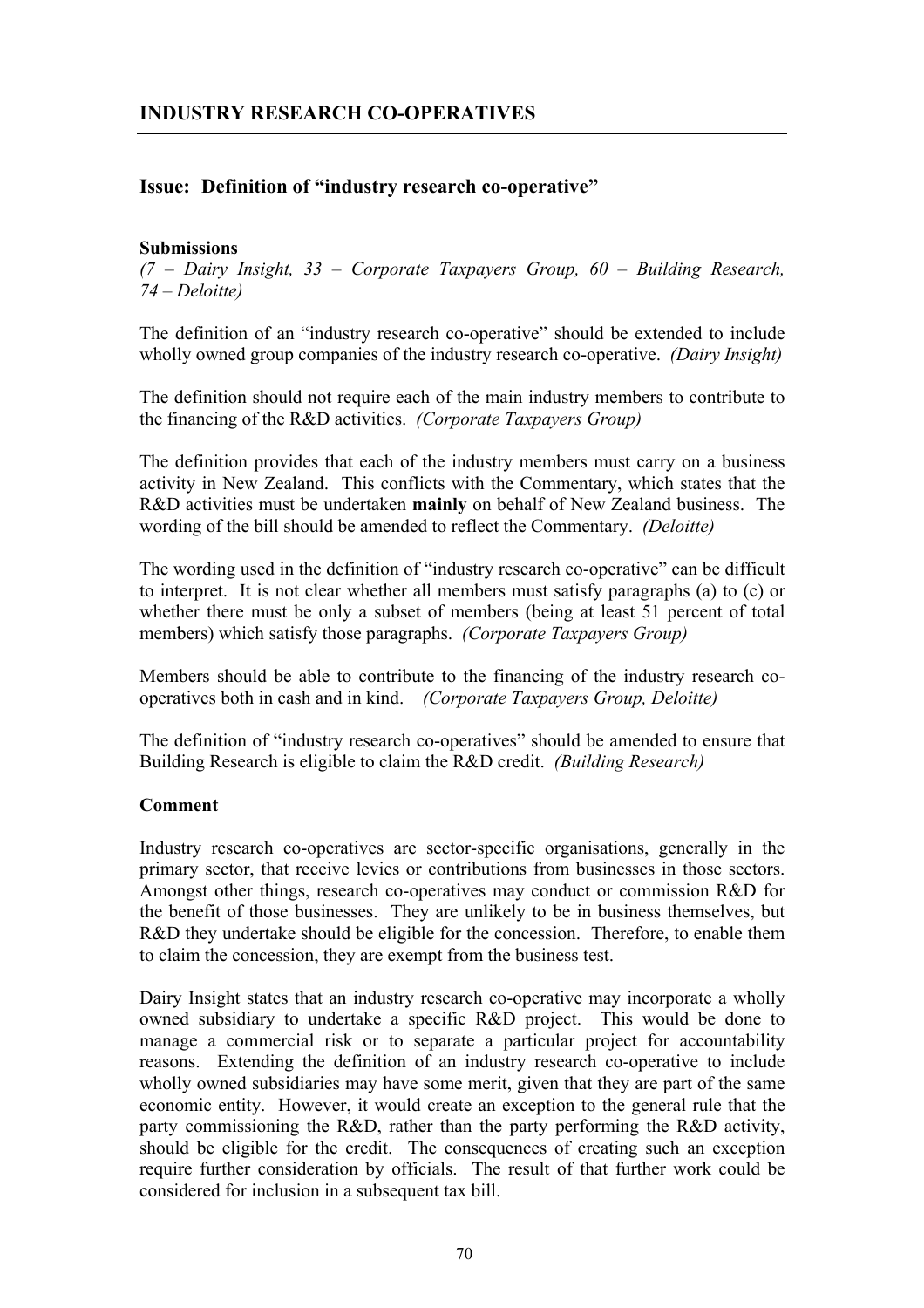We consider that the definition of "industry research co-operatives" is clear and consistent with the Commentary. The R&D activities must be carried out mainly on behalf of New Zealand firms who would have been able to claim the credit and who have made financial contributions towards the work. The definition does not prohibit the co-operatives from carrying out the R&D on behalf of other parties as well as those New Zealand firms.

The submission that the bill should be amended so that contributions could be able to be made in both cash and in kind would introduce additional complexity (requiring the inclusion of valuation rules to support the option). There is no minimum amount that members are required to contribute and therefore any contributions in cash will be sufficient. Therefore we do not consider that an amendment is warranted.

Building Research has pointed out that the definition of "industry research cooperative" could be amended to make it clear that they come within the definition. We agree that there is uncertainty about whether levies imposed under the Building Research Levy Act would come within the current wording of draft section LH8(c). Therefore a new limb should be added to the provision to include levies imposed under section 5 of the Building Research Levy Act 1969.

# **Recommendation**

That the submissions to extend the definition of industry research co-operatives to include wholly owned subsidiaries of the co-operative should be noted.

That the general submission to clarify the definition of industry research co-operatives be declined.

That the submission to clarify the definition to include persons who receive funds for R&D from levies collected under the Building Research Levy Act 1969 be accepted.

# **Issue: Filing requirements**

# **Submission**

*(7 – Dairy Insight)* 

Industry research co-operatives should have the ability to file their tax credit claims quarterly.

# **Comment**

Taxpayers claim their tax credit in an annual income tax return. Taxpayers with provisional tax liabilities can, in principle, receive the benefits of the credit at each provisional tax payment date because their provisional tax liability will be reduced by the credit. Other taxpayers, including loss-making provisional taxpayers, need to wait until they file their income tax returns.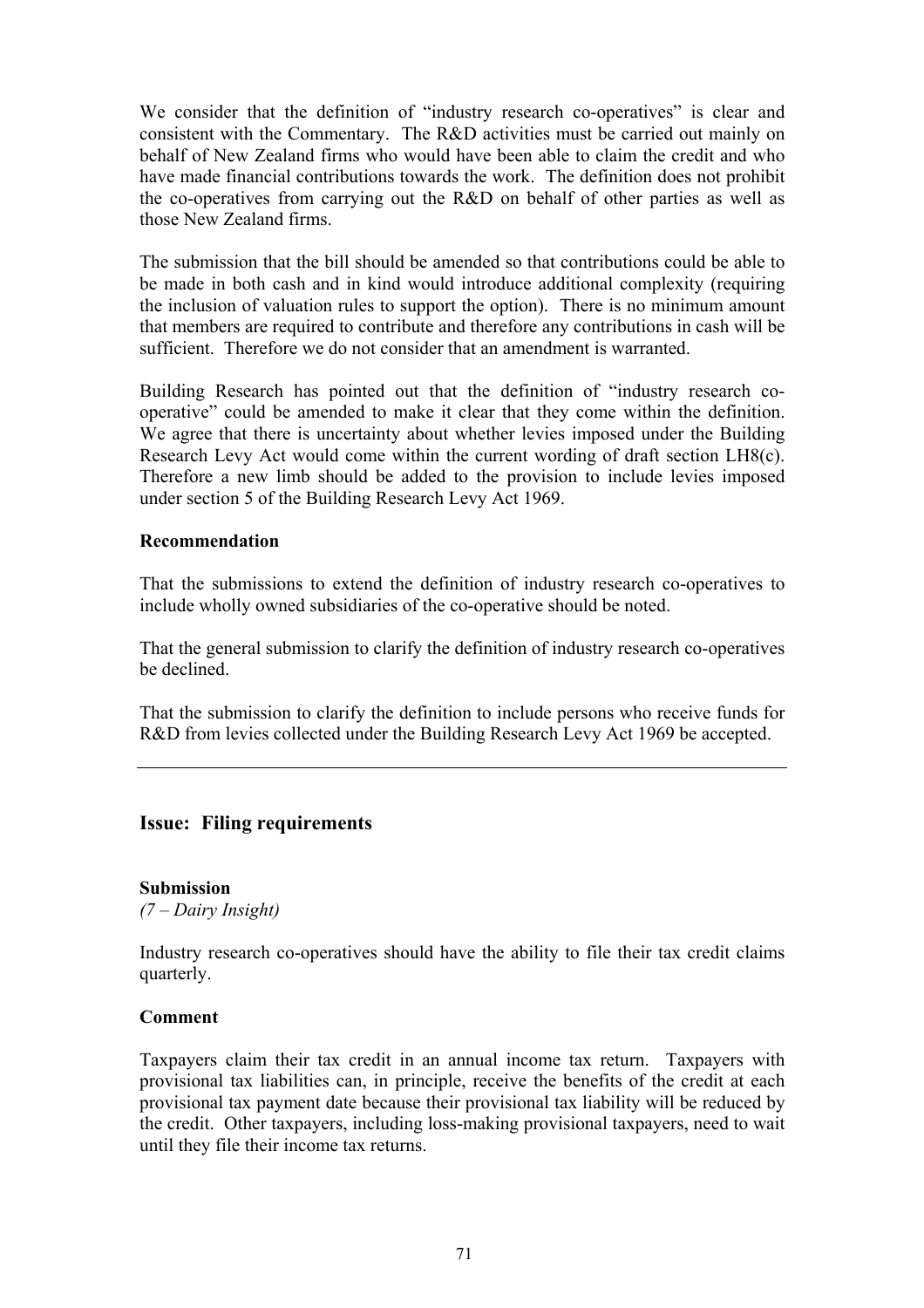In general, the ability to make more frequent claims would increase fraud risk and impose higher design and administration costs.

In this specific case, the submission argues that:

- research co-operatives will only receive tax credits after filing an income tax return, because they do not pay significant amounts of tax (and therefore presumably will not have provisional tax liabilities which will be reduced by the credit); and
- research co-operatives undertake operations that are at the core of the government's R&D enhancement strategy.

We do not consider that these features apply only to industry research co-operatives or that the submission has made a sufficient case for making an exception for industry research co-operatives.

# **Recommendation**

That the submission be declined.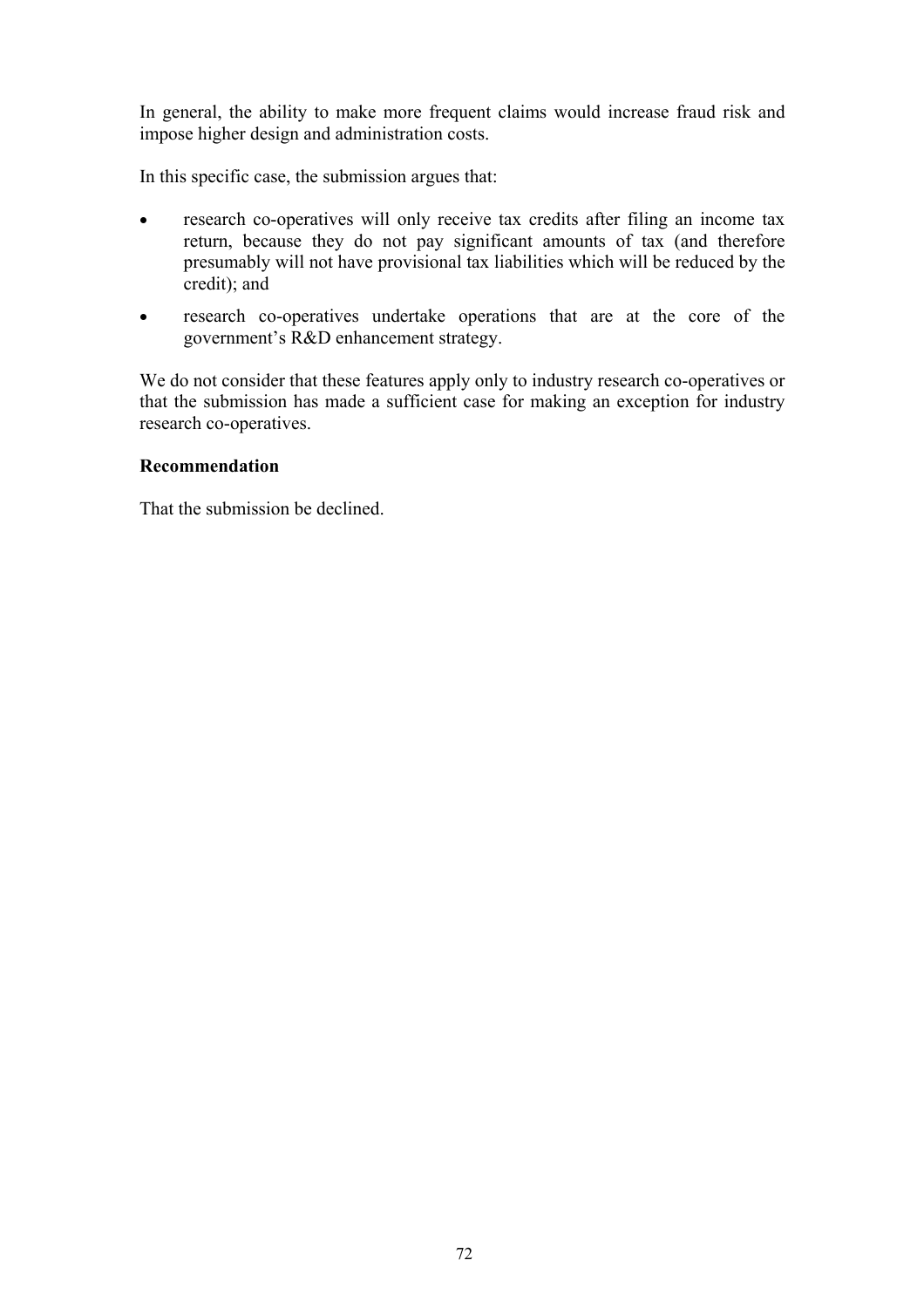# *Clause 100*

# **Issue: Requirements to be a listed research provider**

# **Submissions**

*(74 – Deloitte, 89 – Waikatolink Ltd, 95 – New Zealand Law Society)* 

The government should provide clear guidance to claimants on the definition and meaning of "capable" as set out in section LH 7(1)(a) of the bill and this definition should be inclusive of those entities that contract for R&D services. *(Waikatolink Ltd)* 

The government should clarify that, when it requires that the provider has in New Zealand the facilities needed to carry out the R&D, the phrase "has in New Zealand" includes both the legal title and other enforceable arrangements. *(Waikatolink)* 

The legislation does not provide any guidance on where the list will be – generally it is specified that notification must be given in *The Gazette*. *(Deloitte)* 

The Commissioner should be required to maintain an up-to-date and publicly available list of listed research providers and should be required to confirm for any taxpayer whether or not any person is currently a listed research provider. *(New Zealand Law Society)* 

# **Comment**

An important aspect of the tax concession is to facilitate access by small firms to expert R&D services without creating significant compliance or administrative costs. Therefore an exception to the minimum threshold is provided for claimants who contract a listed research provider to perform R&D activities.

We do not support Waikatolink's submission to extend the scope of the definition of listed research providers. While intermediaries who help firms procure R&D services provide a valuable input, that input is not actually an R&D service and therefore payment to those intermediaries should not have the same treatment as payments to bodies providing R&D services.

The rationale for the exception is that the administrative risks associated with small claims based on reclassified expenditure can be mitigated if the R&D is actually performed by an unassociated third party who has a commercial function to provide such services. Although listed research providers may well have to sub-contract part of the research they undertake to carry out, extending the definition to include a body whose function is solely to sub-contract the R&D would not provide those same safeguards against the risk of reclassification. Therefore we do not consider that the word "capable" should be given a wider meaning than a party that actually has the ability to perform the R&D activity.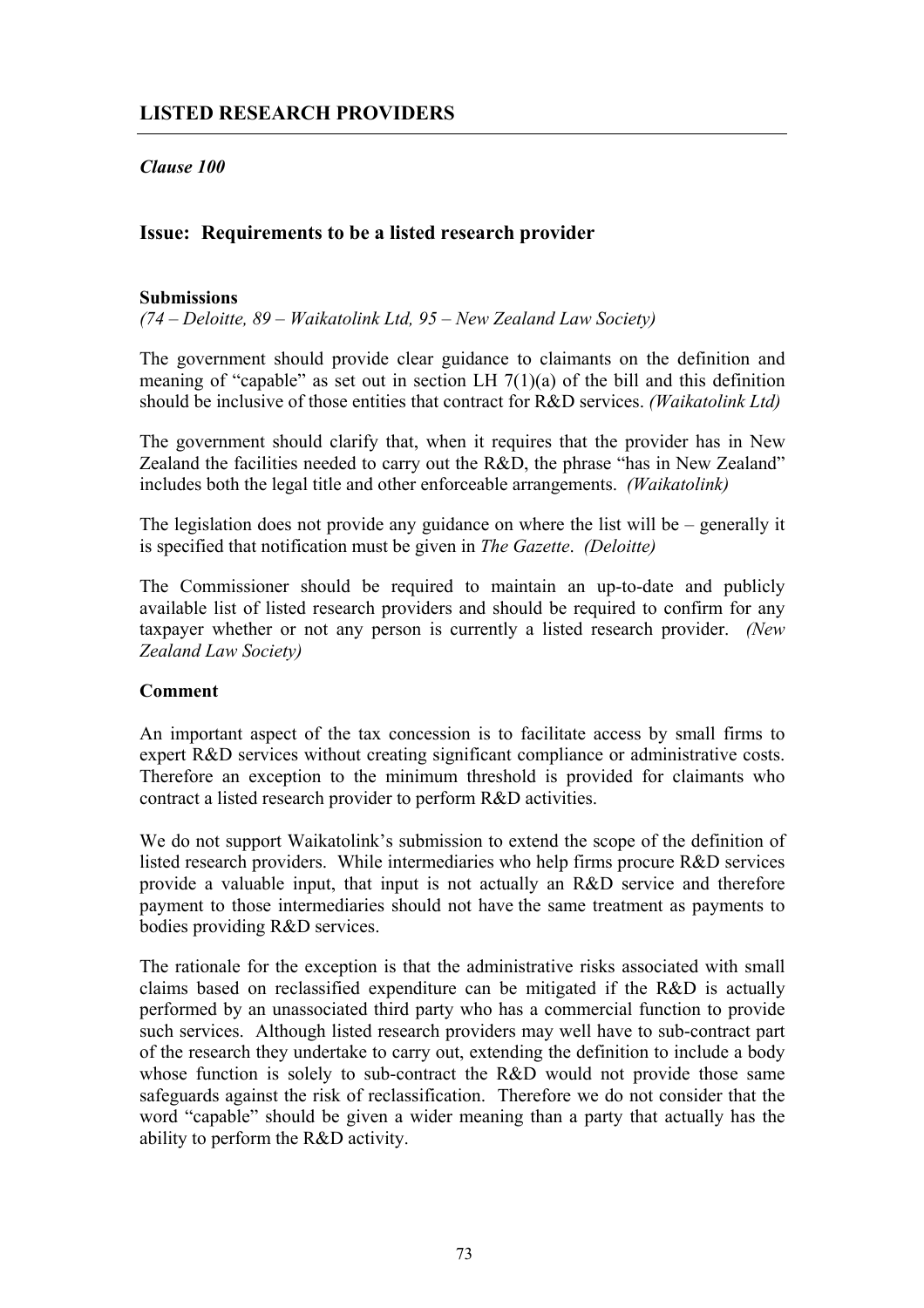Waikatolink has also sought clarification that the phrase "has in New Zealand" will include legal access to facilities rather than ownership of them. While we consider that the legislation should not be amended to include such a detailed clarification, the guidelines to be prepared by Inland Revenue could address this issue.

Requiring the Commissioner to maintain an up-to-date and publicly available list of listed research providers will increase certainty for claimants. This could be done through web-based information services. Claimants are required to file their claims electronically and therefore can be reasonably expected to have access to Inland Revenue's website. Publication in *The Gazette* would not be as up-to-date and is therefore not favoured. Similarly, requiring the list to be maintained in a particular publication format may reduce the ability to provide the most accessible and up-todate format available to claimants.

We consider that if the Commissioner is required to maintain an up-to-date list and make it publicly available that a further requirement to confirm for any individual taxpayer that a person is currently a listed research provider is unnecessary.

# **Recommendation**

That the submissions seeking amendments to the application criteria of listed research providers be declined.

That the submissions that the list be maintained in a particular place and that the Commissioner be required to confirm the status of particular persons as listed research providers to any individual taxpayer, be declined.

That the submission that the Commissioner be required to maintain an up-to-date and publicly available list of listed research providers be accepted.

# **Issue: Effect of delisting**

# **Submission**

*(71 – PricewaterhouseCoopers)* 

The legislation should be amended to allow for grandfathering of a client's right to an R&D credit in the income year in which a listed research provider is delisted if the taxpayer has adjusted its provisional tax liability in anticipation of receiving a particular level of tax credits. *(PricewaterhouseCoopers)* 

# **Comment**

The submission has identified a situation where a claimant could incur use-of-money interest because a listed research provider has failed to maintain their listed status. We consider that the problem could be wider than outlined in the submission. For example, a claimant could enter into an agreement with a listed research provider for purchase of R&D services but find that by the time they incur the fee for services that the provider has lost their listed status. In that situation the firm would not be able to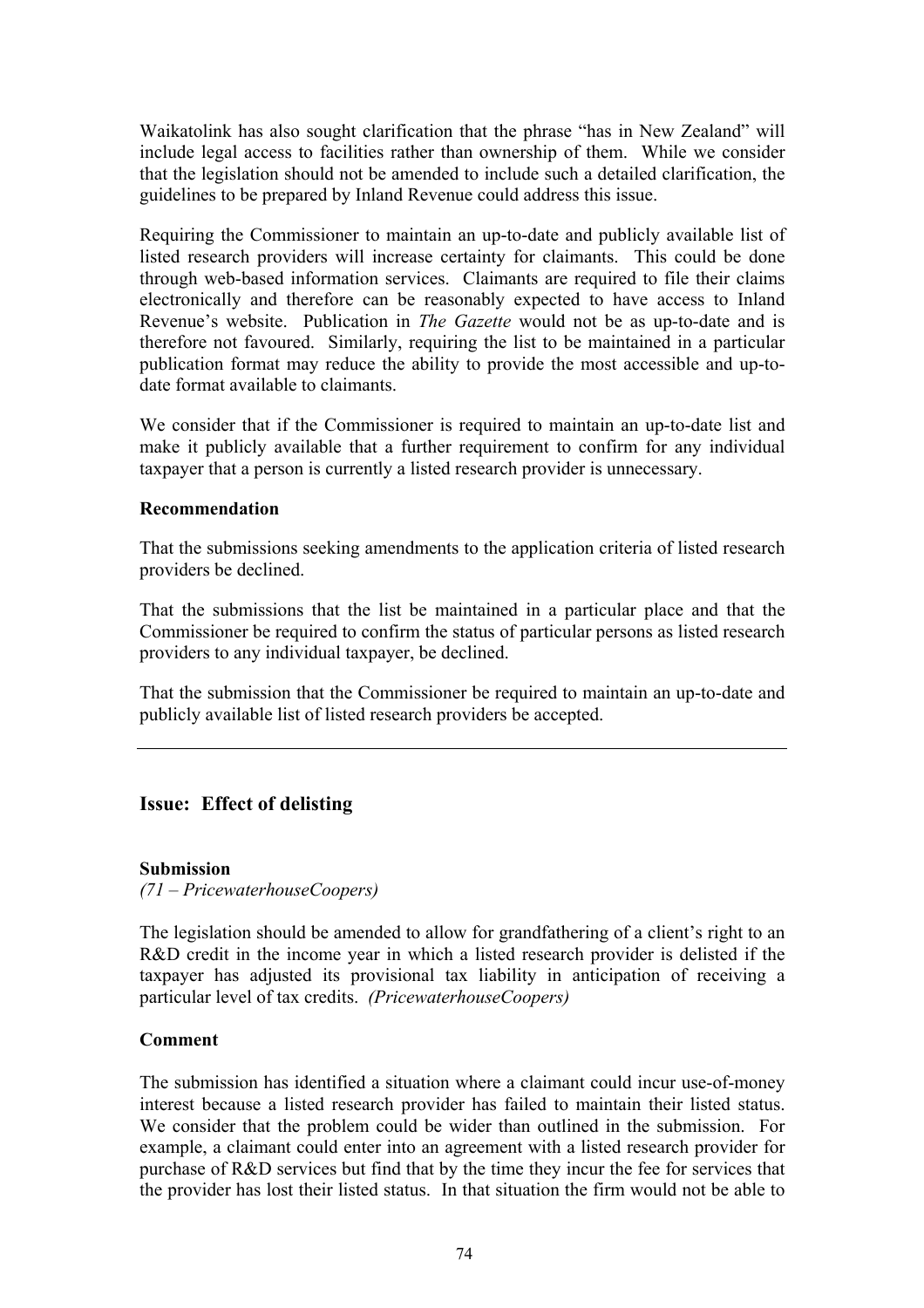claim the concession for that contract (unless they met the minimum threshold in their own right).

We therefore consider that claimants who enter into arrangements to purchase R&D services should be able to make a claim in relation to that arrangement even if the provider has lost their listed status as such as long as the provider was a listed research provider at the time the arrangement was entered into.

#### **Recommendation**

That the submission be accepted in part, to grandfather claims for payments made to listed research providers under an arrangement to provide R&D services, as long as the provider had that status when the arrangement was entered into.

# **Issue: Power not to list and power to delist**

#### **Submissions**

*(Matter raised by officials)* 

The legislation should be amended to allow the Commissioner not to list an applicant if the Commissioner is satisfied that a person will not meet the requirements of listed research providers.

The Commissioner should be required to give notice of the reasons for the decisions not to list or to delist a provider, but those decisions should not be able to be challenged.

# **Comment**

The Commissioner needs a power to refuse to list vexatious applications or to delist a provider to protect the integrity of the tax system. Similar powers exist in relation to the accreditation of listed PAYE intermediaries.

The reasons for the decision to delist or not to list a provider should be provided to the applicant so that they have an opportunity to make remedial measures. Not permitting a right to challenge decisions is required to give claimants certainty of the status of a provider. A protracted dispute over the status of a provider (when a provider has been delisted but has challenged that decision) would create uncertainty for a claimant entering into an arrangement contracting with the provider.

# **Recommendation**

That the submissions be accepted.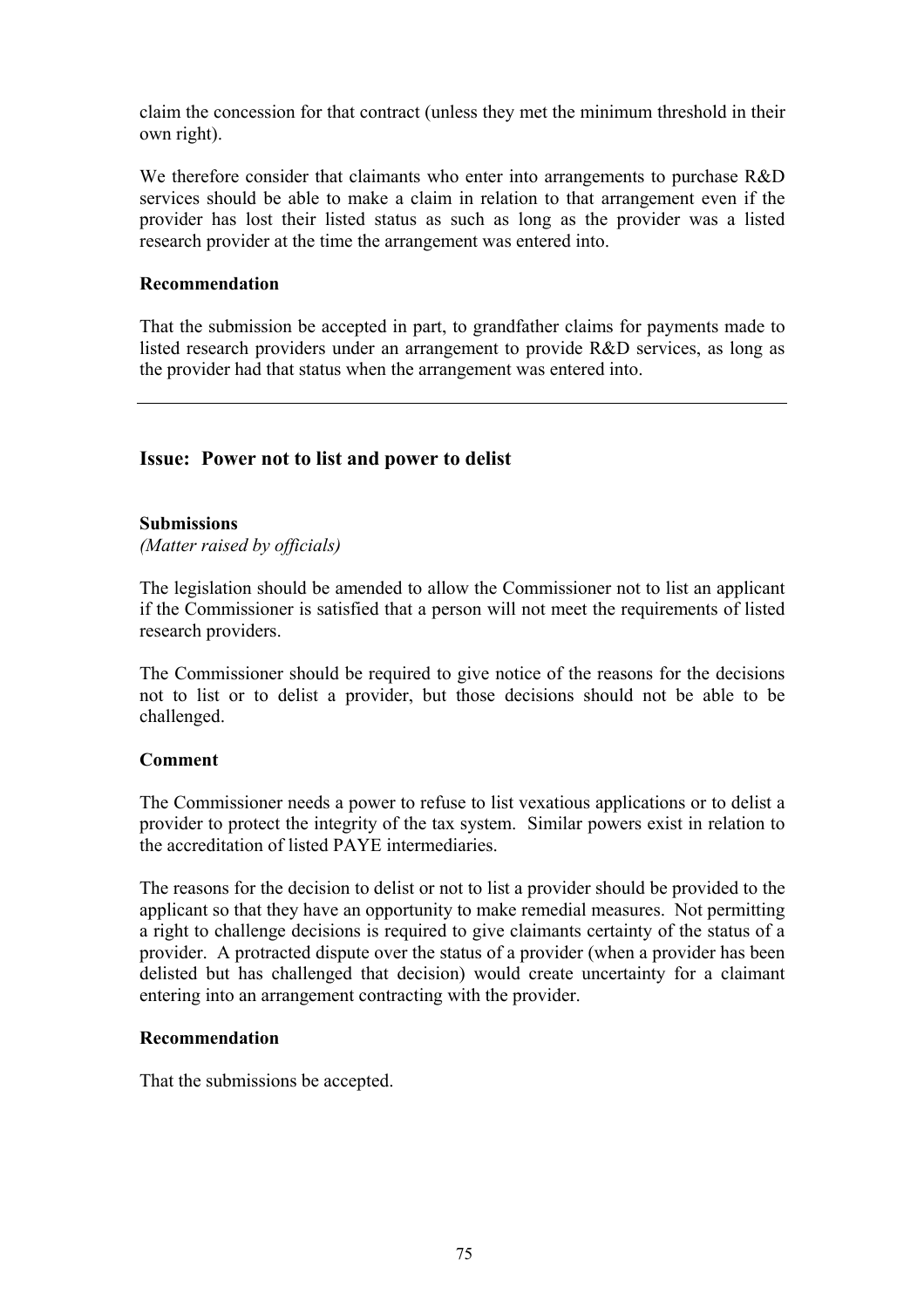*Clause 158* 

# **Issue: Group companies**

# **Submissions**

*(16 – NZ Post, 61 – KPMG, 91 – New Zealand Institute of Chartered Accountants)* 

Wholly owned group companies should have the facility to make R&D tax credit claims as a group, to minimise compliance costs. *(NZ Post)*

A group of companies should be able to group its R&D tax credit claim, or this process should at least be consistent with the consolidation process, with only one statement in relation to the R&D tax credits required to be submitted. *(New Zealand Institute of Chartered Accountants, KPMG)*

# **Comment**

The proposed R&D legislation currently provides for group filing in two circumstances. The first of these is when an internal software development group exists, in which case a nominated member of the group must file a single detailed return on behalf of the group (this is filed in addition to each member's normal income tax return). The second is when a partnership elects to file on behalf of all the partners in the partnership, in relation to the activities undertaken by the partnership.

Officials are not averse to the prospect of other groups of companies filing a single detailed credit return. However, because of time constraints we have not yet considered the implications, either in terms of consequential amendments to the legislation or administrative systems design, of extensions to group filing. We therefore propose to consider the implications of group filing in more detail at a later date for possible inclusion in a future bill.

# **Recommendation**

That the submissions be noted.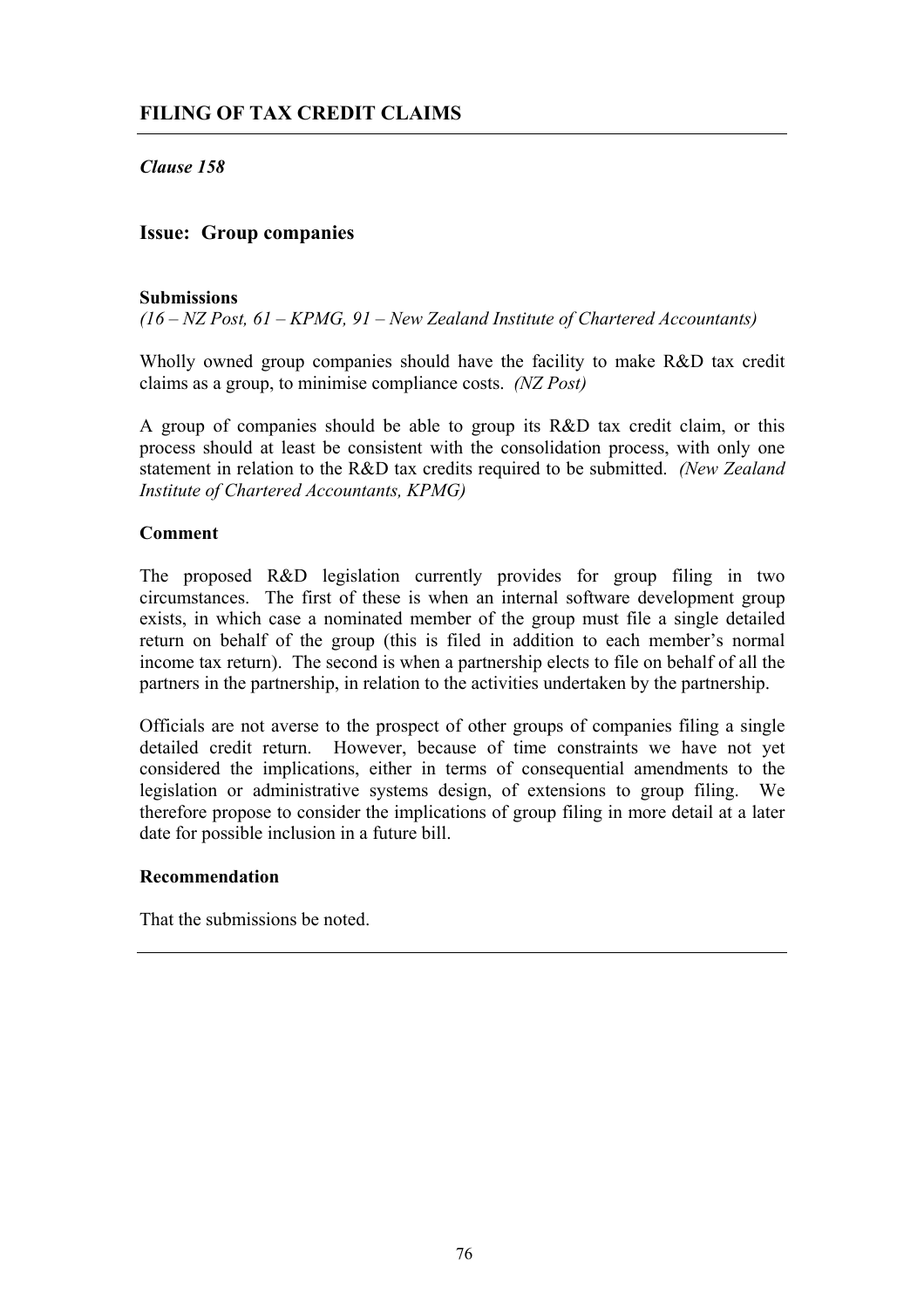# **Issue: Date of filing**

# **Submission**

*(54 – ASB Bank, 65 – NZ Bankers Association)* 

The Commissioner should be given discretion to negotiate extension of time arrangements with some applicants or classes of applicants in relation to filing the tax credit claim.

# **Comment**

There are two documents which credit claimants need to provide to Inland Revenue. The first is an income tax return containing the amount of credit claimed and the second is a detailed tax credit return containing, amongst other things, more information about the R&D and related expenditure. The detailed tax credit return is essential to the effective administration of the credit  $-$  it will provide important information for audit, evaluation and statistical purposes. The tax credit rules have been deliberately designed so that taxpayers will lose the credit if they do not provide this information in a timely manner.

The due date for the detailed tax credit return is, for most taxpayers, the same as the due date for the income tax return. For some taxpayers in partnerships or internal software development groups, the due date for the detailed tax credit return will be later than the due date for the income tax return.

We consider this to be reasonable. The credit is designed to provide an incentive for businesses to undertake research and development. If businesses are undertaking R&D in response to the incentive, they will be well aware of what the R&D involves and will have had the opportunity to put in place processes to track relevant expenditure. In such circumstances, it should be relatively straightforward to provide the tax credit claim by the statutory deadline. In addition, to claim the credit on an income tax return with accuracy, taxpayers will have to have done most or all of the work necessary to also prepare the detailed return.

However, we do recognise that there can be circumstances which prevent a return being filed on time. Therefore, we recommend changing the proposed legislation to allow an extension of time to file of 30 days.

# **Recommendation**

That the submission be accepted to the extent that there should be an extension of time to file of 30 days.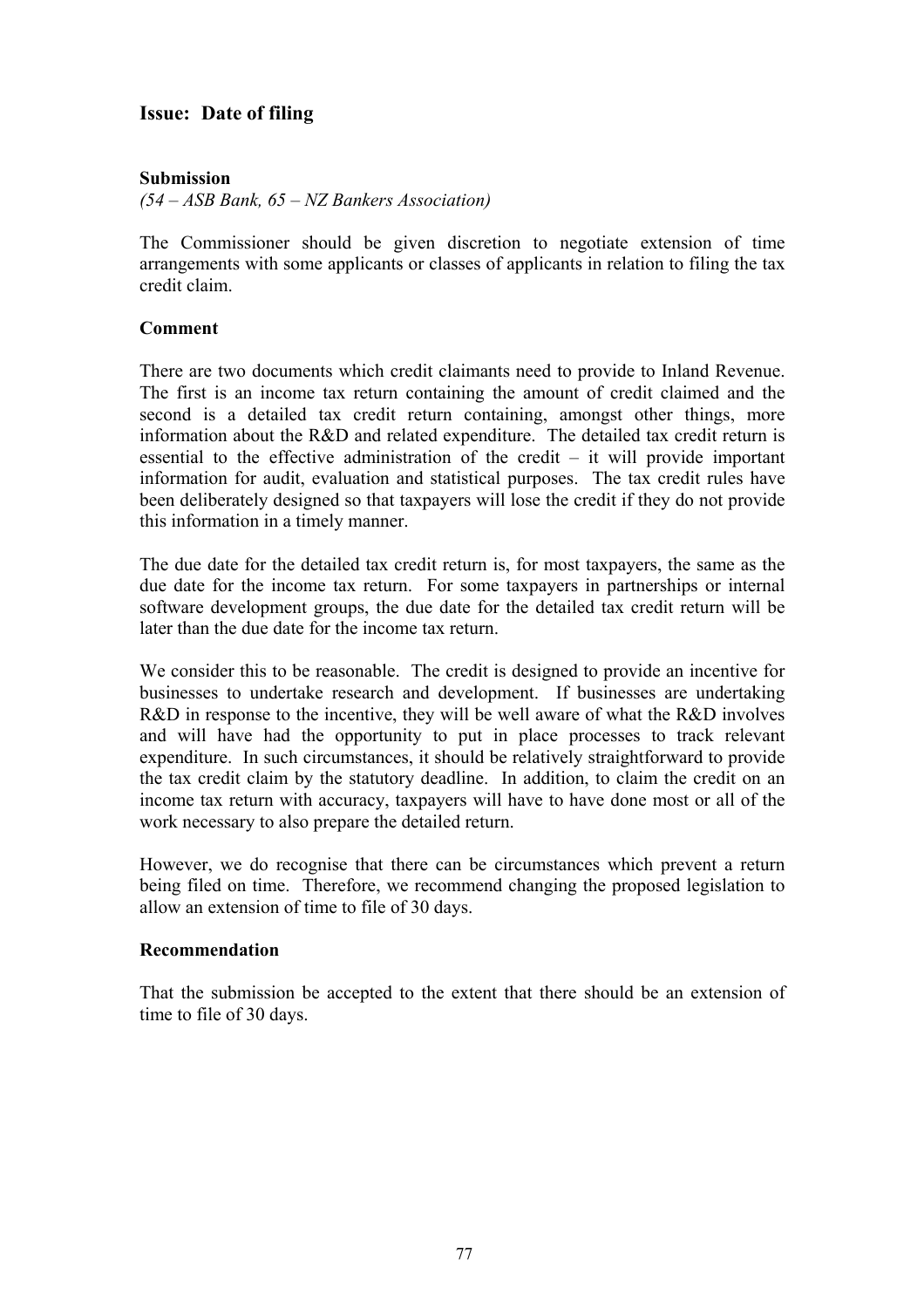*Clause 166* 

# **Issue: Determinations**

# **Submissions**

*(33 – Corporate Taxpayers Group, 43 – PGG Wrightson, 61 – KPMG, 82 – Fonterra, 91 – New Zealand Institute of Chartered Accountants)* 

Inland Revenue should advise how taxpayers can seek advice on the eligibility of activities and expenditure for tax credits in the period before individual determinations become available in 2010, given the legislative inability to obtain binding rulings. *(Corporate Taxpayers Group, Deloitte)*

An R&D determination should not be binding on the applicant, and to avoid creating a new regime, the existing binding ruling process should be used. *(Corporate Taxpayers Group)*

An optional pre-approval process should be available for R&D tax credit claims. *(KPMG, New Zealand Institute of Chartered Accountants, Fonterra)*

 If an optional pre-approval process is not available before the first deadline for lodgement of a statement in relation to R&D credits, then the deadline for a lodgement should be extended to allow eligible persons to evaluate confidently their eligible activities and expenditure. *(New Zealand Institute of Chartered Accountants)*

A private determination in relation to eligibility for the tax credit should be binding from the date of lodgement of the application for the determination in line with the Advance Registration process that applies in Australia. *(PGG Wrightson)*

# **Comment**

Inland Revenue's priority is to ensure that comprehensive guidance is available to enable all businesses to be in the best position to assess their eligibility for the credit. To achieve this Inland Revenue is currently employing specialist staff.

Over time Inland Revenue will further develop these guidelines. The current intention is that once the general guidelines are robust, work will focus on developing more specific guidance.

For the R&D tax credit rules to work as effectively as possible Inland Revenue needs to focus its resources on outputs which provide greatest certainty to the largest number of taxpayers. There is a significant risk that because resources will be dedicated to providing general guidance of benefit to many businesses, individual determinations will not be available until 2010 (these determinations will serve the same need as an "optional pre-approval process").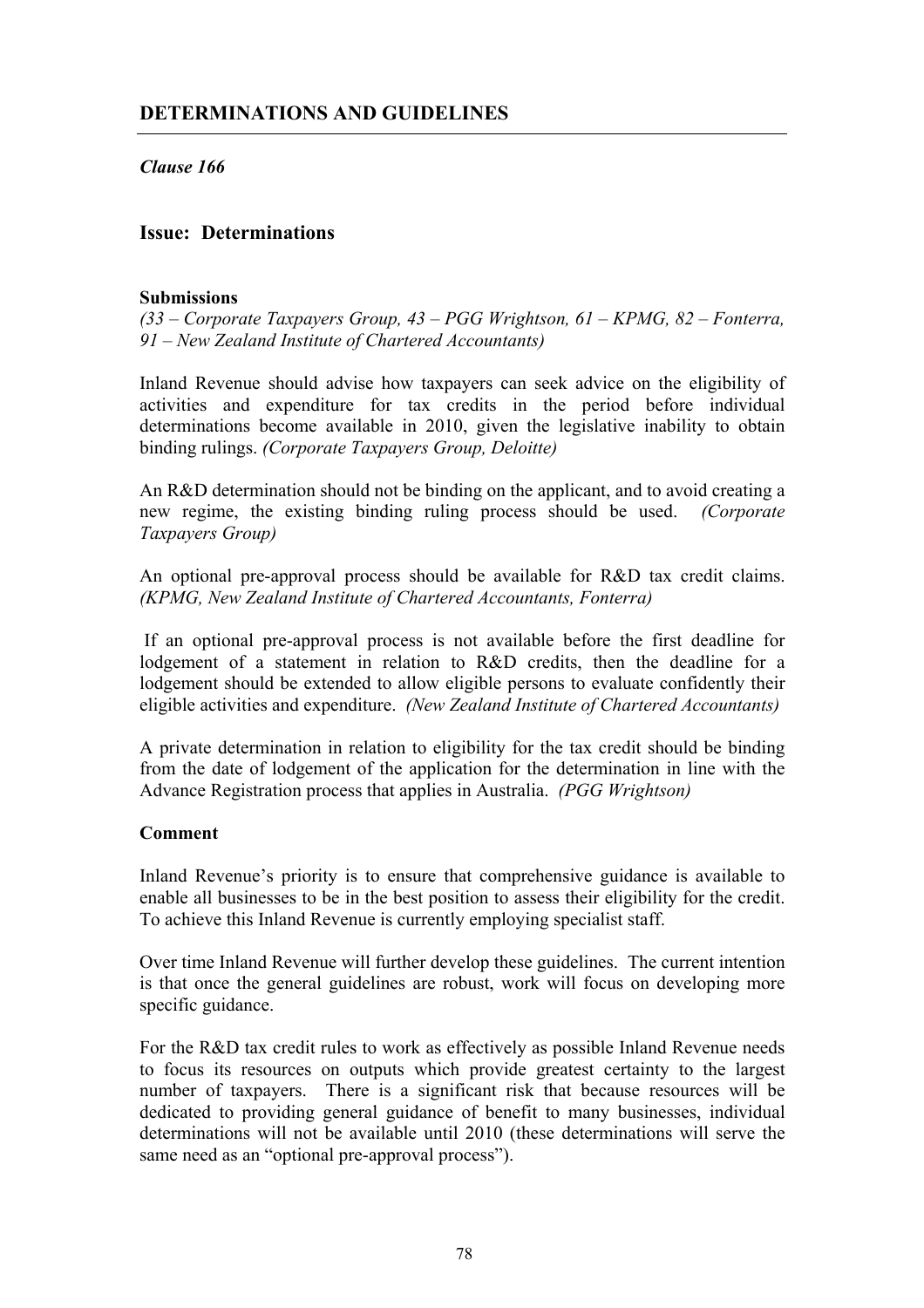Until individual determinations become available, businesses will be encouraged to refer to the available guidance and, if necessary, to seek further assistance from their professional advisor or tax agent to help them determine their eligibility.

We consider the current tax process of claimants self-assessing their entitlement, with assistance from guidance material and tax advisors, and filing their claim accordingly most efficient in the early years of the credit. Any subsequent disputes will be dealt with through the normal channel for disputes resolution.

See also the later submission (on *Reassessments*), in which we recommend that during the early period of the credit, when determinations are not yet available, there be some relief from reassessment deadlines.

# *Extending the deadline for lodgement*

The legislation allows the typical claimant 12 months to lodge their claim. A lengthier period is not desirable and may encourage businesses to seek to "reclassify" expenditure; a process known as "grave-digging". This has been the experience in other jurisdictions where tax professionals identify unclaimed historical R&D and make claims in return for a percentage of the benefit. There is no benefit from this process by way of increased R&D in the years for which the claim is made.

More broadly, given that for a claim to be successful the R&D must be scientific, investigative and experimental, and therefore documented, we consider that sufficient records should be available to support a claim within 12 months after the year in which the expenditure is incurred.

# *Determinations should not be binding on the applicant*

We agree that private determinations on R&D should not be binding on the applicant.

# *Determinations should follow the existing binding rulings regime*

The bill provides for a separate R&D determinations process. This reflects the different subject matter of R&D determinations, which are expected to involve matters of fact relating to science and technology, rather than simply the application of tax laws.

However, the design of the new determinations regime has significant similarities to the rulings regime and to other determination regimes.

# *Determination to be binding from the date of lodgement of the application*

It is not desirable that the Commissioner be bound before he has been able to consider the application and the extent to which the proposed R&D activity meets the eligibility requirements of the legislation.

# **Recommendation**

That the submissions be declined, except the submission that determinations should not be binding on the applicant.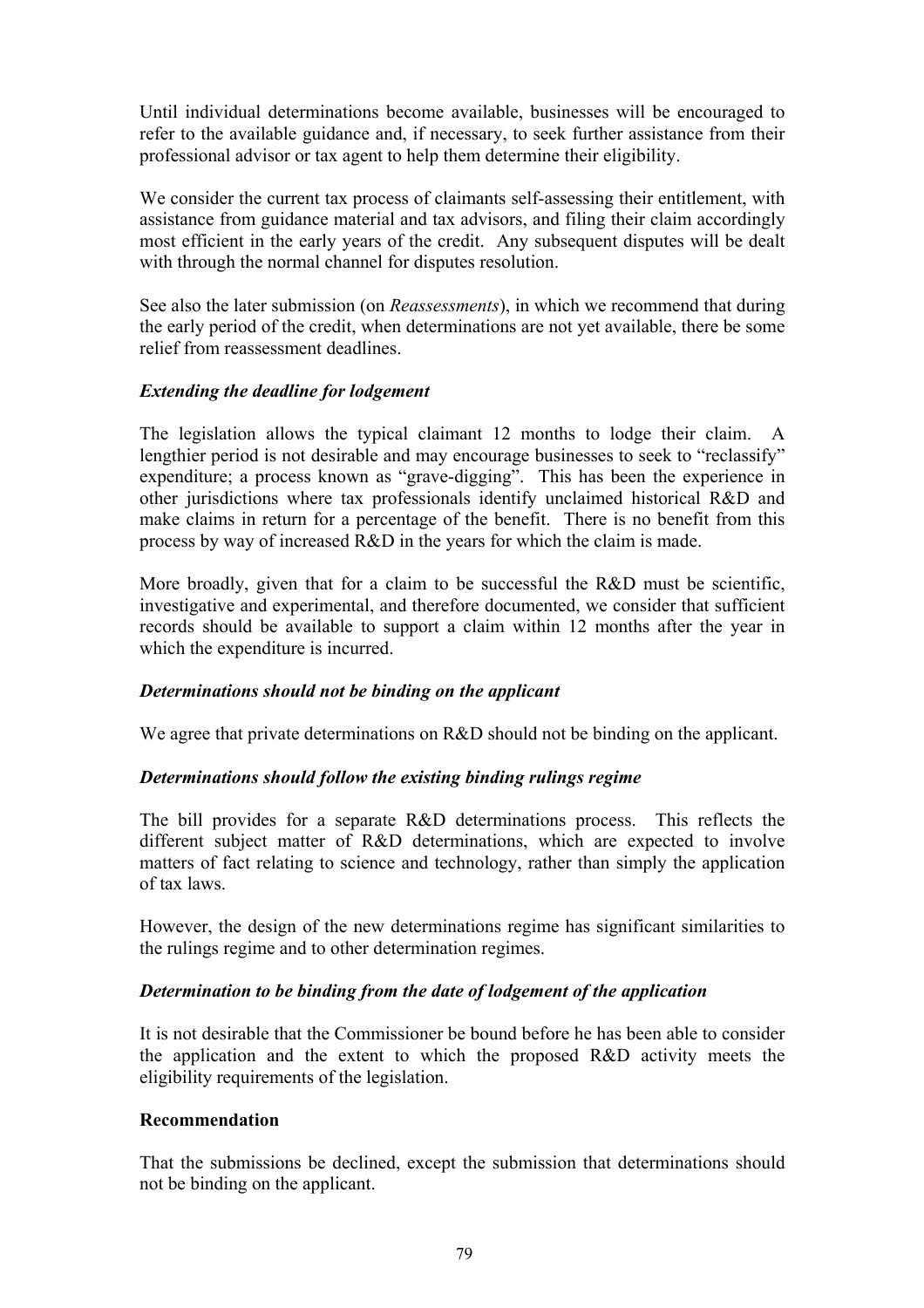# **Submission**

*(Matter raised by officials)* 

That a decision made about determinations under the draft section 91AAP of the Tax Administration Act 1994 be non-disputable.

# **Comment**

Subsection 91AAP(7) in clause 166 of the proposed legislation allows taxpayers to dispute or challenge a determination made under subsection 91AAP (determinations about eligibility of activities and expenditure for an R&D tax credit).

It is not typical for decisions about rulings or determinations to be disputable. Furthermore, if disputes are possible, they could tie up resources which would be better used, particularly in the early years of the credit, in developing general or industry-specific guidance of benefit to a large number of taxpayers.

We therefore recommend that subsection 91AAP(7) be removed and that decisions made about determinations under subsection 91AAP be non-disputable.

# **Recommendation**

That the submission be accepted.

# **Issue: Guidelines**

#### **Submissions**

*(43 – PGG Wrightson, 44 – Fisher & Paykel, 82 – Fonterra)* 

Inland Revenue should work closely with organisations after the legislation is passed to develop simple, fair and clear guidelines around the R&D tax credit to ensure organisations have certainty around eligible and ineligible expenditure. *(Fisher & Paykel, Fonterra)*

Inland Revenue should identify as a matter of urgency the guidelines, fact sheets, case law, Australian Tax Office Rulings and Interpretative Decisions that have been issued that could at least in the short to medium-term be relied on by New Zealand taxpayers. *(PGG Wrightson)*

# **Comment**

Inland Revenue intends to have guidance available by 1 April 2008. We are according a high priority to developing industry-wide guidelines, drawing on the experience and materials of other jurisdictions. While Australian interpretative materials have been examined, these could not be relied upon by New Zealand taxpayers as the eligibility requirements of the New Zealand tax credit do not mirror precisely the Australian eligibility requirements.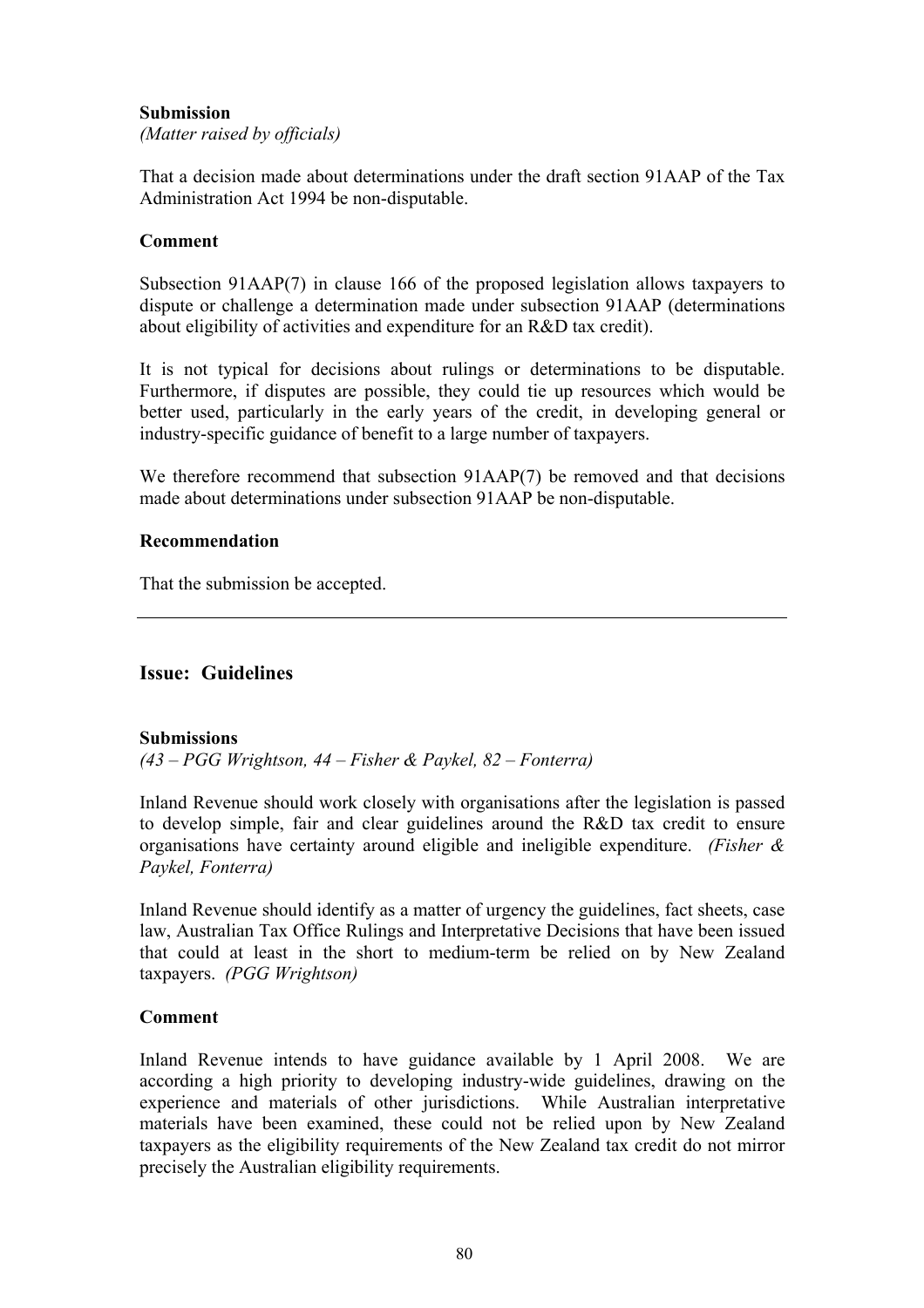Once the legislation is enacted and the draft guidelines completed, Inland Revenue will undertake external consultation to enable businesses to provide feedback on the draft guidelines and to identify additional issues on which further clarification is required to help businesses determine their eligibility.

Inland Revenue expects to work closely with industry groups in the progressive development of additional guidance. While the provision of industry-wide guidance by 1 April 2008 is Inland Revenue's immediate priority, as part of its ongoing administration of the regime, the Department will progressively update and expand guidance materials in response to specific problems identified by industry on which further clarification is required. This will be done as part of Inland Revenue's regular relationship management meetings with industry groups and bodies, such as the New Zealand Institute of Chartered Accountants.

# **Recommendation**

That the submission that Inland Revenue should work closely with the private sector be accepted.

That the submission that the Australian guidelines be relied on in the medium term be declined.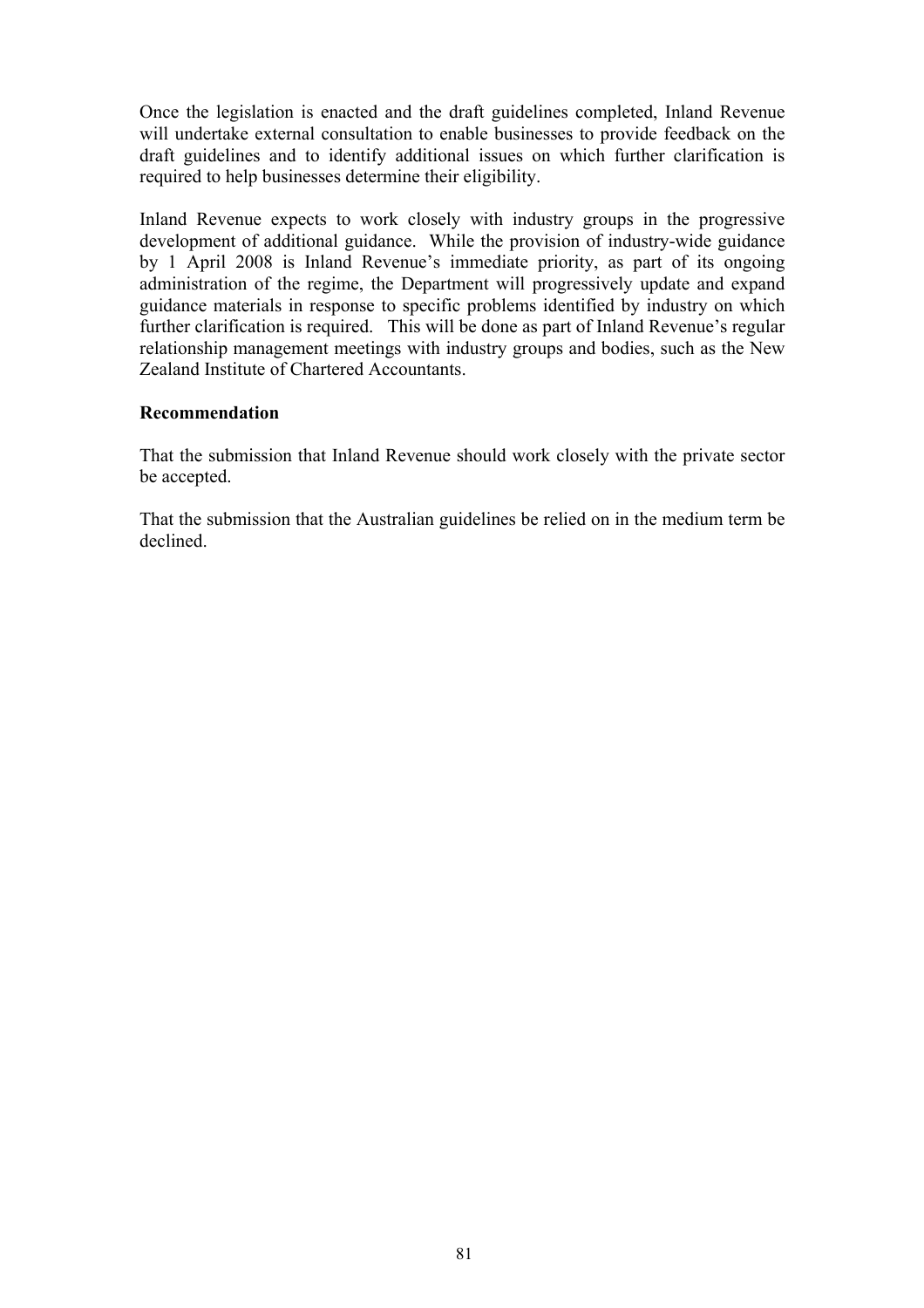# *Clauses 169, 172*

# **Issue: Alternate administrator**

#### **Submission**

*(33 – Corporate Taxpayers Group, 37 – Zespri, 74 – Deloitte)* 

A government agency, separate from Inland Revenue, should be responsible for the determination of what constitutes R&D, as is the model in Australia. If this is not acceptable, at the very least appropriate centralised specialist staff ought to be employed by Inland Revenue to perform this function.

#### **Comment**

Consideration was given by policy-makers to alternative delivery models, with reference to the arrangements and experience of other jurisdictions.

The choice of a tax-administration centred delivery model was influenced by the limited timeframe for implementation of the credit. With a single agency accountable for the administration of the credit regime, delivery risk is reduced.

Further, given the inter-dependency between the R&D tax credit and the income tax regime, the choice of a tax-administration centred delivery model will reduce compliance costs for claimants. Dealing with two agencies with split responsibilities would increase compliance costs and, potentially cause delays that create further uncertainty for claimants.

Inland Revenue is currently assessing the organisational arrangements that it will need to put in place to ensure that the policy intent is realised. In doing so, Inland Revenue is drawing on the experiences of other jurisdictions in administering their respective R&D tax concessions. Inland Revenue is in the process of identifying the specialist organisational capability that it will need to recruit to administer the credit, supported by specialist advisors. In addition to the in-house capability that it acquires, Inland Revenue will have the ability to engage specialist external advisors to help it assess matters such as the eligibility of R&D activities.

#### **Recommendation**

That the submission that a government agency, separate from Inland Revenue, be responsible for the determination of what constitutes R&D be declined.

That the submission about appropriate centralised specialist staff be noted.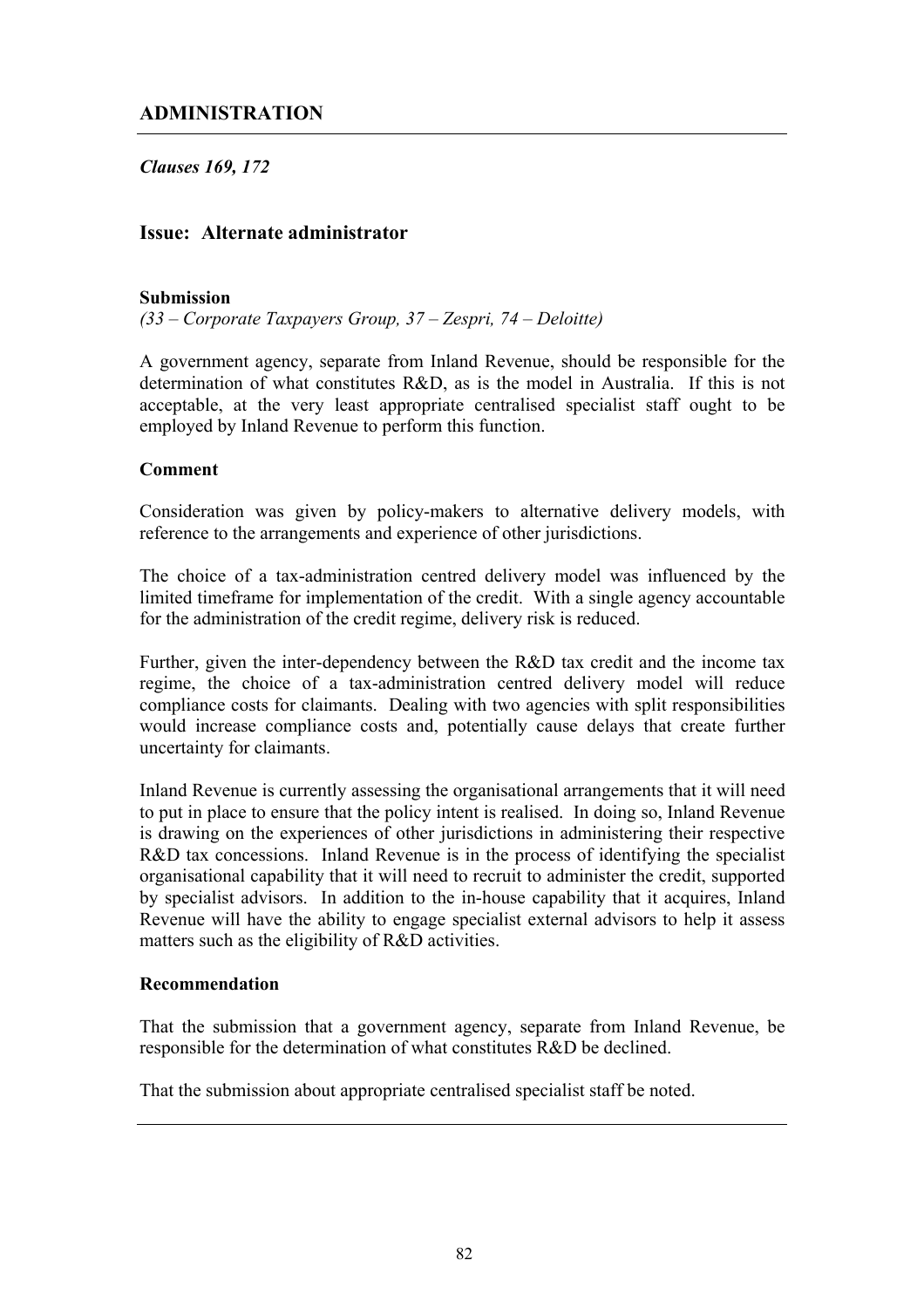# **Issue: Reassessments**

# **Submissions**

*(33 – Corporate Taxpayers Group, 61 – KPMG, 74 – Deloitte, 91 – New Zealand Institute of Chartered Accountants, 95 – New Zealand Law Society)* 

The standard reassessment rules should apply to R&D tax credits. If standard reassessment rules do not apply, the same time limit should apply to both the Commissioner and the taxpayer. *(New Zealand Institute of Chartered Accountants, KPMG)* 

Claims made for the first two years of the R&D regime should have a further extended period of 24 months (on top of the 12-month period provided for in the bill) in which to file a notice of proposed adjustment or request an amended assessment. This would enable taxpayers more time to ensure that systems were working correctly. *(Corporate Taxpayers Group)*

Some discretion should apply initially to allow taxpayers sufficient time and for sufficient guidance to be provided for the evaluation of R&D activities and expenditure. *(New Zealand Institute of Chartered Accountants)* 

Clarification is sought on how new sections 68D and 68E, requiring electronic statements to be filed by the due date for filing the income tax return, interface with the rules relating to notices of proposed adjustment. A notice should be able to be filed regardless of the existence and timing of an electronic statement. *(Corporate Taxpayers Group)*

It should be legislatively clarified in section 89DA of the Tax Administration Act 1994 that a taxpayer can issue multiple notices of proposed adjustment for a single income tax return given the different response periods applying for general income tax issues (4 months) and R&D issues (12 months). *(Corporate Taxpayers Group, Deloitte)* 

The Commissioner should not be limited to a one-year time period for amending assessments for an R&D credit claim. Further, the Commissioner should be able to amend an assessment more than once in respect of an R&D credit claim under section 113. Therefore proposed new sections 108(1B) and 113D of the Tax Administration Act should not be enacted. *(New Zealand Law Society)* 

# **Comment**

The normal tax rules allow a four-month opportunity for a taxpayer to amend a tax return. The taxpayer can also request, for a period of up to four years, that the Commissioner make an amendment, although there is no guarantee that the Commissioner will agree to the request.

The R&D tax credit raises particular risks which mean that different time periods for amendment are desirable.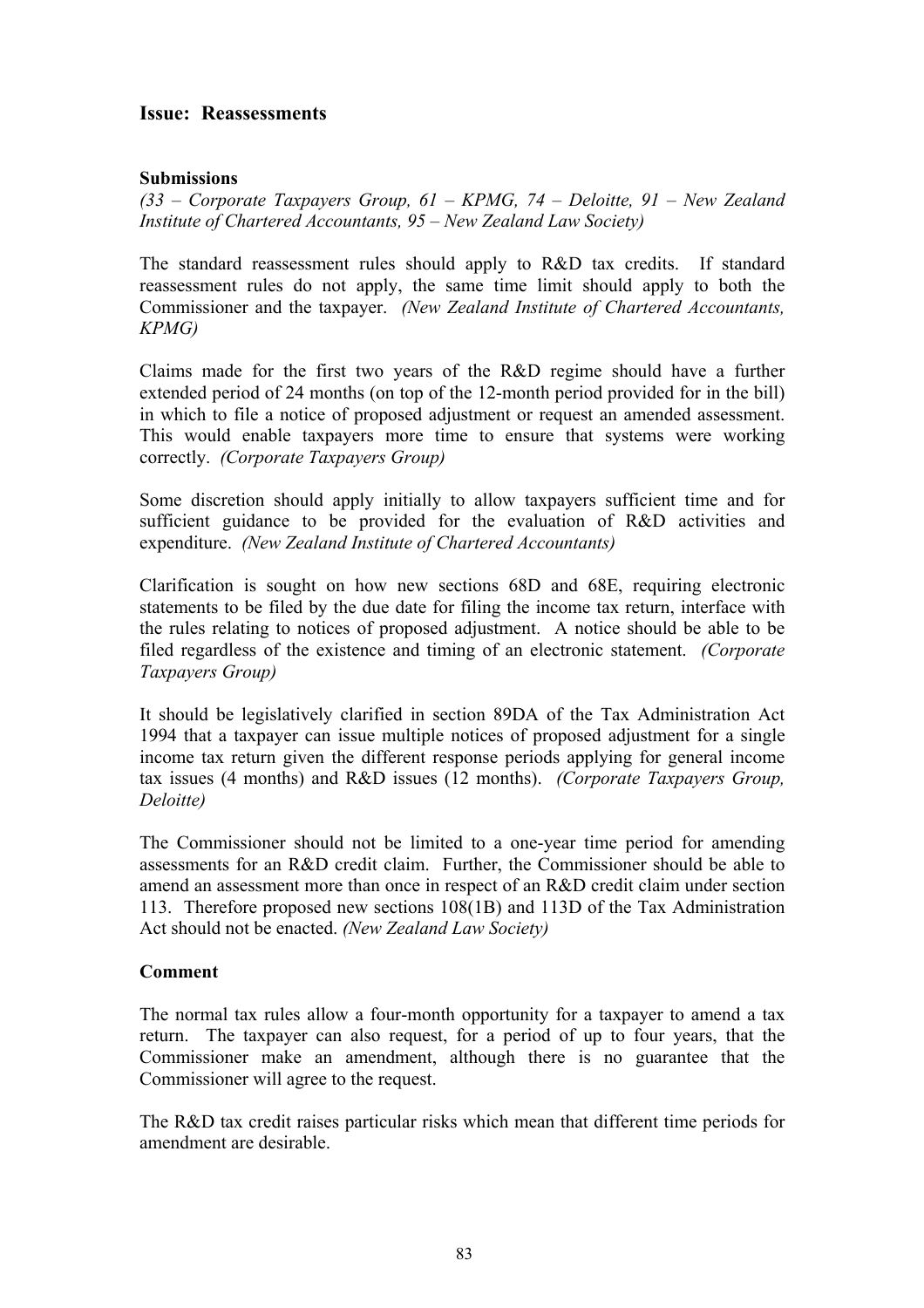On one hand it is acknowledged the R&D tax credit could add uncertainty to the tax return process. For this reason, the standard four months to amend a tax return is felt to be too short a period for the R&D credit and we have allowed a longer 12-month period.

On the other hand, overseas experience suggests that tax professionals will devote considerable resources to re-opening past-year tax returns to claim R&D if this is possible. In the overseas experience, tax professionals "mine" past returns for R&D that taxpayers did not know was eligible for a credit, and take a cut of the resulting credit claims. The credit claimed in these cases provides no benefit in the form of increased R&D activity in those years, since the R&D was undertaken without the knowledge it would attract a credit. To prevent such mining of past returns, we have not allowed the taxpayer to request that the Commissioner adjust the amount of credit upwards after the 12-month period has ended (requests for downward adjustments must still be allowed for a full four years so that taxpayers are not forced to incur penalties or use-of-money interest).

Both the submissions from NZICA and the Corporate Taxpayers Group request further time to amend claims made due to uncertainty in the first few years of the R&D tax credit. Given the possible lack of access to a determination process until 1 April 2010 we agree with this concern and recommend that the period in which an R&D tax credit statement and the R&D claim in the associated tax return be amended be temporarily extended from one year to two years. We consider the extension should apply to the 2009 and 2010 income years.

The Corporate Taxpayers Group asks for legislative clarification that multiple notices of proposed adjustment may be filed under section 89DA of the Tax Administration Act, so that separate notices can be filed for general tax issues (within the four-month period allowed) and R&D tax credit issues (within the 12-month period allowed). Our understanding is that multiple notices may be filed, providing each addresses different issues. We do not consider that the legislation requires clarification.

Corporate Taxpayers also has a concern about the situation in which a person initially does not claim tax credits and so does not file a detailed tax-credit return by the due date, but later files a notice of proposed adjustment within the period allowed and claims an R&D credit. Entitlement to a credit is foregone in this case because the detailed credit return is not filed on time. We do not envisage that this circumstance will be common.

However, we do recognise that in the early years of the credit there will be uncertainty about the application of the new law, and that this could be aggravated by the unavailability of determinations. This may lead some taxpayers, waiting for more certainty about how the law applies to their particular circumstances, to delay claims. By waiting for more certainty, the risk of over-claiming and incurring interest or penalties is reduced. For this reason, we propose that in the 2008–09 and 2009–10 years there should be an exception to the normal rule. We propose that the date for filing the detailed credit return be extended (but no further than the end of the period for issuing a notice of proposed adjustment in relation to the credit) if the taxpayer has not claimed any R&D tax credit in their income tax return. (If the taxpayer has made a claim in the income tax return, no extension will apply.)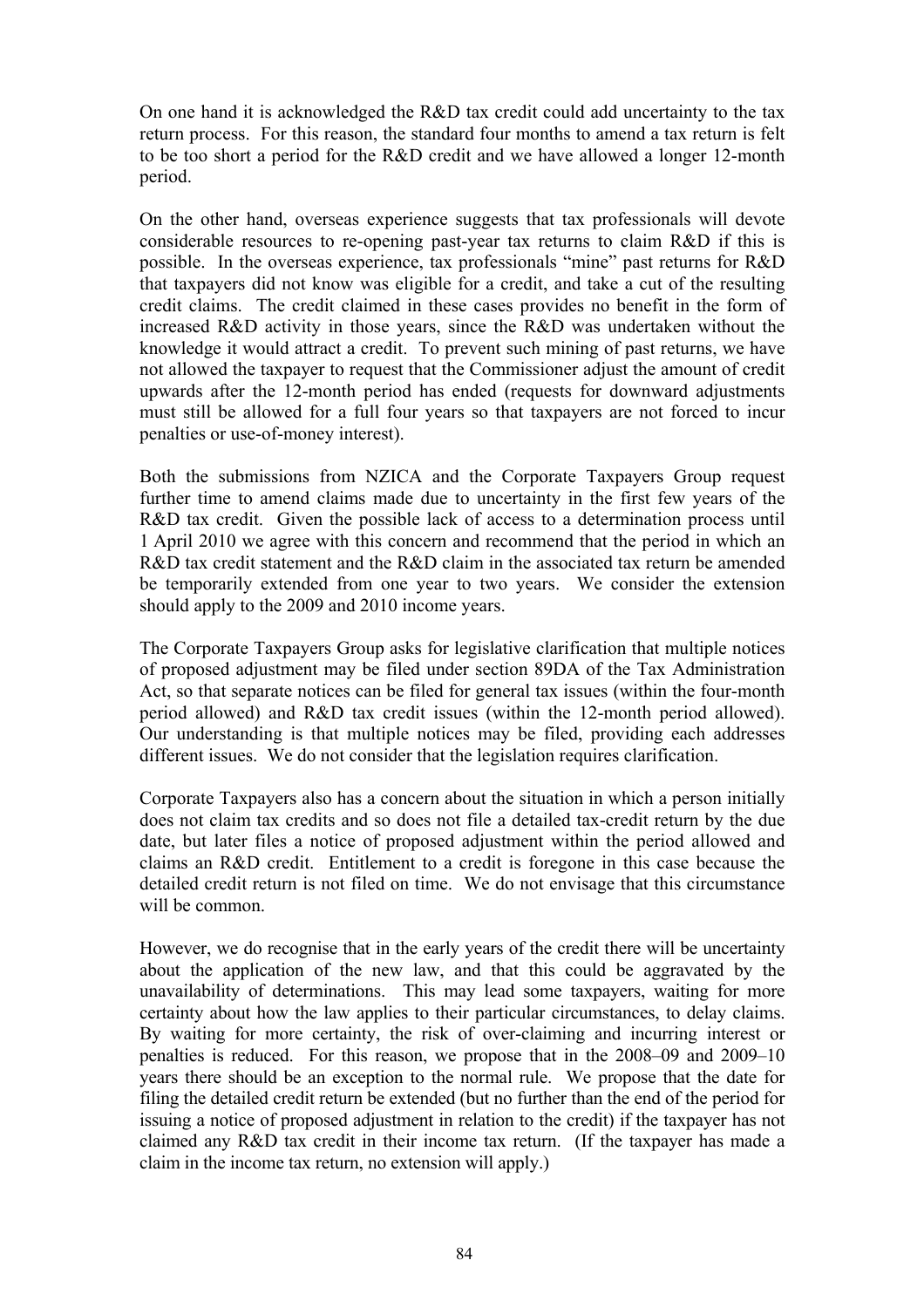The New Zealand Law Society submission states that the Commissioner should be able to amend an assessment more than once for an R&D credit claim under section 113 of the Tax Administration Act, and that section 113D should therefore not be enacted.

Section 113 allows the Commissioner to amend tax assessments. The proposed legislation limits the application of section 113 in relation to upward adjustments of R&D tax credits, to a period generally ending one year after the due date for the income tax return. As explained above, this one-year limitation is designed to prevent "grave-digging".

The limitation does not apply in cases in which the taxpayer has issued a notice of proposed adjustment in relation to the tax credit within the one-year period. In such cases, a disputes process is entered into and takes some time to complete. The Commissioner needs the ability to alter the assessment at the end of the process including, possibly, making an upward adjustment, even when this is after the oneyear period.

However, this raises the possibility of "strategic" notices, in which a notice is issued merely to stop the one-year limitation applying, allowing time for grave-digging and further adjustment of claims during the disputes process. Section 113D prevents such strategic notices, by limiting the amount of credit to the amount claimed in a notice issued during the initial one-year period. The intention is that taxpayers will have the initial period for filing a tax return, plus a further year, to determine their entitlement to a credit, and no longer.

# **Recommendation**

That the submissions raising the issue of uncertainty in the first few years of the tax credit be accepted in part by allowing, for the 2008–09 and 2009–10 income years:

- two years rather than one year for amending R&D tax credit claims; and
- an extension to the normal time for filing a detailed credit claim if no credit was claimed in the initial income tax return.

That the other submissions be declined.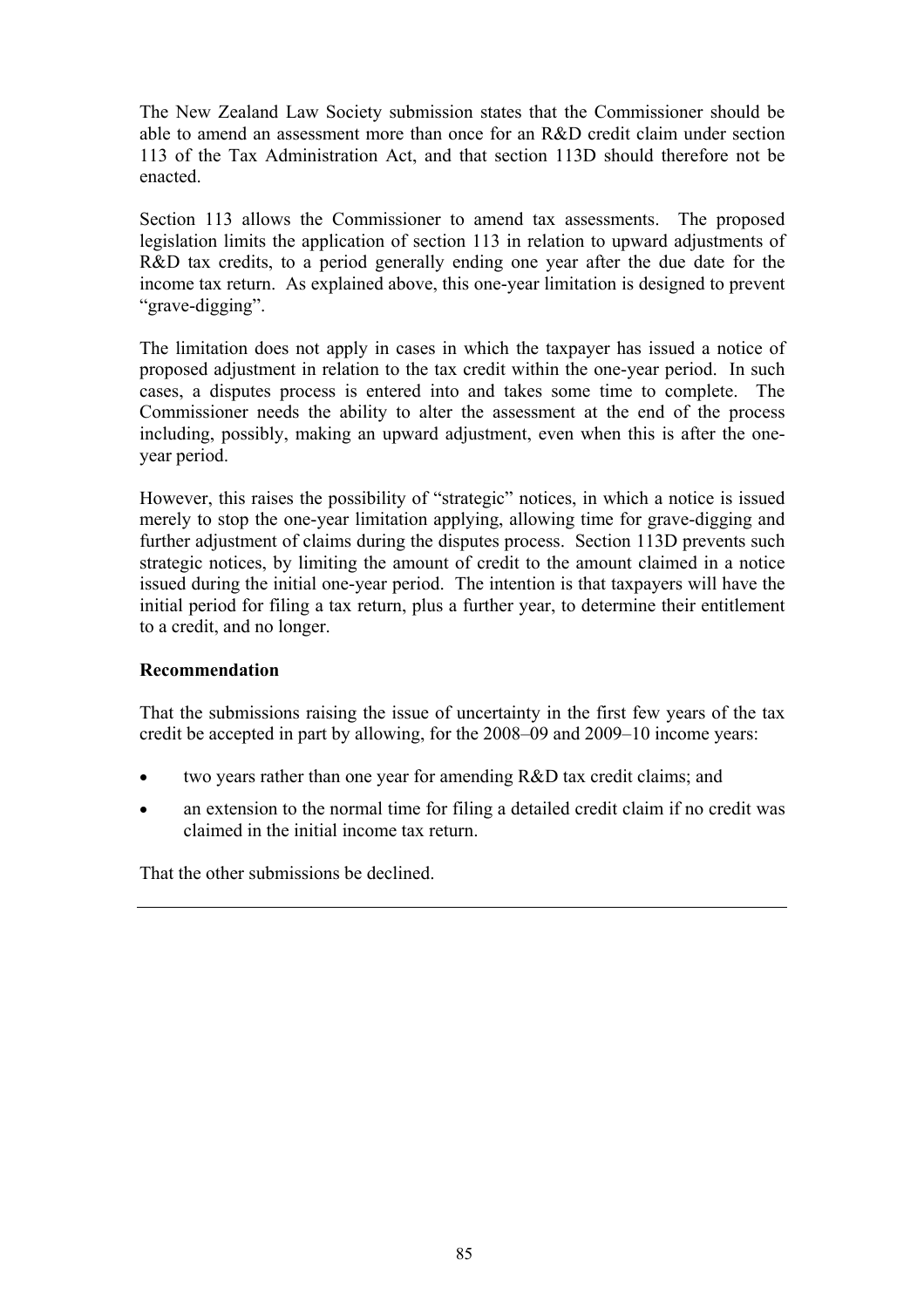# **Issue: Penalties and use-of-money interest**

# **Submissions**

*(33 – Corporate Taxpayers Group, 91 – New Zealand Institute of Chartered Accountants, 95 – New Zealand Law Society)* 

During the initial years of the tax credit there should be legislative relief from penalties for unacceptable interpretation and not taking reasonable care, similar to that being introduced for international financial reporting standards adjustments. *(Corporate Taxpayers Group)* 

Penalty and interest relief would be appropriate for an initial (at least a two-year) period until taxpayers, advisors and Inland Revenue come to terms with the new rules. *(New Zealand Institute of Chartered Accountants)* 

For income years during which taxpayers have no ability to receive determinations in relation to their R&D credit claims:

- the Commissioner should not be able to impose civil penalties when the taxpayer's ineligible claim is the result of not taking reasonable care or adopting an unacceptable tax position; and
- taxpayers should not be subject to any use-of-money interest for the relevant income year, when the invalid claiming of the R&D credit gives rise to an underpayment of income tax. *(New Zealand Law Society)*

# **Comment**

It is acknowledged that in the early years of the tax credit there is likely to be a greater level of uncertainty about the application of the law than in later years. However, the unacceptable position penalty naturally reflects that uncertainty, as the standard taxpayers are required to meet is flexible. The obligation on taxpayers is to adopt a tax position that is "about as likely as not to be correct". Where the law is uncertain, this standard is easier to meet as there is less certainty about the correct answer. Further, Inland Revenue's focus will not be on application of penalties initially, but on ensuring compliance through education and support. However, without this penalty at least being available there are two risks:

- that taxpayers may file clearly ineligible claims with no risk of penalty in the hope that the claim is simply accepted; and
- that taxpayers know that they can take aggressive tax positions risk-free and do so.

We do not support any variation in the application of the use-of-money interest rules as they are not penal and act only to compensate for the timing benefits of under- or over-paid tax.

# **Recommendation**

That the submissions be declined.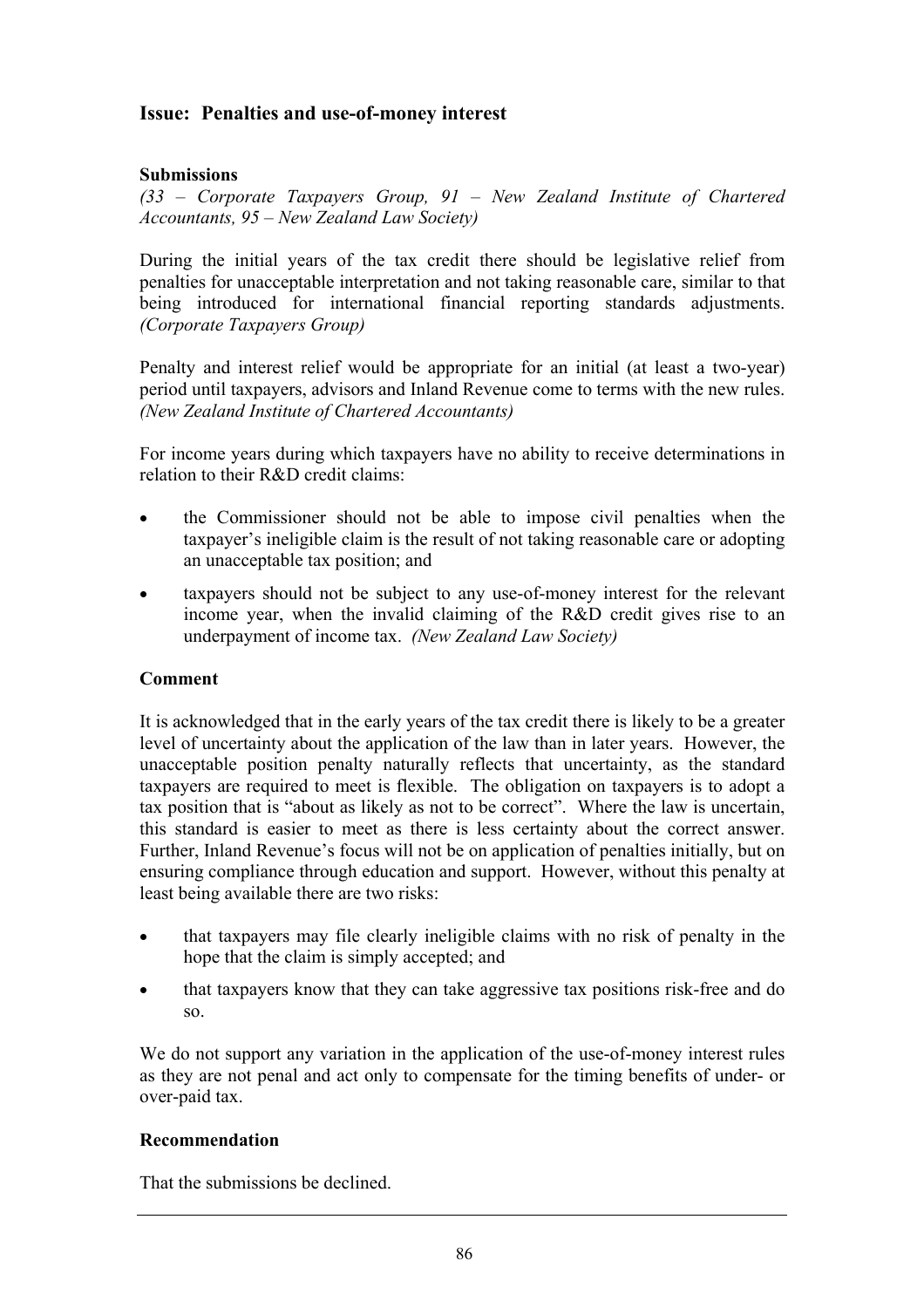# **Issue: Surplus credits**

# **Submission**

*(91 – New Zealand Institute of Chartered Accountants)* 

Section LH 1(6), which provides that the Commissioner must use surplus credits to pay a person's provisional tax for a subsequent tax year, should be removed as it could defeat the intended purpose of the government in cashing out surplus credits.

# **Comment**

The R&D tax credits are refundable in cash if they exceed the tax liabilities of the taxpayer. The policy intent is that the credit will first be used to settle other tax liabilities, before any refund is paid.

It is not intended that surplus credits be applied to provisional tax payments which are not due at the time any refund is paid out.

# **Recommendation**

That the submission be noted, and that the wording of the legislation be altered to clarify that surplus credits are used to meet provisional tax liabilities only where those liabilities are due.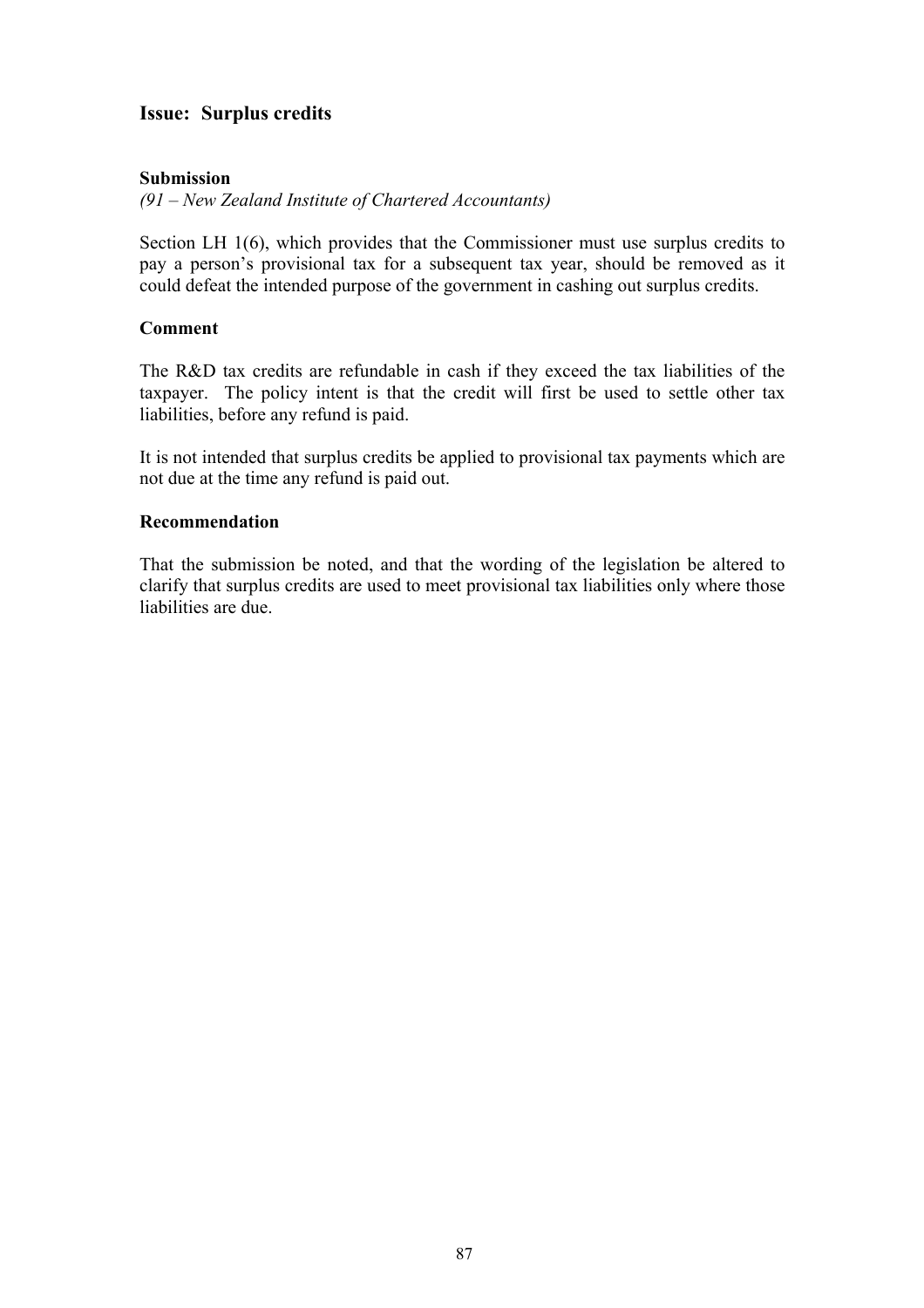# **APPLICATION DATE**

# *Clause 100*

# **Issue: Late balance date taxpayers**

# **Submissions**

*(33 – Corporate Taxpayers Group, 49 – Contact Energy Ltd, 54 – ASB Bank, 65 – NZ Bankers Association, 74 – Deloitte, 82 – Fonterra)* 

Taxpayers should be able to obtain a tax credit for R&D activities undertaken from the earlier of the commencement of the 2009 income year and 1 April 2008. *(Corporate Taxpayers Group, Contact Energy Ltd)*

The application date should be a fixed date of:

- either 1 January or 1 April 2008. *(ASB Bank, NZ Bankers Association)*
- 1 April 2008. *(Fonterra)*
- 1 November 2007, or if this is not feasible, 1 January 2008. *(Deloitte)*

# **Comment**

The R&D tax credit has been integrated into the tax system and is designed to work on an income-year basis. Providing the tax credit for part of the year would require legislation to provide for part-year claims. While some taxpayers may be willing to bear the associated compliance costs, it would mean that some of the value of the credit is simply wasted on the process of taxpayers claiming the credit.

Implicit in the claims is a fairness argument that late balance date taxpayers are "missing out" on tax credits as other taxpayers with early or standard balance dates can make claims before they can. However, an income-year application approach is standard and, in the case of taxpayer unfavourable measures, the opposite situation occurs with late balance date taxpayers benefiting. Continuing the fairness argument, it appears unfair for late balance date taxpayers to benefit from delays in application of unfavourable measures but have specific measures enacted to ensure early benefit in the case of taxpayer-favourable measures. Taxpayers choose non-standard balance dates for commercial reasons, such as minimising compliance costs by aligning balance dates with an overseas parent. This is done with the knowledge that this may result in deferring or accelerating the impact of tax changes.

At a practical level, Inland Revenue has designed systems to cope with enquiries and claims on the basis of income-year application, which implies a staged uptake of the credit and no claims relating to the 2007–08 or earlier years. Furthermore, part-year claims would pose verification difficulties for Inland Revenue auditors because taxpayers have incentives to allocate expenditure to the period of the year in which the credit is available. Moving to a fixed application date would entail significant difficulties in administration.

# **Recommendation**

That the submissions be declined.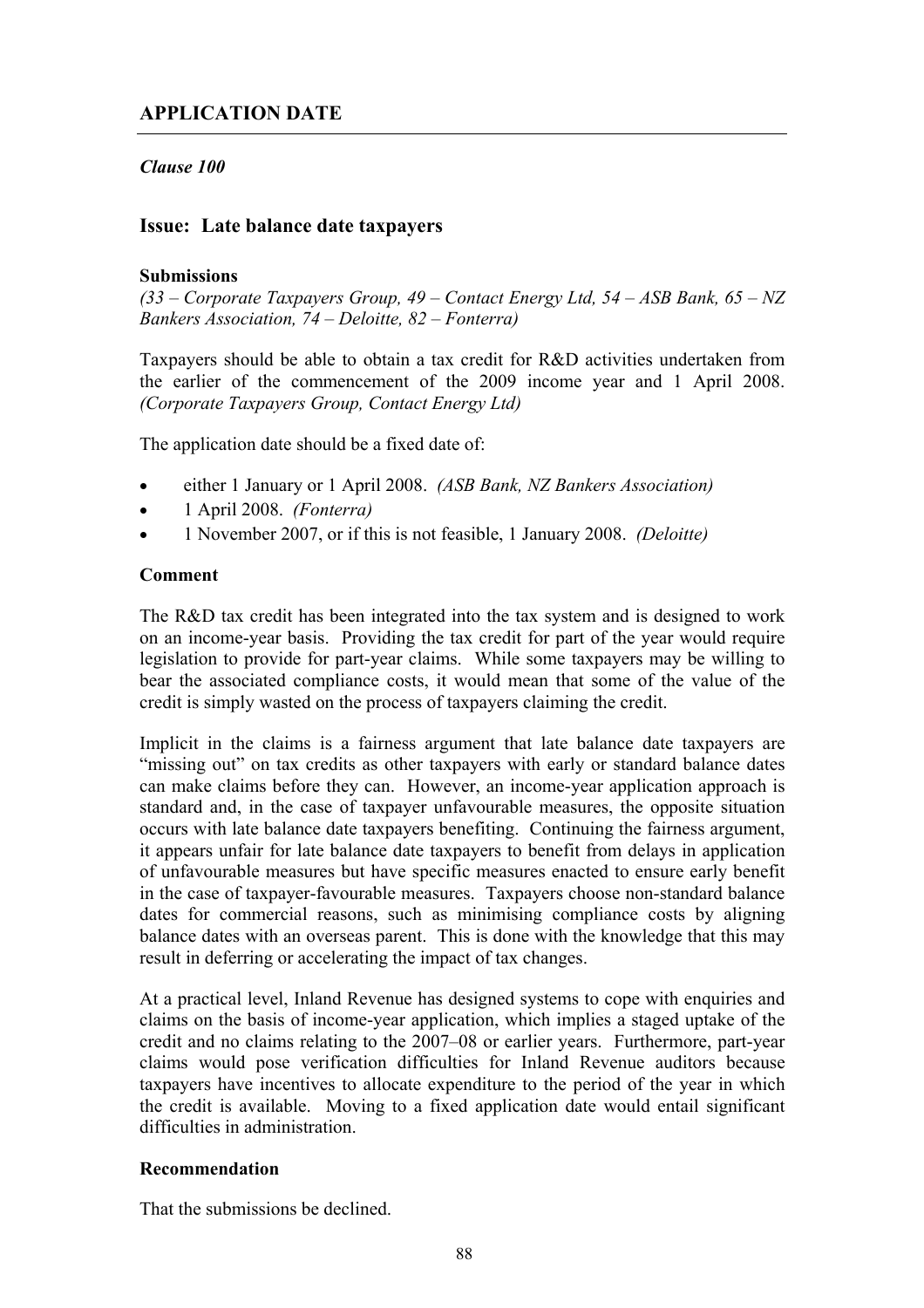# **MISCELLANEOUS DRAFTING ISSUES**

# *Clause 100*

# **Submissions**

*(71 – PricewaterhouseCoopers)* 

Proposed section LH 2 needs to be amended to remove the inconsistency between references to "tax year" and "income year".

Proposed section LH 3(2) needs to be amended to remove the inconsistency between the reference to "tax year" and the associated cross-reference to "corresponding income year" in section LH 2(2).

# **Comment**

"Tax year" and "income year" are different concepts. A "tax year" is always 1 April to 31 March and that is the year for which credits are calculated under the scheme of the core provisions in the Income Tax Act 2004. "Income year" is the taxpayers tax accounting year which may end on a date other than 31 March.

In section LH 2, eligibility of the claimant should be tested in relation to a period in an income year. This will be clarified.

In section LH 3(2), the reference should be to income year rather than tax year.

# **Recommendation**

That the submissions be accepted in part and sections LH 2 and LH 3 be clarified as proposed.

# **Issue: Eligible amounts**

# **Submissions**

*(33 – Corporate Taxpayers Group, 74 – Deloitte)* 

In section LH  $1(1)$ , the use of "a" tax credit indicates there is only one tax credit calculated. Under other provisions it is not clear that there can be multiple "eligible amounts". *(Deloitte)* 

In section LH 2(4) the wording refers to eligible amounts both in the singular and plural. It would be impractical for there to be only one eligible amount, therefore perhaps the legislation should be clearer on this point. *(Deloitte)*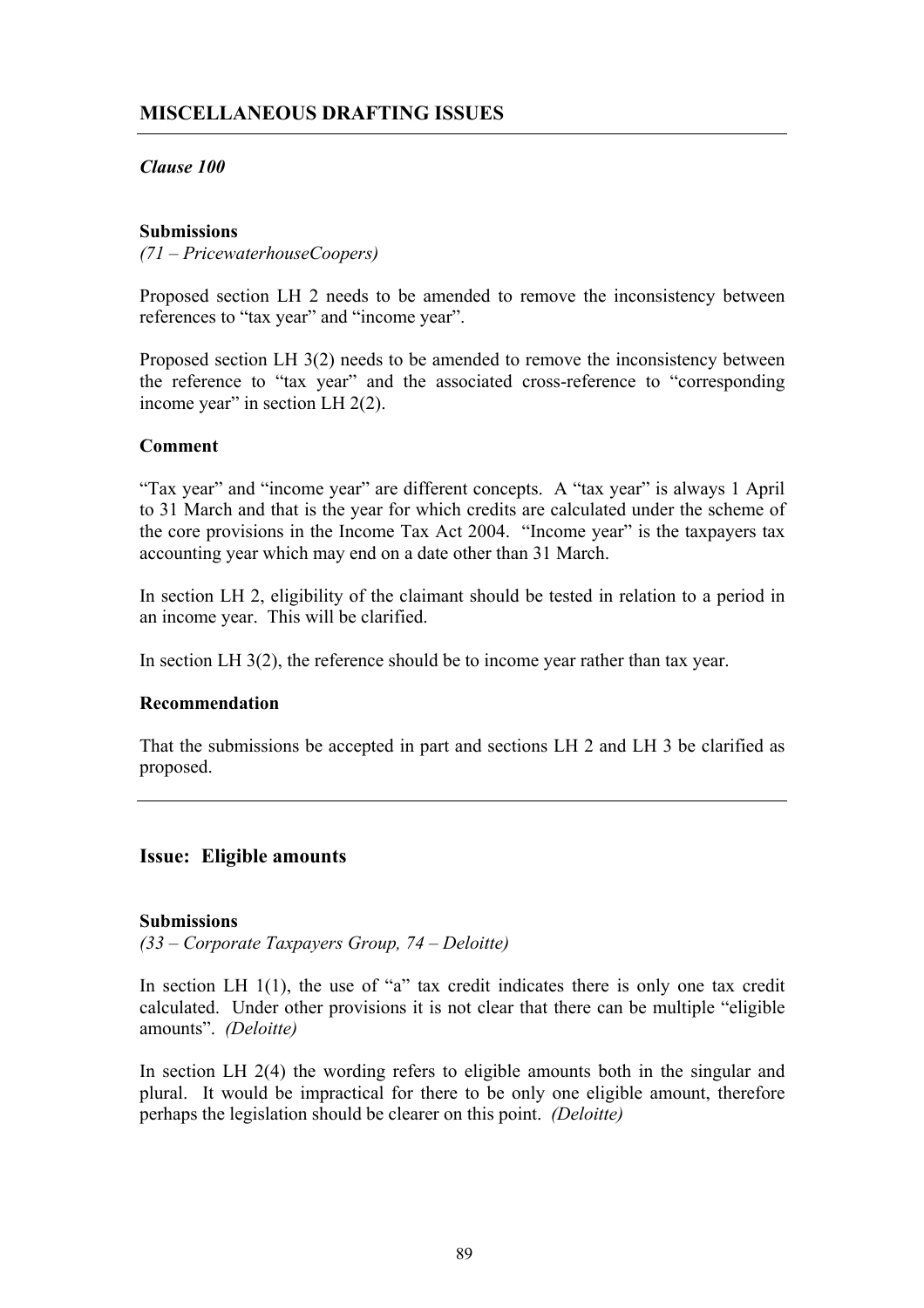In section LH 3, for clarity, the definition of "eligible amount" in subsection LH 3(2) should define it as being the total of **all** eligible amounts calculated under section LH 2. *(Corporate Taxpayers Group, Deloitte)*

Section LH 9 refers to "an" eligible amount. The \$2 million cap could be interpreted as being a total cap for all R&D for a developer not just the internal software development. *(Deloitte)*

#### **Comment**

In straightforward cases, there will be only one eligible amount. However, in other situations there may be more than one eligible amount (for example, if a taxpayer is eligible for two periods in an income year). The legislation needs to apply in both cases.

Section LH 1(1) does not refer to the eligible amount that gives rise to the tax credit for the tax year or to the period in the corresponding income year to which the eligible amount relates. These references should be inserted. Section LH 1 will then more clearly allow for the possibility of multiple eligible amounts for multiple periods in the corresponding income year. Section LH 3(2) should also refer to a period to which the credit relates.

We agree that the \$2 million cap could be interpreted as being a total cap for all R&D and propose that it be clarified that the cap relates to internal software development only.

# **Recommendation**

That the submission relating to "eligible amount" be noted and the legislation be clarified as proposed above.

That the submission to clarify that the cap apply only to internal software development be accepted.

# **Issue: Expenditure paid to an associate**

# **Submission**

*(74 – Deloitte)* 

Section LH  $6(2)(c)(i)$  has a circular reference and the use of the words "does not" in section LH  $6(2)(c)(ii)$  is problematic. The wording in section LH  $6(2)(d)$  could instead be used.

#### **Comment**

We agree that the drafting in section LH  $6(2)(c)(i)$  is circular and that this should be remedied. The use of the words "does not" in section LH 6(2)(c) are intended to refer to third-party transactions and are not problematic.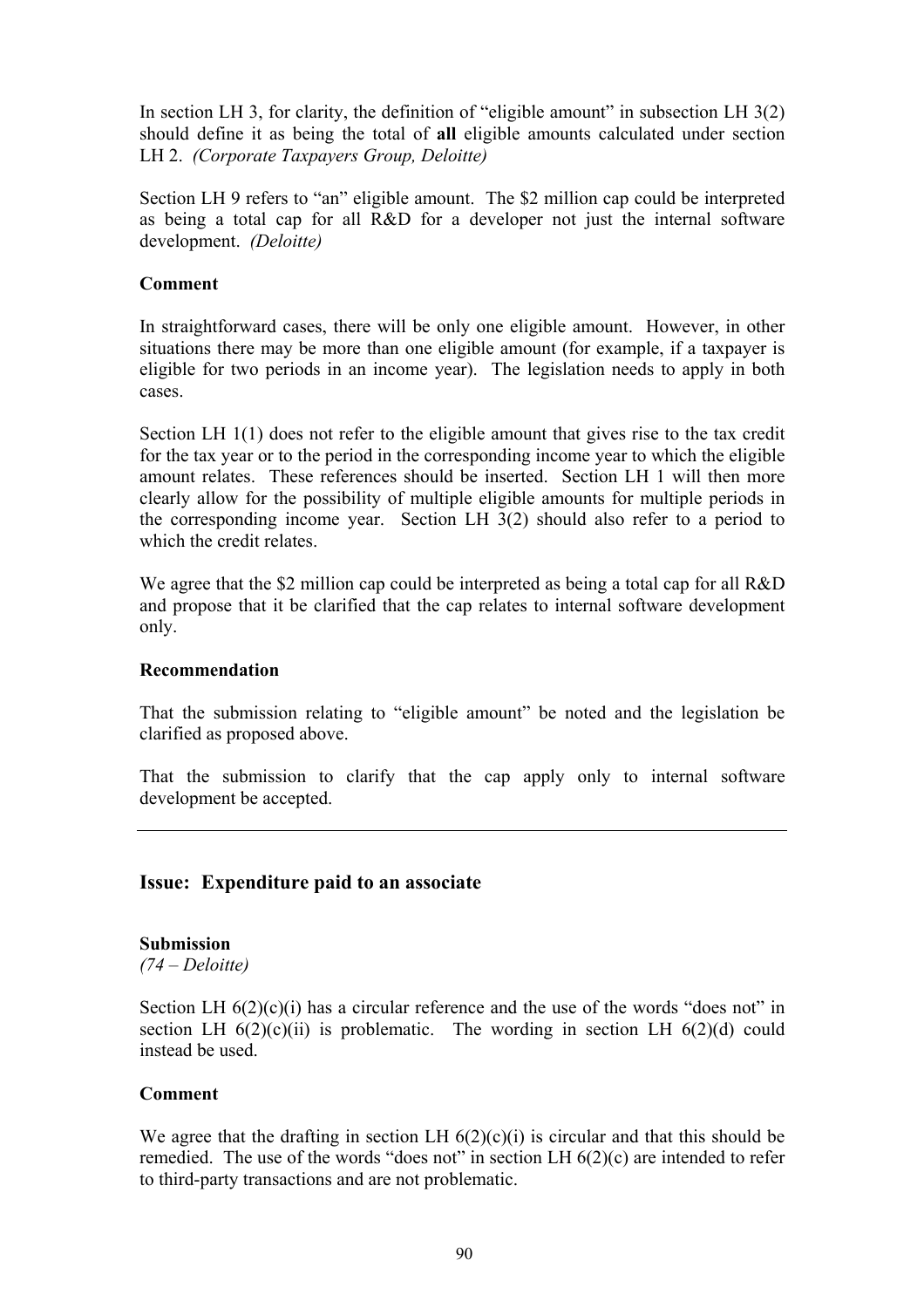The submission proposes adopting similar wording in paragraph (c) as that used in paragraph (d). However, the provisions are quite different in purpose and therefore this is not appropriate. Paragraph (c) applies when a person performs R&D on behalf of an associate, or supplies property used in R&D to an associate. The associate can claim a credit only in relation to the eligible expenditure of a person. Paragraph (d) provides that property leased from an associate must be at market value.

# **Recommendation**

That the submission be accepted in part and the circularity in section LH  $6(2)(c)(i)$  be removed.

# **Issue: Depreciable property acquired from an associate**

# **Submission**

*(74 – Deloitte)* 

Section LH  $6(2)(f)$  seems to duplicate the effect of section EE 33 of the depreciation rules which already limits the cost base of an asset to the purchaser. This provision would mean that any approvals under section  $EE\ 33(4)(a)(ii)$  to increase the cost base are not valid for R&D purposes. It might be simpler if the legislation referred to section EE 33 as if section EE  $33(4)((a)(ii)$  did not exist.

# **Comment**

Section EE 33 limits the cost base of a depreciable asset purchased from an associate – the cost base of the purchaser cannot exceed the cost of the asset to the vendor.

The intention of section LH  $6(2)(f)$  is, for the purposes of the tax credit, to limit the cost base of a depreciable asset purchased from an associate who has used it in R&D. Because there is no claw-back of a tax credit on sale of a depreciable asset, the provision is required to prevent double-dipping of the credit. The section applies where the purchase price is less than the vendor's cost, so is required in addition to section EE 33.

However, it need only apply where the asset is acquired directly or indirectly from an associate who has used it in conducting R&D activities. The section should be redrafted to reflect this.

# **Recommendation**

That the submission be declined, but that section LH 6(2)(f) apply only where the asset is acquired directly or indirectly from an associate who has used it in conducting R&D activities.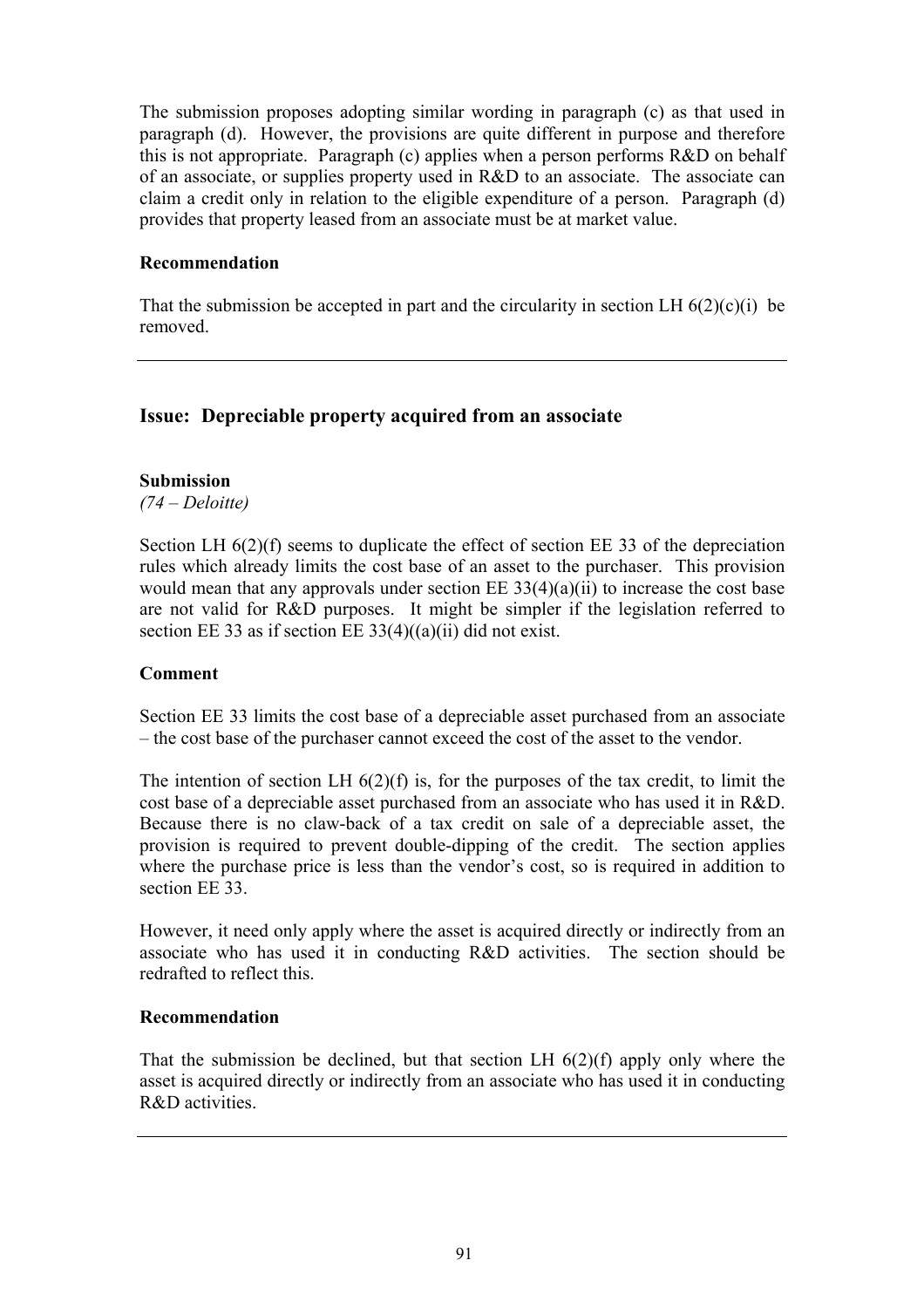# **Issue: Consistency in drafting**

# **Submission**

*(95 – New Zealand Law Society)* 

The word "conducted" in paragraph LH  $6(2)(j)$  should be replaced by the word "performed" which is used in paragraph (i). The use of a different word to mean (presumably) the same thing is not desirable.

#### **Comment**

We agree that inconsistency in describing the carrying out of R&D is not desirable, and note that the word "conducting" is used also in several places in section LH 6(1). The same term should be used throughout these provisions.

#### **Recommendation**

That the submission be accepted, and in the bill, the same terminology used to refer to the carrying out of R&D.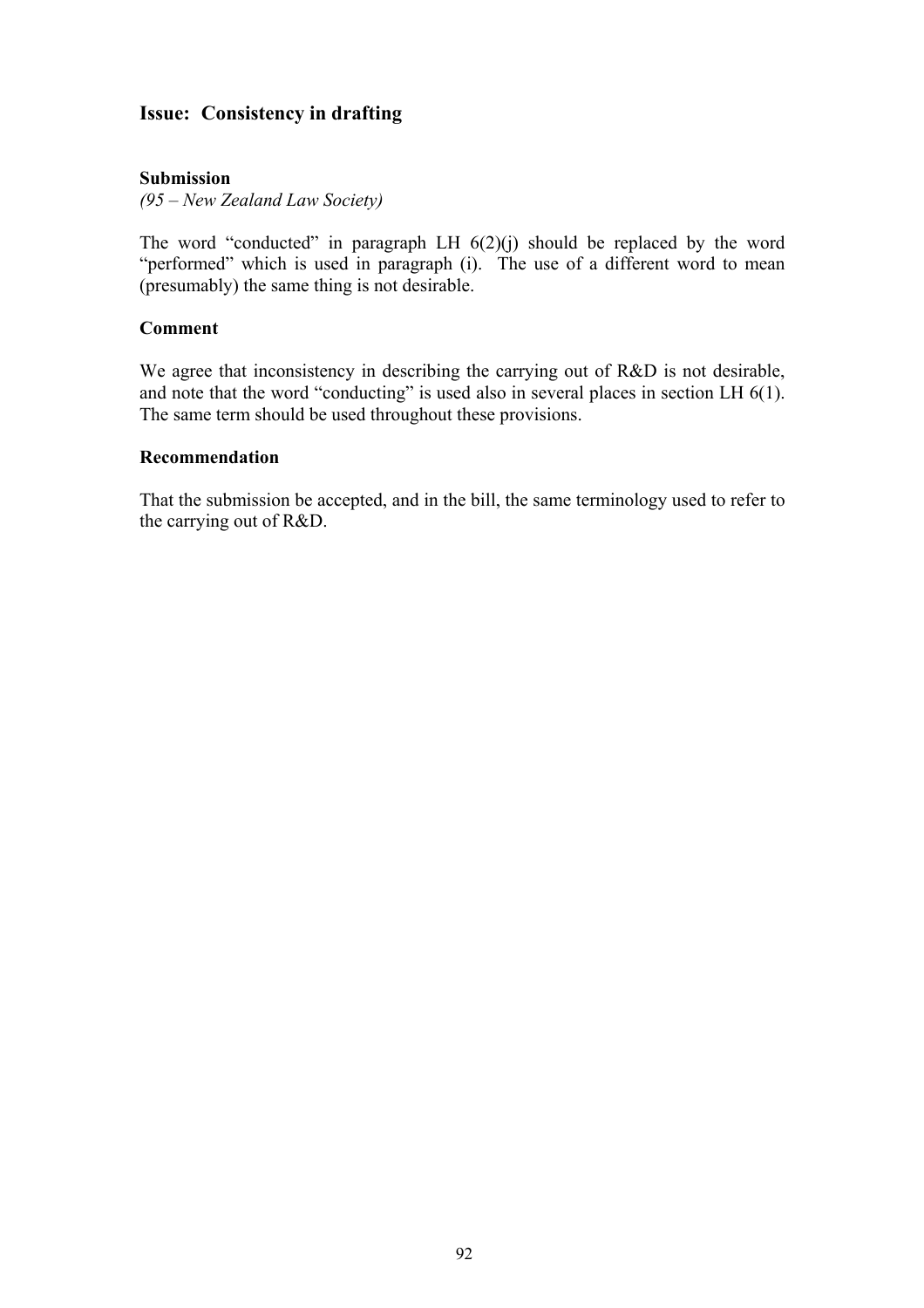# Penalties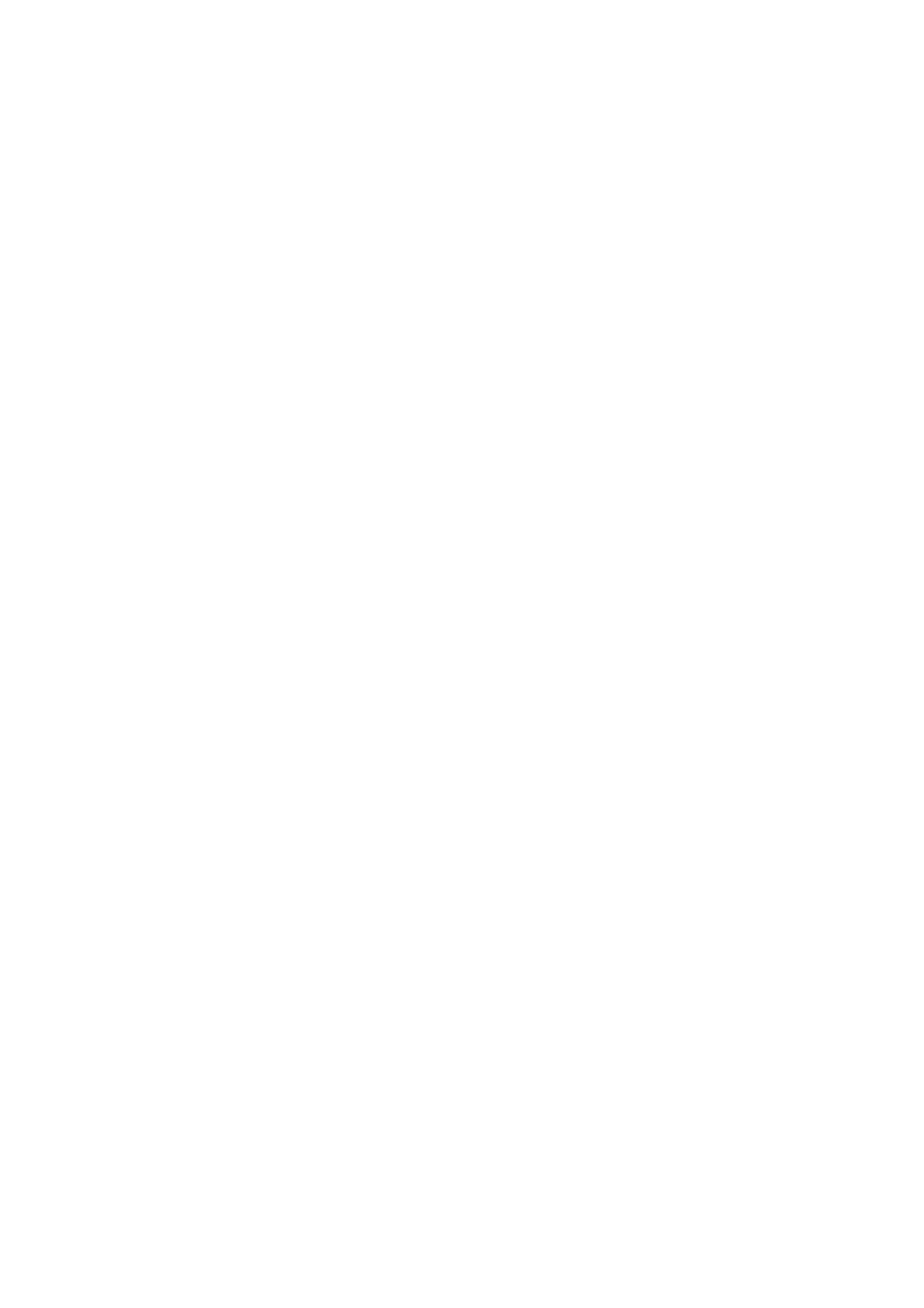The compliance and penalties legislation in the Tax Administration Act 1994 came into effect on 1 April 1997. It was designed to promote effective and fairer enforcement of the Inland Revenue Acts by providing better incentives for taxpayers to comply voluntarily with their tax obligations.

The discussion document, *Tax penalties, tax agents and disclosures*, was released in October 2006. It examined the current compliance and penalty rules, and identified several areas where the rules could be clearer, more consistent and better targeted to encourage voluntary compliance. It discussed options for the relaxation of penalties when taxpayers have genuinely and consistently tried to do the right thing.

The discussion document also proposed that, in future, before recognising a person as a "tax agent" the Commissioner must be satisfied that doing so is consistent with protecting the integrity of the tax system. In addition, it proposed proceeding with earlier announced measures introducing a limited amnesty for business groups identified by the Commissioner.

Most of the amendments in this bill result from the proposals in the discussion document.

Submissions on the bill are generally very supportive of the proposals. The main areas of concern are:

- *The definition of "tax agent":* how the rule would apply to in-house tax advisors and the costs of complying with the proposals.
- Late payment penalty notification: that the two-year period should be reduced to one year.
- *Tax agents and not taking reasonable care:* that the proposal should be extended to apply to in-house tax agents; that clarification is needed on how the rule would apply to groups and the need to define "adequate" information.
- *Unacceptable tax position:* that the shortfall penalty should be repealed; a discretion should be introduced for "simple mistakes and clear oversights", and the amendment should be backdated.
- *Abusive tax position:* that the threshold should not be repealed.
- *Voluntary disclosures:* that the proposal was announced as no penalty being applicable whereas the draft legislation gives a 100 percent reduction of the shortfall penalty and the proposal should apply from an earlier date.

Officials note that the proposed amendments to the compliance and penalty rules in this bill are taxpayer-friendly and will assist in the rules being applied more consistently and fairly.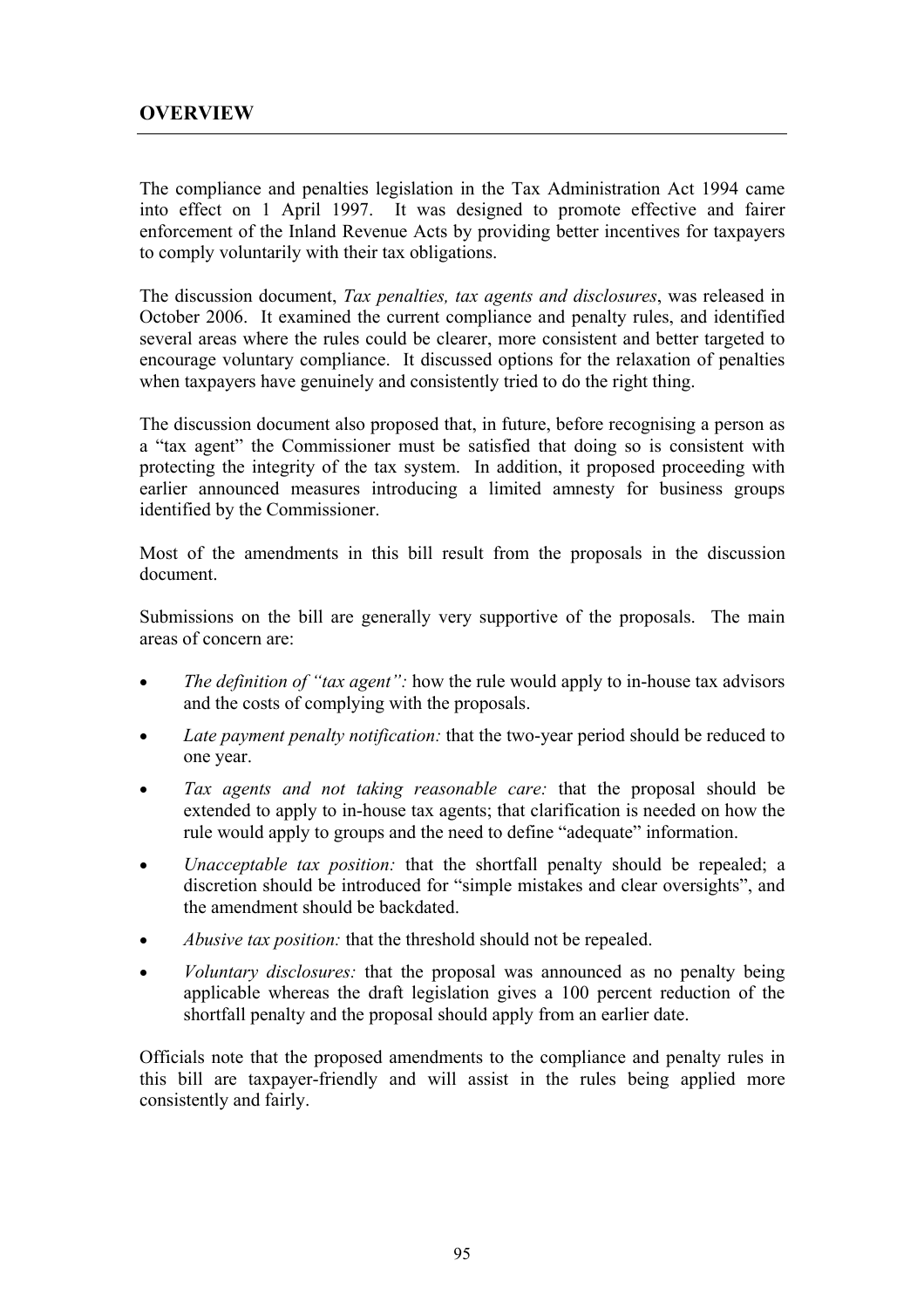# **Issue: Professional bodies**

#### **Submission**

*(91 – New Zealand Institute of Chartered Accountants)* 

For organisations with members that have a significant function of giving tax advice or assistance with tax compliance, the regulation of tax agents should be left to the membership body.

# **Comment**

Officials note that not all tax agents are members of professional organisations. We consider that a more consistent application of the provision will be achieved if the decision to apply it is made by one organisation. As the relevant information on the tax agent will be held by Inland Revenue, the decision should be made by Inland Revenue.

It is envisaged that the discretion to not grant or remove tax agent status will be exercised in a small number of cases only.

#### **Recommendation**

That the submission be declined.

# **Issue: In-house tax experts**

#### **Submission**

*(33 – Corporate Taxpayers Group, 74R – Deloitte, 91 – New Zealand Institute of Chartered Accountants)* 

Corporate groups with in-house tax expertise should be eligible to be a tax agent in their own right under the proposed definition of "tax agent".

# **Comment**

The current definition of "tax agent" includes any business in which 10 or more returns of income are prepared. This means, for example, that if a group of companies furnished 10 or more returns of income the group could list as a tax agent.

It was not intended that this amendment result in corporate groups not being eligible to list as a tax agent. Officials agree with submissions that the definition of "tax agent" should allow companies with in-house functions to be eligible to list as a tax agent.

# **Recommendation**

That the submission be accepted.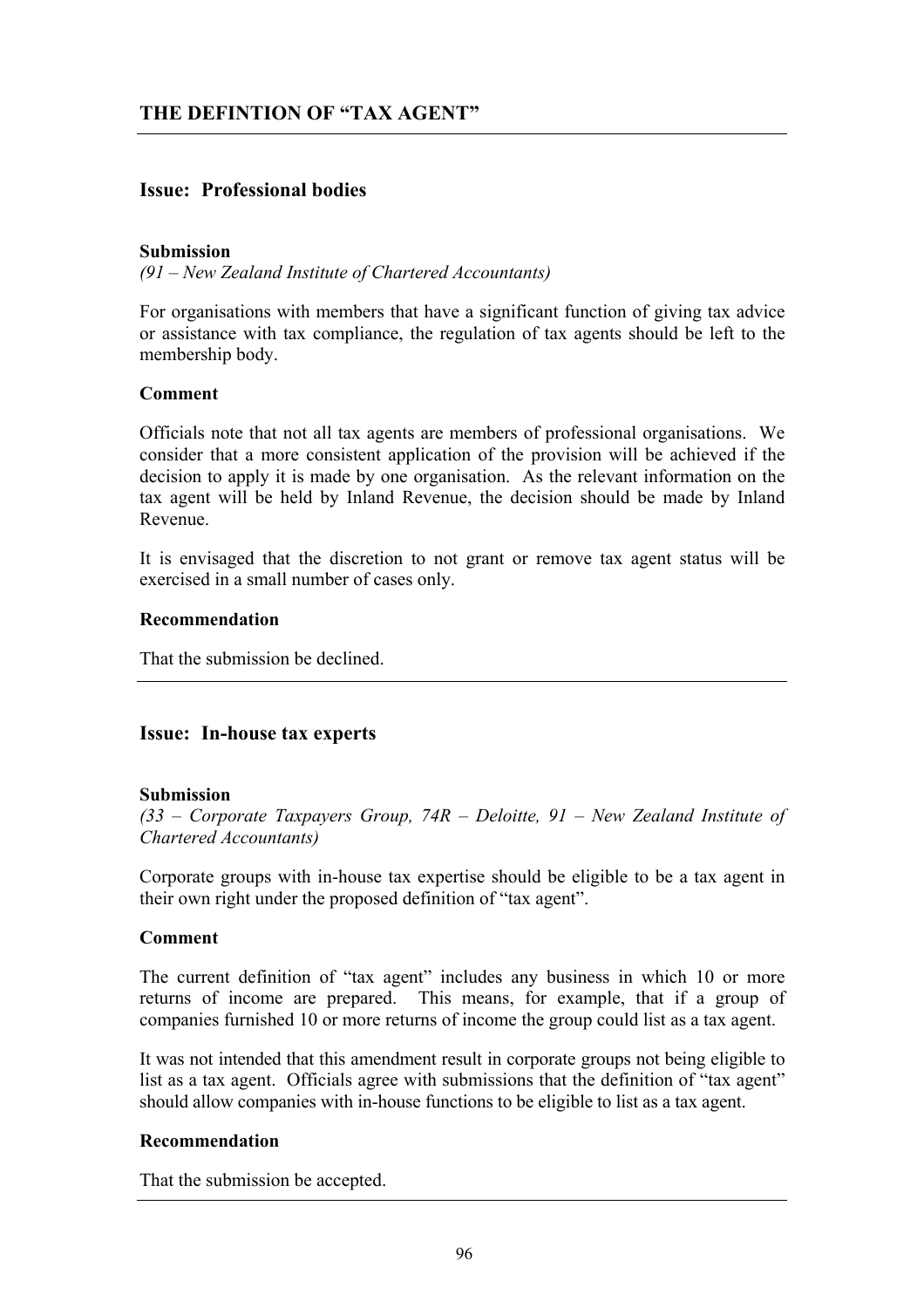# **Issue: Compliance costs**

# **Submissions**

*(33 – Corporate Taxpayers Group, 74R – Deloitte, 95 – New Zealand Law Society)* 

The compliance costs of the tax agent provisions are too onerous in comparison to the level of risk posed to the integrity of the tax system. All existing corporate tax agents should have automatic registration (consistent with the proposal in the bill in relation to tax agents who are individuals). A particular concern is that the new information requirements could go as far as requiring the names of:

- all staff at non-partnership accounting firms with any involvement in the preparation of tax returns; and
- assuming corporate groups remain eligible to be tax agents, all members of an in-house tax team, the finance manager, chief financial officer, chief executive officer and board of directors to the extent to which each is involved in the preparation, review and signing of tax returns.

The requirement that details be updated within three months of becoming inaccurate is also excessive and will create unwarranted compliance costs.

# **Comment**

The tax agent amendments allow Inland Revenue to not grant, or remove tax agency status, when the Commissioner is concerned about the integrity of the tax system. One of the requirements of the amendment is that Inland Revenue is provided with the names of:

- each person responsible for the filing of the entity's tax returns, if the entity is a body corporate;
- each shareholder of the entity, if the entity is a closely held company;
- each partner in the entity, if the entity is a partnership;
- each member of the entity, if the entity is an unincorporated body.

The amendment is aimed at ensuring Inland Revenue has the names of the relevant persons and that individuals who pose a risk to the integrity of the tax system cannot hide behind a corporate name. We have tried to keep the compliance costs low, for example, by requiring the names of all partners in a partnership – rather than limiting the request to just the tax partners, which might be more difficult to determine.

Officials do not agree that all existing corporate tax agents should automatically be accepted as tax agents under the proposal. We do, however, agree with the submission that the information requirements are much wider than necessary.

For corporate groups, we consider that the legislation should require only the names of the tax manager, the chief financial officer, the chief executive officer and the directors.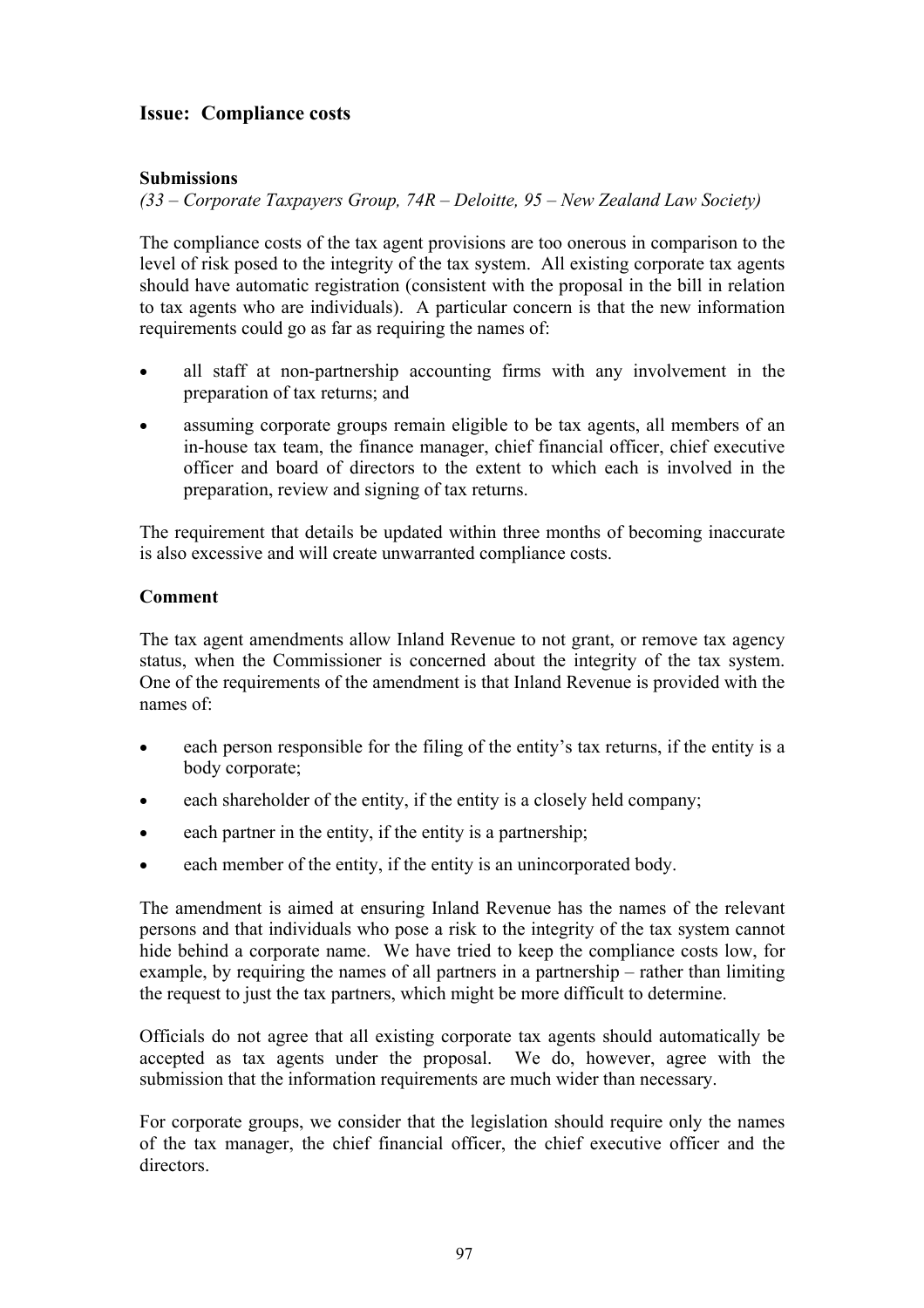To ensure that the information Inland Revenue has is up to date, the proposal requires that when details change Inland Revenue is advised of the changes within three months. Officials agree with the submissions and recommend that this period be extended to 12 months so the information can be filed with the annual return.

If Inland Revenue became aware that the information had not been provided in the required 12-month period, it would request details of the change. The omission on its own would not be grounds for removing tax agency status.

# **Recommendation**

That the submissions be accepted in part, subject to our earlier comments.

# **Issue: Information requirements**

#### **Submission**

*(91 – New Zealand Institute of Chartered Accountants)* 

The bill should be amended so that draft section 34B(4) provides that only information necessary or relevant to the purpose of considering whether to list the applicant as a tax agent should be collected by the Commissioner.

#### **Comment**

Officials disagree. The draft legislation follows the precedent of similar provisions in the Tax Administration Act 1994, which require information to be provided to the Commissioner. The words "necessary or relevant" are not used.

Also, case law prevents Inland Revenue going on "fishing expeditions". Inland Revenue can only request information for the purpose of administering the Inland Revenue Acts.

#### **Recommendation**

That the submission be declined.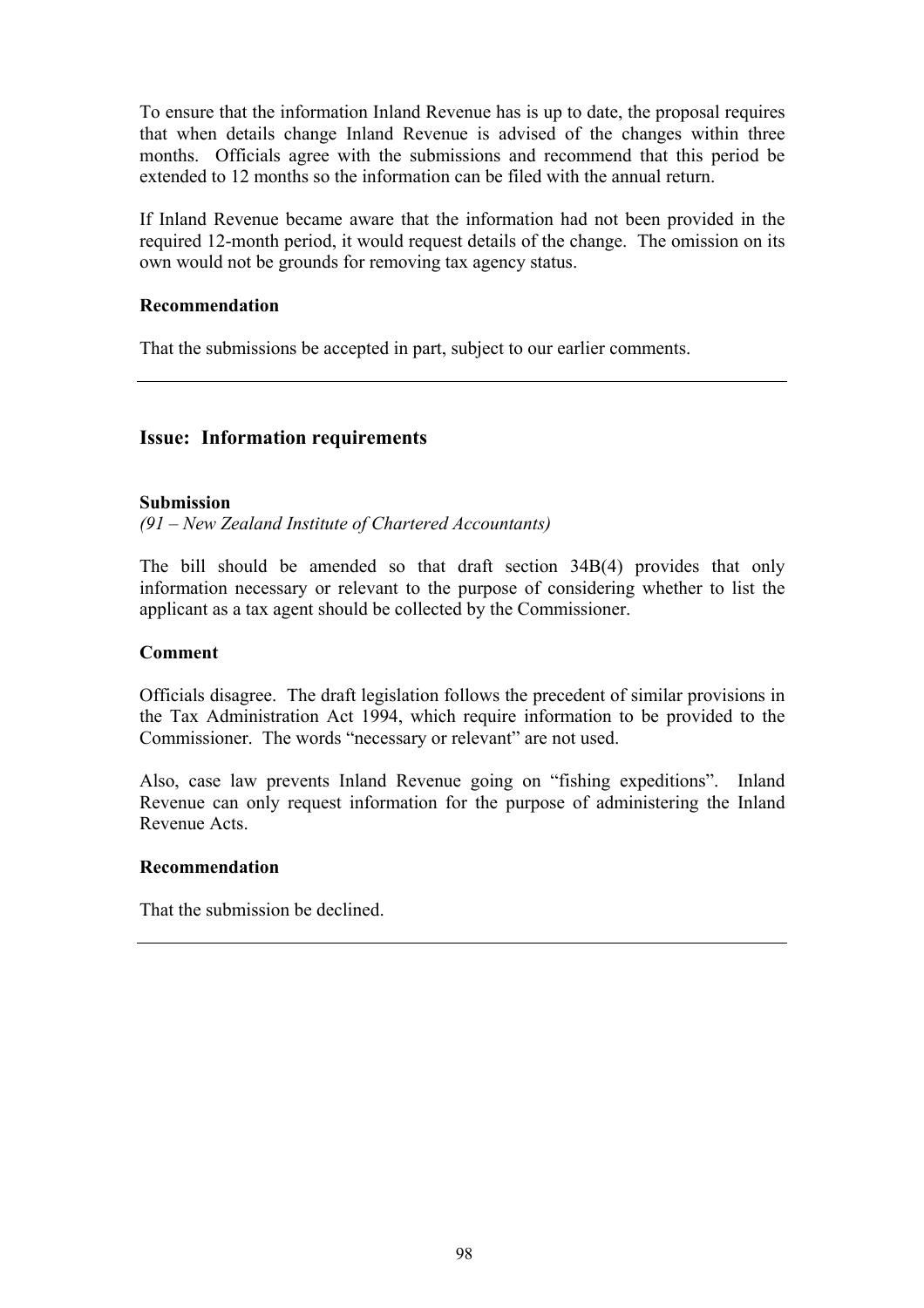# **Issue: Key factors**

# **Submission**

*(91 – New Zealand Institute of Chartered Accountants, 95 – New Zealand Law Society)* 

The key factors to be taken into account by the Commissioner in considering whether or not to list a person as a tax agent should be specified in an inclusive but not exhaustive list.

# **Comment**

The proposed amendment sets out a framework for considering whether to list a person as a tax agent. Operational guidelines will set out the circumstances in which it might be decided not to list a person as a tax agent. Setting out the circumstances in the guidelines rather than the legislation gives the Commissioner more flexibility in applying the rules and also the ability to take into account a wider number of factors.

# **Recommendation**

That the submission be declined.

# **Issue: Operational guidelines**

# **Submission**

*(91 – New Zealand Institute of Chartered Accountants)* 

While supporting giving the Commissioner discretion to withhold recognition or remove a person as a tax agent to protect the integrity of the tax system, operational guidelines setting out how the discretion might be exercised are of critical importance.

# **Comment**

Officials agree with the submission. Interested parties, such as NZICA, will be consulted in the development of the guidelines.

# **Recommendation**

That the submission be noted.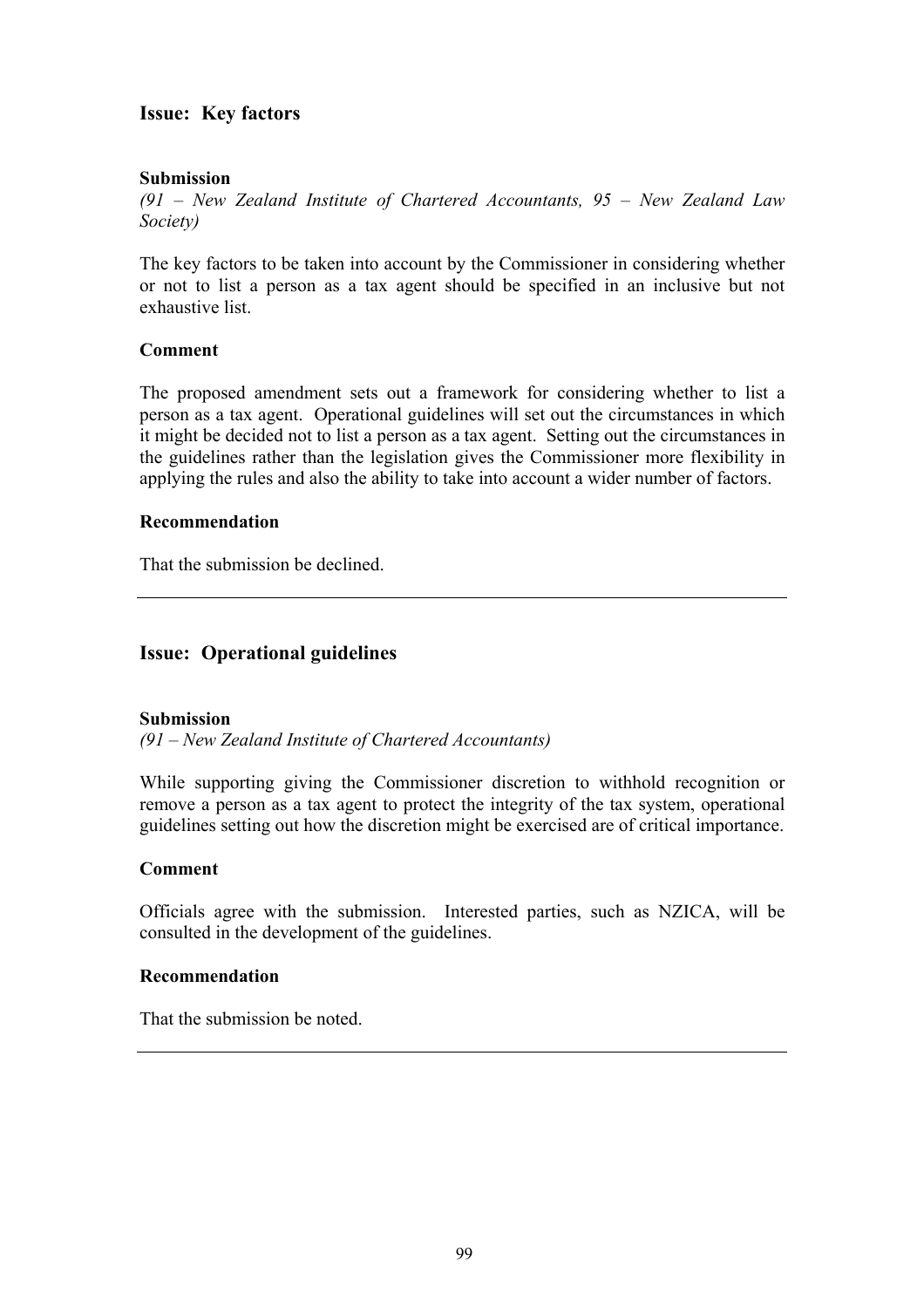# **Issue: Redundant legislation**

# **Submission**

*(91 – New Zealand Institute of Chartered Accountants)* 

The bill sets out when a person must be listed as a tax agent (section  $34B(5)$ ), therefore it is unnecessary to set out when the Commissioner must refuse to list a person as a tax agent (section 34B(7)).

# **Comment**

The bill sets out the process that will be followed when the Commissioner makes a decision to not list, or remove a person from the list. Therefore officials consider that it is appropriate that both provisions remain in the bill.

# **Recommendation**

That the submission be declined.

# **Issue: Time period**

#### **Submission**

*(91 – New Zealand Institute of Chartered Accountants)* 

The legislation should provide that, in exceptional circumstances, an agent has more than 30 days to supply the information to allow the Commissioner to review the decision to refuse to list a person as a tax agent.

# **Comment**

Under the proposals, if the Commissioner makes a decision to not grant, or remove tax agent status, the Commissioner must first notify the person, who then has an opportunity to provide any arguments that should be taken into account in making the final decision. The draft legislation gives the taxpayer 30 days to provide information to the Commissioner, or a shorter period if the Commissioner considers a shorter period is appropriate to protect the integrity of the tax system.

The submission suggests that the legislation should allow for longer periods. Officials agree and recommend that the proposal be amended, giving the Commissioner a discretion in setting the time period for the person to provide the information, taking into account the circumstances of the case.

# **Recommendation**

That the submission be accepted.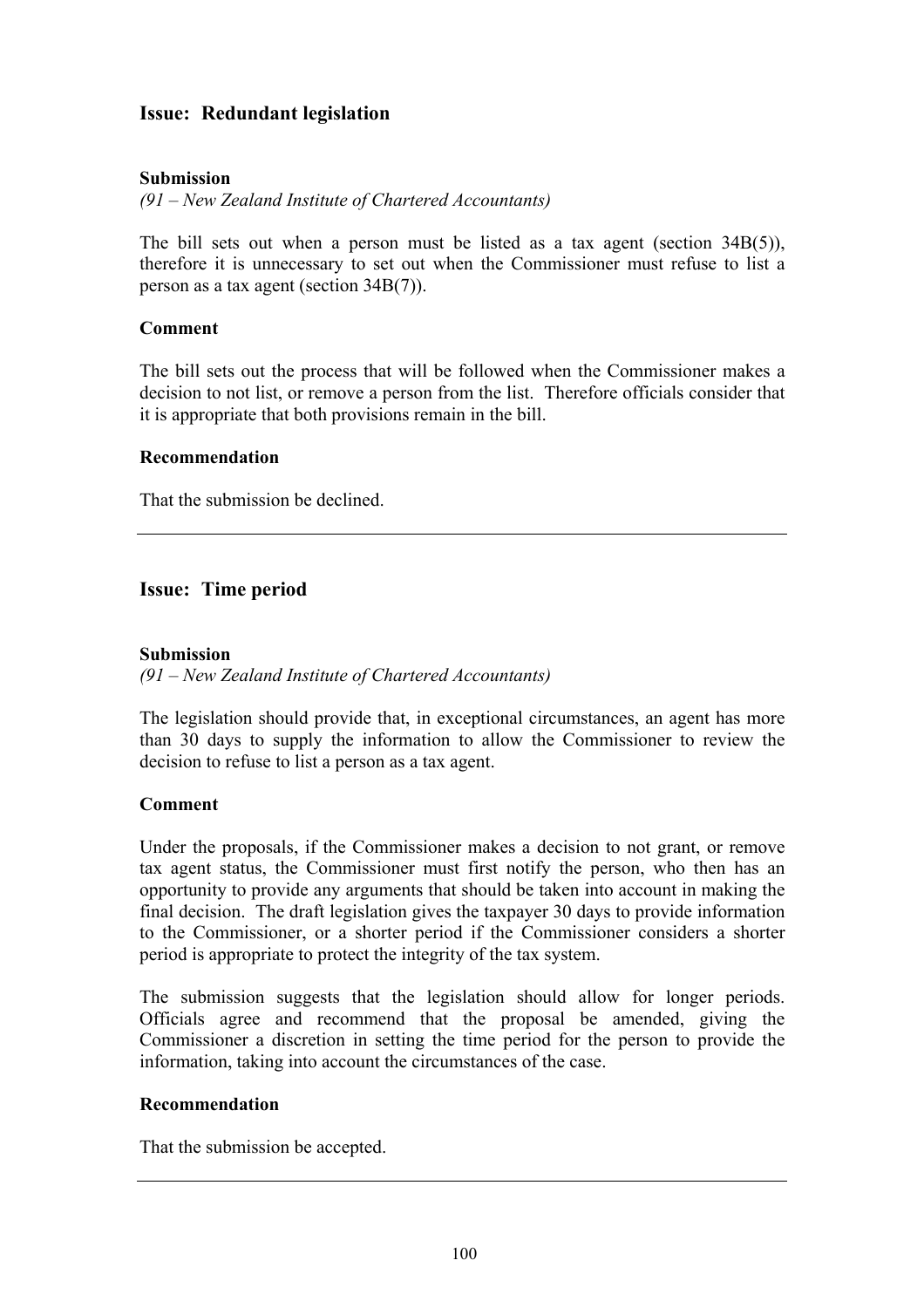# **Issue: Drafting clarification**

# **Submission**

*(95 – New Zealand Law Society)* 

In proposed section 34B(5), the drafting could be clarified by substituting, in paragraph (a) the words "eligible to be a tax agent" for the words "entitled to make the application".

#### **Comment**

Officials disagree with the submission. The words "entitled to make the application" have been used here and elsewhere in section 34B because the section applies to persons who are not currently tax agents. If the words "eligible to be a tax agent" were used, the section would also apply to persons who are currently tax agents.

#### **Recommendation**

That the submission be declined.

# **Issue: Secrecy provision**

#### **Submission**

*(91A – New Zealand Institute of Chartered Accountants)* 

The secrecy clause needs to be redrafted to allow the Commissioner to supply the necessary information to a professional body before making a final decision on delisting or not listing a tax agent, when the basis of the decision relates to the integrity of the tax system.

# **Comment**

As currently drafted, the information Inland Revenue can disclose to professional bodies when a member of that body poses a risk to the integrity of the tax system is limited to the decision to de-list the person. Officials agree with the submission and propose that the draft legislation be amended to include information "that would be relevant to a decision". Expanding the information that Inland Revenue can disclose and when it may be disclosed should benefit both the body and Inland Revenue in that relevant information may be shared before a decision is made.

As noted earlier, guidelines setting out how the discretion will apply will be prepared. The guidelines will also cover what information will be disclosed to professional bodies and how it will be disclosed. A decision to disclose information to professional bodies will be made at a very senior level within Inland Revenue.

# **Recommendation**

That the submission be accepted.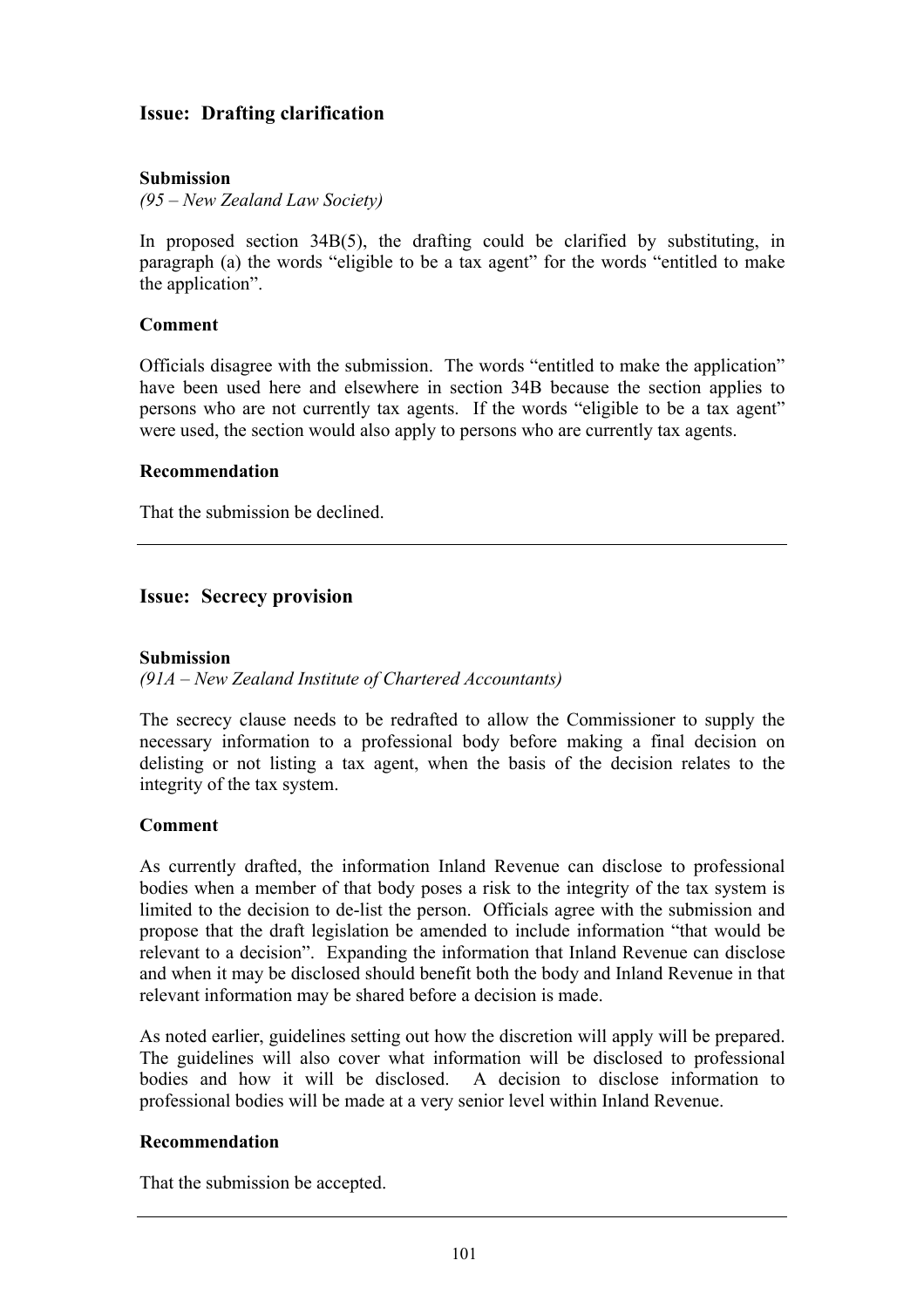# **Issue: Grace period**

# **Submission**

*(91 – New Zealand Institute of Chartered Accountants)* 

There should be a period of five working days grace before the proposed warning is given. This would remove the vagaries of the postal system and processing malfunctions.

#### **Comment**

If the legislation were amended to provide a five working day grace period, the effective date for filing returns would move to the end of that period, with both a large consequent fiscal loss and requests for further grace periods.

#### **Recommendation**

That the submission be declined.

# **Issue: Application date**

# **Submission**

*(91 – New Zealand Institute of Chartered Accountants)* 

The amendment should be effective from the date the bill was introduced. This change is taxpayer-friendly and clarifies Inland Revenue's current practice. Applying the new rules as soon as possible would be better and provide certainty for taxpayers.

# **Comment**

As currently drafted this proposal applies from 1 April 2008. Officials agree with the submission that the amendment be backdated. The amendment clarifies current practice. Currently, a late filing penalty is not imposed the first time an employer monthly schedule is filed late. Rather, the taxpayer is advised that the schedule is late and warned that subsequent late filing will be penalised. The late filing penalty is payable if a schedule is filed late in the 12 months following the warning. If all schedules are filed on time for a year, the process starts again – that is, if a schedule is late, the taxpayer is warned.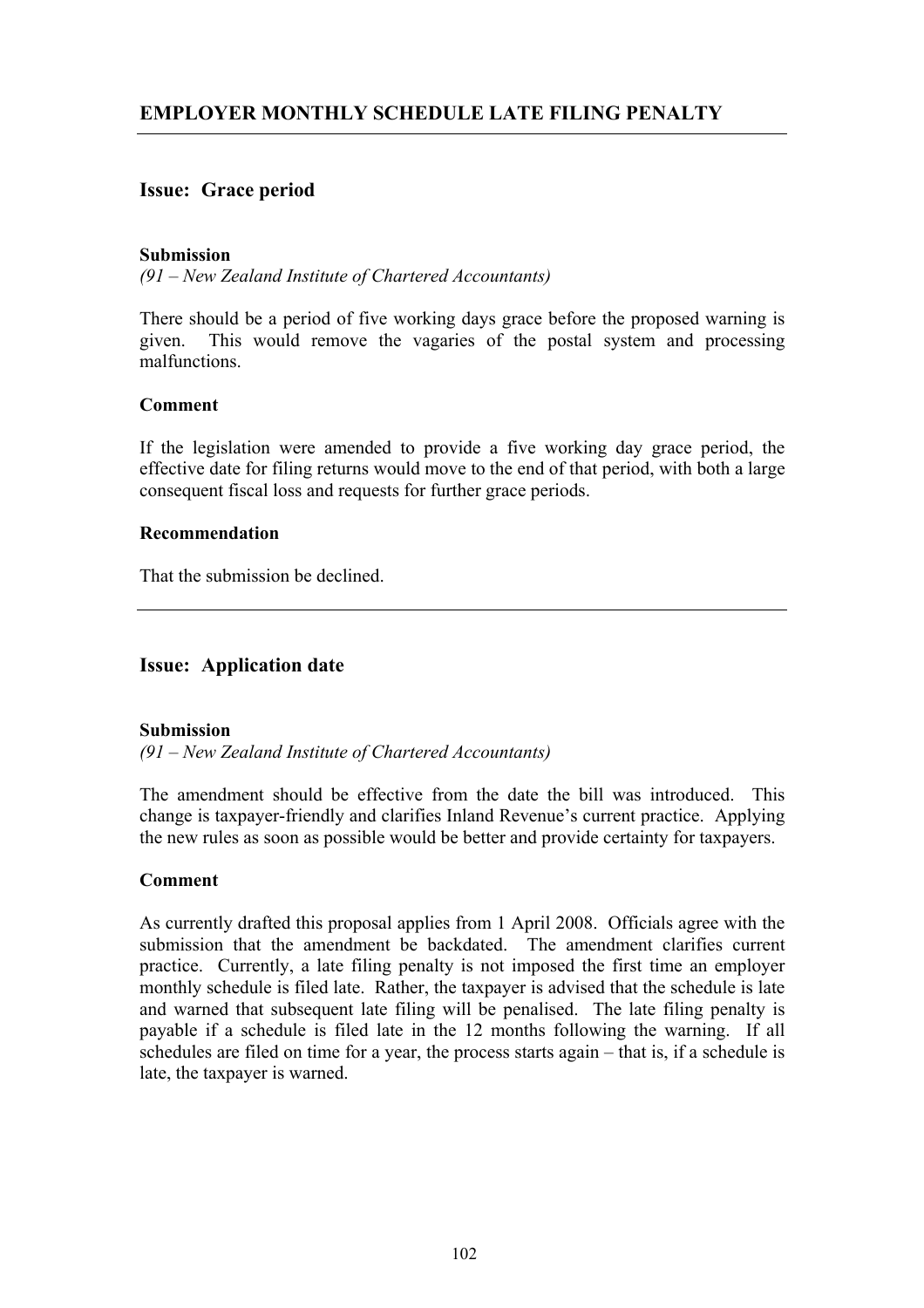If the amendment was passed in its current form, taxpayers who have filed their employer monthly schedules late in the previous year will have their slates wiped clean and will receive a warning notice rather than a penalty. This was not intended; wiping the slate clean results in an inequity for those taxpayers who have filed their employer monthly schedules on time. The amendment was aimed solely at aligning the legislation with Inland Revenue's current practice. Officials consider that the draft legislation should be clarified, and apply from the introduction of the employer monthly schedule, 1 April 1999. As this amendment reflects Inland Revenue practice, taxpayers will not be disadvantaged if the amendment applies from this date.

### **Recommendation**

That the submission be accepted in part and the amendment apply from 1 April 1999.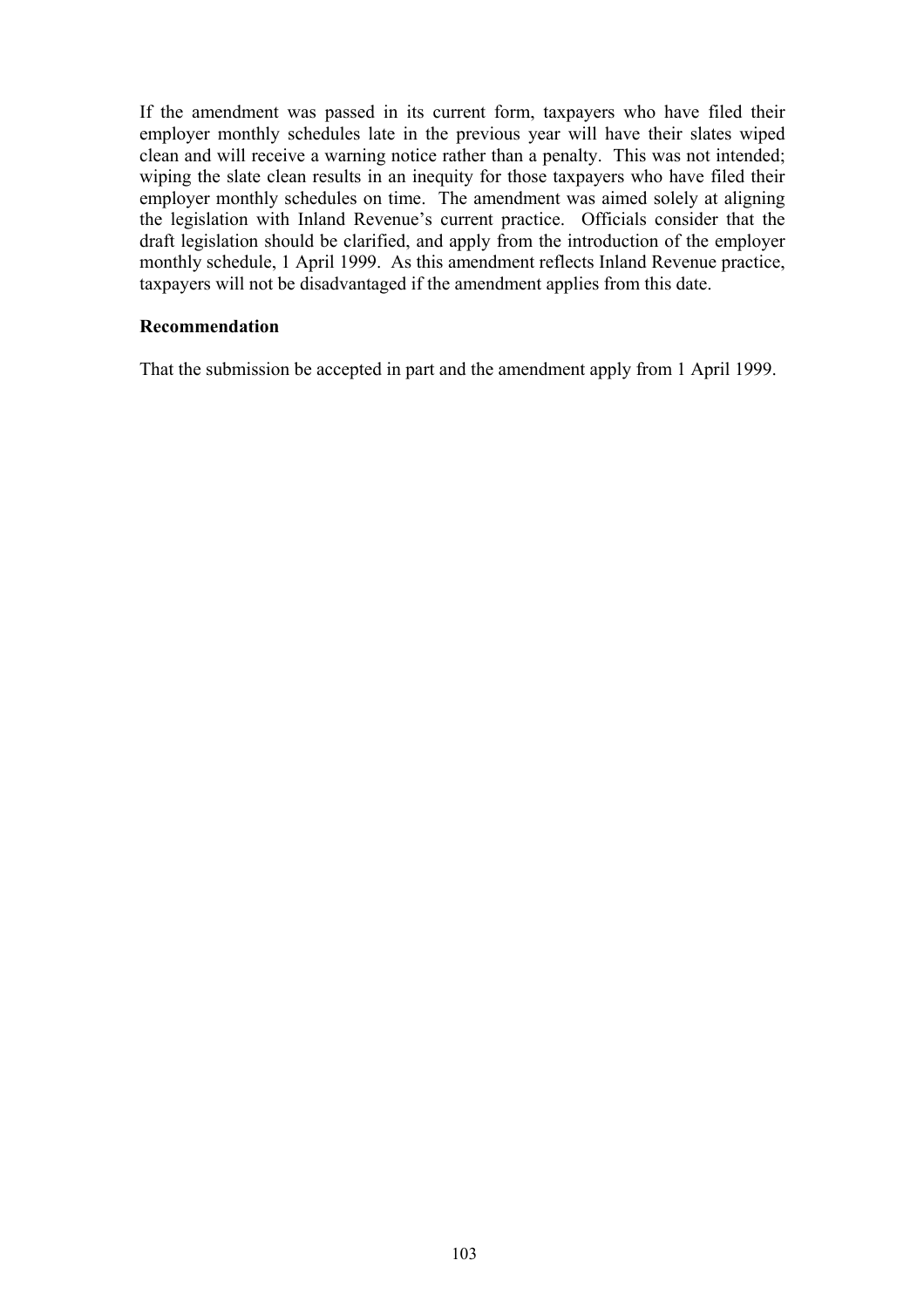## **Issue: Grace period**

### **Submission**

*(91 – New Zealand Institute of Chartered Accountants)* 

There should be a period of five working days grace before the warning is given. This would remove the vagaries of the postal system and processing malfunctions.

#### **Comment**

If the legislation were amended to provide a five working day grace period, the effective date for filing returns would move to the end of that period, with both a large consequent fiscal loss and requests for further grace periods.

#### **Recommendation**

That the submission be declined.

### **Issue: Amount of the penalty**

### **Submission**

*(91 – New Zealand Institute of Chartered Accountants)* 

The penalty should be tied to the return cycle, not the accounting basis. The \$50 penalty should apply to registered persons on category A, B and C taxable periods and the \$250 penalty to a category D registered person.

### **Comment**

The discussion document, *Tax penalties, tax agents and disclosures*, proposed that a \$250 penalty be imposed on all late GST returns. As a result of submissions on the discussion document, the proposal was amended to provide two levels of penalty – \$50 for smaller taxpayers and \$250 for larger taxpayers. Registered persons accounting for GST on a payments basis were seen as a proxy for smaller businesses and those on the invoice basis as a proxy for larger businesses. The threshold under which GST may be accounted for on a payments basis is taxable supplies of less than \$1.3 million in a 12-month period.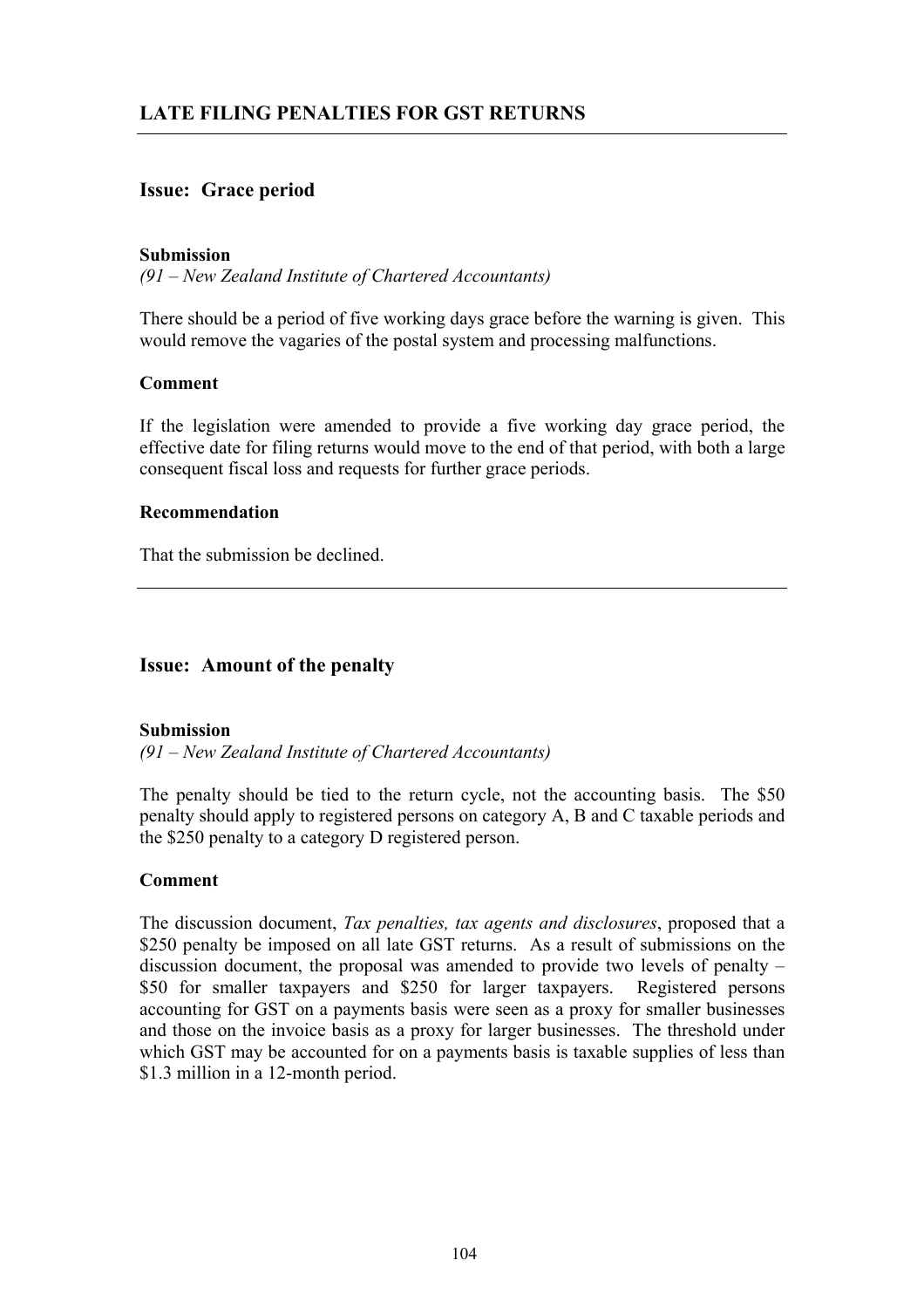While NZICA's submission has some merit, officials are concerned that some smaller businesses elect to account for GST on a monthly basis – for example, registered persons starting up their business, importers and exporters. Under the submission's proposal, these persons would face the higher rate of penalty. For this reason officials disagree with the submission.

### **Recommendation**

That the submission be declined.

## **Issue: Nil or credit returns**

### **Submission**

### *(91 – New Zealand Institute of Chartered Accountants)*

Any late filing penalties should be reversed if the return, when filed, is a nil return or results in a refund to the registered person.

### **Comment**

Officials disagree. The GST Act requires that nil and credit returns be filed. To encourage taxpayers to file on time it is appropriate that late filing penalties are imposed.

GST returns that result in refunds to registered persons tend to be filed early. Nil returns can arise for a number of reasons – including, for example, that the registered person is undertaking seasonal work, or is winding up their taxable activity. Requiring these returns to be filed better ensures that registered persons with ongoing businesses stay in the system and those ending a business activity do not leave the GST base without first complying with their GST obligations.

Currently, when taxpayers fail to file their GST returns, Inland Revenue issues a default assessment. A default assessment is an estimation of tax liability and remains in place until the taxpayer files the return. The default assessment may be an excessive response to non-filing, particularly for those taxpayers with a nil or credit return. Imposing a late filing penalty would be a more appropriate response, with the default assessment reserved for significant or ongoing non-compliance.

### **Recommendation**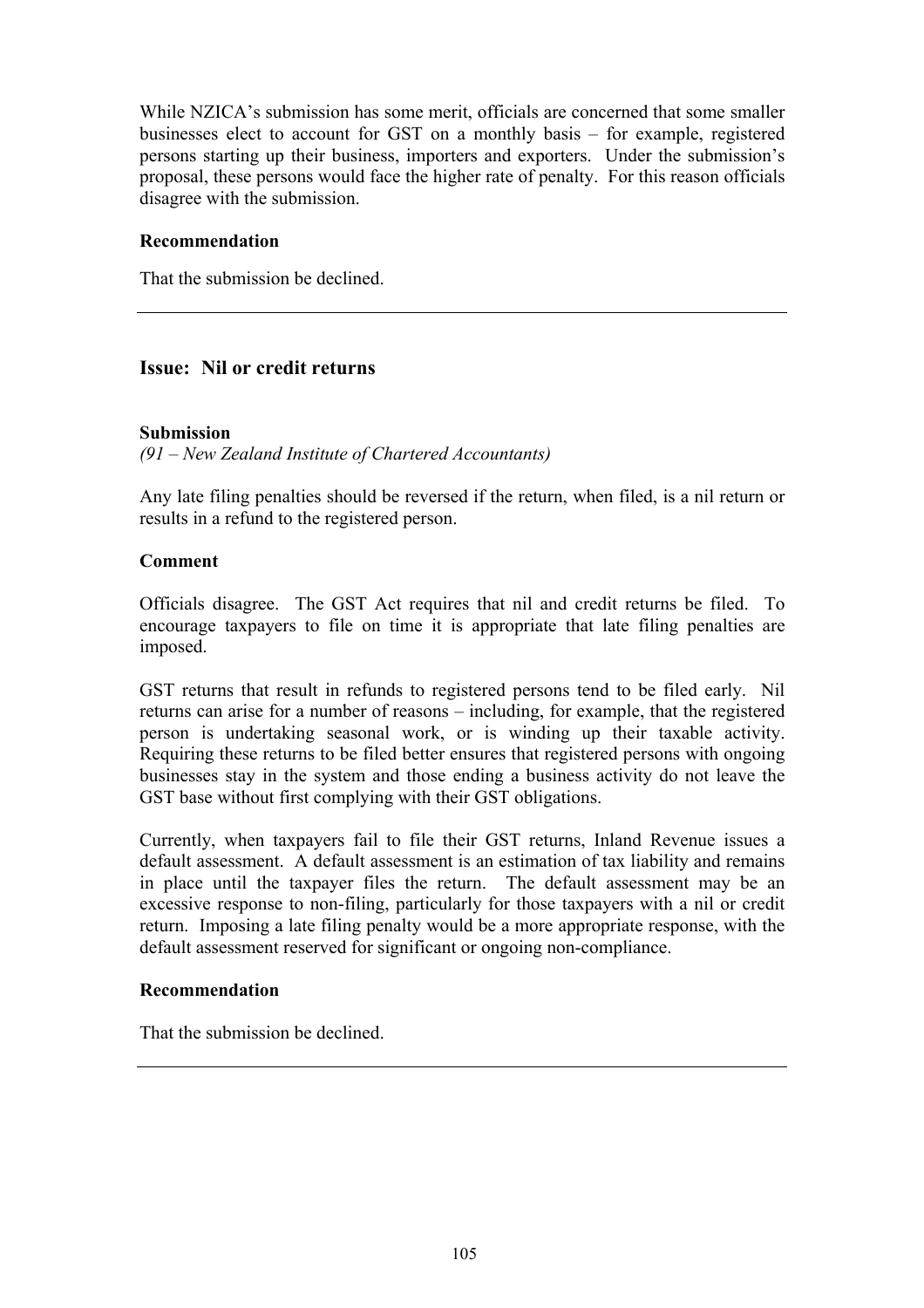## **Issue: Good filing history**

### **Submission**

*(91 – New Zealand Institute of Chartered Accountants)* 

When a registered person has a good filing history for the earlier of 12 months or six returns, the late filing penalty should not apply.

### **Comment**

As is currently the practice with late-filed employer monthly schedules, the first time a GST return is filed late a late filing penalty will not be imposed. Rather, the taxpayer will be advised the return is late and warned that subsequent late returns will be penalised. The late filing penalty will be payable if a schedule is filed late in the 12 months following the warning.

Officials consider that a 12-month period is more appropriate than a "six returns" period as it is consistent with the period for late-filed employer monthly schedules. It also avoids any potential complications when a taxpayer changes the frequency in which they file GST returns.

### **Recommendation**

That the submission be declined.

## **Issue: Hybrid accounting method**

### **Submission**

*(Matter raised by officials)* 

The legislation should set out the amount of the penalty for taxpayers who account for GST on a hybrid basis.

### **Comment**

The proposed amendment sets out two levels of penalty: for those who account for GST on an invoice basis the late filing penalty will be \$250, and for those who account for GST on a payments basis the penalty will be \$50.

The "hybrid basis" requires a registered person to account for output tax in the same manner as the invoice basis and input tax in the same manner as the payments basis.

The proposal should be amended so that the \$250 penalty also applies to registered persons who account for GST on a hybrid basis.

### **Recommendation**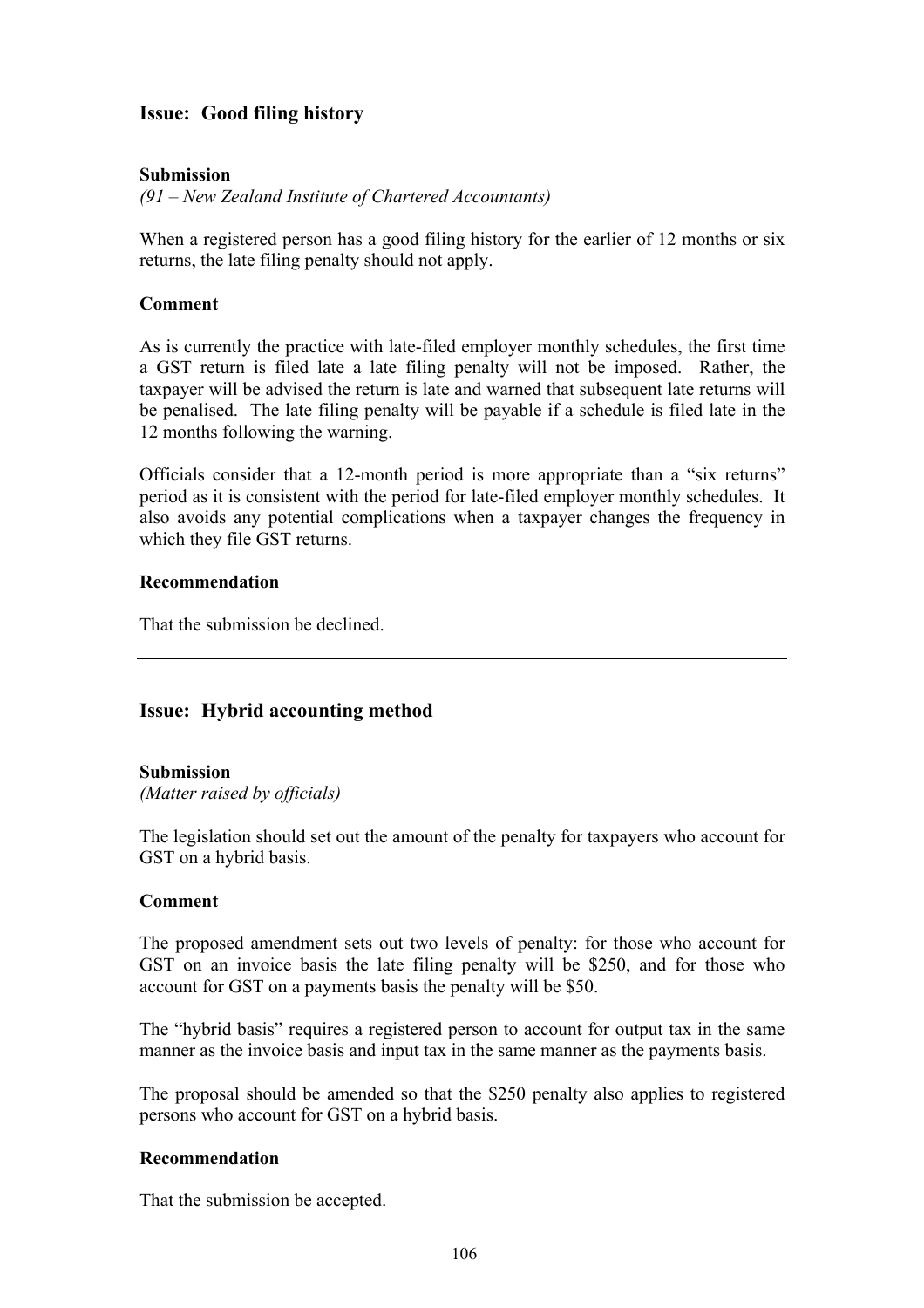## **Issue: Application to GST**

### **Submission**

*(91 – New Zealand Institute of Chartered Accountants, 95 – New Zealand Law Society, 71 – PricewaterhouseCoopers)* 

In relation to GST, the period in which Inland Revenue will not grant a further warning should be reduced from two years to one year. Or the two-year period should reduce to 12 months to align with the limit for the late filing penalty.

### **Comment**

The proposal does not apply separately to each type of tax; rather it applies to a taxpayer. Providing a shorter period for GST is therefore not appropriate.

The proposal is aimed at ensuring that taxpayers who are usually compliant, but who have inadvertently missed a payment, do not incur late payment penalties.

A general reduction from two years to one year would not promote the best balance between not penalising an occasional error and providing the right incentives to comply.

### **Recommendation**

That the submission be declined.

### **Issue: Drafting**

### **Submission**

*(91 – New Zealand Institute of Chartered Accountants)* 

The drafting is difficult to understand without an appreciation of the policy intent behind the provision. The current wording makes it difficult to identify that these sections provide for a warning only and no late payment penalty to apply, if a taxpayer has paid all tax on time in the previous two years. Where possible, such relief should be expressed positively in words that clearly convey the policy.

### **Comment**

Officials agree. The provisions should be moved to subsection (1) to make the format of the legislation consistent with other penalty provisions. The drafting will also be made clearer.

### **Recommendation**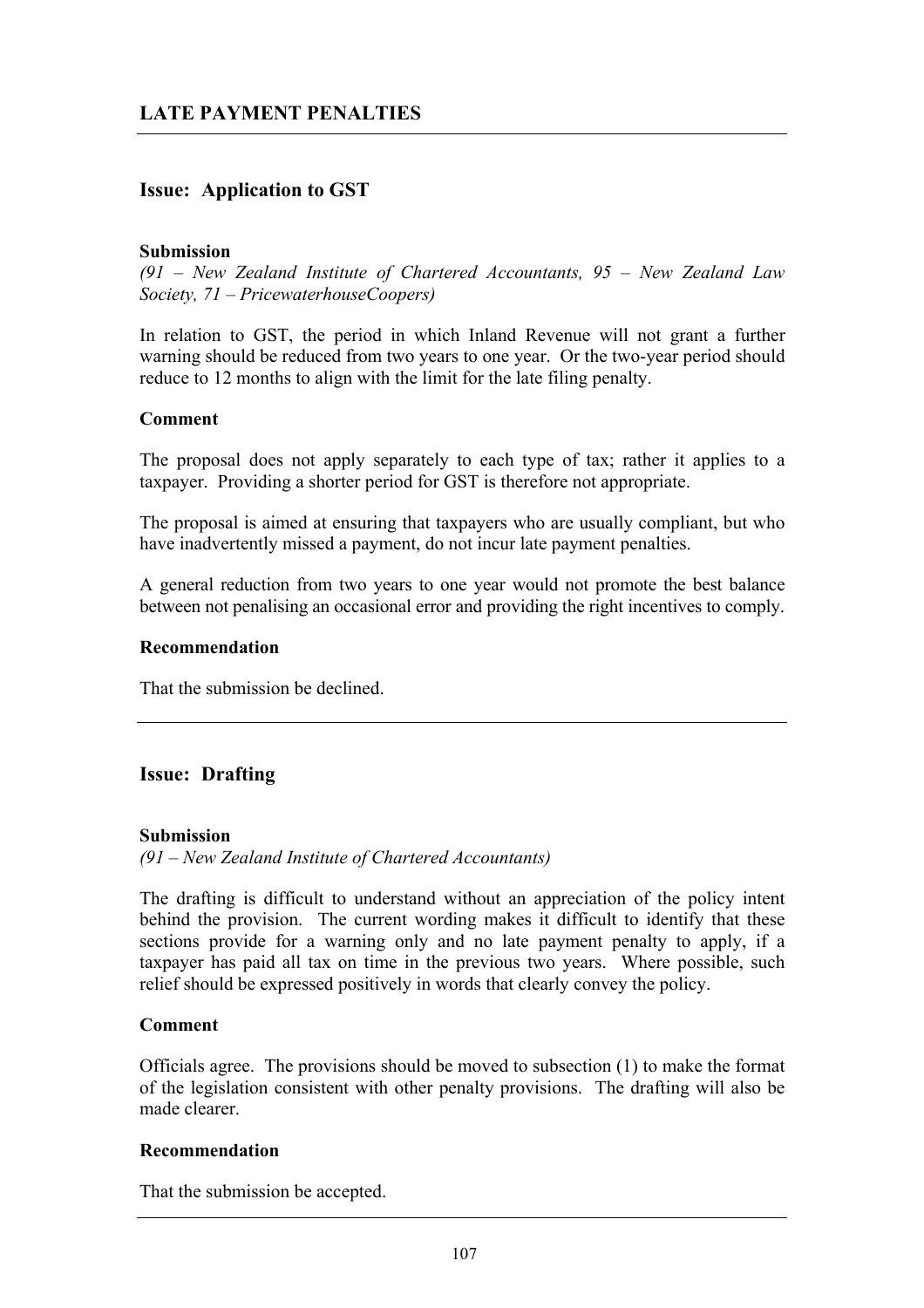## **Issue: Grace period**

### **Submission**

*(91 – New Zealand Institute of Chartered Accountants)* 

A period of five working days grace should be given for the payment before a warning is given of a late payment penalty imposition.

### **Comment**

The initial late payment penalty is imposed in two stages:

- 1 percent the day after the due date; and
- 4 percent six days later.

The staggering of the penalty is designed to provide an incentive to pay tax on the due date and to not overly penalise taxpayers who are only few days late. As the legislation already provides a much lower rate which, in effect, allows a "grace period", officials do not agree with the submission.

If the legislation were amended to provide a five working day grace period, the effective date for payment would move to the end of that period, with both a large consequent fiscal loss and requests for further grace periods.

### **Recommendation**

That the submission be declined.

## **Issue: Application of late payment penalties when liability not identified**

### **Submission**

*(61 – KPMG)* 

As currently drafted, it is unclear how the taxpayer will be relieved by way of a notification from the late payment penalties for provisional tax payments as the penalty cannot be assessed until the final tax liability is calculated.

### **Comment**

As noted earlier, this proposal is aimed at taxpayers who are generally compliant but who inadvertently miss a payment. Officials agree that the legislation is unclear when late payment penalties are imposed some time after the due date – for example, in the case of estimated provisional tax, when the taxpayer's residual income tax is determined. We consider that the late payment notification should not apply to provisional tax and this will be clarified in the legislation.

### **Recommendation**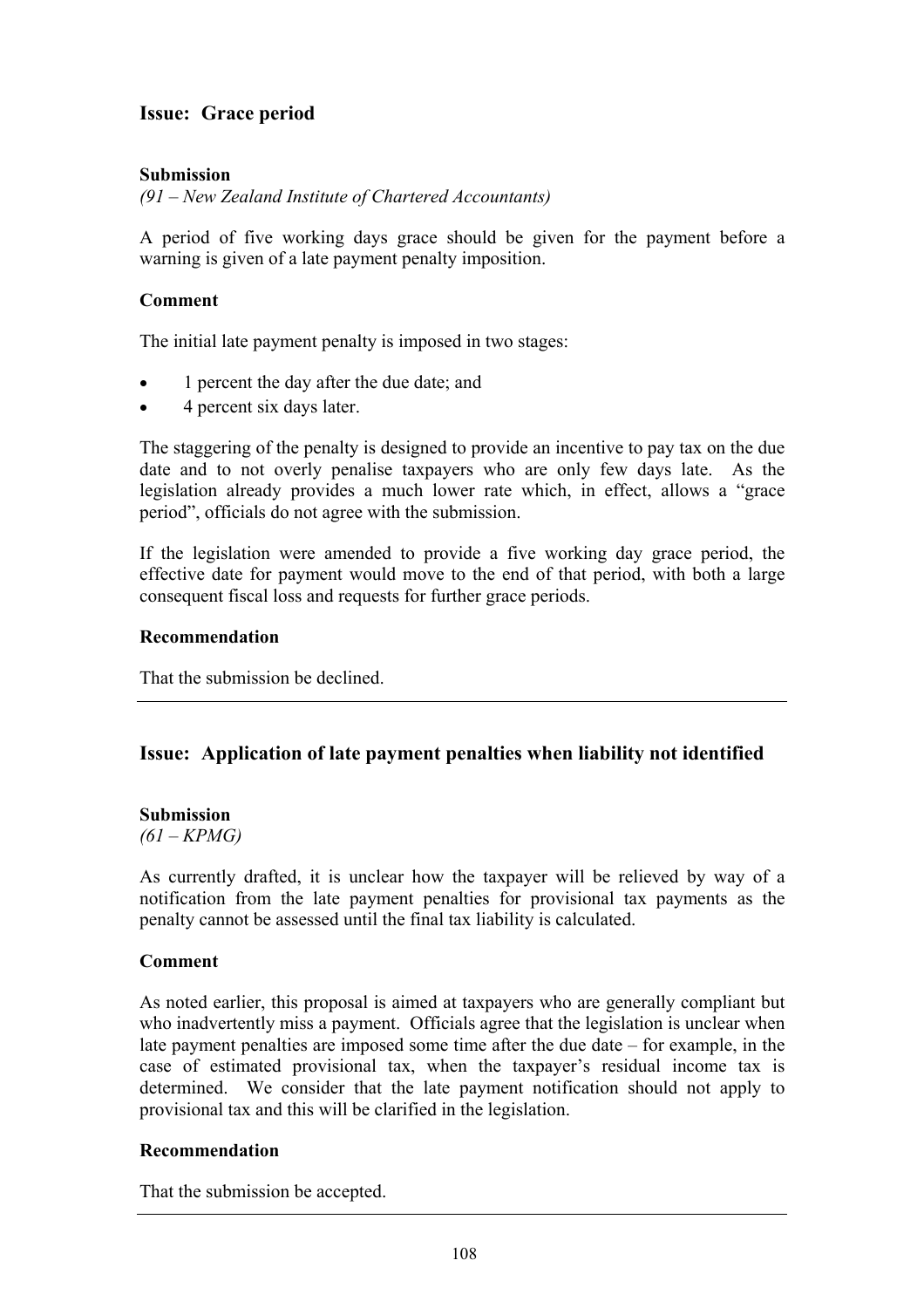## **Issue: Due date for payment of tax**

### **Submission**

*(61 – KPMG, 71 – PricewaterhouseCoopers, 91 – New Zealand Institute of Chartered Accountants)* 

Section 142A (which sets a new due date for payment of tax if the Commissioner increases an assessment) should be amended to allow a new due date to be extended by the Commissioner, irrespective of whether a return has been filed.

### **Comment**

Under section 142A, if the Commissioner increases an assessment (for example, following an audit of the taxpayer), the increased amount of tax and any shortfall penalty has a new due date for payment set. However, if there is no assessment of tax (because the taxpayer did not, or was not required to file a return) and Inland Revenue assesses tax, the increased amount of tax does not have a new due date for payment set. This can result in both late payment penalties and shortfall penalties being imposed.

When the taxpayer is not required to file a return (and is not self-assessing a liability, as may be the case with non-resident withholding tax) officials consider that a new due date should able to be set because the imposition of the late payment penalty may result from a technicality in the legislation.

When the taxpayer is required to file a return (and self-assess) but fails to do so, a new due date should still be set, with the late filing penalty being the appropriate response.

### **Recommendation**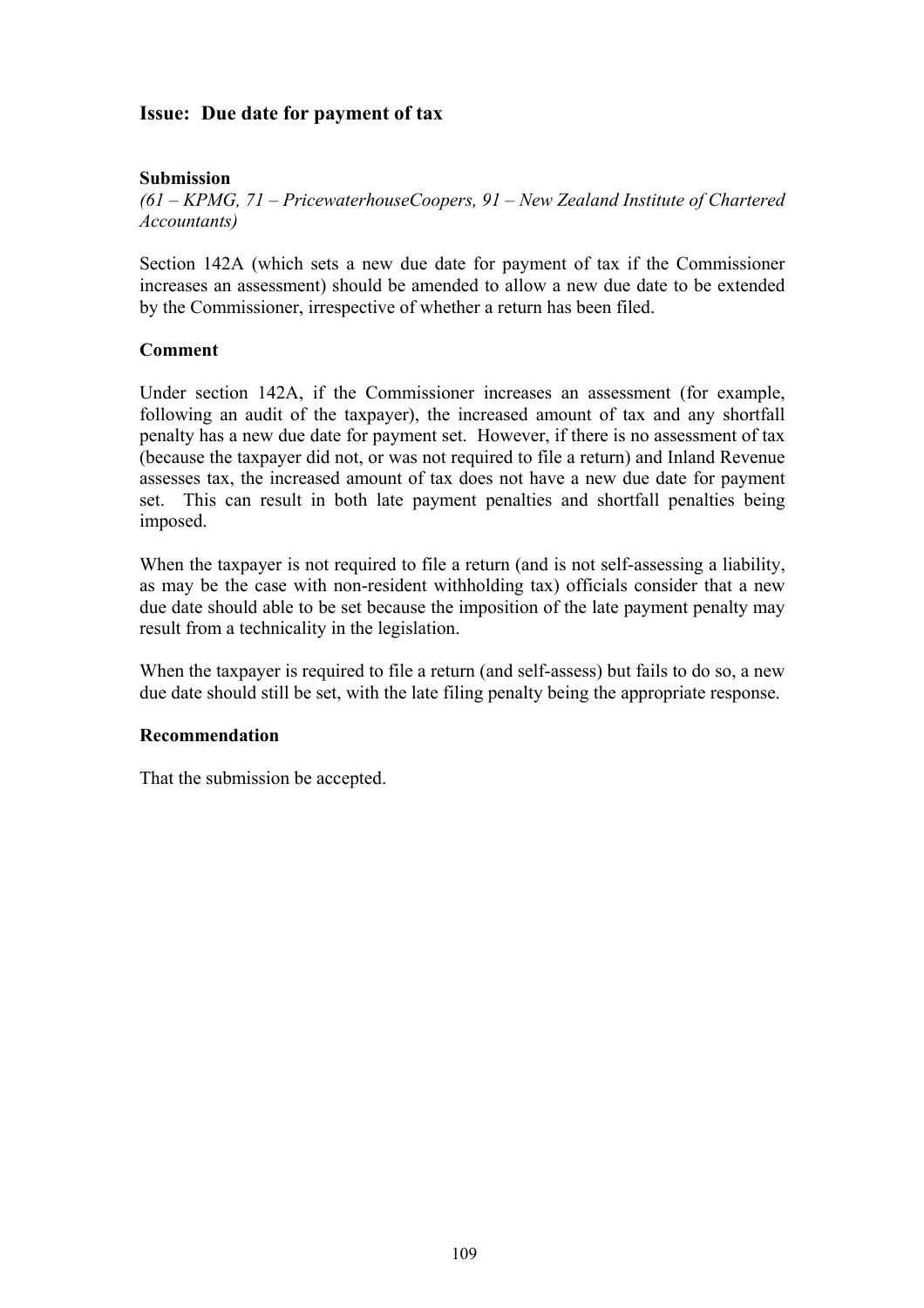## **Issue: Application date**

### **Submission**

*(91 – New Zealand Institute of Chartered Accountants)* 

The amendment should be effective from 1 April 2003, or at a minimum, 1 April 2006. The proposal is taxpayer-friendly and is clarifying Inland Revenue's current practice around section 141KB, which provides a Commissioner discretion not to impose a shortfall penalty for an unacceptable tax position in certain circumstances.

### **Comment**

Officials consider that this amendment neither clarifies current practice nor is it relevant to the application of section 141KB.

Inland Revenue's practice under the current legislation is to allow an offset of tax where the taxable or return periods of the two persons are the same. The proposal removes the requirement for the parties' periods to be the same. If this proposal were to apply retrospectively, cases that involved an inability to offset between associated persons where shortfall penalties had been imposed since 1 April 2003 or 1 April 2006, would have to be reviewed. Given that the legislation and practice have been sufficiently clear this does not seem justified.

### **Recommendation**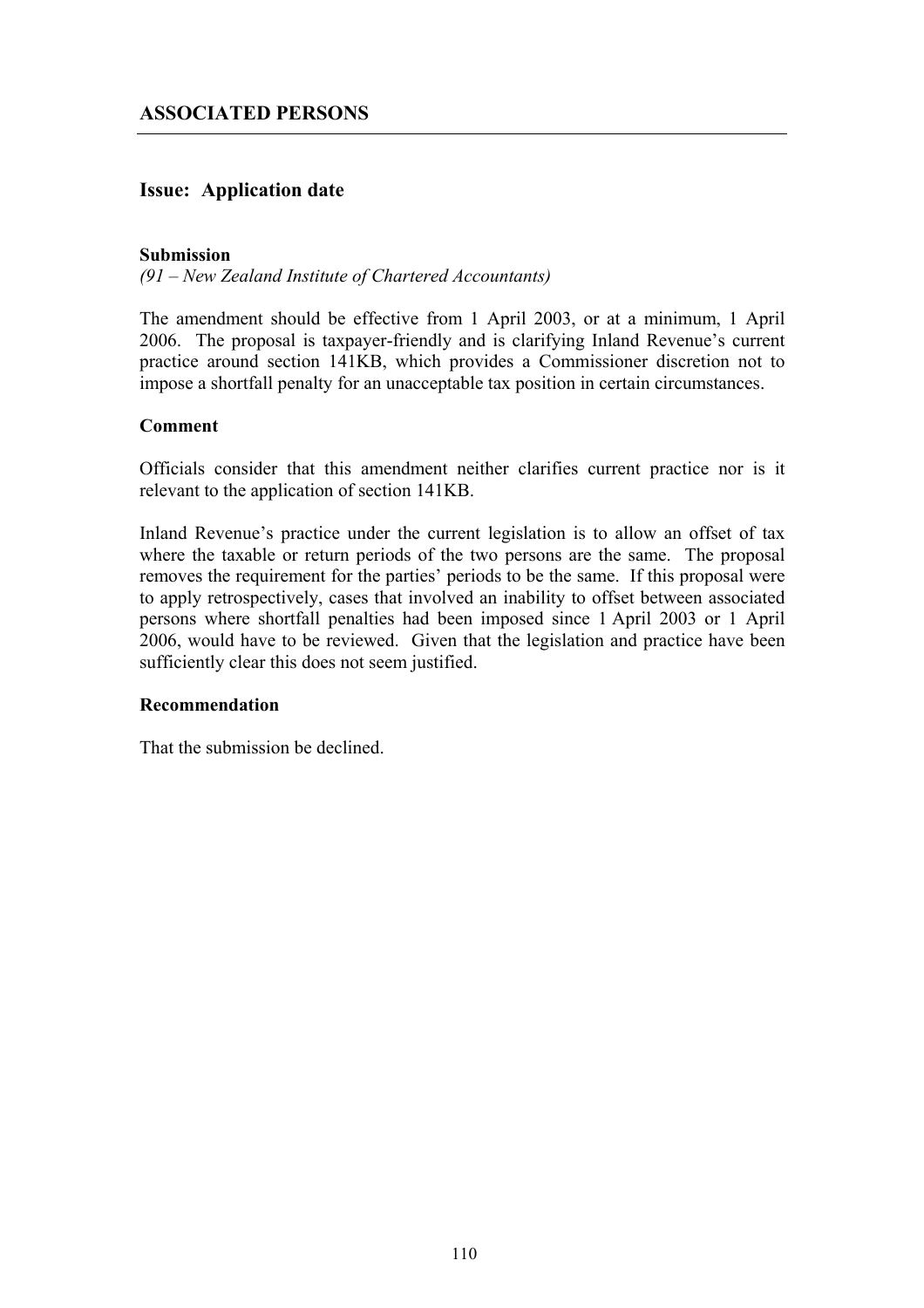## **Issue: Application to in-house tax advisors**

### **Submission**

*(33 – Corporate Taxpayers Group, 54 – ASB, 58 – Trustee Corporations Association of New Zealand, 74R – Deloitte, 91 – New Zealand Institute of Chartered Accountants)* 

Corporates with in-house qualified and dedicated tax groups have a capability at least equivalent to external tax advisors and should be entitled to the equivalent level of automatic relief from penalties. Requiring in-house advisers to obtain advice from external parties to enable the corporate to obtain the presumption of taking reasonable care is an unwarranted compliance cost for corporates.

### **Comment**

Inland Revenue's practice is that taxpayers who have used tax advisors are usually considered to have taken reasonable care. There are exceptions – for example, where the taxpayer has not provided all of the necessary information to the tax advisor. Under this amendment the legislation will prescribe this and other limited circumstances in which a shortfall penalty for not taking reasonable care can be imposed when the taxpayer has used a tax advisor.

The amendment does not extend to in-house tax advisors. This is because it is more difficult to objectively determine whether in-house tax advisors have provided completely independent advice. This is not to say that in-house advisors do not in a similar way to external tax advisors perform the role of maintaining voluntary compliance.

The amendment does not mean that by using an in-house tax advisor the taxpayer has not taken reasonable care, but rather that if an independent tax advisor is used the taxpayer has clearly demonstrated that they have taken reasonable care.

Determining whether a taxpayer who has used an in-house tax advisor has taken reasonable care will depend on the relevant facts and there may be a considerable difference between the role of an in-house tax advisor for a large corporate and an inhouse advisor for a smaller business. The in-house tax advisor may have systems in place that demonstrate that the taxpayer is taking reasonable care. This will be determined on a case by case basis.

Inland Revenue operational guidelines will address the application of the penalty for not taking reasonable care to the in-house tax advisor situation.

### **Recommendation**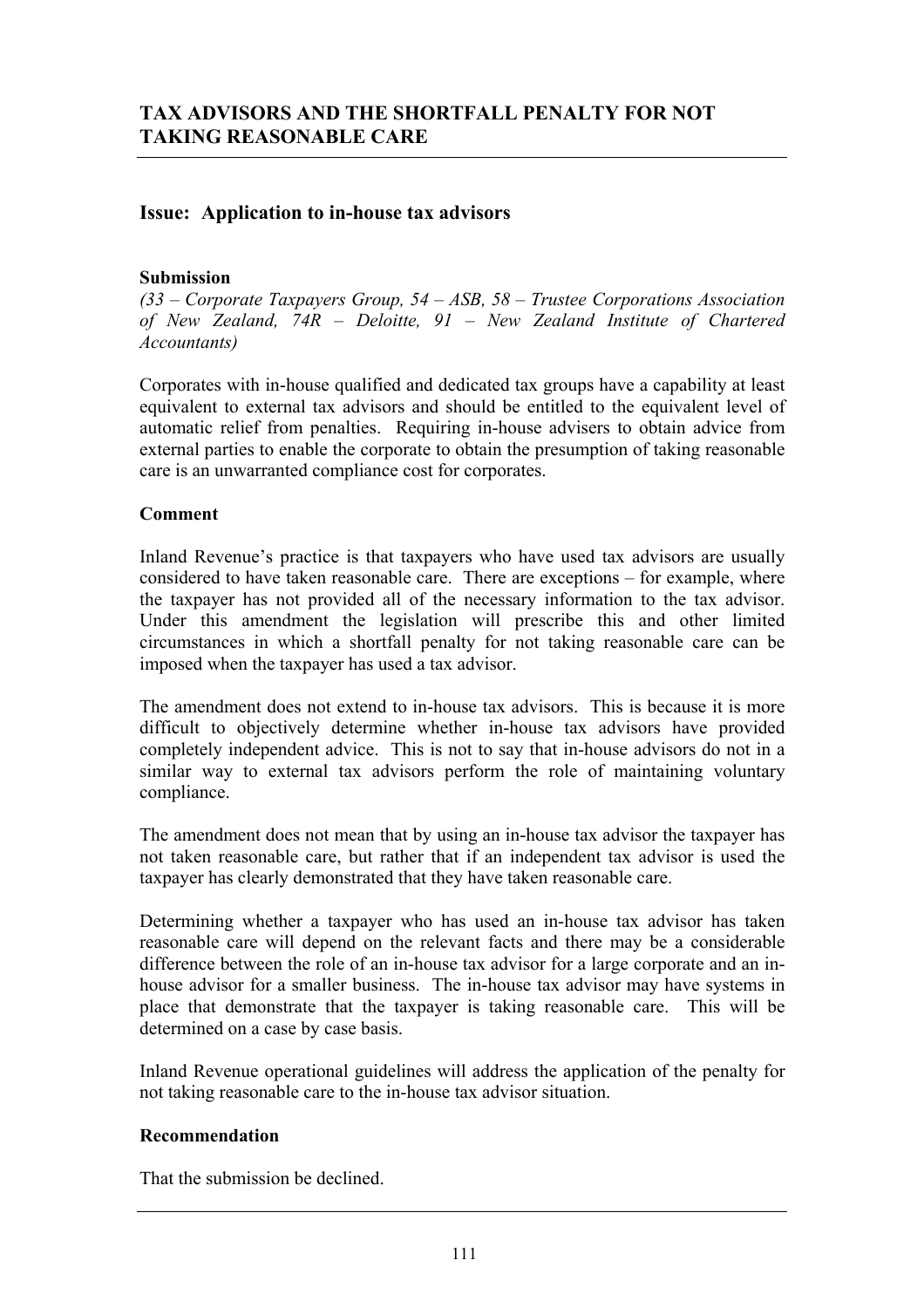## **Issue: Application to groups**

### **Submission**

*(33 – Corporate Taxpayers Group, 74R – Deloitte)* 

The amendment fails to recognise that in many situations the taxpayer relying on the advice from an external tax advisor may not have engaged the tax advisor. For example, an external tax advisor may be engaged by the parent of a group of companies.

### **Comment**

Officials agree that the amendment should extend to the situation of a tax advisor engaged by the parent of a group of companies and recommend that the bill be amended to reflect this.

### **Recommendation**

That the submission be accepted.

## **Issue: Level of proof and non-disclosure**

### **Submission**

*(33 – Corporate Taxpayers Group, 49 – Contact)* 

The proposal is silent on the level of proof Inland Revenue will require that a tax position has been taken on the basis of an action or advice of a tax advisor. If written advice is provided, will it be necessary for the taxpayer to forfeit the taxpayer's right to non-disclosure of the tax advice document to benefit from this provision?

### **Comment**

Under the proposed amendment, if a taxpayer is able to demonstrate that they have used a tax advisor, the taxpayer will be treated as having taken reasonable care. The incidental burdens are no more or less than required for other tax administration purposes.

Officials consider that the legislation should not set out the specific requirements necessary to show that the taxpayer has taken reasonable care. To do so may result in further compliance costs for the taxpayer, and the current administrative processes allow the specific circumstances of each case to be taken into account.

Officials do not consider that the non-disclosure right should be forfeited as that could undermine the policy intent of the non-disclosure right. This will be dealt with in operational guidelines.

### **Recommendation**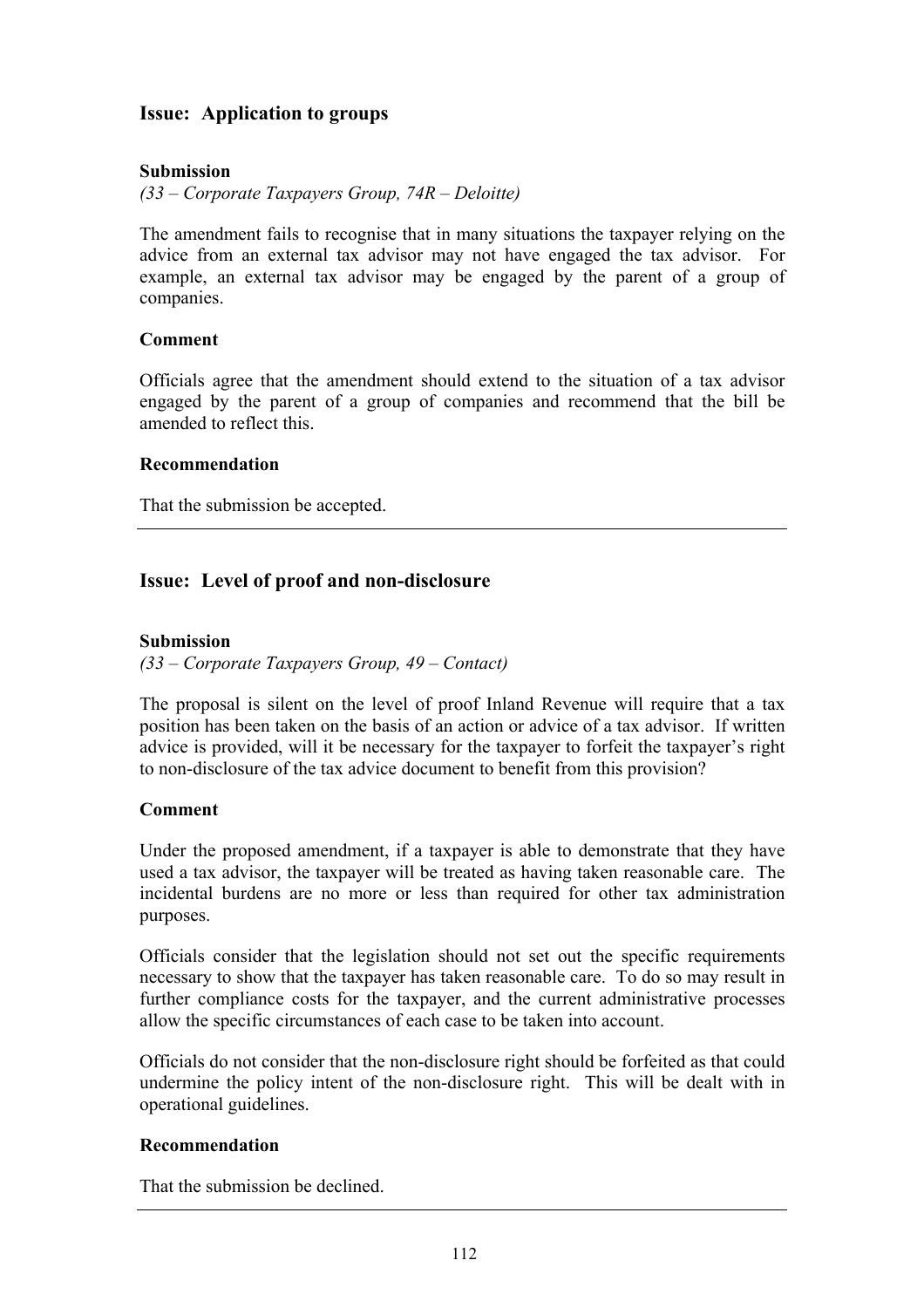## **Issue: Meaning of "adequate"**

### **Submission**

*(33 – Corporate Taxpayers Group, 71 – PricewaterhouseCoopers, 74R – Deloitte, 91 – New Zealand Institute of Chartered Accountants)* 

There is a lack of guidance provided in relation to what will constitute "giving adequate information to the tax advisor". "Adequate" should be defined.

#### **Comment**

There is no definition of "reasonable care" in the Tax Administration Act. Broadly, the standard envisages the effort required being commensurate with a reasonable person's actions in the taxpayer's circumstances.

The proposed amendment uses "adequate" in two places. A taxpayer who relies on an action or advice of a tax advisor is considered to have taken reasonable care, except if the taxpayer:

- "(b) does not provide to the tax advisor adequate information relating to the tax position:
- "(c) does not provide to the tax advisor adequate instructions relating to the tax position:"

Officials consider that "adequate" should not be defined as what is considered "adequate" information or instruction will depend on the taxpayer's circumstances.

Officials agree that there is a need for operational guidelines. There are currently operational guidelines – for example, standard practice statements and interpretation statements that relate to the shortfall penalty legislation. These statements will be updated as a result of the amendments in this bill.

#### **Recommendation**

That the submission be declined.

### **Issue: Corresponding tax positions**

#### **Submissions**

*(71 – PricewaterhouseCoopers, 91 – New Zealand Institute of Chartered Accountants)* 

The bill provides that a shortfall penalty for not taking reasonable care can be imposed, when the taxpayer uses an agent, if the taxpayer has previously had a tax shortfall for the same type of tax arising from a corresponding tax position in an earlier return and does not take reasonable care to avoid the further tax shortfall. There should be a time limit imposed in this context. *(PricewaterhouseCoopers)*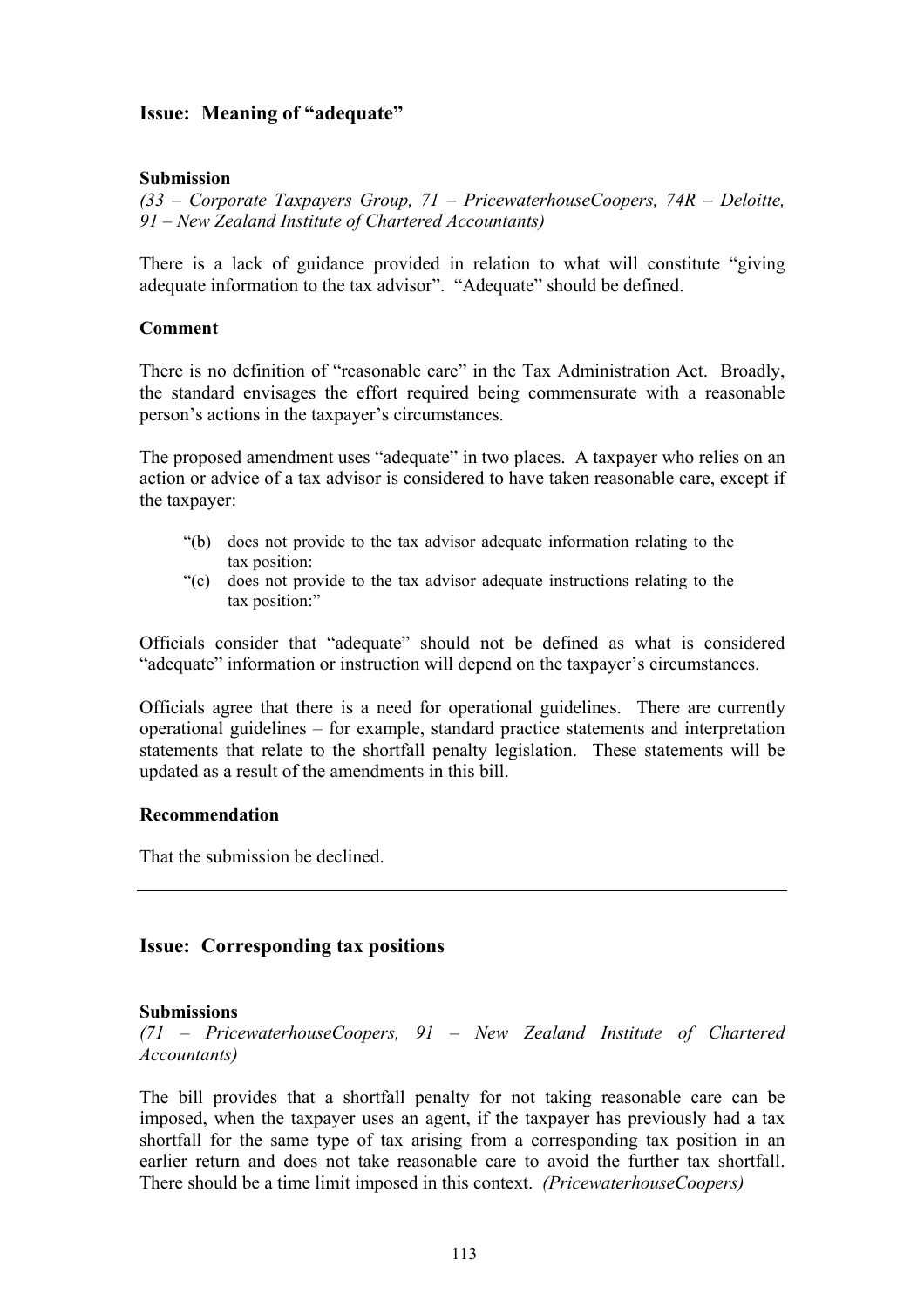This amendment should be removed and it should be decided on a case by case basis. Taxpayers can easily end up with a tax shortfall for the same types of tax arising from a corresponding tax position, say, through disputes on a technical interpretation basis. *(New Zealand Institute of Chartered Accountant)*

### **Comment**

The proposed amendment sets out when a taxpayer who has used an agent may have a penalty for not taking reasonable care imposed. This includes when the taxpayer:

"has previously had a tax shortfall for the same type of tax arising from a corresponding tax position in an earlier return and does not take reasonable care to avoid the further tax shortfall"

Officials consider that the proposed amendment currently allows for such cases to be considered on a case by case basis. After a tax shortfall is identified, a reasonable person in the taxpayer's circumstances would identify that there is a risk in that area and would check in future periods that their tax position is correct.

Officials agree with the PricewaterhouseCoopers submission. We consider that over time the taxpayer may no longer be aware of the risk and the proposal should be amended to provide for a four-year time limit.

### **Recommendation**

That the submission for a time limit be accepted in part in that a four-year time period be imposed.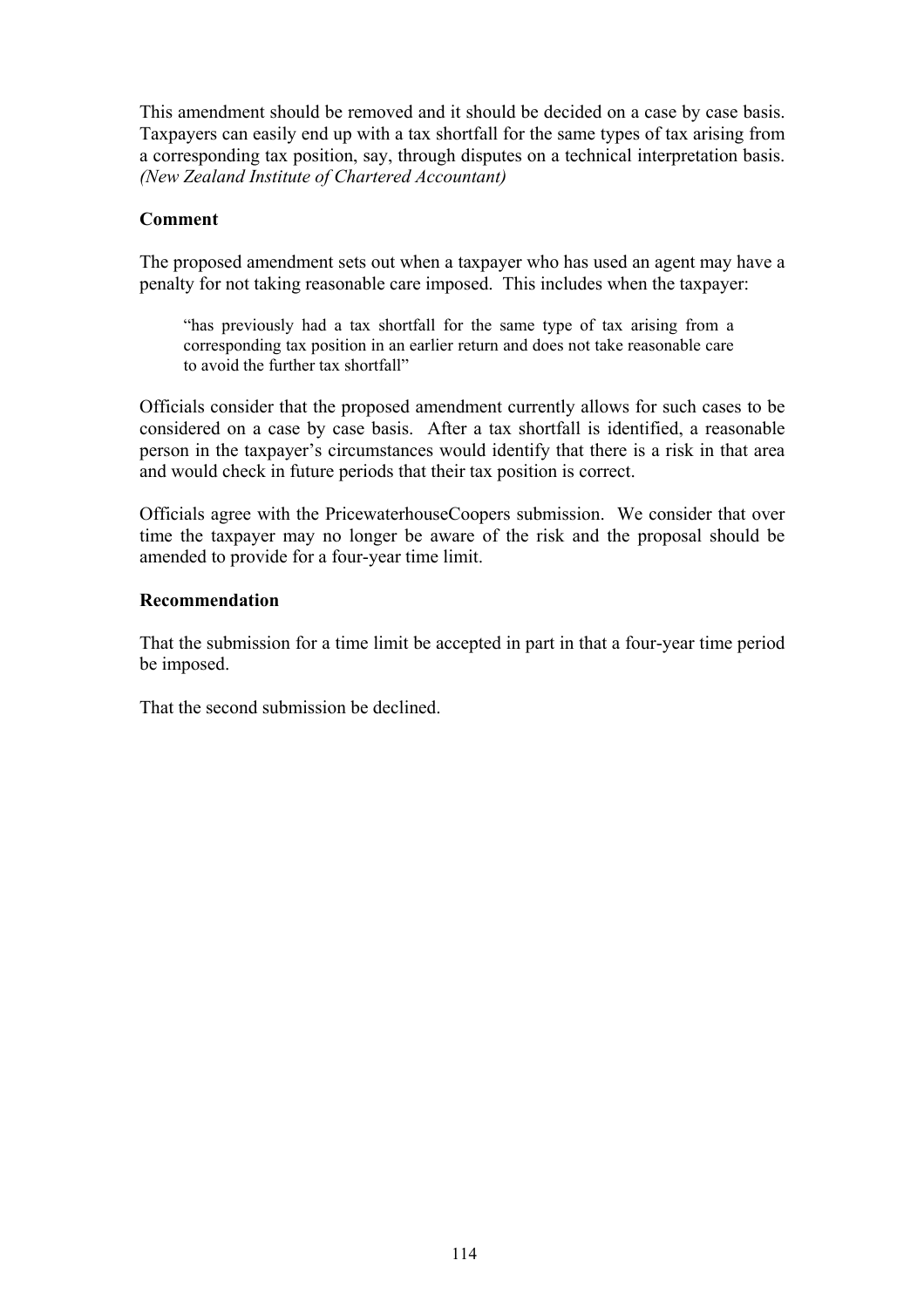## **Issue: The unacceptable tax position shortfall penalty should be repealed**

### **Submissions**

*(71 – PricewaterhouseCoopers, 91 – New Zealand Institute of Chartered Accountants)* 

The not taking reasonable care shortfall penalty is imposed when a taxpayer has not exercised reasonable care. Where a taxpayer has exercised reasonable care, they should not be subject to an unacceptable tax position shortfall penalty. *(PricewaterhouseCoopers)*

The unacceptable tax position should be repealed and replaced by the former "unacceptable interpretation". *(New Zealand Institute of Chartered Accountants)*

### **Comment**

The unacceptable tax position shortfall penalty is intended to ensure that taxpayers who take tax positions where there is a significant amount of tax at stake should take extra care and, when viewed objectively, their tax positions meet the standard of being about as likely as not to be correct.

Officials acknowledge that there have been problems in the past with the unacceptable tax position shortfall penalty. Last year, as a short-term solution, the Commissioner was given a discretion allowing him to reverse or not impose the penalty if certain criteria were met. The amendments in this bill form the long-term solution – limiting the scope of the penalty to income tax and substantially increasing the threshold at which the penalty is assessed. The amendments to the voluntary disclosure legislation also deal with some of the problems with this penalty.

Officials consider that this penalty is necessary to ensure that taxpayer's tax positions are "about as likely as not to be correct" in terms of the law. As noted in the discussion document, *Tax penalties, tax agents and disclosures,* the unacceptable tax position penalty:

"… can be compared with the shortfall penalty for not taking reasonable care, which applies to a more general set of actions. When looking at whether a tax position is acceptable or not, the subjective elements, such as the effort the taxpayer went to, are not considered. In relation to the penalty for not taking reasonable care, taxpayers can argue that reasonable care has been taken by simply using a tax agent. This is not the case with the penalty for an unacceptable tax position – the penalty applies if the tax position taken fails to meet the required standard, irrespective of whether the taxpayer has engaged an agent."<sup>1</sup>

 $\overline{a}$ 

<sup>&</sup>lt;sup>1</sup> Paragraph 4.3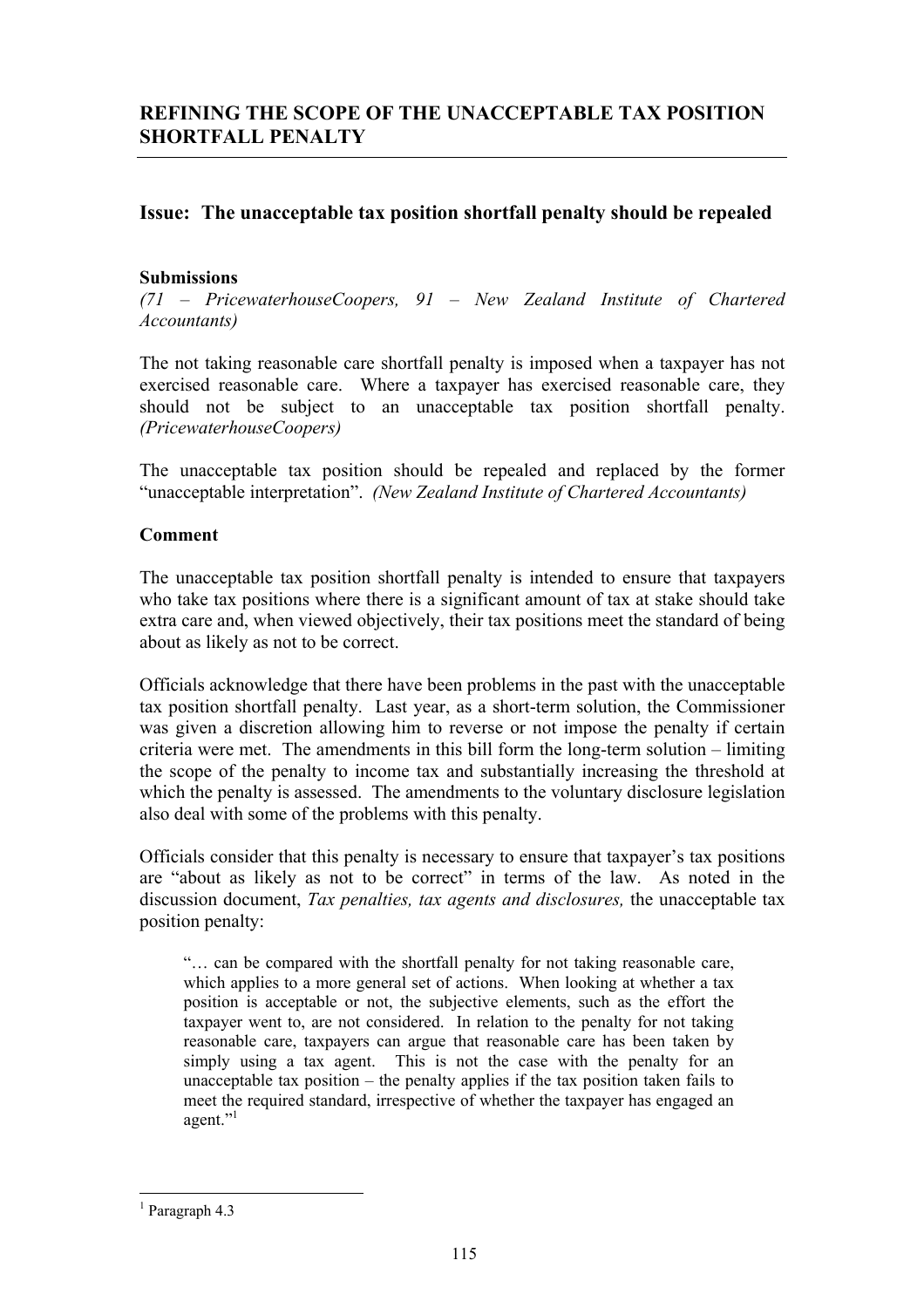In developing the amendments in this bill, the option of returning to the unacceptable interpretation penalty was considered. As noted in the discussion document, the change from unacceptable interpretation to unacceptable tax position was necessary because taxpayers could and did argue that because they had not made an interpretation the shortfall penalty could not be assessed. Officials remain of the view that if the penalty reverted to the unacceptable interpretation standard there would be cases where no shortfall penalty could be assessed, although a penalty would be warranted in the circumstances.

### **Recommendation**

That the submissions be declined.

## **Issue: Meaning of "income tax"**

### **Submission**

*(34 – Toovey Eaton & Macdonald Limited)* 

The amendment states that a taxpayer may be liable to an unacceptable tax position shortfall penalty in relation to income tax. The term "income tax" is not defined in the Tax Administration Act 1994. The term should be defined to provide clarity that withholding tax-types are not encompassed within this definition.

### **Comment**

Officials agree. We recommend that section OB 6 of the Income Tax Act 2004 be amended to reflect this and to clarify that withholding-type taxes are excluded from the scope of the penalty.

### **Recommendation**

That the submission be accepted.

### **Issue: Simple mistakes and oversights**

### **Submission**

*(71 – PricewaterhouseCoopers, 91 – New Zealand Institute of Chartered Accountants)* 

The Commissioner should be given a discretion to not impose a shortfall penalty for an unacceptable tax position when a taxpayer has exercised reasonable care but has made a simple mistake or oversight.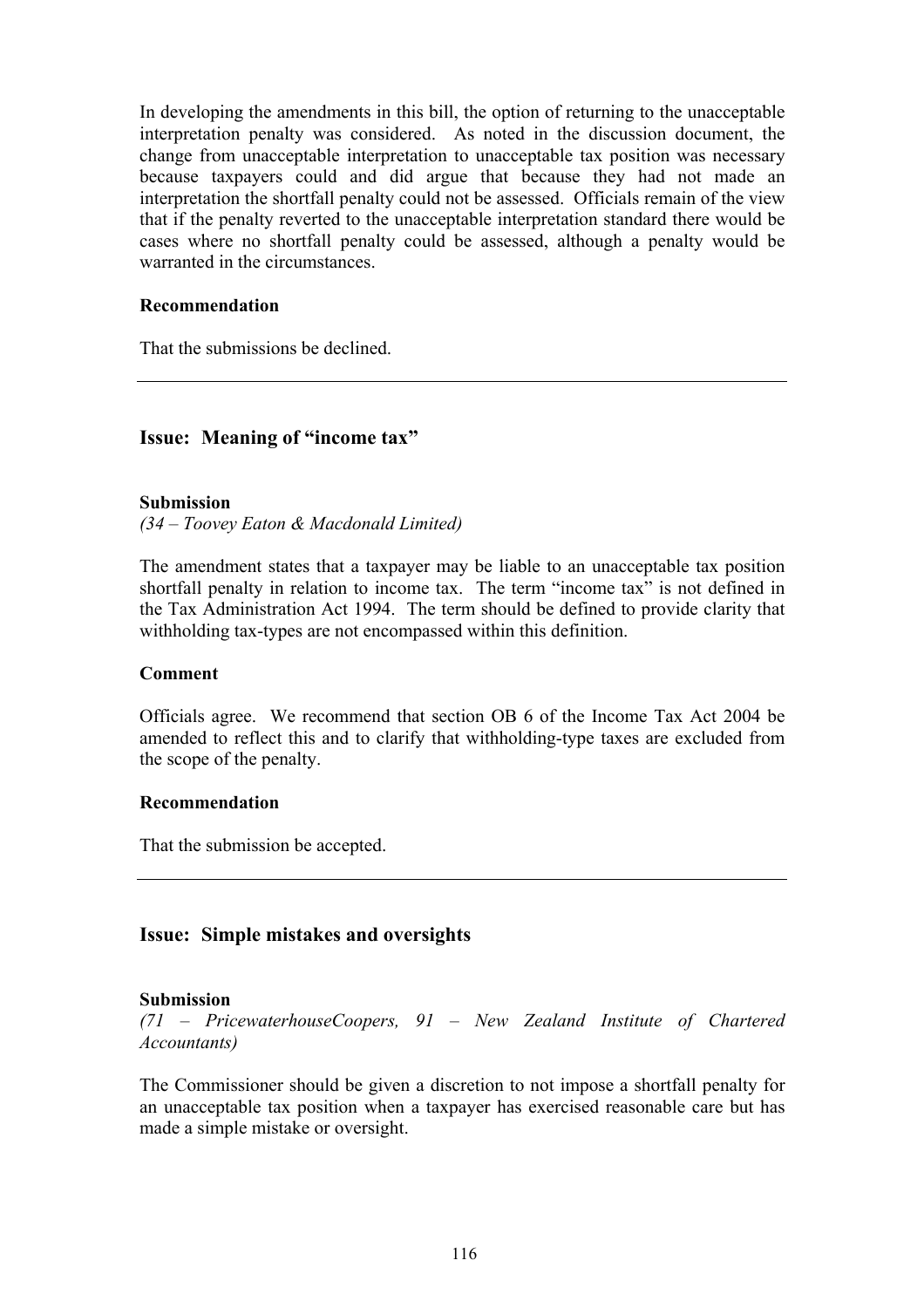### **Comment**

Officials agree that in many situations tax shortfalls should not be penalised – for a penalty to be imposed, the taxpayer's actions must fail to meet a required standard.

Under the proposed amendment, many of the cases where currently, the application of a shortfall penalty appears unfair will not be penalised. For example, a taxpayer who files a return, quickly realises there is a mistake in the return and contacts Inland Revenue to correct the mistake, will have made a voluntary disclosure and a shortfall penalty will not be assessed.

The proposed threshold for the penalty is substantial (more than both \$50,000 and 1 percent of the taxpayer's total tax figure) and by implication covers most instances of clear mistake or simple oversight. Limiting the scope of the unacceptable tax position shortfall penalty to income tax will also help ensure that penalties are not imposed in most cases.

### **Recommendation**

That the submission be declined.

## **Issue: Level of threshold**

### **Submission**

*(91 – New Zealand Institute of Chartered Accountants)* 

The proposed minimum threshold of \$50,000 should be increased to \$100,000. The \$50,000 limit is easy to breach for large corporate taxpayers and an increase will mean that larger taxpayers are not unfairly treated.

### **Comment**

The bill proposes the tax shortfall must be both more than \$50,000 in tax and 1 percent of the taxpayer's total tax figure for the relevant return period.

Officials consider that the 1 percent threshold already caters for large corporates because it will ensure that the penalty will not apply to what may be considered everyday transactions for those taxpayers.

Officials consider that the dollar increase of the threshold in the bill (from \$20,000 to \$50,000) is already significant and a further increase is unwarranted.

### **Recommendation**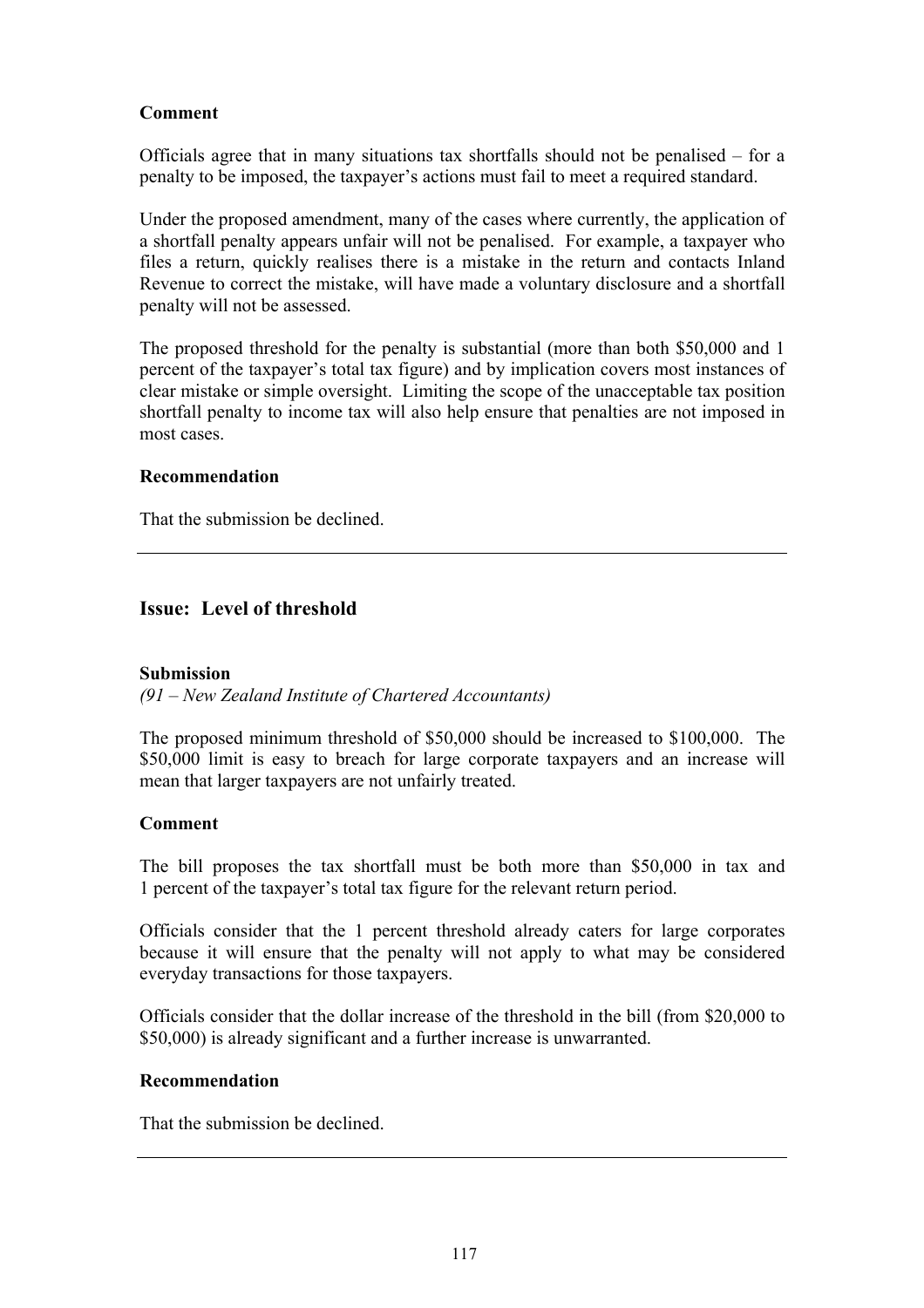## **Issue: Repeal of the discretion**

### **Submission**

*(39 – Owens Tax Advisors Ltd, 74R – Deloitte, 91 – New Zealand Institute of Chartered Accountants)* 

Section 141KB of the Tax Administration Act (which gives the Commissioner the discretion not to impose the unacceptable tax position penalty in certain circumstances) should be retained.

### **Comment**

Section 141KB was enacted in 2006 to deal with concerns with the breadth of the application of the unacceptable tax position penalty. It provides the Commissioner with the discretion either to cancel or not impose the unacceptable tax position shortfall penalty. The discretion applies in cases when the Commissioner is satisfied that:

- the tax position taken is the result of a clear mistake or simple oversight;
- the shortfall arising from the tax position is or would be subject to a reduced penalty because the shortfall was voluntarily disclosed before notification of a pending tax audit or investigation, or is a temporary shortfall; and
- it is appropriate that the taxpayer not be liable to pay an unacceptable tax position shortfall penalty in relation to the tax position taken.

When introduced, the section was not considered to be a long-term solution to perceived problems in this area because:

- it increases administrative and compliance costs;
- does not fit well with the self-assessment environment; and
- using the words "clear mistake and simple oversight" in the penalties context is inherently uncertain and may create a revenue risk if the term becomes more broadly interpreted over time.

The amendments in the bill – namely increasing the thresholds for the application of the penalty and limiting its scope to income tax, will deal with the vast majority of concerns with its application, including the concerns intended to be addressed by section 141KB. The voluntary disclosure proposal will also help deal with other concerns.

### **Recommendation**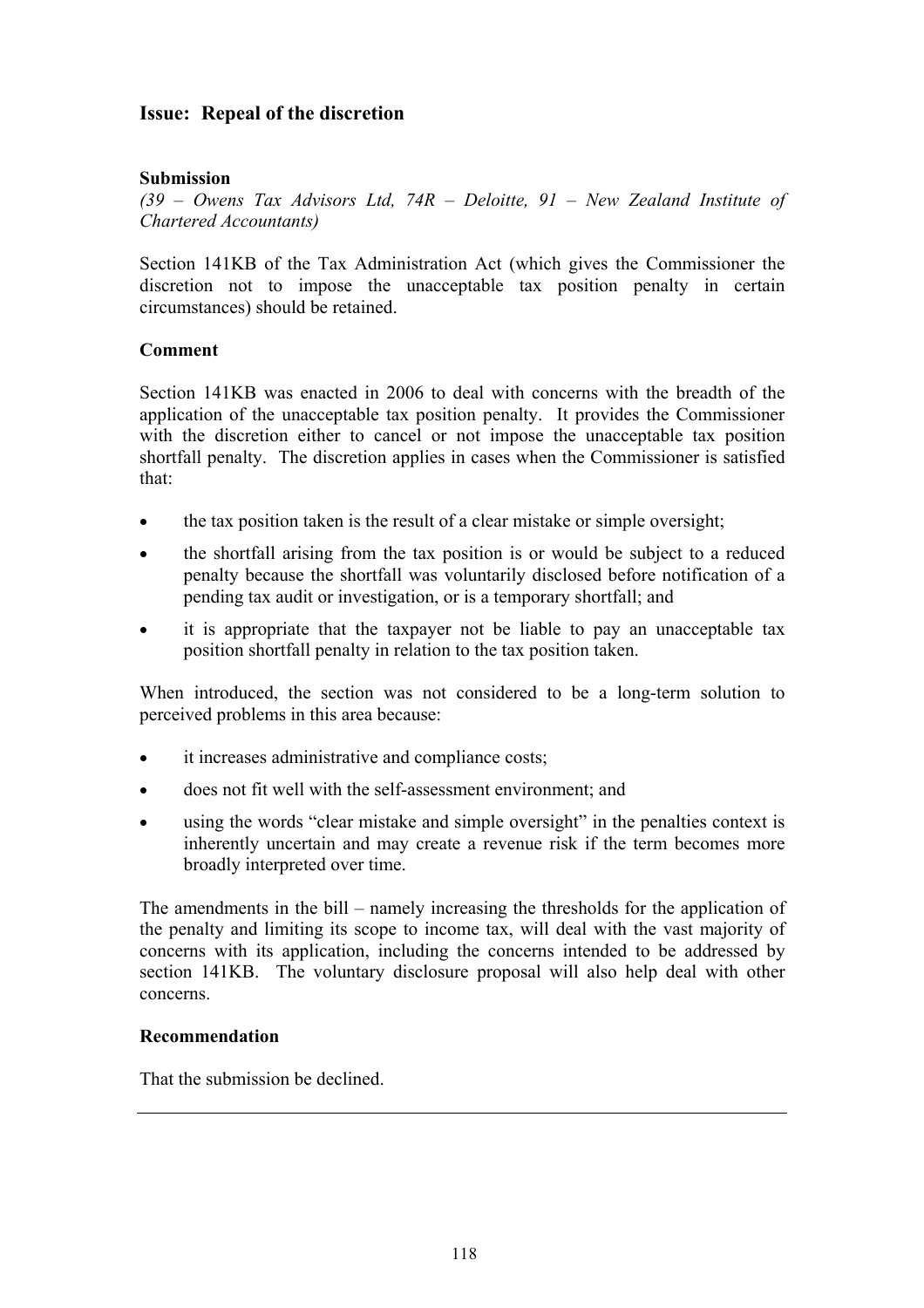## **Issue: Application date**

### **Submission**

*(39 – Owens Tax Advisors Ltd, 91 – New Zealand Institute of Chartered Accountants)* 

The proposal should be backdated to 1 April 2003, the introduction of the unacceptable tax position shortfall penalty, or at a minimum 1 April 2006.

#### **Comment**

As noted earlier, an amendment was made last year, as a short-term measure, to deal with concerns about the breadth of application of the unacceptable tax position shortfall penalty.

In developing the discretion (the short-term solution) it was considered that if the penalty was reversed or not imposed, Inland Revenue should then be able to consider whether the taxpayer had taken reasonable care. Whether reasonable care has been taken is determined on a case by case basis.

The amendments to the unacceptable tax position penalty in the bill have not been made retrospective because the discretion enacted in 2006 (and repealed in this bill) was backdated to 1 April 2003 and therefore effectively dealt with cases where the imposition of that penalty was seen as unfair.

Cases where the Commissioner applied the discretion but which remained subject to a shortfall penalty were those to which the not taking reasonable care penalty could be applied. The proposed amendments are not intended to substantially change the application of this penalty and making the amendments to the unacceptable tax position penalty retrospective would not alter this position.

### **Recommendation**

That the submission be declined.

### **Issue: Calculation and recording of numbers**

# **Submission**

*(Matter raised by officials)* 

The exclusion from the unacceptable tax position penalty for tax shortfalls arising from mistakes in the calculation or recording of numbers in a return should be clarified to apply to working papers.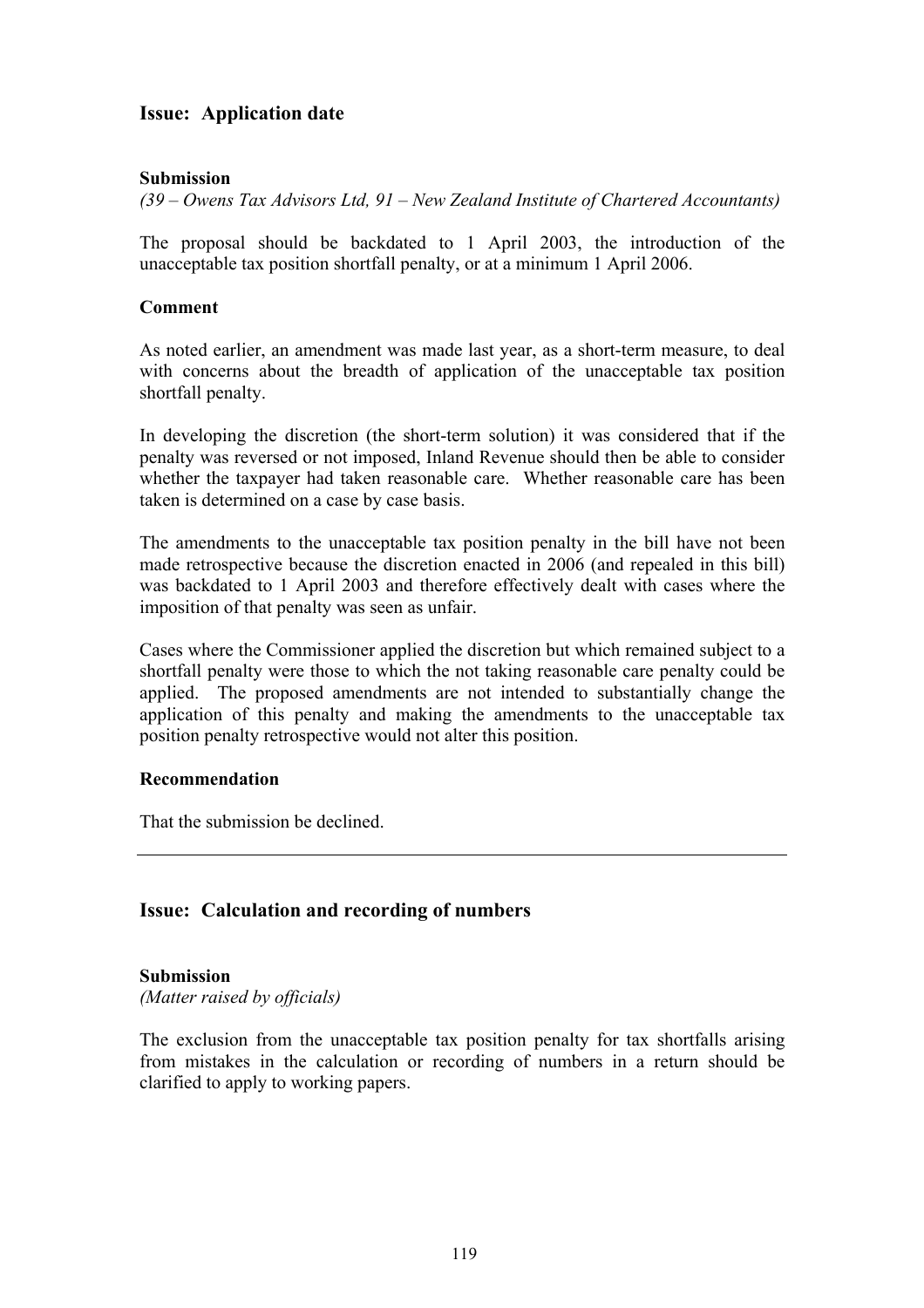### **Comment**

Currently, if a tax shortfall arises "merely by making a mistake in the calculation or recording of numbers in a return", the taxpayer is treated as not having taken an unacceptable tax position. Officials consider that the legislation should be clarified to also apply to working papers.

### **Recommendation**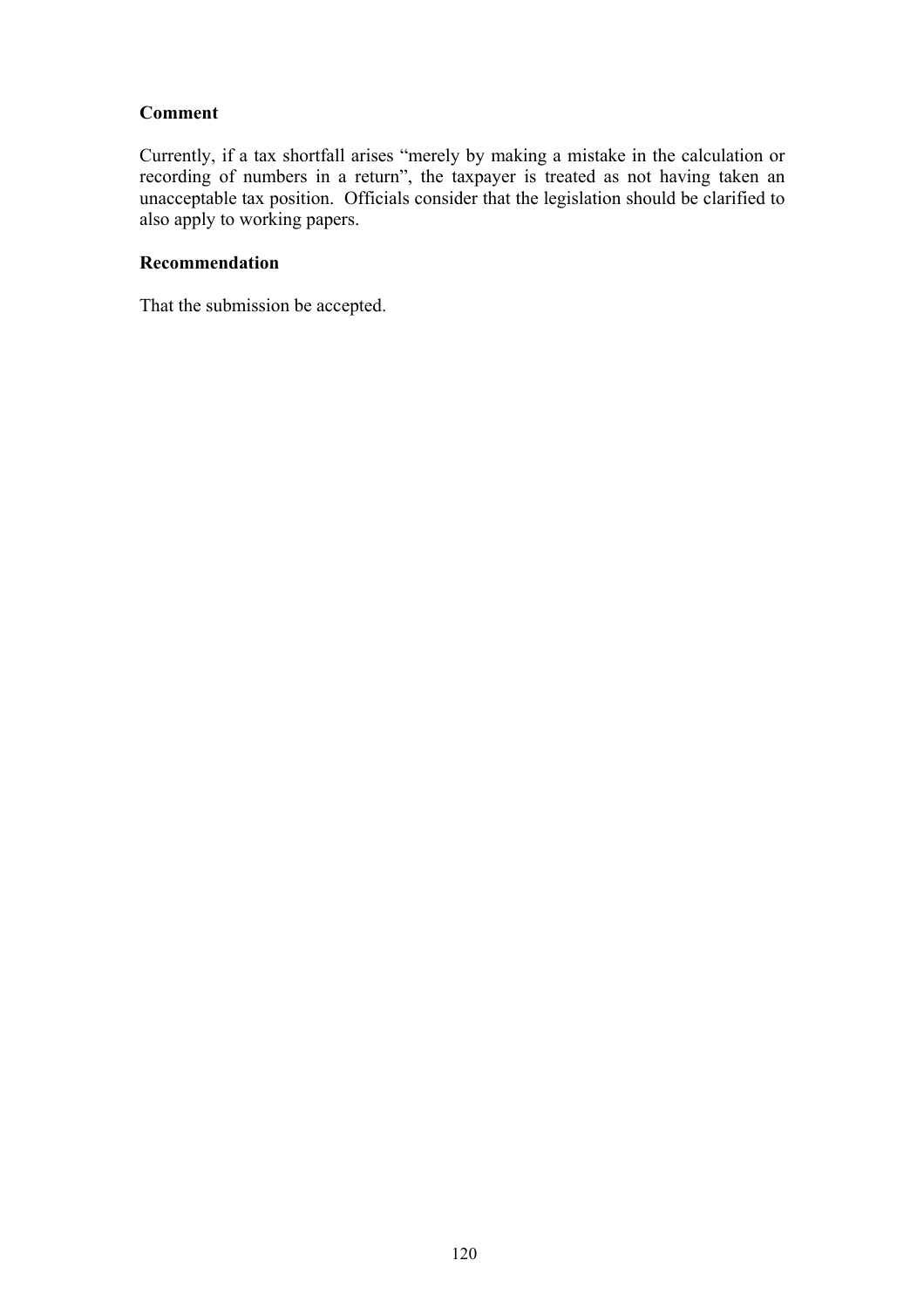## **Issue: The threshold should not be removed**

### **Submission**

*(71 – PricewaterhouseCoopers, 91 – New Zealand Institute of Chartered Accountants)* 

The current threshold for the imposition of the shortfall penalty for an abusive tax position should not be repealed and the threshold should be at the same level as that for an unacceptable tax position shortfall penalty.

### **Comment**

An abusive tax position is an unacceptable tax position (a tax position that is not "about as likely as not to be correct") that has a dominant purpose of reducing or removing tax liabilities or giving tax benefits.

As noted in the discussion document, *Tax penalties, tax agents and disclosures*:

"While it is appropriate that the unacceptable tax position shortfall penalty has a threshold, as it would be overly onerous to apply this standard to all tax positions, this does not hold true for abusive tax positions. Although an abusive tax position is an unacceptable tax position, it is also at the more aggressive end of the non-compliance scale."<sup>2</sup>

The bill increases the threshold for the unacceptable tax position shortfall penalty from \$20,000 to \$50,000. Officials do not consider that it is appropriate for tax positions at the more aggressive end of the compliance scale, that fall below either \$20,000 or \$50,000, not to face shortfall penalties.

### **Recommendation**

That the submission be declined.

 $\overline{a}$ 

<sup>2</sup> Paragraph 7.4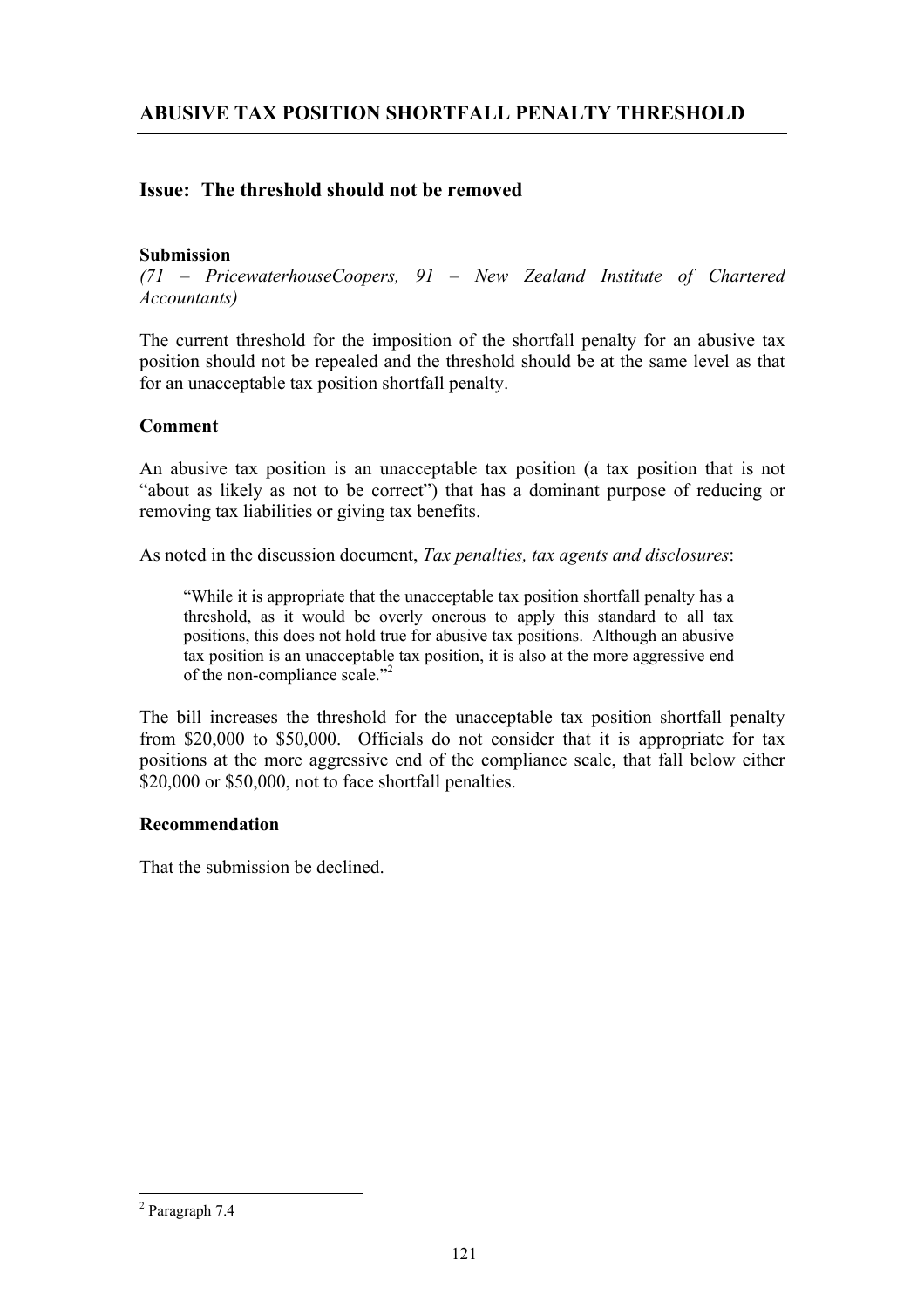## **Issue: Issue should be removed from the bill**

### **Submission**

*(91 – New Zealand Institute of Chartered Accountants)* 

NZICA has serious reservations about the PAYE proposals in the bill achieving a better or more equitable system. Taxpayers generally only fail to pay PAYE when they are in financial difficulties and adding penalties increases the debt, not the ability to pay.

The submission recommends that PAYE be withdrawn from the bill and further consultation undertaken with a view to including changes in the next available tax bill.

### **Comment**

Currently, if an employer does not pay the PAYE deductions, the employer may face an evasion shortfall penalty of 150 percent. The bill proposes that a new graduated penalty replace the current shortfall penalty that applies when an employer files an employer monthly schedule but does not pay the PAYE. Under the proposal, Inland Revenue will contact the employer and if payment or an arrangement for payment is not made a penalty will be imposed. If payment is made or an instalment arrangement is entered into within a month of the penalty being imposed, the penalty will reduce by 50 percent. If the PAYE remains unpaid another penalty is imposed each month the PAYE remains unpaid.

This proposal has already been subject to consultation following the discussion document, *Tax penalties, tax agents and disclosures*. Several submissions supported the proposal, noting that it seemed fairer than the current penalty and would assist compliance with paying tax on time.

The proposal is aimed at encouraging employers to come forward and either pay the late PAYE or enter into an instalment arrangement. The proposal is intended to increase communication between the employer and Inland Revenue and we consider it should help employers to meet their obligations.

### **Recommendation**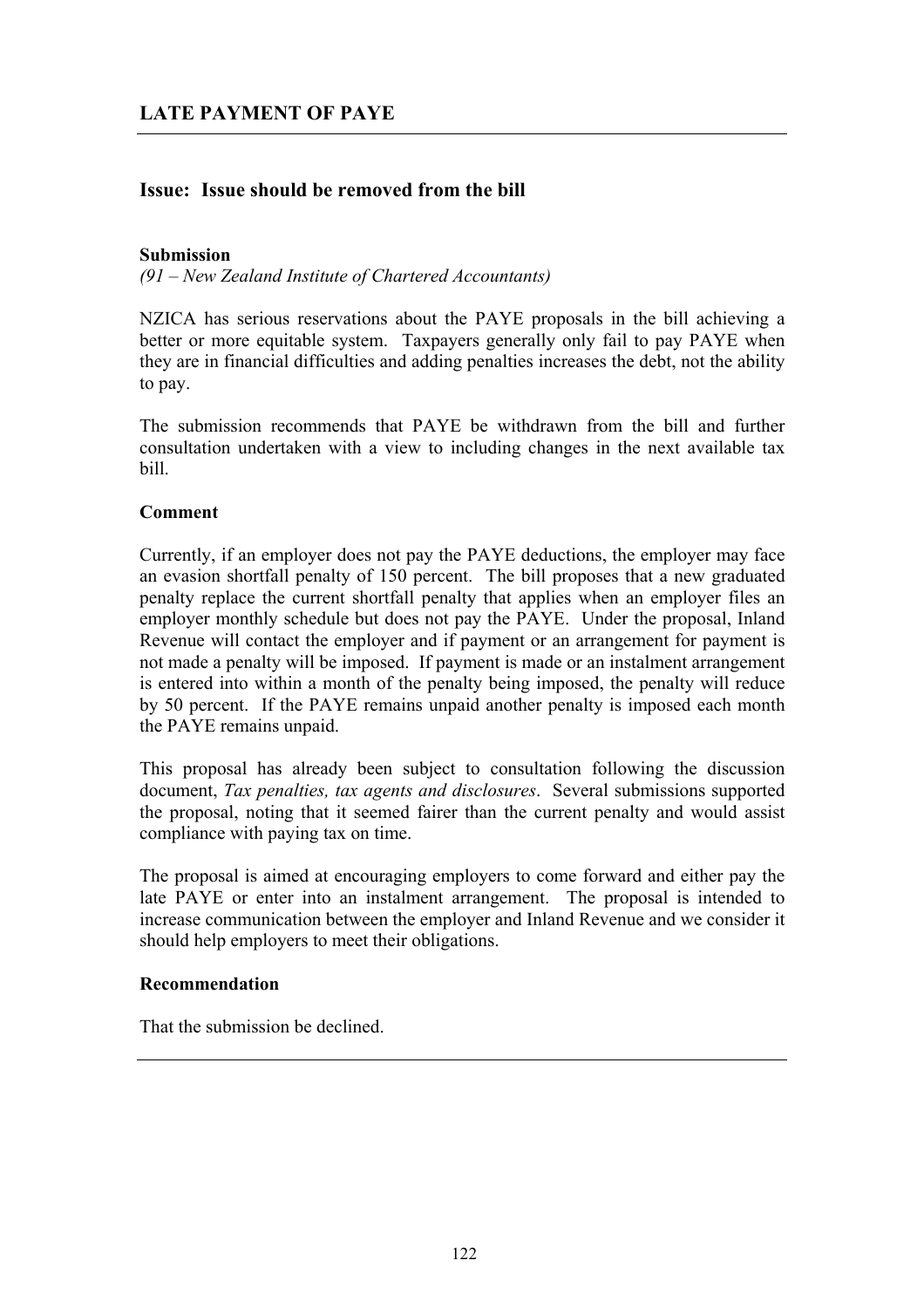## **Issue: Alignment with late payment penalty rules**

### **Submission**

*(91 – New Zealand Institute of Chartered Accountants)* 

The PAYE penalty should be aligned with the general late payment penalty rules, thus treating PAYE debt no differently to other revenues when payment is made late. If the taxpayer ultimately does not pay, prosecution and/or liquidation action is the appropriate remedy.

### **Comment**

Non-payment of PAYE is, and should be treated more seriously than failure to pay some of the other taxes, as PAYE places a special responsibility on the employer to effect payment on behalf of the employee. Currently, the non-payment of PAYE by an employer may be subject to a shortfall penalty of 150 percent for evasion. This bill replaces the shortfall penalty with a more graduated penalty system, aimed at increasing voluntary compliance by employers with the PAYE obligations. Inland Revenue still has the ability to prosecute and/or liquidate the employer if payment is not made.

### **Recommendation**

That the submission be declined.

## **Issue: Level of penalty**

### **Submissions**

*(91 – New Zealand Institute of Chartered Accountants)* 

The PAYE penalty should be limited to half that proposed, that is, 10 percent reduced to 5 percent if paid within 30 days and so on.

If the proposals proceed, any penalty should distinguish between small and large employers. The penalty for small taxpayers should be half that of large, more sophisticated, employers.

### **Comment**

Officials agree with the submission that the PAYE penalty be reduced to half of that proposed. Reducing the penalty will, in our view, still assist voluntary compliance as the proposals intend.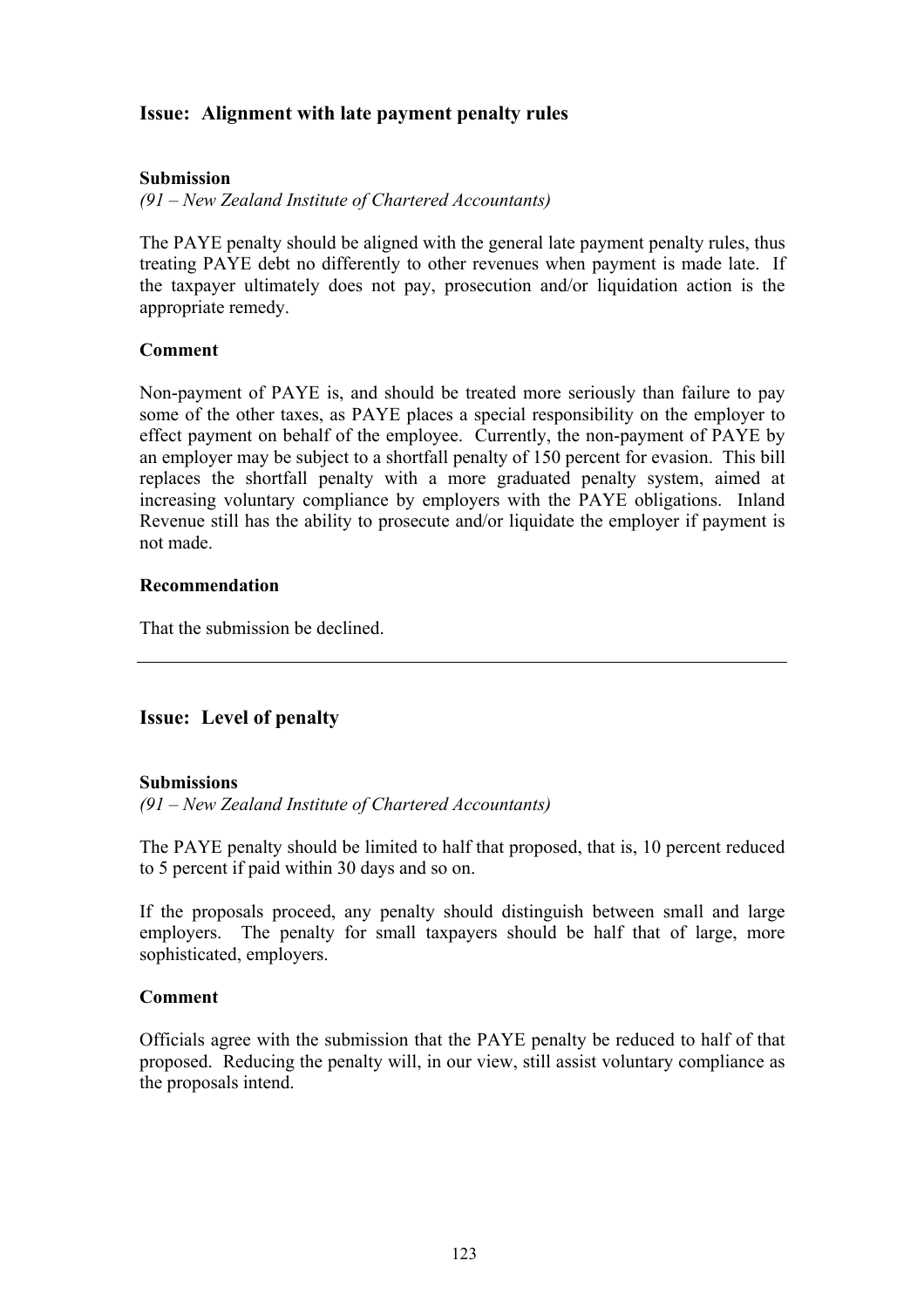In relation to the second submission, that the penalty should distinguish between small and large employers, the amount of the penalty assessed depends on the amount of PAYE not paid to Inland Revenue. Officials are not convinced that there is a strong case for imposing a lower penalty for one sector. Even so, the submission implies that a clear legislative distinction between small and large taxpayers would be needed. This definition would require more detailed consideration.

### **Recommendation**

That the submissions be accepted in part, and the rate of the PAYE penalty be halved.

## **Issue: Application by receiver or liquidator**

**Submission** 

*(61 – KPMG, 67 – McGrath Nicol Partners (NZ) Limited)* 

The new penalty should not apply if a receiver or liquidator files an employer monthly schedule showing PAYE payable for a pre-receivership/pre-liquidation period but cannot pay the PAYE because of insufficient funds.

### **Comment**

Officials agree with the submission. One of the aims of the penalty is to encourage the employer to pay the PAYE and obtain more clarity about the consequences of not doing so. In the case of receivership or liquidation, imposing a penalty will not result in a change in taxpayer behaviour. Inland Revenue already has debt priority in relation to PAYE, which ensures that liquidators and receivers understand the importance of this obligation.

### **Recommendation**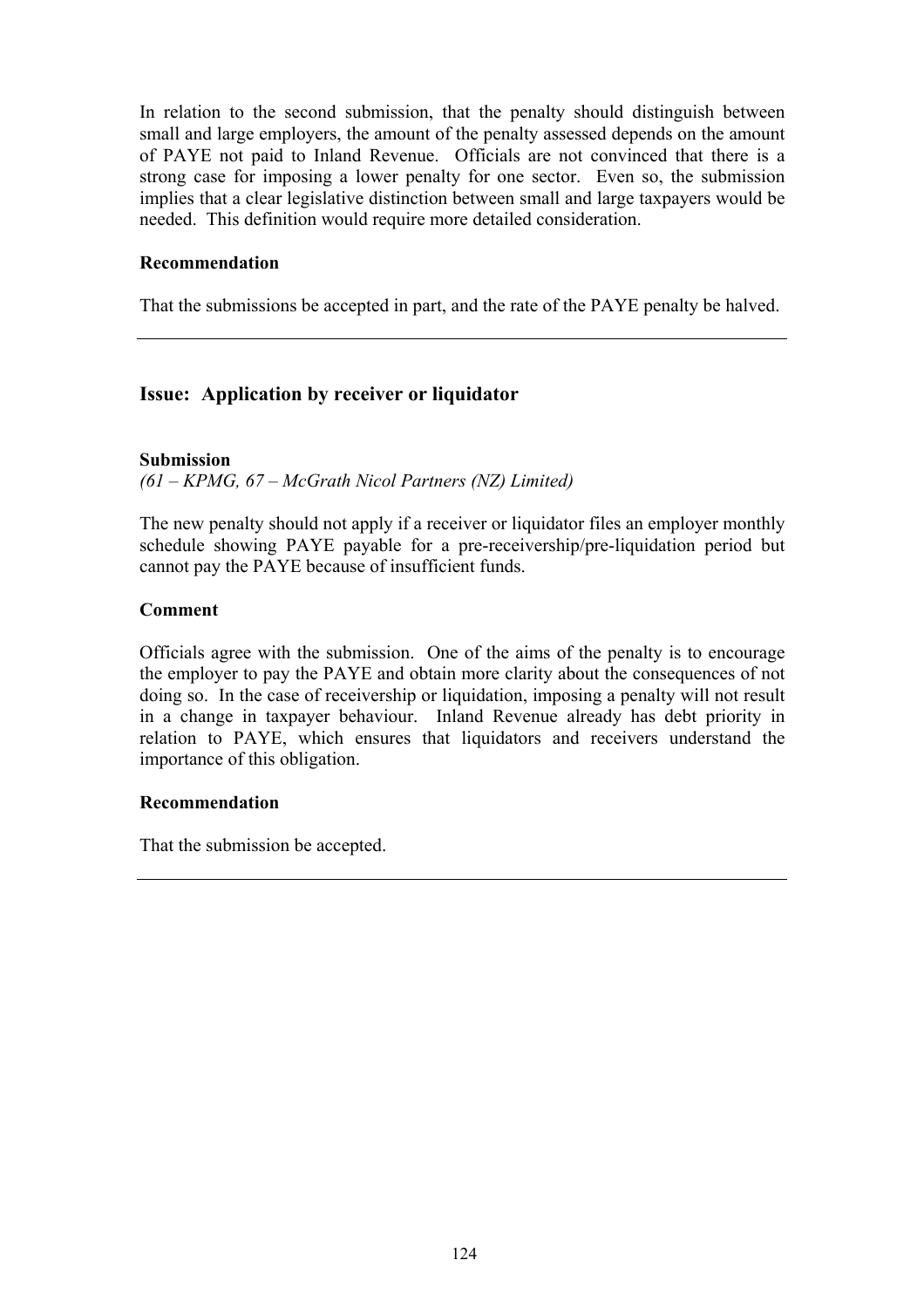## **Issue: Circularity**

### **Submission**

*(71 – PricewaterhouseCoopers)* 

It is not possible to apply the proposed section in its current form as the penalty is calculated by reference to the "due amount". However, the "due amount" includes the penalty amount.

### **Comment**

As currently drafted, the proposal provides for subsequent impositions of the penalty to be based on the amount of PAYE not paid and any PAYE penalty imposed to date (the penalty compounds). As noted below, for reasons of simplicity and to ensure that the amount of the penalty does not accumulate too quickly, officials consider that the penalty should not compound. Officials therefore recommend the draft legislation no longer refer to "due amount".

### **Recommendation**

That the submission be accepted in part, and no longer refer to "due amount".

## **Issue: Twice monthly PAYE threshold**

### **Submission**

*(91 – New Zealand Institute of Chartered Accountants)* 

The thresholds for payment of twice-monthly PAYE should be lifted to better target larger taxpayers. While this is a simplification matter, it is also a penalty concern since PAYE and SSCWT obligations over \$100,000 per year are required to be met 24 times a year, rather than 12.

### **Comment**

This issue is outside of the scope of this bill, but is being considered by officials as part of work being undertaken in relation to compliance cost reduction for small and medium enterprises.

### **Recommendation**

That the submission be noted.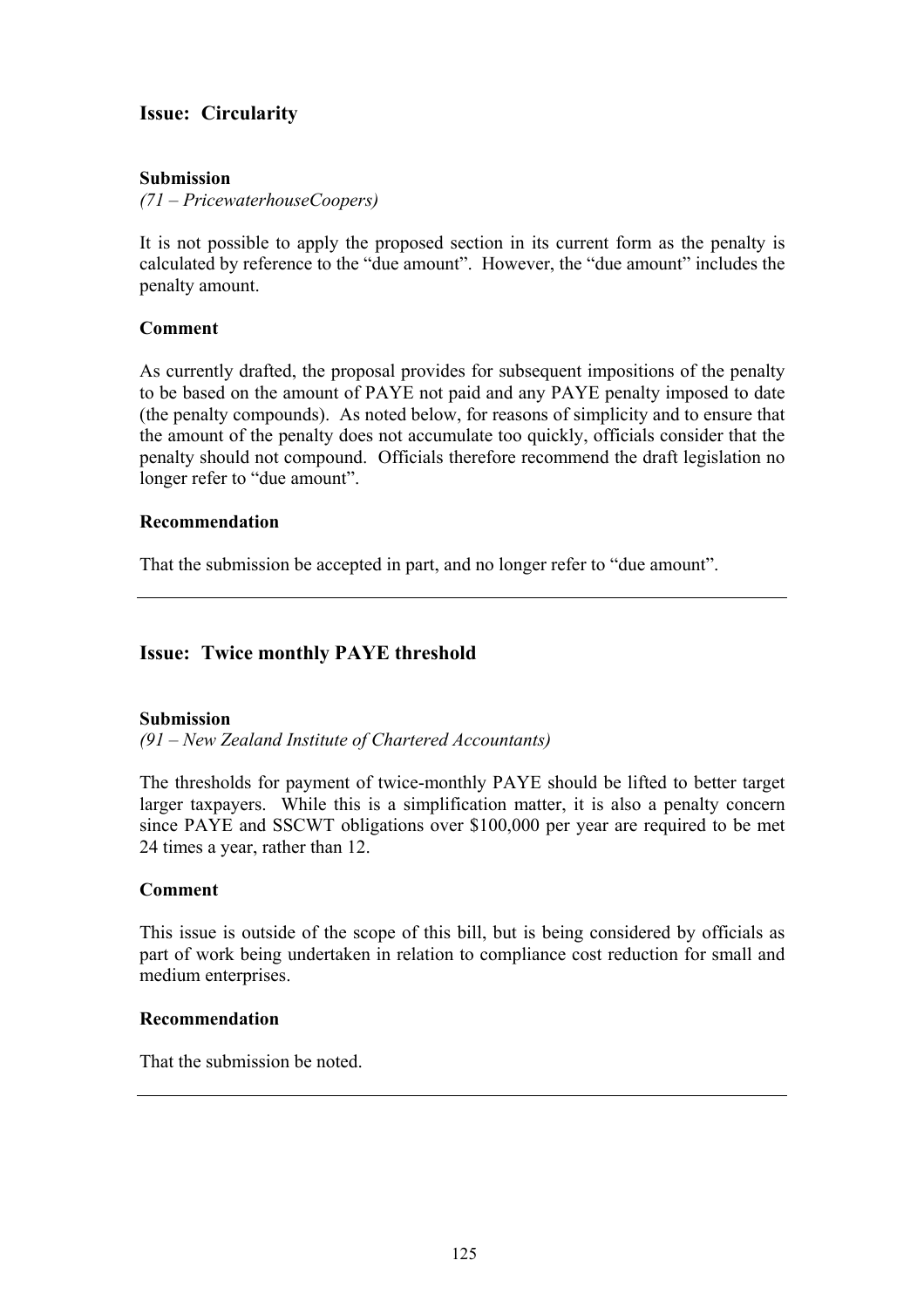## **Issue: Clarification of the provision**

### **Submission**

*(Matter raised by officials)* 

The amendments should include further clarification of the process to be followed in administering the penalty.

### **Comment**

One of the basic tax obligations of employers is to withhold PAYE tax on behalf of their employees and pay the PAYE to Inland Revenue by specific dates. The current penalties that apply to defaulting PAYE obligations include late filing penalties, late payment penalties, shortfall penalties for evasion and prosecution.

This bill introduces a new penalty which will apply if an employer has filed an employer monthly schedule but not paid the PAYE. It is aimed at providing incentives to the employer to comply with their obligations.

Figure 1 illustrates how the penalty will apply:



**FIGURE 1** 

Officials consider that the bill should be amended to clearly set out that:

- Inland Revenue will contact the employer two weeks after the PAYE was due, requesting payment (or that the employer enter an instalment arrangement) and set out the consequences in terms of the application of penalties if payment is not made;
- a month following the contact, the employer will be notified and the PAYE penalty will be imposed;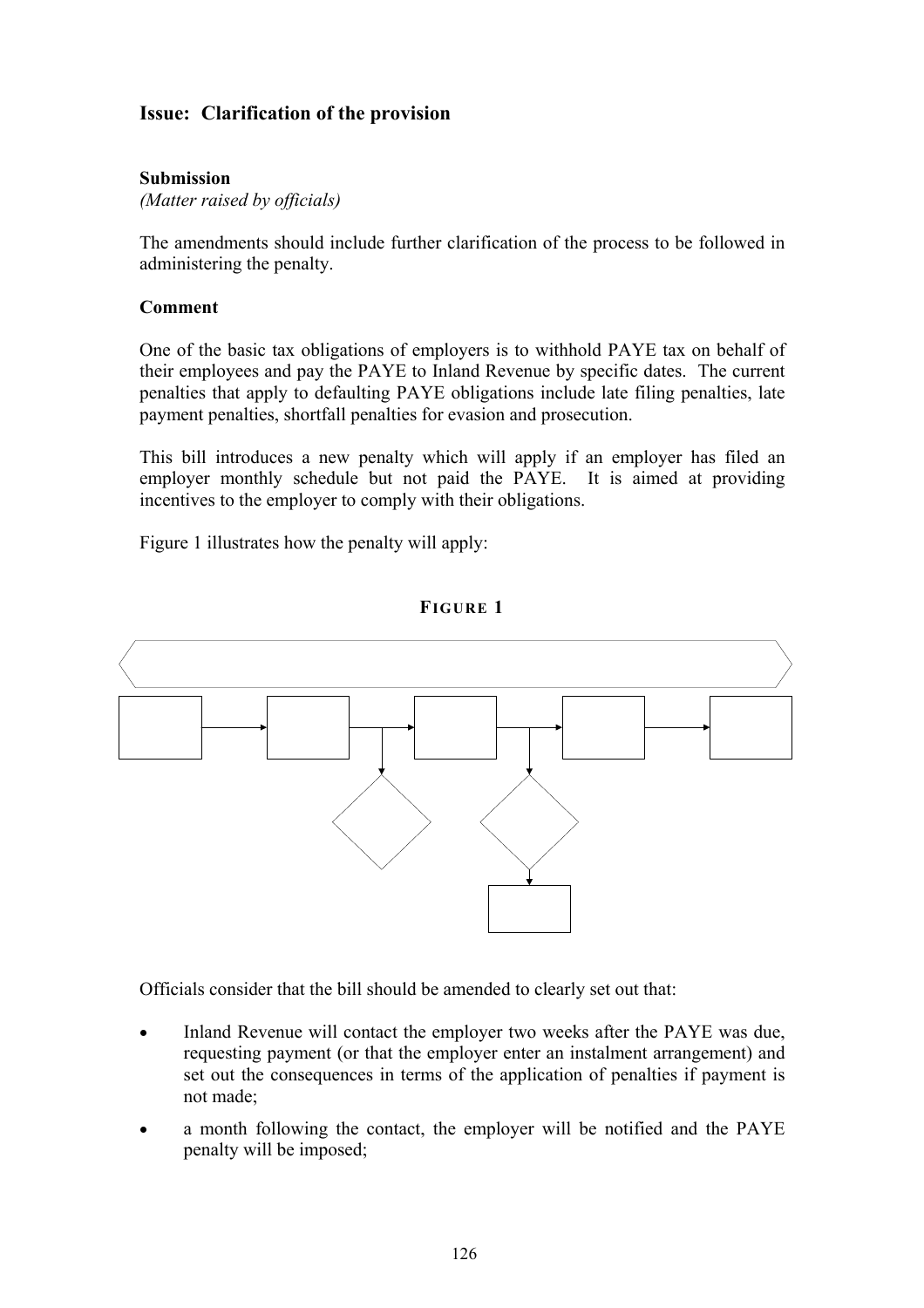- the penalty apply to all amounts on the employer monthly schedule (not just PAYE); and
- another penalty will be imposed each month that the PAYE is not paid.

Currently, for the penalty to be imposed the employer monthly schedule must be filed on time. Officials consider that this requirement should be removed. To avoid the imposition of the penalty the employer only has to file the schedule a day late.

Under section 183F of the Tax Administration Act, penalties and interest do not apply to small amounts of tax. We consider that it should be made clear that this penalty also does not apply if the amount of the PAYE not paid is less than \$100.

Under section 183A, certain penalties can be remitted if the penalty arises as a result of circumstances beyond the control of the taxpayer. In section 183D, certain penalties can be remitted if the Commissioner is satisfied that the remission is consistent with the Commissioner's duty to collect over time the highest net revenue. Officials consider that these remission provisions should also to apply this penalty.

### **Recommendation**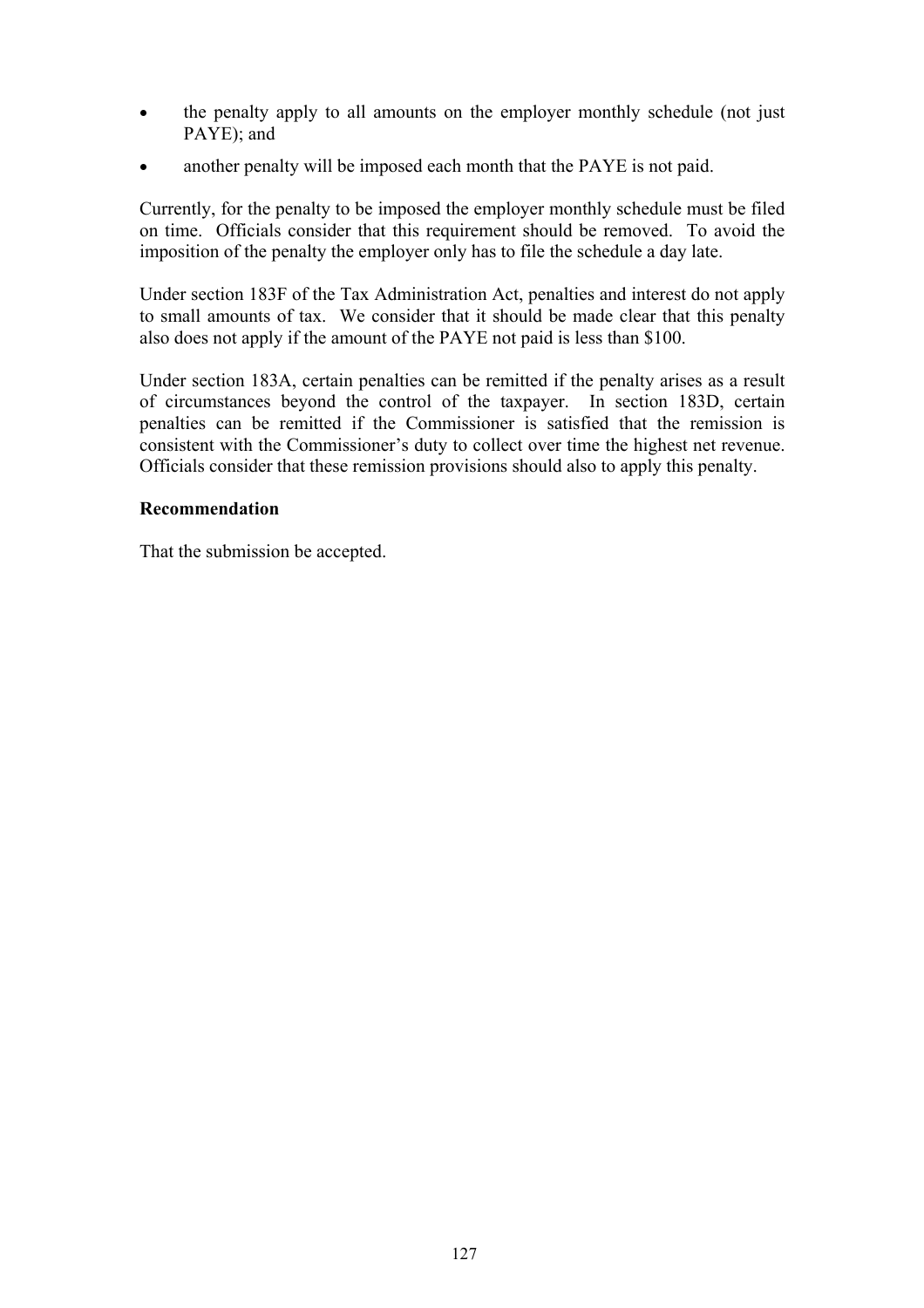## **Issue: Proposal does not match publicity**

### **Submission**

*(33 – Corporate Taxpayers Group, 54 – ASB, 74R – Deloitte)* 

The way the voluntary disclosure concession has been publicised does not match the way in which it has been implemented. The discussion document noted that "to increase the incentives for taxpayers to comply voluntarily, shortfall penalties payable when tax shortfalls are voluntarily disclosed before taxpayers are notified of pending audit or investigations will not be imposed". However, rather than ensuring the penalties are not imposed, the legislation still imposes the penalty but then reduces it by 100 percent.

### **Comment**

Officials agree that the way the voluntary disclosure concession (which applies to the not taking reasonable care and the unacceptable tax position penalties) has been described does not exactly match the way it is being implemented. However, economically the result is the same.

By reducing the penalty by 100 percent, rather than not imposing it, the Commissioner has to first consider whether the taxpayer took reasonable care or an unacceptable tax position. If the Commissioner determines that the taxpayer has not taken reasonable care, there is then an opportunity to discuss with the taxpayer whether systems can be put in place to ensure that the same thing does not occur again.

It is also appropriate to first consider whether the penalty would apply, as it may indicate that there is a risk in that area which should be audited in the future.

In some cases, if a tax shortfall occurs repeatedly, it is possible that the taxpayer has been grossly careless. For the penalty for gross carelessness to apply it will be necessary for Inland Revenue to show that the taxpayer has "a complete or high level of disregard of the consequences".

Officials consider it important that filing a voluntary disclosure is not seen as a "rubber stamping" exercise and that taxpayers are still expected to take reasonable care when taking their tax positions.

Officials also consider that not imposing the penalty (rather than reducing it by 100 percent) gives the impression that there was no action of the taxpayer at fault, rather than giving the taxpayer credit for coming forward.

### **Recommendation**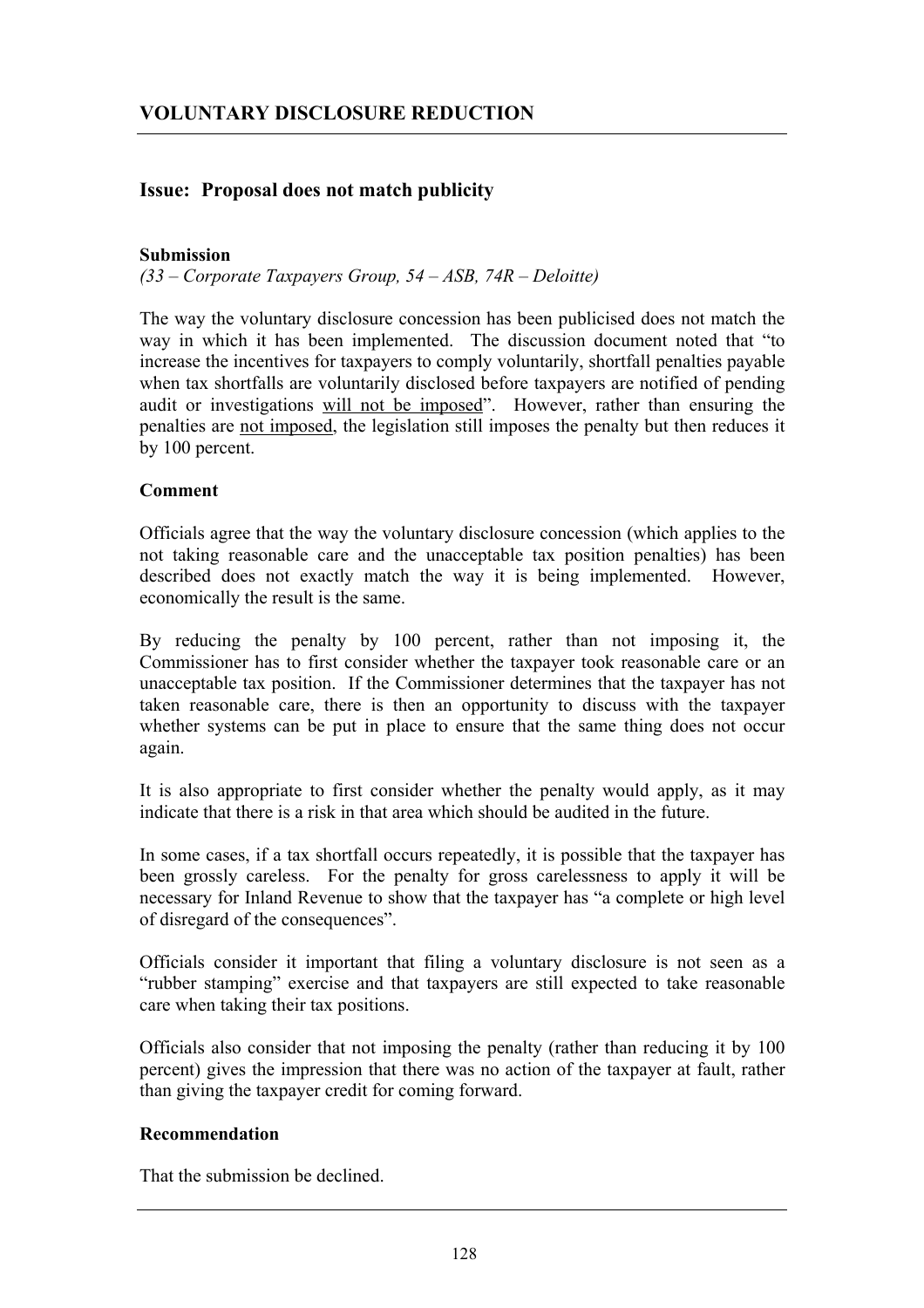## **Issue: Extension to other shortfall penalties**

### **Submission**

*(39 – Owens Tax Advisors Ltd, 85 – Minter Ellison Rudd Watts)* 

The proposal regarding voluntary disclosures should also apply to "gross carelessness" or even all shortfall penalties. Inland Revenue will be more than compensated by use-of-money interest and it is inappropriate and counter-productive for any further penalty to apply.

### **Comment**

The proposal in the bill is aimed at encouraging taxpayers to come forward and make voluntary disclosures. The proposal is aimed at the lower-end shortfall penalties and not the more serious gross carelessness, abusive tax position or evasion penalties. The current 75 percent reduction for shortfall penalties, which applies when taxpayers make voluntary disclosures before being notified of pending tax audits or investigation, will continue to apply to more serious penalties.

For a gross carelessness penalty to apply, the taxpayer must have a "complete or high level of disregard for the consequences" (of the actions in question). If the taxpayer takes tax positions that fall within the more serious categories it is appropriate that they be penalised for doing so.

Use-of-money interest compensates the Crown or the taxpayer for not having the use of their money and should not be regarded as a penalty.

### **Recommendation**

That the submission be declined.

### **Issue: Reduction of abusive tax position shortfall penalty**

### **Submission**

*(71 – PricewaterhouseCoopers)* 

The abusive tax position shortfall penalty of 100 percent of the tax shortfall should be reduced by, say, 50 percent where a taxpayer voluntarily discloses the tax shortfall amount. This would encourage the disclosure of these positions – for example, if a taxpayer has a change of staff or change of tax agent which triggers the identification of an abusive tax position.

### **Comment**

As noted earlier, the legislation currently provides for a 75 percent reduction of all shortfall penalties if the taxpayer voluntarily discloses the tax shortfall before the taxpayer is notified of a pending tax audit or investigation.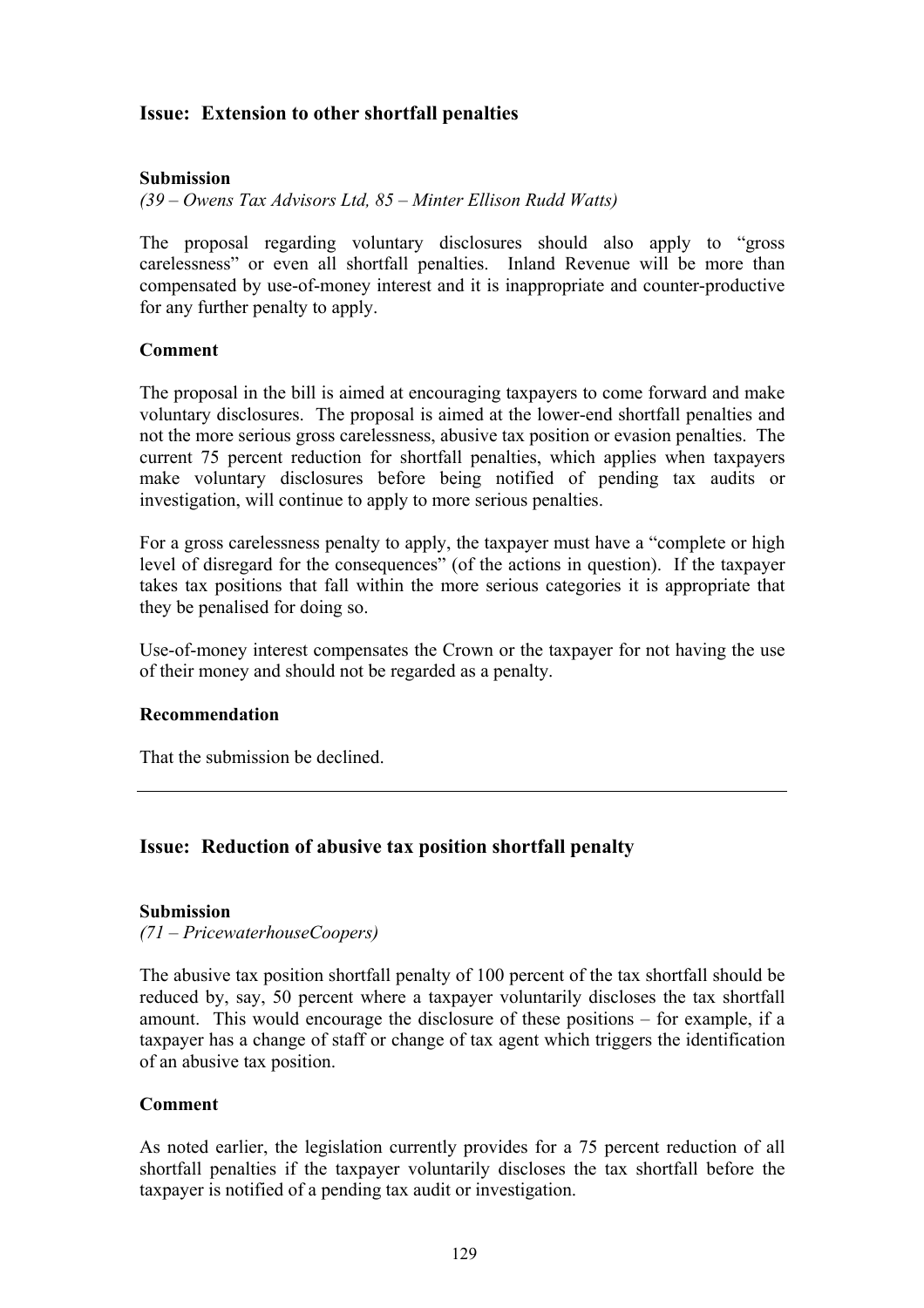The proposal in this bill increases the reduction to 100 percent if the tax shortfall arose because the taxpayer did not take reasonable care or took an unacceptable tax position. If the tax shortfall arose because the taxpayer was grossly careless, took an abusive tax position or evaded tax, the shortfall penalty would continue to be reduced by 75 percent. Given the more serious nature of the abusive tax position (having a dominant purpose of reducing or removing a tax liability or giving tax benefits), officials consider that this already provides the correct incentive for taxpayers to disclose these tax positions.

### **Recommendation**

That the submission be declined.

## **Issue: Notification of audit**

### **Submission**

*(91 – New Zealand Institute of Chartered Accountants)* 

The rules for pre-audit notification require an overhaul as there is no incentive for the Commissioner to give taxpayers a period of time within which to make a voluntary disclosure. A better way to express the rule may be to say that no shortfall penalty can be imposed at all unless a taxpayer is given a right of disclosure.

### **Comment**

For a penalty to be assessed the taxpayer's actions must fail to meet a required standard.

Consistent with the self-assessment objective of the tax system, taxpayers' obligations are to take reasonable care when they take their tax positions – for example, when they file their returns, not when they have been warned by Inland Revenue that they may be audited.

Giving taxpayers a warning before notification of a pending audit greatly reduces the incentives for taxpayers to take reasonable care when taking a tax position.

### **Recommendation**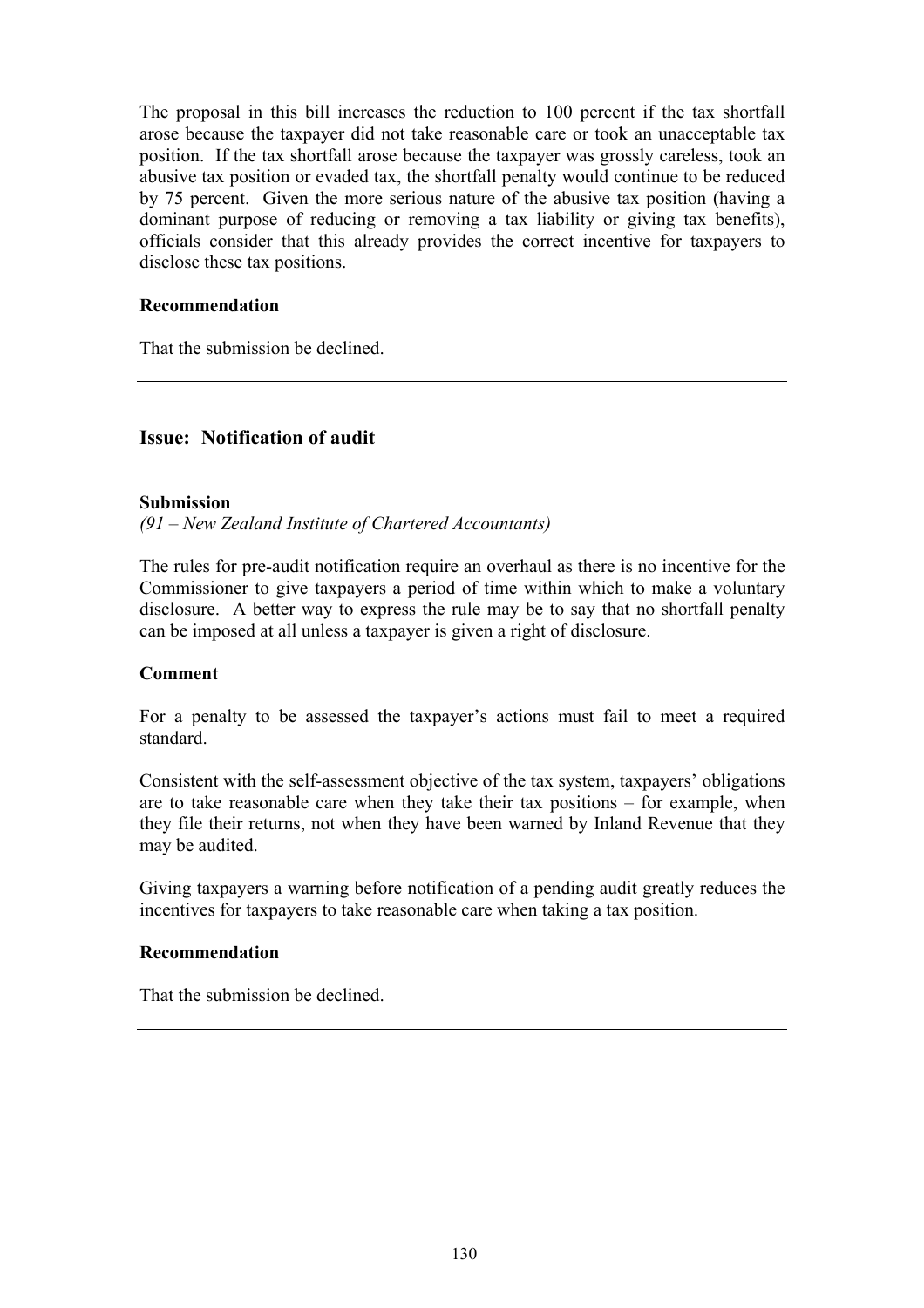## **Issue: Use-of-money interest**

### **Submission**

*(91 – New Zealand Institute of Chartered Accountants)* 

Use-of-money interest should be reduced to half the applicable rate for a tax shortfall that is voluntarily disclosed before notification of a pending tax audit or investigation.

### **Comment**

This issue is outside of the scope of this bill.

Concerns in relation to use-of-money interest rates have already been raised with the Ministers of Finance and Revenue. Ministers have instructed officials to consider these matters further.

### **Recommendation**

That the submission be noted.

### **Issue: Application date**

### **Submission**

*(33 – Corporate Taxpayers Group, 34 – Toovey Eaton & Macdonald Limited, 39 – Owens Tax Advisors Ltd, 74R – Deloitte, 91 – New Zealand Institute of Chartered Accountants)* 

Consideration should be given to going further in the retrospectivity of the voluntary disclosure rule to:

- 1 April 2003 (being the introduction of the unacceptable tax position shortfall penalty);
- $\bullet$  1 April 2006;
- 17 October 2006 (being the date the discussion document was released); or
- 7 March 2007 (being the date the Minister of Revenue made a media announcement acknowledging that the change would be included in the bill).

The Commentary on the bill states that the proposal once enacted will apply to voluntary disclosures made after the date that the bill was introduced, whereas the bill proposes that the reduction apply from 17 May 2007 (regardless of when the voluntary disclosure was made).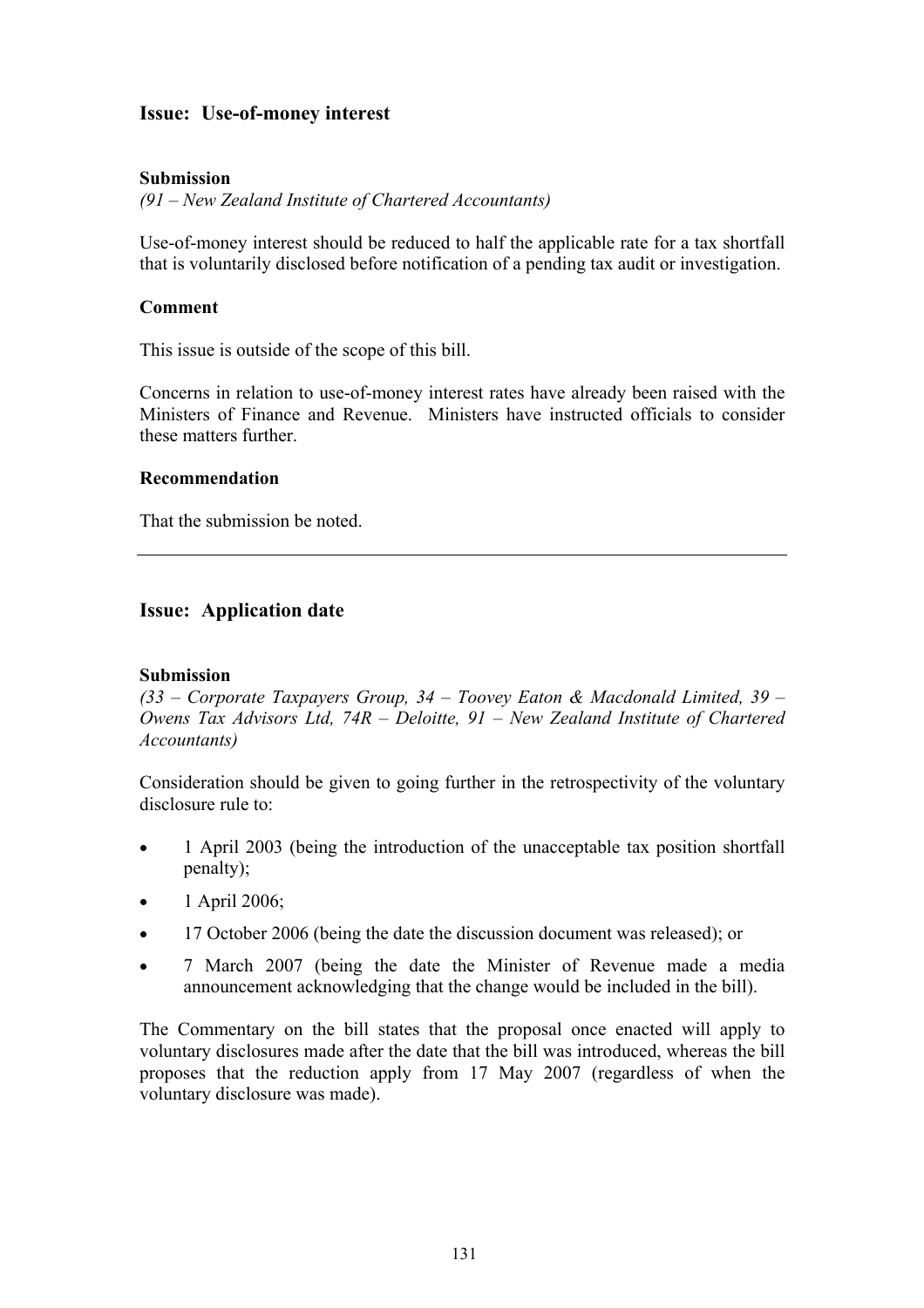### **Comment**

As mentioned earlier, an amendment (section 141KB) was enacted in 2006, giving the Commissioner discretion to reverse or not to impose the unacceptable tax position penalty in certain circumstances. This has addressed (from 1 April 2003) many cases where the imposition of the penalty for simple errors has been overly harsh. The discretion does not apply to the not taking reasonable care penalty, but given that this penalty is considered on a case by case basis, the issue of undue penalties does not arise to the same extent.

Since the Minister of Revenue's announcement on 7 March 2007, taxpayers have been aware that the rules were going to change. In some cases, taxpayers were prepared to risk the possibility of being audited before the bill was introduced and delayed making voluntary disclosures. If the proposal were backdated further, a number of cases where penalties have already been imposed would have to be re-examined.

Given this background and the fact that the law on voluntary disclosures has been clear, the case for further retrospectivity does not seem warranted.

However, officials agree that the legislation needs to be clarified. It was always intended that the proposal apply to voluntary disclosures made on or after the date the bill was introduced. The bill should be amended to make this clear.

### **Recommendation**

That the submission for further retrospectivity be declined.

That the submission to clarify that the proposal apply to disclosures after introduction of the bill be accepted.

### **Issue: Consequential amendment**

#### **Submission**

*(91 – New Zealand Institute of Chartered Accountants)* 

The definition of "disqualifying penalty" should be amended to read:

"(iii) is not reduced or eliminated for voluntary disclosure by the taxpayer; and"

It is unclear if the reference to "reduced" covers 100 percent reduction.

### **Comment**

Officials disagree. If the proposal were amended to provide that the penalty was not imposed (as the submission has suggested), it might be appropriate to amend the legislation. However, the provision currently refers to "reduced" and officials consider that a 100 percent reduction of a penalty is a penalty that has been "reduced for voluntary disclosure by the taxpayer".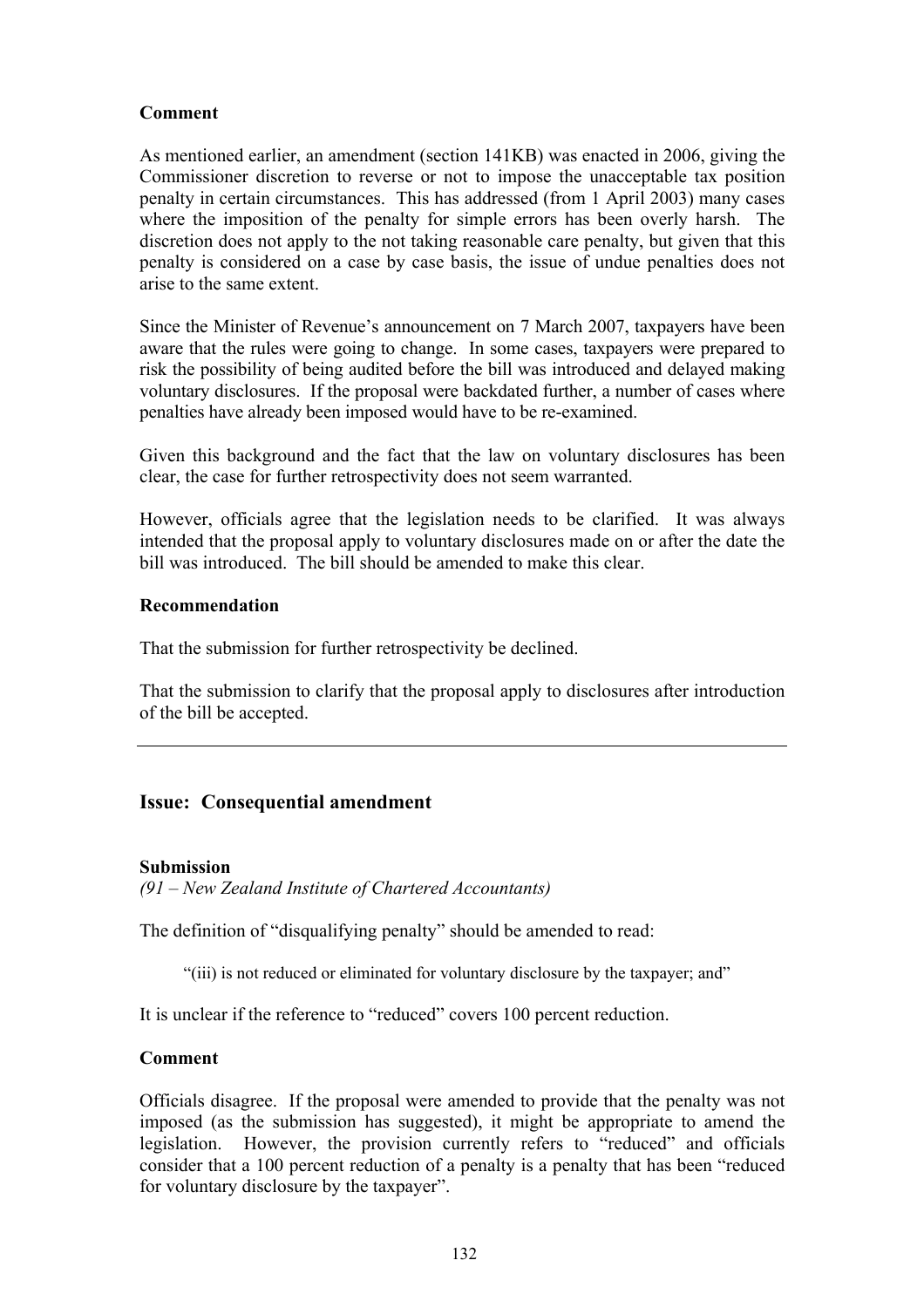### **Recommendation**

That the submission be declined.

### **Issue: Reduction for post-notification of audit voluntary disclosures**

### **Submission**

*(91 – New Zealand Institute of Chartered Accountants)* 

The 40 percent reduction for "post-notification of audit" voluntary disclosures should be 75 percent for not taking reasonable care or unacceptable tax position shortfall penalties. The pre-audit notification process would be under less pressure if the postaudit notification reduction was 75 percent. Alternatively, the 75 percent reduction could apply instead of the 40 percent reduction when no pre-audit notification was made.

#### **Comment**

Officials consider that the 40 percent reduction given when a taxpayer voluntarily discloses a tax shortfall after being notified of a pending audit or investigation but before the audit begins, adequately reflects the administrative cost-saving of the disclosure. Voluntary disclosures at this time in general reflect a more moderate level of willingness to comply and the level of reduction needs to reflect this.

#### **Recommendation**

That the submission be declined.

### **Issue: Application to unacceptable interpretations**

### **Submission**

*(Matter raised by officials)* 

The proposal to reduce the not taking reasonable care and unacceptable tax position shortfall penalties by 100 percent if the taxpayer makes a voluntary disclosure before notification of audit should be amended to also apply to the unacceptable interpretation shortfall penalty.

#### **Comment**

From 1 April 2003, the unacceptable interpretation shortfall penalty became the unacceptable tax position shortfall penalty. Officials consider that to encourage the voluntary disclosure of historical situations the legislation should be amended to cover the unacceptable interpretation penalty. This could be achieved by referring to the section numbers rather than the penalty names.

### **Recommendation**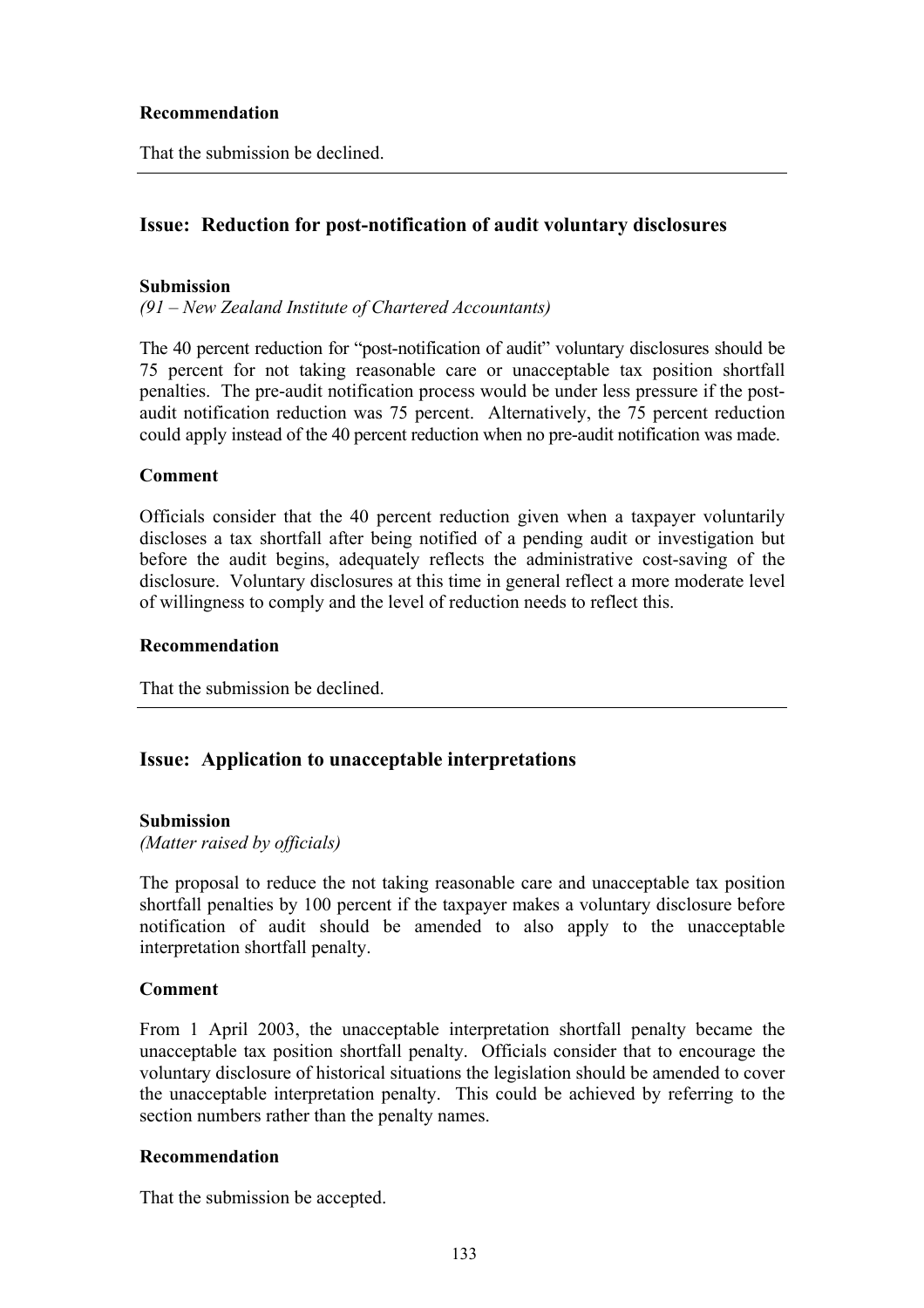## **Issue: Time period**

### **Submission**

*(91 – New Zealand Institute of Chartered Accountants)* 

The proposed two-year period for a shortfall to be considered temporary by being permanently reversed or corrected should be extended to four years.

#### **Comment**

Officials agree with the submission. Extending the time period to four years aligns the period with the period applicable to the previous behaviour reduction (section 141FB(4)) for taxes other than PAYE, FBT, GST and RWT.

#### **Recommendation**

That the submission be accepted.

### **Issue: Application date**

#### **Submission**

*(91 – New Zealand Institute of Chartered Accountants)* 

The amendment should be effective from 1 April 1997 (when the penalty rules were introduced). The amendment is taxpayer-friendly and is clarifying Inland Revenue practice. This would provide certainty for taxpayers.

### **Comment**

The proposal is taxpayer-friendly. In part, it clarifies Inland Revenue practice. However, the requirement for the reversal to occur within a set period of two or four years may mean that taxpayers who had a shortfall penalty reduced would have their situations reviewed. This would also create unnecessary administration costs.

#### **Recommendation**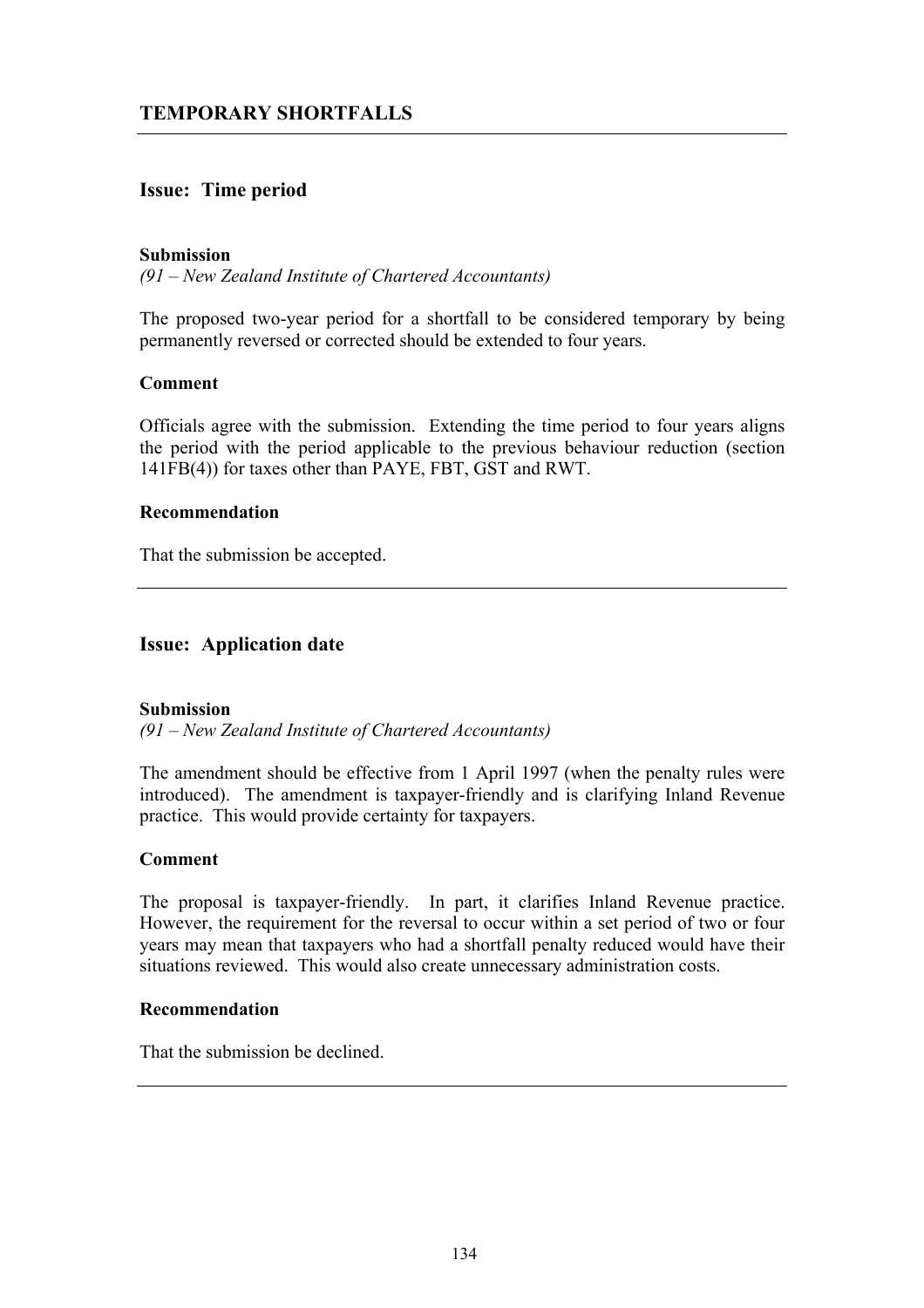## **Issue: Drafting of provision**

### **Submission**

*(Matter raised by officials)* 

Section 141I(3) of the Tax Administration Act should be amended to clearly provide for instances when the shortfall has been corrected within the required period.

### **Comment**

Sections  $141I(3)(a)$  to (c) require that the shortfall be reversed, whereas section 141I(3)(d) anticipates that the shortfall has not yet been corrected. Officials consider that the section should be clarified to reflect that sections 141I(3) (a) to (c) apply when the reversal has taken place and section  $141I(3)(d)$  when it has not.

#### **Recommendation**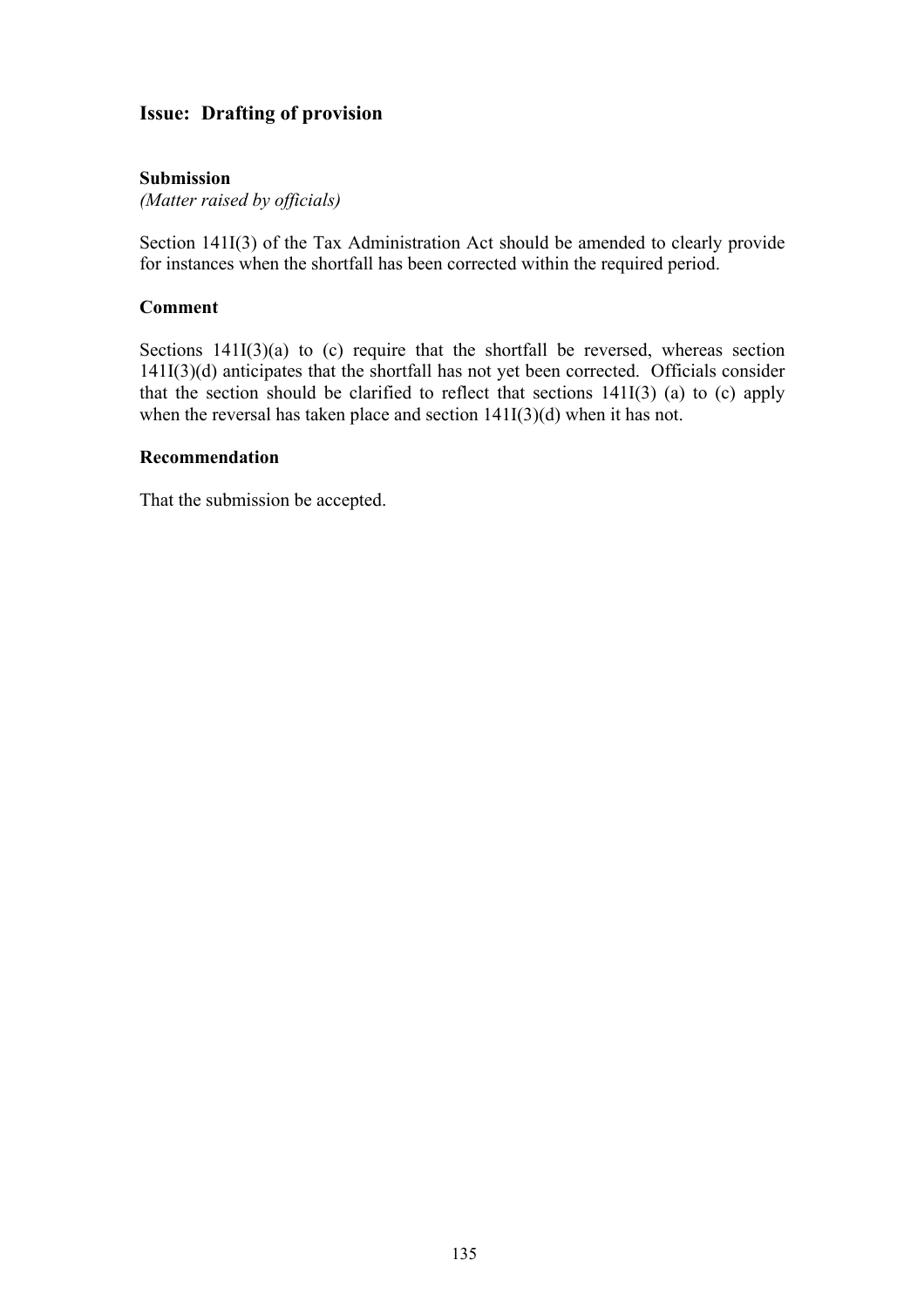## **Issue: Should apply to specific transactions**

### **Submission**

*(91 – New Zealand Institute of Chartered Accountants)* 

The business group amnesty should be extended to specific transaction types, not just affected business groups.

### **Comment**

The proposal is aimed at specific industries where tax evasion is a significant problem.

Basing the amnesty on a specific industry allows:

- the scope of the amnesty to be both limited and focussed on areas of concern;
- specific industries of concern to be "cleaned up";
- Inland Revenue to focus audit resources on that industry;
- all of the affected taxpayers to be identified;
- use of industry-based groups to facilitate education of their members.

These objectives are far less likely to be met if the proposal is focused on transaction types.

Officials are also concerned that if the proposal were extended to apply to specific transaction types there could be an unforeseen revenue risk to the government.

### **Recommendation**

That the submission be declined.

## **Issue: Period in affected business**

### **Submission**

*(91 – New Zealand Institute of Chartered Accountants)* 

The requirement for the person to be in the affected business throughout the period of three years before the end of the income year in which the amnesty becomes available should be replaced by the condition that the person has derived affected business income.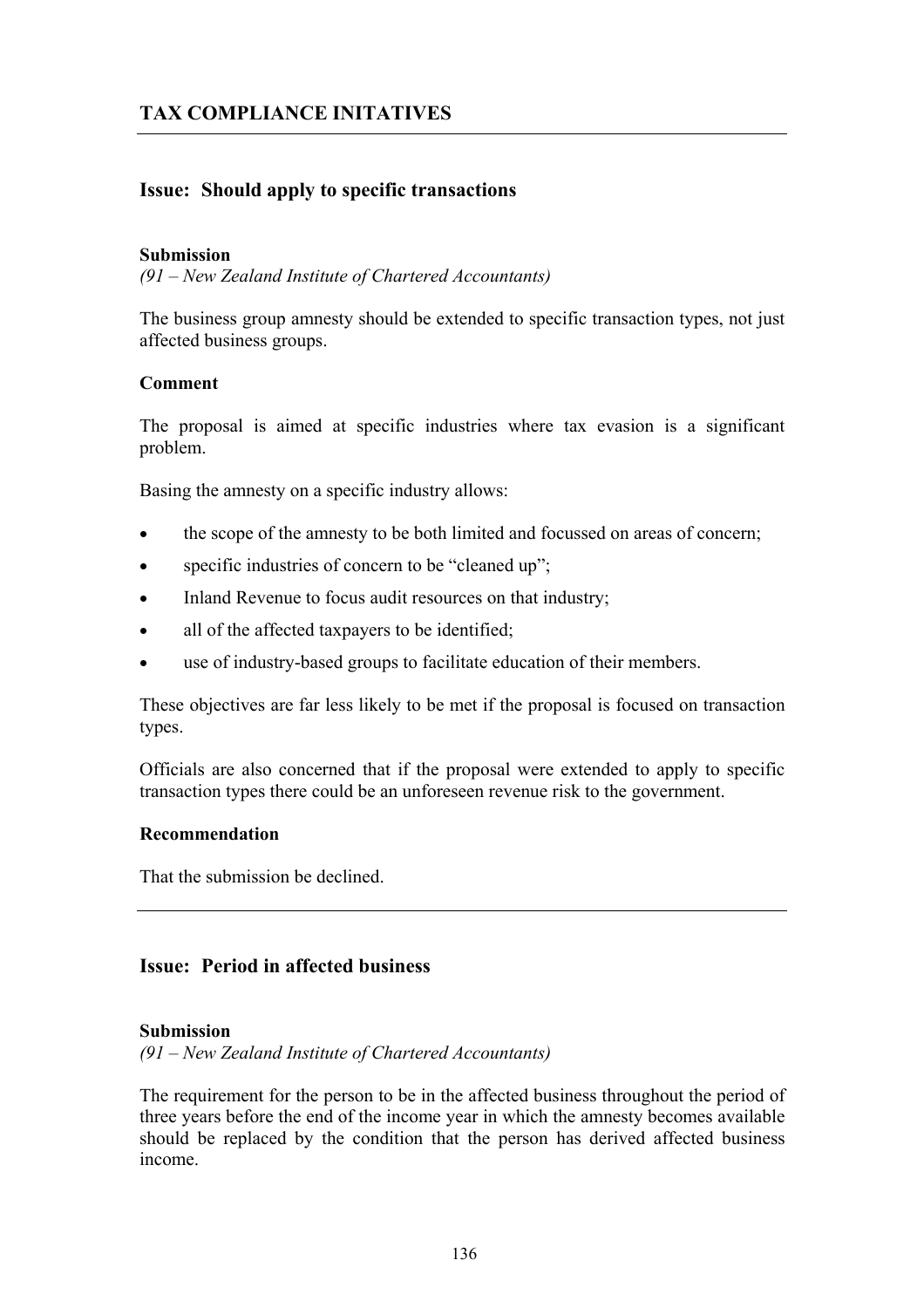## **Comment**

Under the proposal, a taxpayer who comes forward limits their exposure in terms of undisclosed income to the current year and the previous year.

By requiring that the taxpayer be in the affected business for the past three years the proposal will not apply to taxpayers who have exited the industry or to taxpayers who are new to the industry. The proposal is aimed at encouraging taxpayers to come forward, disclose income and then start complying – this will not be relevant if the taxpayer has left the industry and the taxpayer will not be part of an industry where evasion is a significant concern.

Officials consider that taxpayers who are new to the industry have limited need for an amnesty. The cost of coming forward is significantly less than for other taxpayers who have been in the industry for a long period.

### **Recommendation**

That the submission be declined.

## **Issue: No need to disclose assets and liabilities**

### **Submission**

### *(91 – New Zealand Institute of Chartered Accountants)*

The requirement for a person to provide a statement of assets and liabilities for the income year ending before the income year in which the amnesty becomes available is excessive and unnecessary for an amnesty disclosure. The requirement for an asset and liability statement is associated with a full Inland Revenue-instigated audit and is not a requirement for a person making a voluntary disclosure. Therefore it should not be a requirement of an amnesty disclosure.

### **Comment**

It is appropriate that taxpayers who come forward provide the Commissioner with the information necessary to quantify their taxable income for the period in question. One method used to measure the amount of income not disclosed is asset accretion. Under this method the taxpayer's assets and liabilities at the beginning of the period being audited are compared with the assets and liabilities at the end of the period. The income disclosed is then subtracted and, allowing for certain factors such as the cost of living and inheritances, any increase in net assets is treated as undisclosed income.

Disclosing the taxpayer's assets and liabilities will also assist the Commissioner to determine the taxpayer's ability to pay tax on the undisclosed income. For example, the statement of assets and liabilities might set out bank account details or assets that could be sold.

### **Recommendation**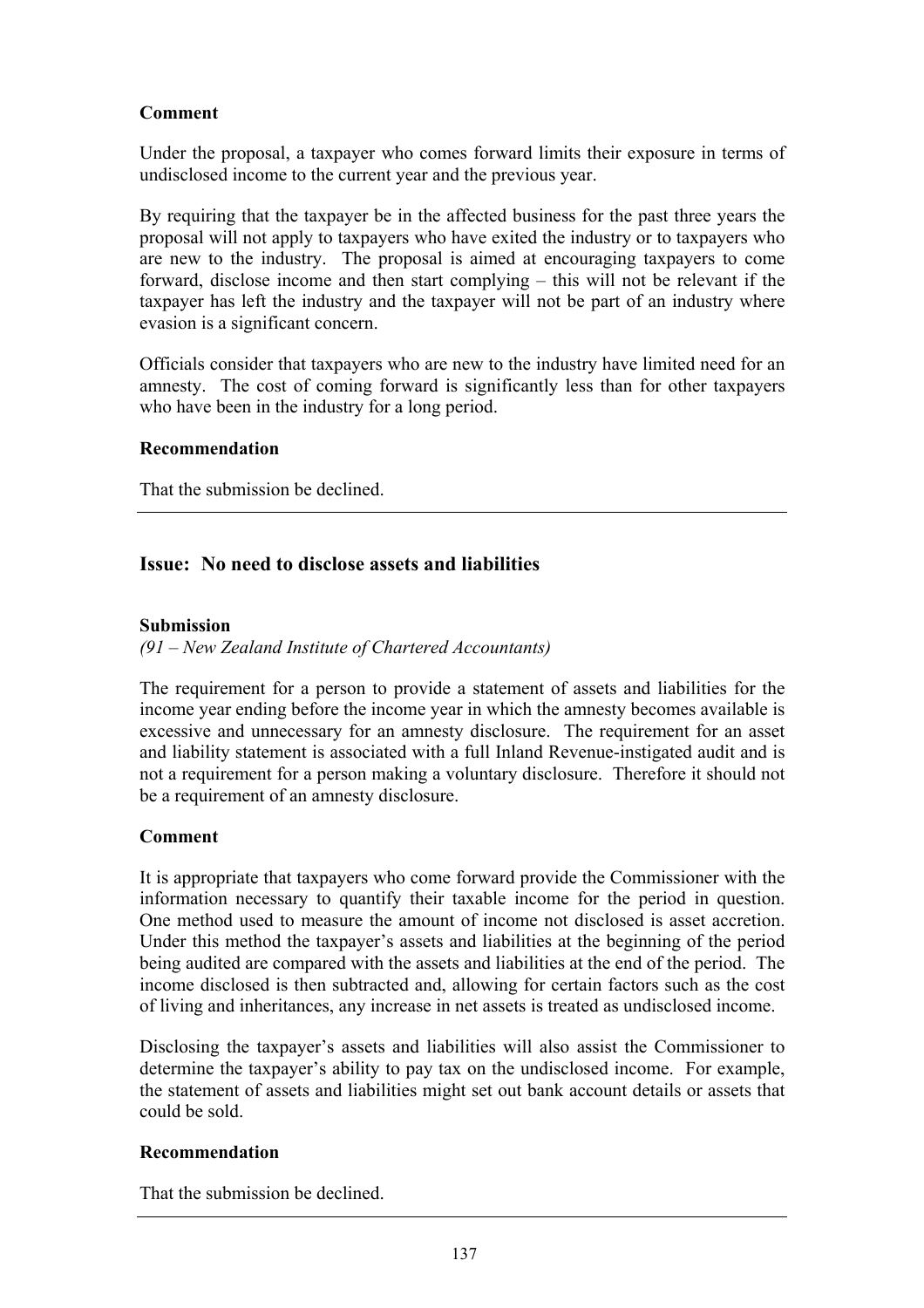## **Issue: Information request too far-reaching**

### **Submission**

*(91 – New Zealand Institute of Chartered Accountants)* 

The requirement to provide "any other information required by the Commissioner" is an excessive request and too far-reaching. The requirement should be restricted to the provision of information in respect of the amnesty the person is applying for, not an unfettered information requirement. Information requirements, other than those that relate directly to the amnesty, should be the domain of formal requests.

### **Comment**

Officials disagree. The draft legislation follows the precedent of similar provisions in the Tax Administration Act 1994 which require information to be provided to the Commissioner.

Case law prevents Inland Revenue going on "fishing expeditions". Inland Revenue can only request information for the purpose of administering the Inland Revenue Acts.

### **Recommendation**

That the submission be declined.

### **Issue: Debt repayment programme offered**

### **Submission**

*(91 – New Zealand Institute of Chartered Accountants)* 

A debt repayment programme should be offered as part of the amnesty, so that it is clear to the tax evader at the outset what the payment arrangement will be. The ability to pay the debt assessed, under amnesty conditions, is an important consideration for a tax evader in deciding whether to come forward.

### **Comment**

The amnesty proposal is aimed at encouraging taxpayers to come forward and disclose income from industries where tax evasion is a significant concern. The Commissioner has practices in place to provide payment arrangements that take into account the circumstances of the taxpayer. It is considered that this is the appropriate response to all debt, irrespective of whether it arises from an amnesty or otherwise.

### **Recommendation**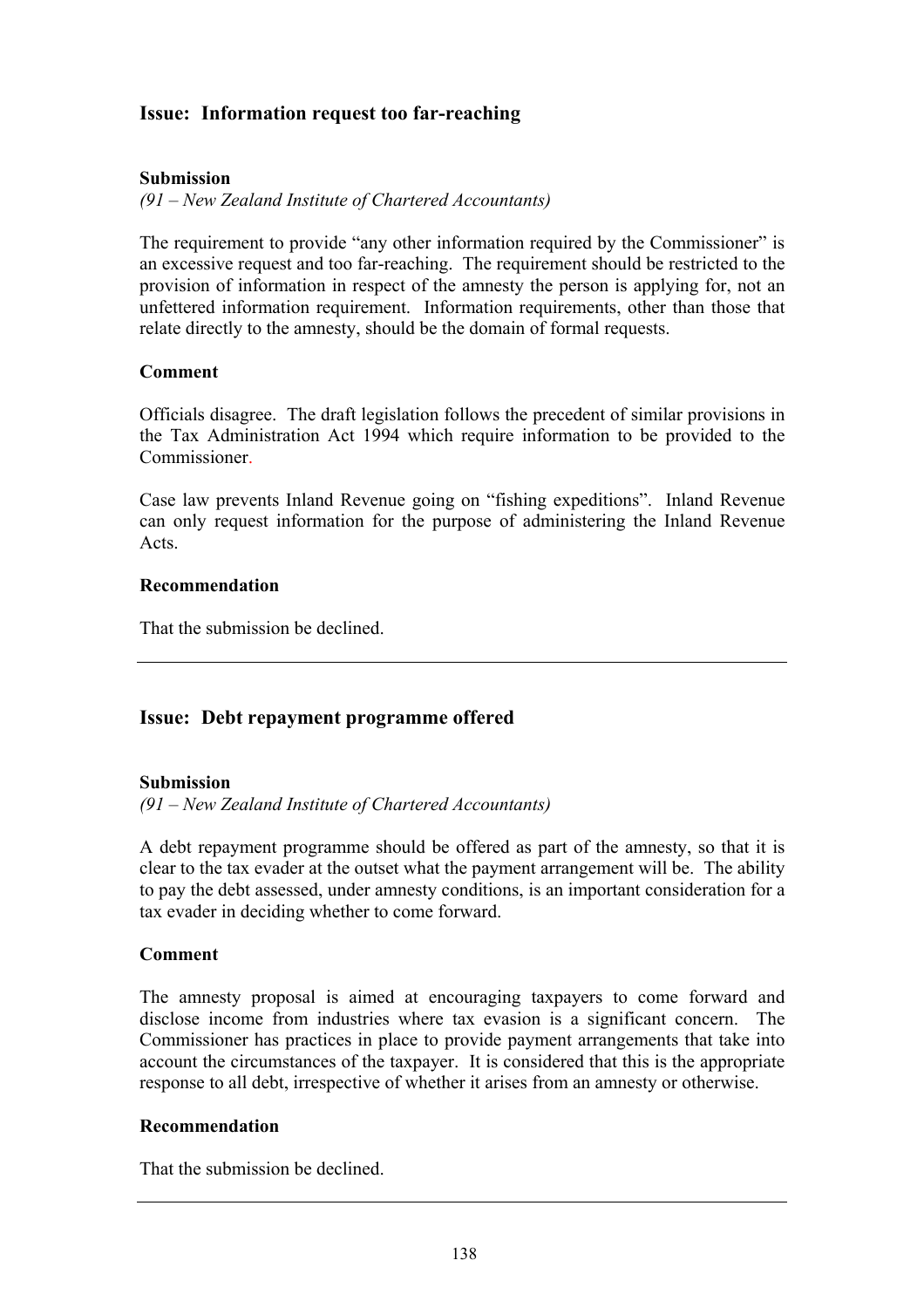# **Issue: Application to taxpayers who have made disclosures before amnesty begins**

## **Submission**

*(91 – New Zealand Institute of Chartered Accountants)* 

The amnesty should extend to taxpayers who belong to the targeted industry and make a voluntary disclosure, purely of their own accord, not long before a limited amnesty begins for their industry. Under section  $226B(4)(d)$ , the proposal is that anyone already being audited by Inland Revenue would not be eligible to participate. Although we understand that it is important to provide a clear boundary of eligibility, this may result in an unfair result in some circumstances.

## **Comment**

Officials agree that it is necessary to have a clear boundary setting out the taxpayers who are eligible to come forward under an amnesty. While there may be situations where it would be possible for a taxpayer who has made a disclosure before an amnesty to be treated more harshly than a taxpayer who has the benefit of the amnesty, the legislation cannot sensibly address this without a substantial blurring of the boundary. Consistency of treatment is an issue that should be determined where possible by the Commissioner.

## **Recommendation**

That the submission be declined.

# **Issue: Types of taxes covered**

#### **Submission**

*(91 – New Zealand Institute of Chartered Accountants)* 

The legislation should make it clear that all tax types are covered by the amnesty, including the social policy measures that are determined by income and administered through the tax system (family assistance, child support and student loans).

#### **Comment**

As previously noted, under the amnesty proposal, a taxpayer who comes forward limits their exposure in terms of undisclosed income to the current year and the previous year. The discussion documents, *Options for dealing with industry-wide tax evasion* and *Tax penalties, tax agents and disclosures* and the Commentary on this bill all commented on the effect coming forward under an amnesty would have in relation to social policy programmes.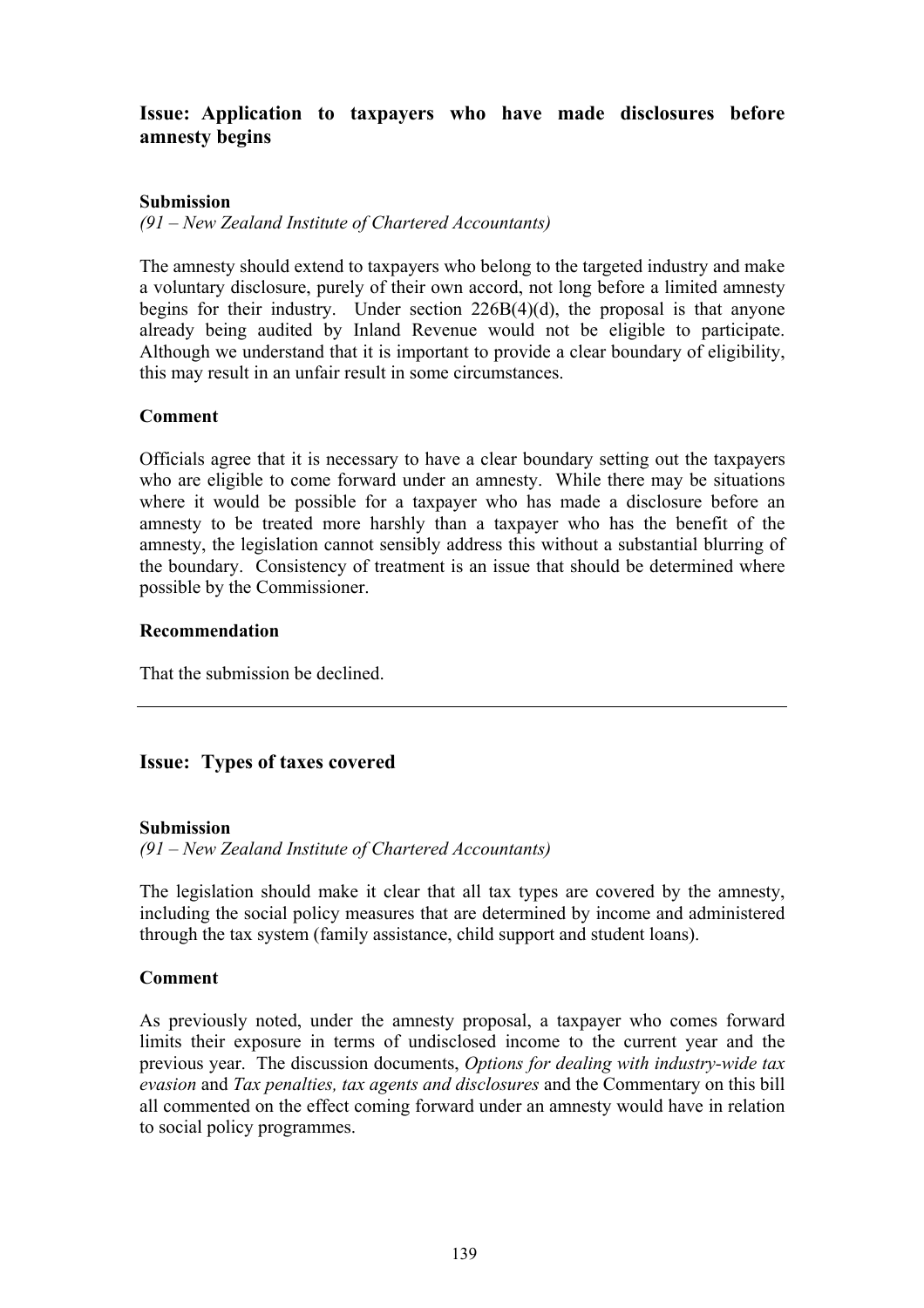As noted in the discussion document, *Options for dealing with industry-wide tax evasion*:

"Similar considerations apply to social policy programmes based on assessed taxable income, such as family assistance, child support and student loans. Although a limit on the number of past years that are reassessed for income tax purposes means some assessments may never reflect an evader's real income, if an amnesty could bring the evader into the tax system it would mean that more accurate assessments could be made for the most recent years and would continue to be made in the future. Custodial parents who received underpaid child support from a tax evader over a number of years might be better off receiving the correct amount in future years – rather than waiting in vain for underpaid child support from the past that may not be collectible."<sup>3</sup>

And the Commentary on the bill noted:

"Any consequential effects of disclosing income for family assistance, student loans and child support liabilities will also be included in the assessment."<sup>4</sup>

Officials therefore note that the current proposal already allows the Commissioner to extend the amnesty to all tax types, including social policy measures that are determined by income.

#### **Recommendation**

That the submission be declined.

## **Issue: Application of amnesty to all income**

#### **Submission**

*(91 – New Zealand Institute of Chartered Accountants, 95 – New Zealand Law Society)* 

The requirement in section  $226B(1)$  that the amnesty relates to a business group, where the type of activity is the person's "main business" should be amended to "significant part of their business". If the amnesty's scope only covers undisclosed income from the nominated industry, it will not be attractive to a person underdeclaring tax in a variety of industries.

#### **Comment**

In developing this proposal officials considered the option of applying the amnesty to income from the specific industry or to all of the taxpayer's income. We consider that there is a revenue risk if the amnesty applies extensively to income from other sources. While we appreciate that applying the amnesty only to income from a particular source reduces the incentives for taxpayers to come forward but consider this to be a necessary trade-off in introducing the proposal.

 $\overline{a}$ 

<sup>&</sup>lt;sup>3</sup> Paragraph 1.10

 $4$  Page 89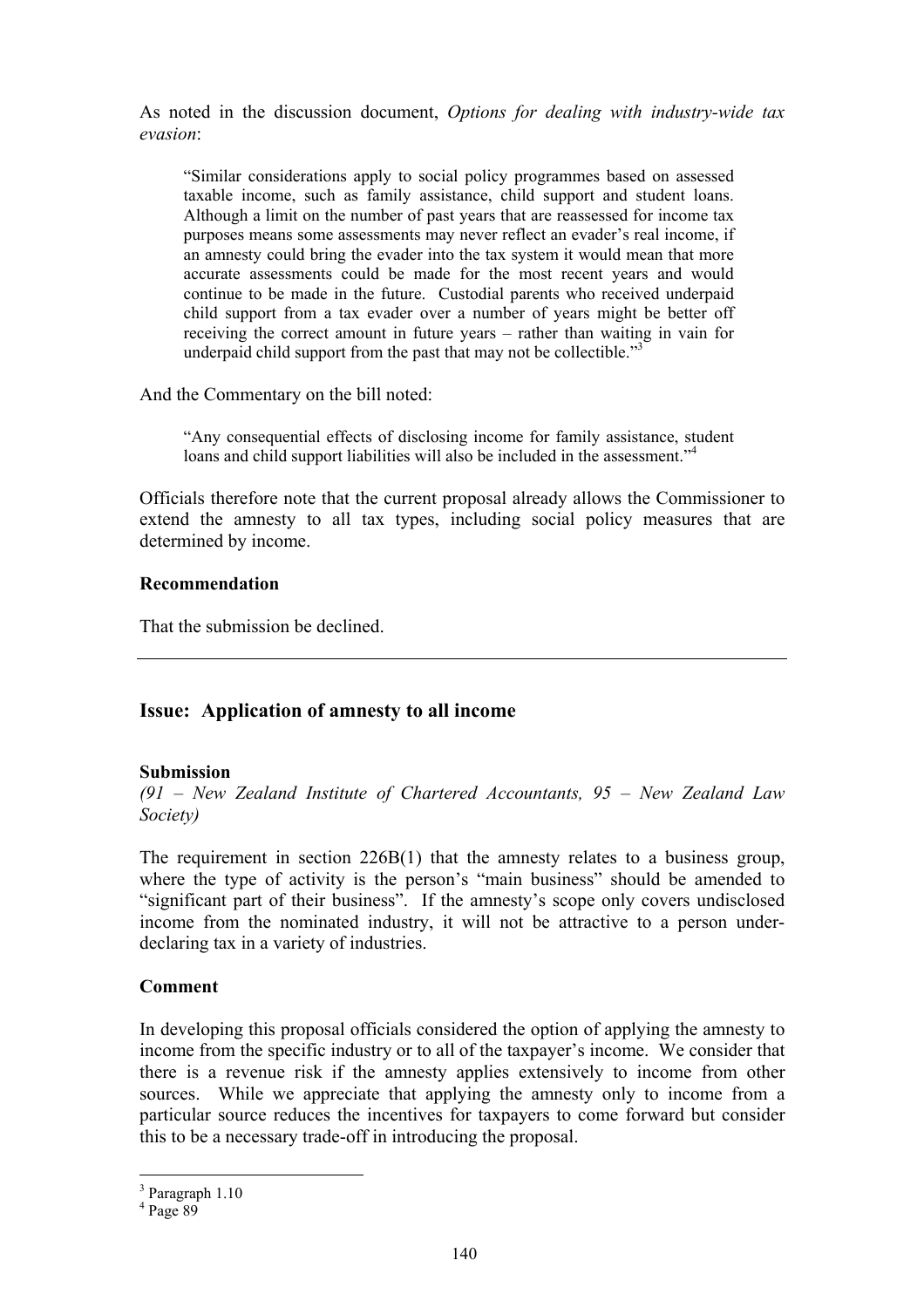## **Recommendation**

That the submission be declined.

# **Issue: Commitment to audit activity**

#### **Submission**

*(91 – New Zealand Institute of Chartered Accountants)* 

Inland Revenue should commit to undertaking audit activity in the business group after the amnesty finishes. There will be little incentive to disclose errors if it is perceived there is no likelihood of discovery at a later date.

#### **Comment**

Officials agree with the submission. The discussion documents, *Options for dealing with industry-wide tax evasion* and *Tax penalties, tax agents and disclosures* and the Commentary on this bill all commented that following an amnesty the affected industry would be subject to increased audit and any tax shortfalls detected would face the full range of penalties and other sanctions provided in the legislation.

Officials agree with the submission but consider that including such a commitment in the legislation is unnecessary.

#### **Recommendation**

That the submission be noted.

# **Issue: Disclosure of the nature of the mistake**

#### **Submission**

*(91 – New Zealand Institute of Chartered Accountants)* 

Section 226B(5) should include a requirement for the person to state the nature of the mistake, non-disclosure or error. There needs to be a requirement for the person to disclose the nature of the mistake, otherwise the only way Inland Revenue can determine the adjustment required is through a tax audit. The mistake could be something as simple as rebates from a particular source not being declared, which should be able to be adjusted without an audit being carried out.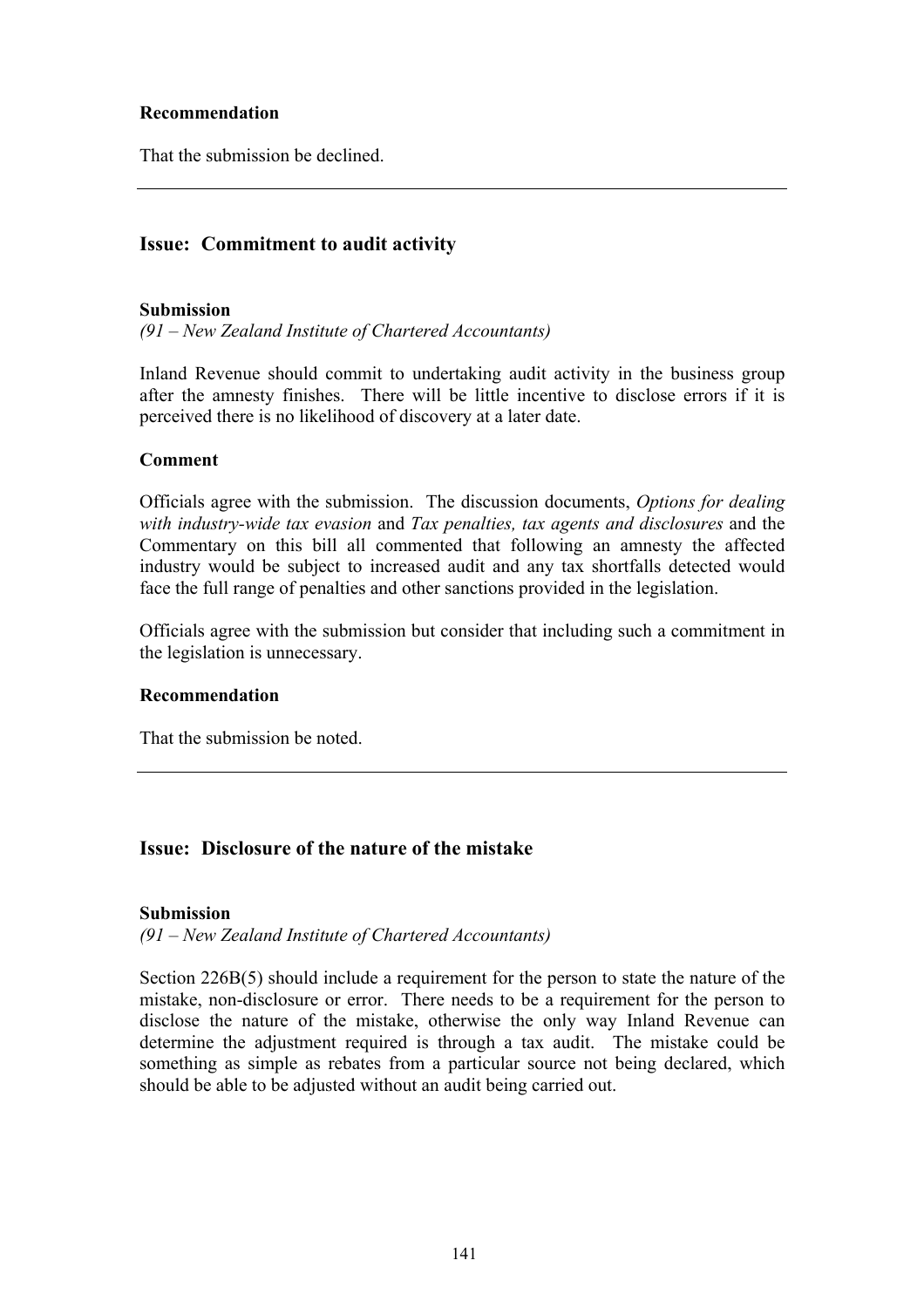## **Comment**

Officials agree with the submission, including a requirement for the person to disclose why the adjustment is necessary may result in the adjustment being made without a complete audit taking place.

#### **Recommendation**

That the submission be accepted.

## **Issue: Benefiting from more than one amnesty**

#### **Submission**

*(95 – New Zealand Law Society)* 

The requirement that a taxpayer not have benefited from a previous amnesty (proposed section  $226B(4)(c)$ ) should be removed. The Commissioner can ensure that taxpayers do not benefit from more than one amnesty by framing the terms of each amnesty so that there is no overlap.

#### **Comment**

Officials disagree with the submission. The taxpayer may change occupations and thus qualify under a subsequent amnesty for another industry with the overall concessional tax treatment becoming substantial.

#### **Recommendation**

That the submission be declined.

#### **Issue: Prosecution by other Crown entities**

#### **Submission**

*(95 – New Zealand Law Society)* 

The proposal should be extended to prevent all Crown agencies (not just the Commissioner) from instituting a prosecution.

#### **Comment**

Under section 226B(9), the Commissioner must not prosecute the taxpayer (under the Tax Administration Act or any other Act). Officials consider that it is not appropriate to limit the Crown's ability to take legal action under other statutes for non-tax related matters, merely because the taxpayer has come forward under a tax amnesty.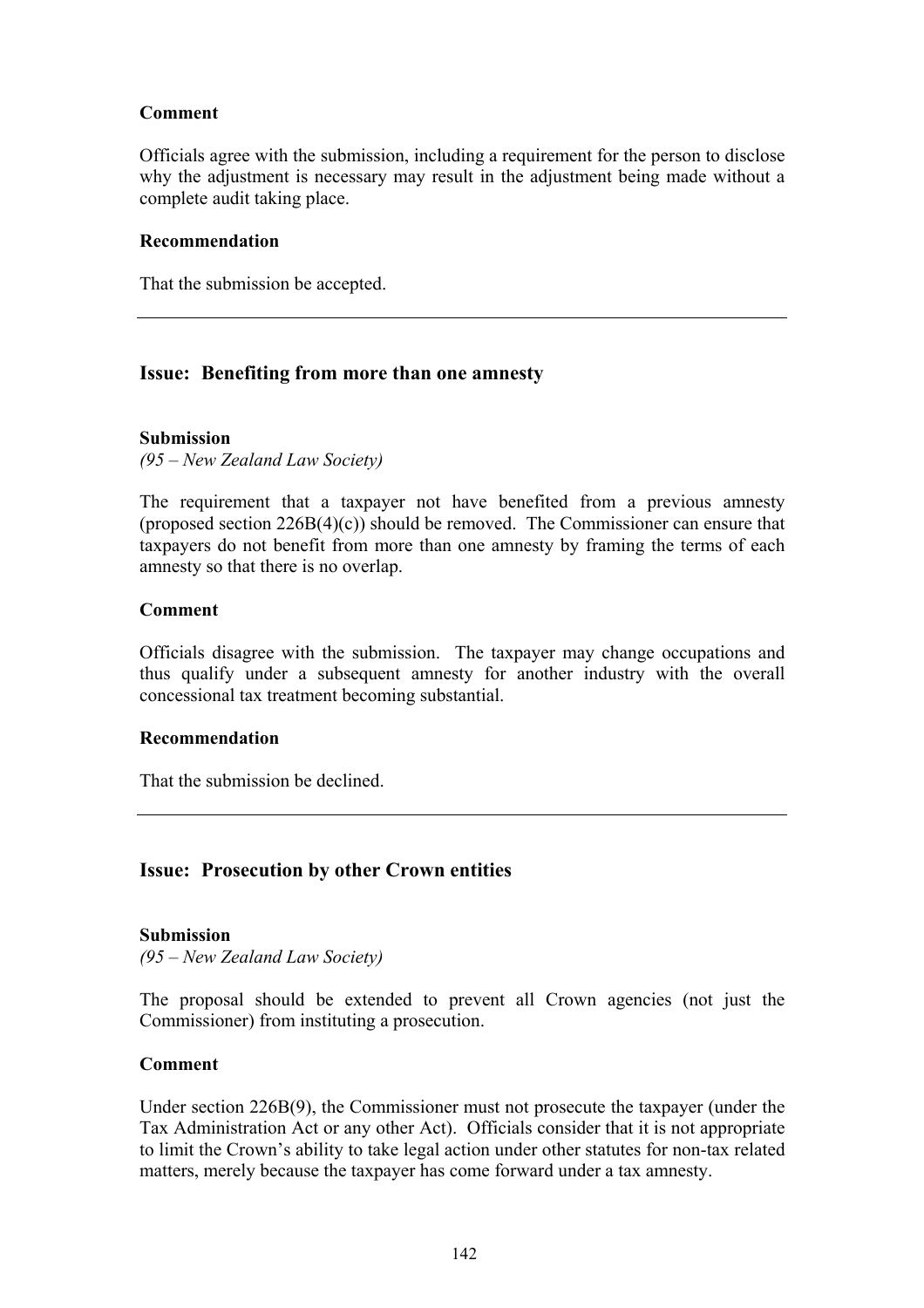In addition, under the secrecy provisions, the Commissioner would be prevented from disclosing to other agencies information gathered under an amnesty. This would make the submission's proposal unworkable.

# **Recommendation**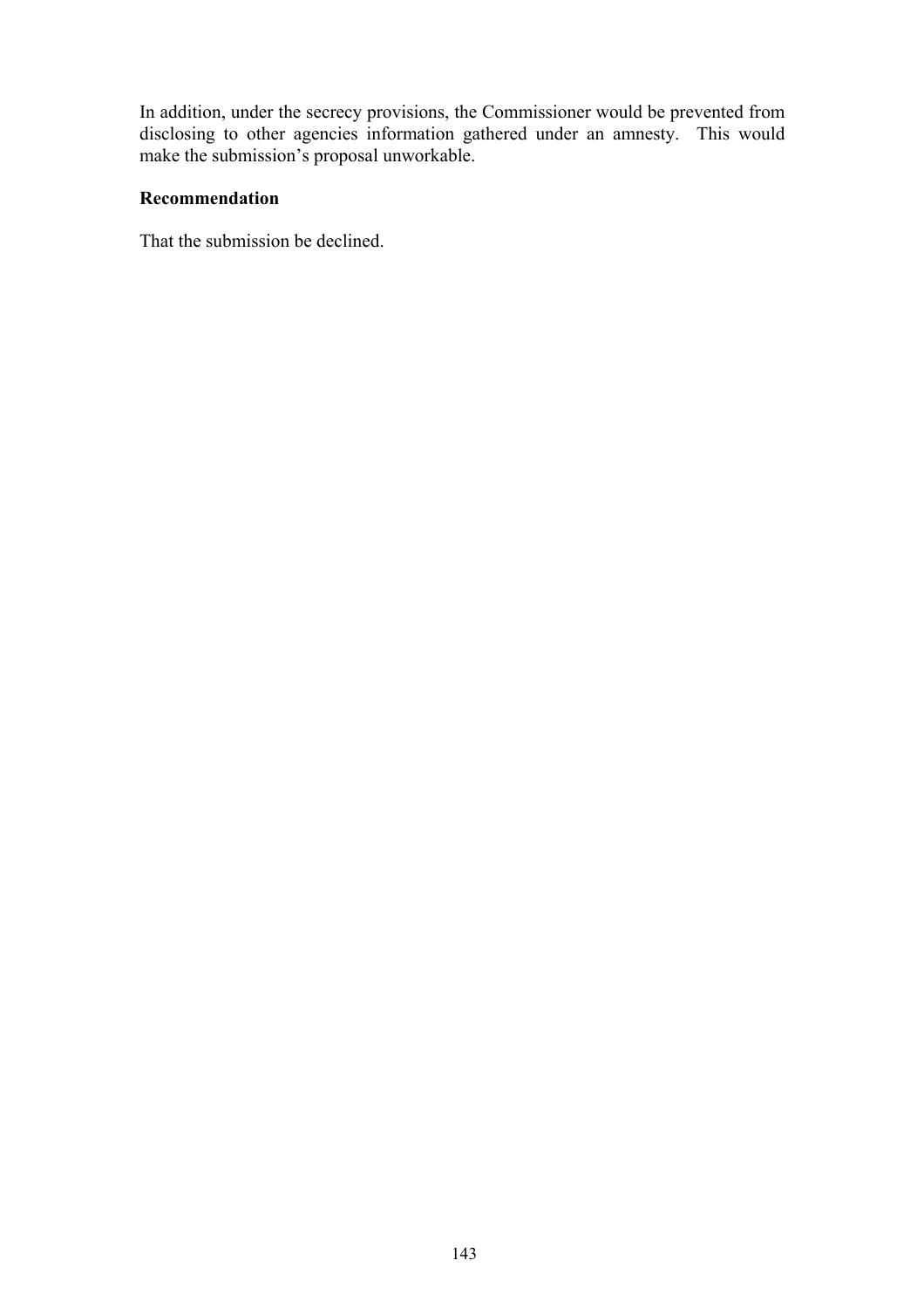# **MISCELLANEOUS ISSUES**

# **Issue: Revenue-neutral transactions should not be subject to shortfall penalties**

#### **Submission**

*(39 – Owens Tax Advisors Ltd, 91 – New Zealand Institute of Chartered Accountants)* 

Revenue-neutral transactions, particularly between associated persons, should not be subject to shortfall penalties. When a transaction or event is revenue-neutral there is by definition no tax "shortfall". An example is the circumstance when a taxpayer identifies an error and discloses this to Inland Revenue before any tax credit or refund or other loss of revenue.

#### **Comment**

The aim of the shortfall penalties legislation is to encourage taxpayers to take correct tax positions, rather than to pay their tax on time which is covered by the late payment penalty.

There are a number of situations where there is no loss to the revenue yet it is appropriate to impose a shortfall penalty. For example, consider a company that is in a loss situation which does not take care in taking its tax positions. Because the company is carrying forward losses there is no loss to the revenue. It may, however, be appropriate to impose a shortfall penalty for not taking reasonable care. If the company's actions were able to be considered under the shortfall penalty rules, it would be treated differently from a company which is in a profit situation merely because the first company had accumulated losses.

The example noted in the submission will be dealt with by the voluntary disclosure proposal in the bill.

#### **Recommendation**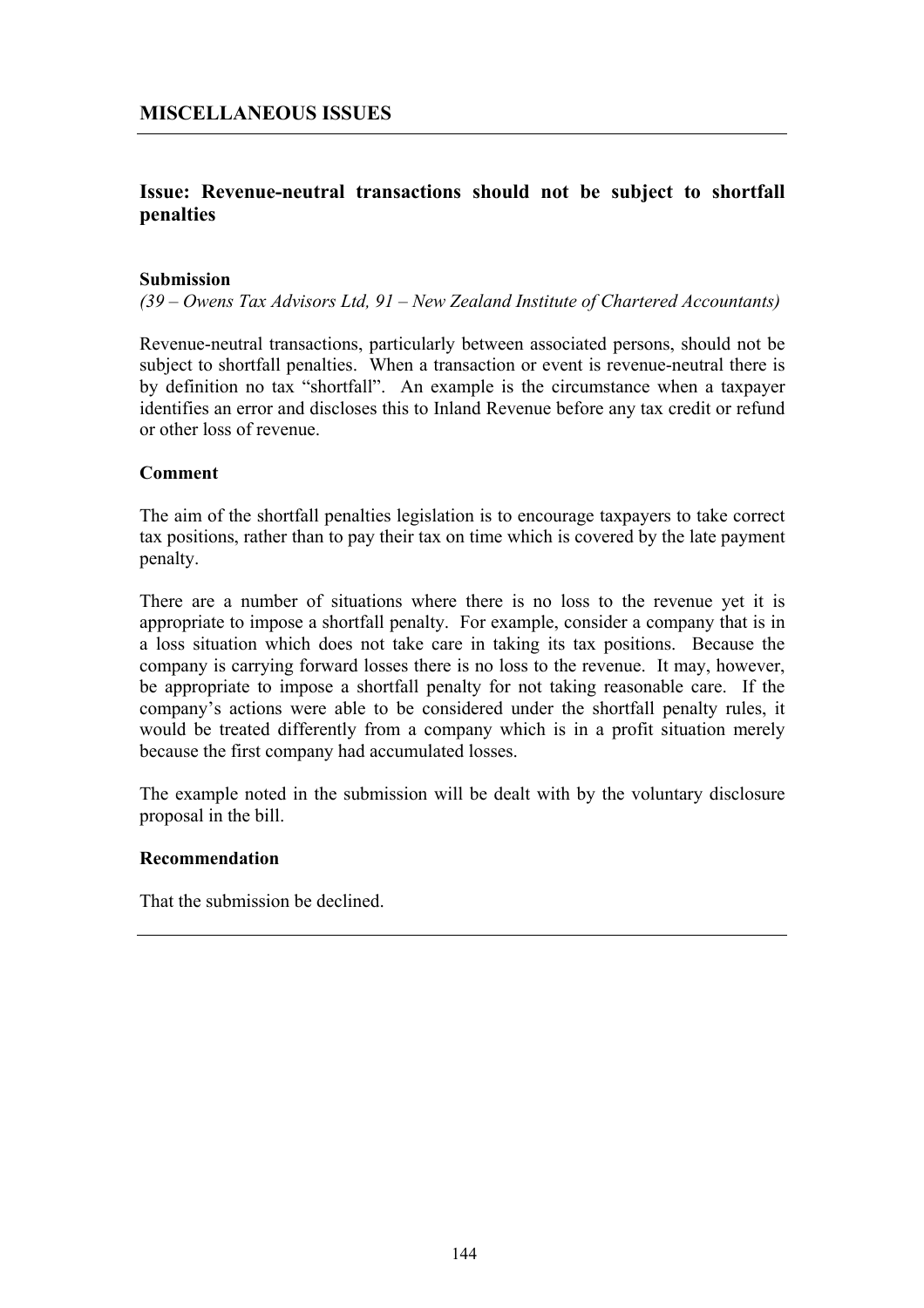# **Issue: Review of proposals**

## **Submission**

*(39 – Owens Tax Advisors Ltd, 91 – New Zealand Institute of Chartered Accountants)* 

It is strongly recommended that the Finance and Expenditure Committee schedule a review of the shortfall penalty rules after a period of enactment of 12 or 18 months to ensure they are being applied as intended and that if there is any departure then appropriate amendments can be considered.

## **Comment**

As part of the ongoing review of the compliance and penalties legislation, officials will monitor the amendments to ensure they meet their objectives and will respond to specific issues as they arise.

#### **Recommendation**

That the submission be noted.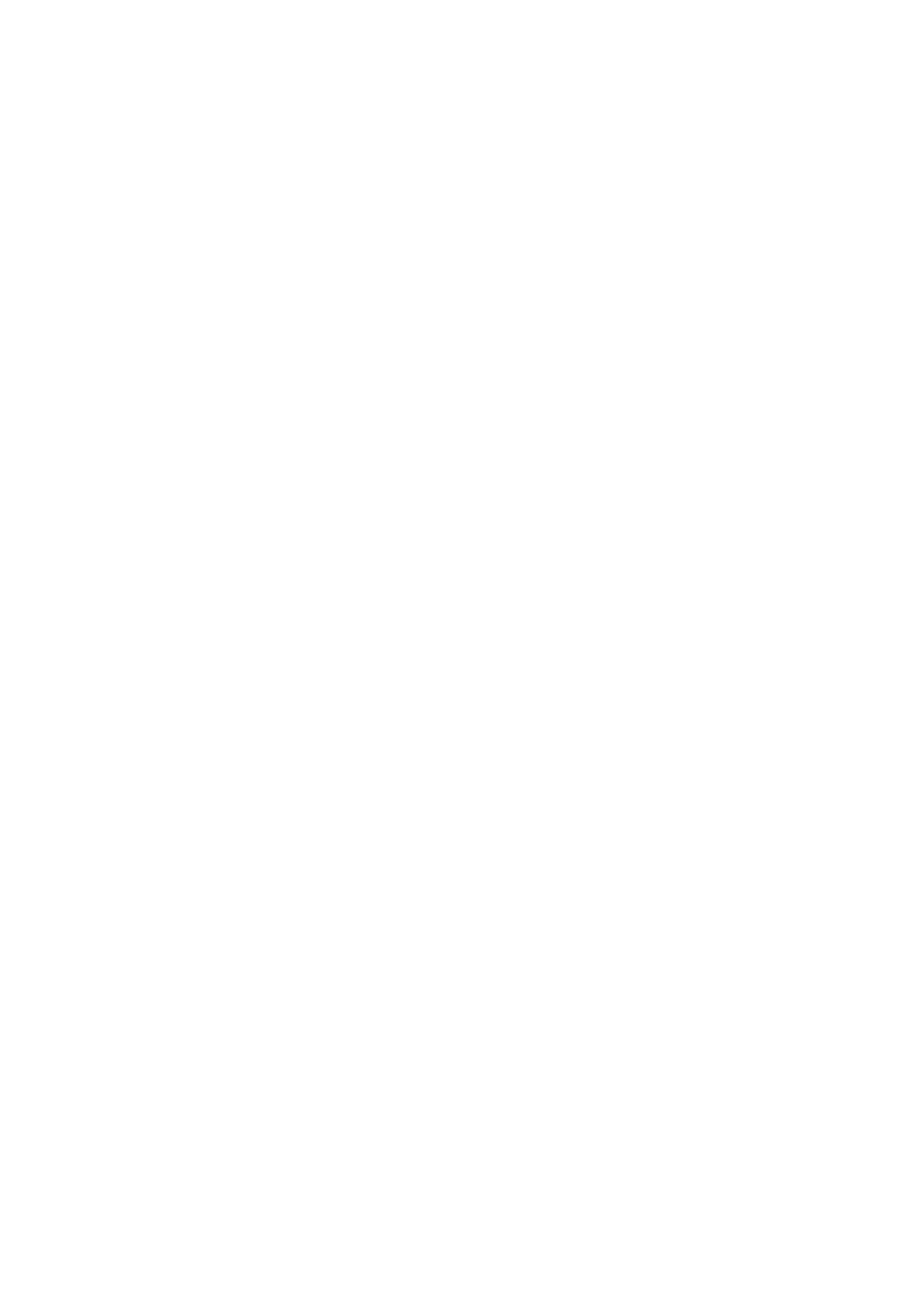# Company tax rate consequentials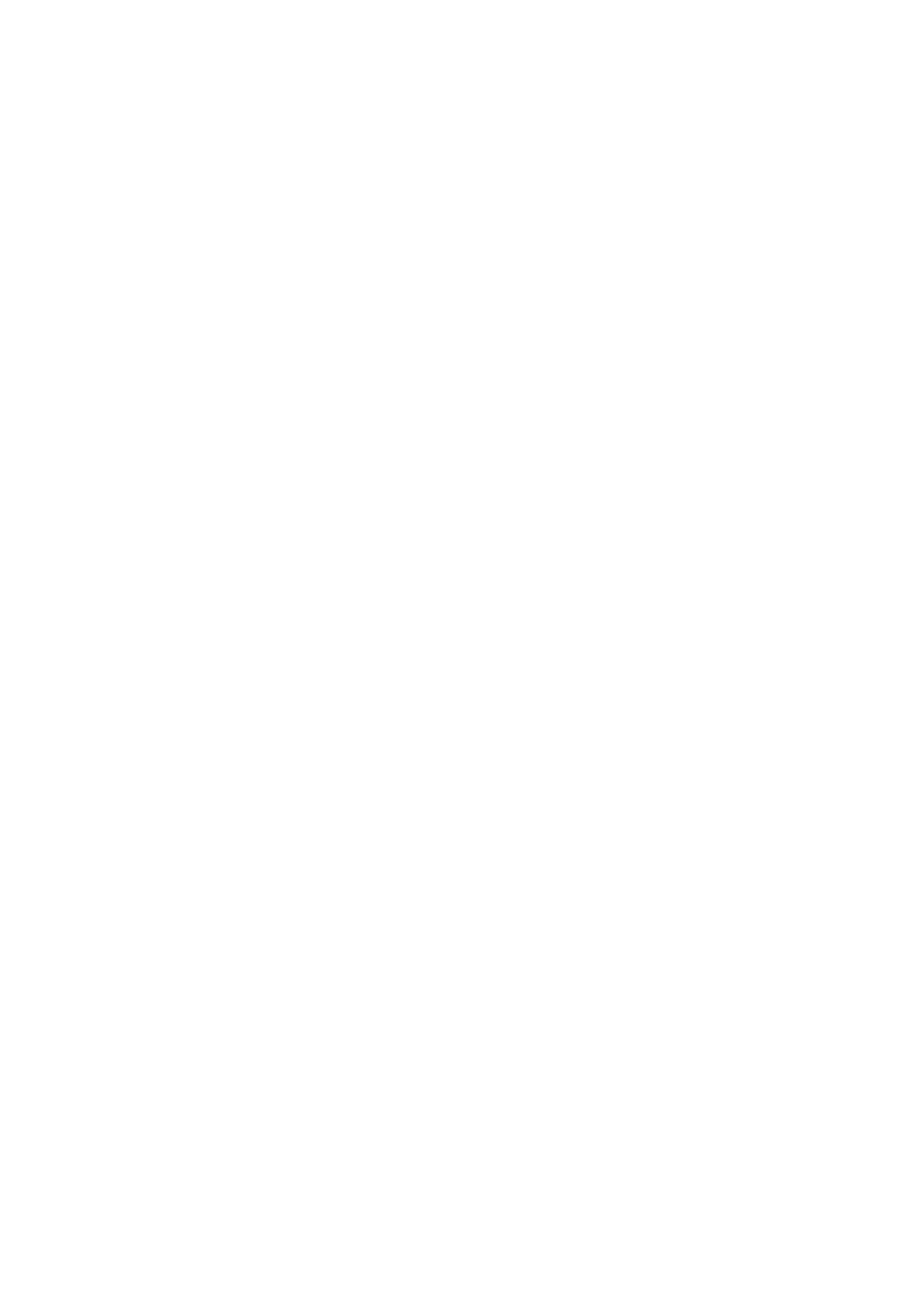## **OVERVIEW**

## *Clauses 9, 80, 92, 93, 97 to 99, 108(1), (2) and (4), 109, 110, 112 to 116, 117(2), 119(2), 121 to 128, 130, 134, 135(30) and (35) and 178 to 181*

The Taxation (KiwiSaver and Company Tax Rate Amendments) Act 2007 reduced the company tax rate, the tax rate for widely held savings vehicles and the top rate for portfolio investment entities from 33% to 30%. The bill makes a number of consequential and transitional amendments relating to the tax rate reduction.

Currently, the maximum imputation and dividend withholding payment (DWP) credit ratio is 33/67. Without transitional provisions, a reduction in the company tax rate would cause the maximum ratio to fall to 30/70, thereby disadvantaging some taxpayers where the underlying company tax has been paid at the 33% rate. The bill introduces a transitional imputation period from the start of the 2008–09 income year to 31 March 2010. During this period companies will be able to allocate credits at the maximum 33/67 ratio as long as they have unused credits relating to tax paid at 33%.

Nine submissions discussed the transitional and consequential amendments. Most were supportive but considered that the period allowed for imputation and DWP credits to be imputed at 33/67 was too short. There were also strong representations that the RWT rate for dividends should be reduced to 30%, and a number of detailed submissions on other matters.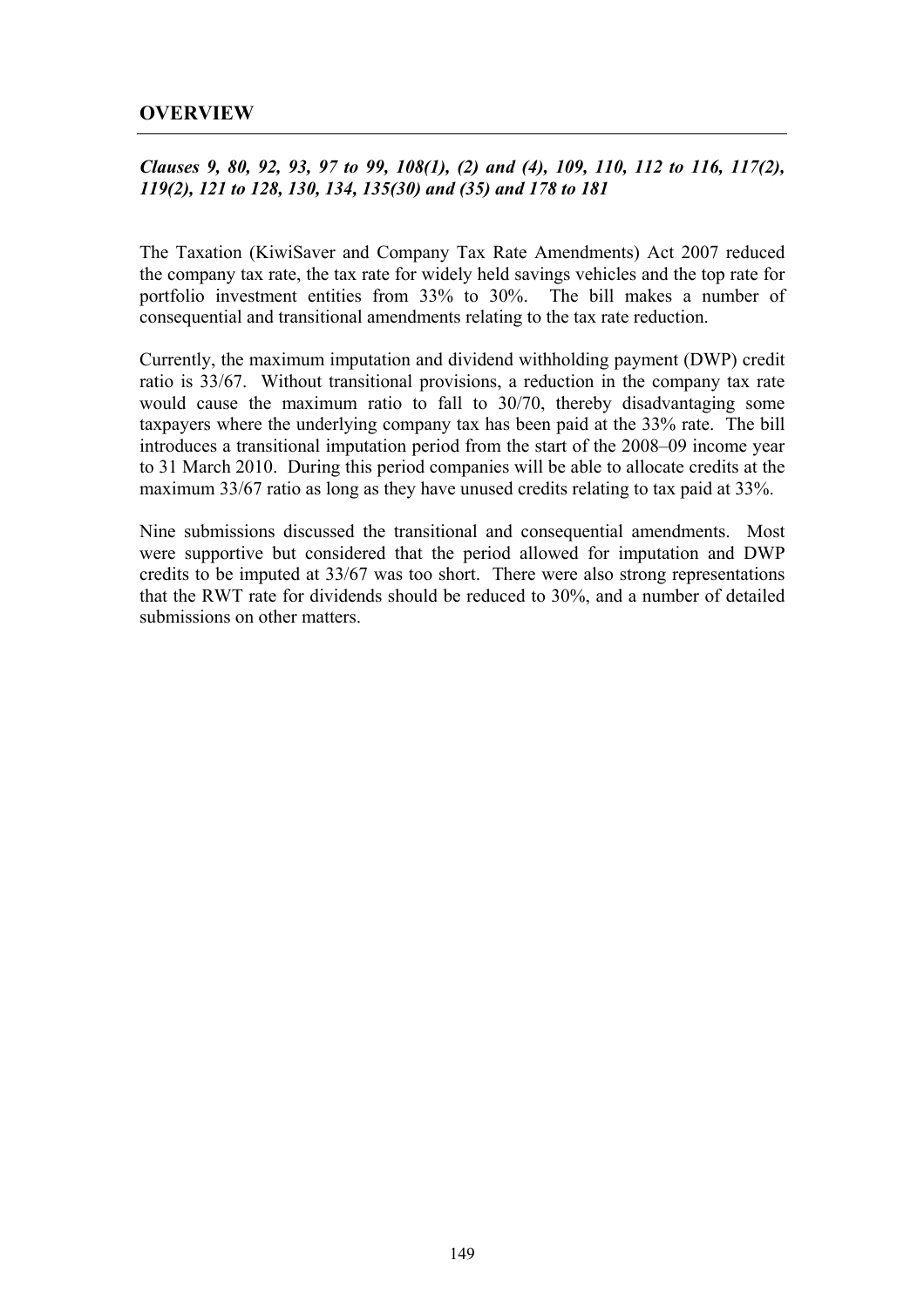## **Issue: Support for reduced company tax rate**

#### **Submissions**

*(23 – Investment Savings & Insurance Association of NZ Inc, 24 – AMP Financial Services & AMP Capital Investors (NZ) Ltd, 33 – Corporate Taxpayers Group, 49 – Contact Energy Ltd, 61 – KPMG, 71 – PricewaterhouseCoopers, 74R – Deloitte, 84 – New Zealand Chambers of Commerce, 91 – New Zealand Institute of Chartered Accountants)* 

The submissions are very supportive of the reduced company tax rate and the rates for savings vehicles.

#### **Recommendation**

That the submissions be noted.

## **Issue: Company, trust and individual tax rates generally**

#### **Submissions**

*(33 – Corporate Taxpayers Group, 61 – KPMG, 71 – PricewaterhouseCoopers, 84 – New Zealand Chambers of Commerce, 91 – New Zealand Institute of Chartered Accountants)* 

Further reductions to the company tax rate are required in the medium-term. *(Corporate Taxpayers Group, KPMG, PricewaterhouseCoopers, New Zealand Chambers of Commerce)* 

Other tax rates, such as the individual and trust tax rates, should also be reviewed. *(Corporate Taxpayers Group, KPMG, PricewaterhouseCoopers, New Zealand Chambers of Commerce, New Zealand Institute of Chartered Accountants)* 

A clear and early signal should be made by the government about the future of personal and trust tax rates. *(New Zealand Institute of Chartered Accountants)* 

The government should signal very clearly its intentions in respect of personal tax rates. *(PricewaterhouseCoopers)*

The submission expresses disappointment that the 2005 decision to inflation-adjust income tax thresholds has been abandoned. *(New Zealand Chamber of Commerce)*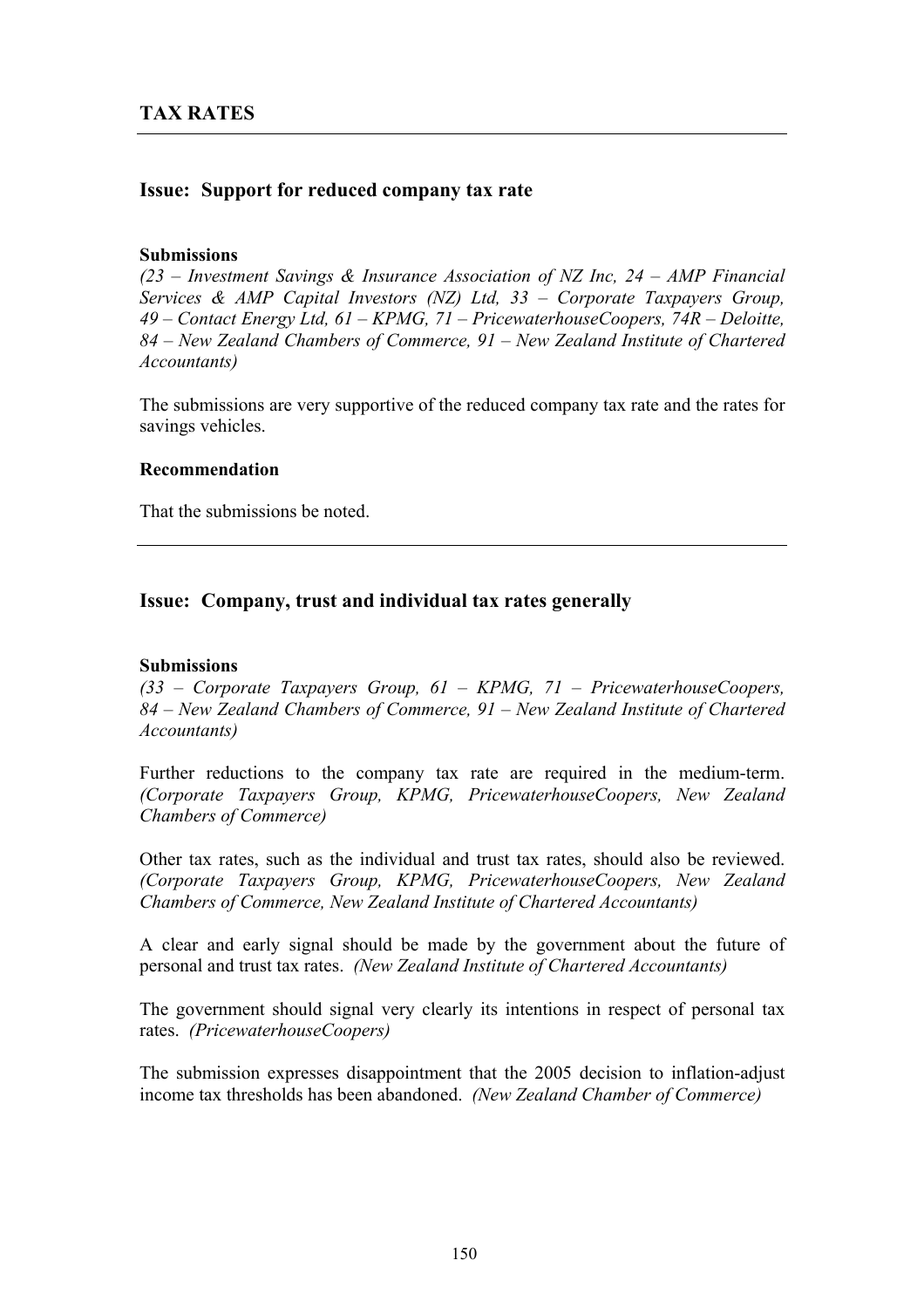# **Comment**

These submissions on further company tax cuts, and personal and trustee marginal tax rates are outside the scope of the bill.

## **Recommendation**

That the submissions be noted.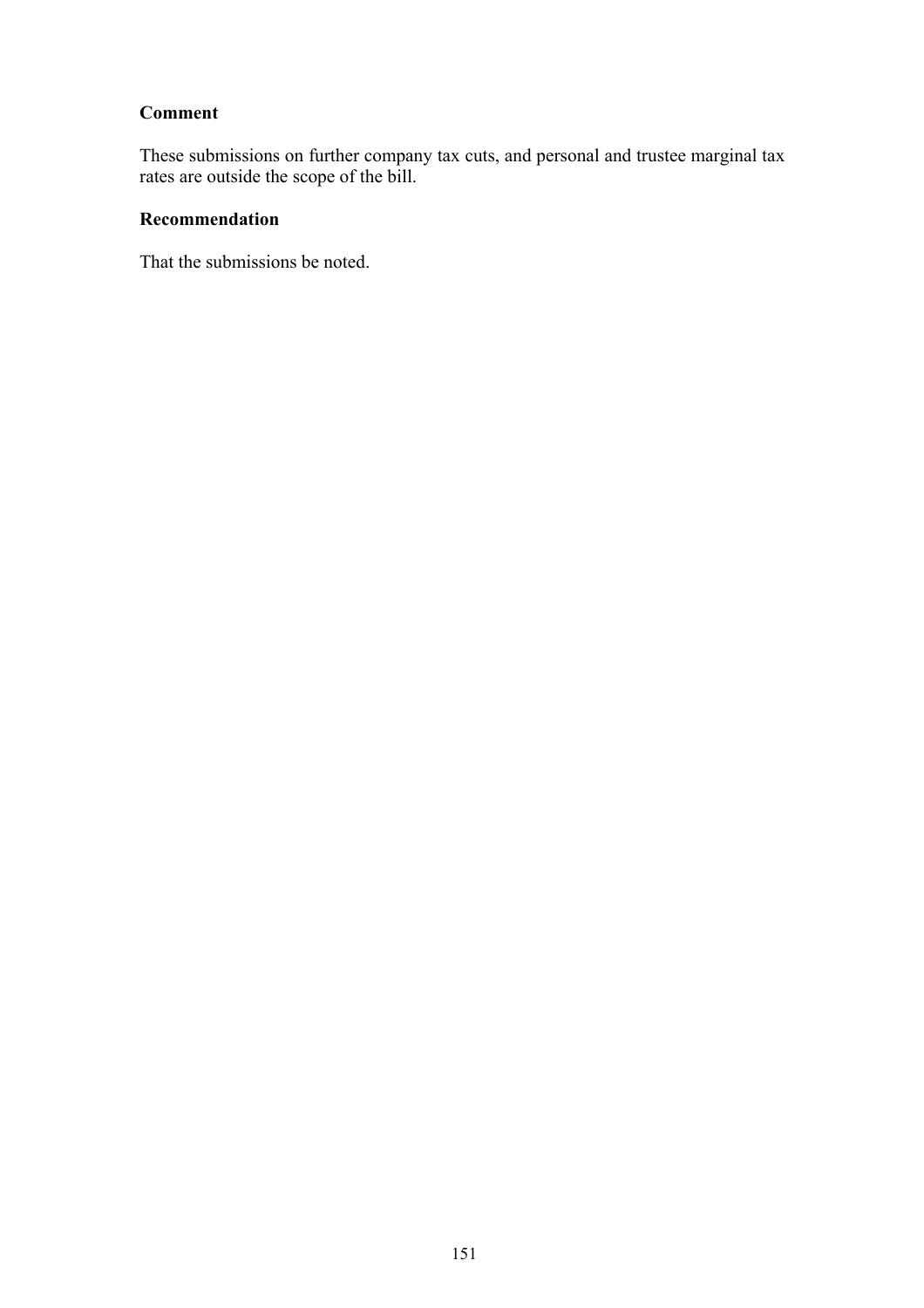# **Issue: Transitional period for imputation and DWP credits**

#### **Submission**

*(71 – PricewaterhouseCoopers)* 

The submission supports the transitional period, from the start of the 2008–09 income year to 31 March 2010, for allocating imputation and DWP credits up to a maximum ratio of 33/67.

#### **Recommendation**

That the submission be noted.

#### **Submissions**

*(23 – Investment Savings and Insurance Association of NZ Inc, 24 – AMP Financial Services & AMP Capital Investors (NZ) Ltd, 33 – Corporate Taxpayers Group, 49/49B – Contact Energy Ltd, 61 – KPMG, 74R – Deloitte, 91 – New Zealand Institute of Chartered Accountants)* 

The transitional period for allocating imputation and DWP credits at a maximum ratio of 33/67 should be extended indefinitely, or for at least 5 or 10 years.

#### **Comment**

Generally, the submissions consider that companies should be able to decide when distributions of pre-2008–09 profits, which are represented by the 33/67 imputation credits, should be made, and that those decisions should be made in the interests of the company and its ongoing business, rather than for tax-driven reasons.

Submissions expressed concern about the two-year transitional period and its effect on companies' current plans to reinvest profits. They consider that the transitional period needs to be sufficient to allow investment and growth cycles to be worked through and that the two-year window is insufficient. They argue that the proposed transitional rules will create an incentive to distribute company profits earlier than would otherwise have happened to ensure that 33% credits will not be trapped within the company, or alternatively, that profits will not be available for distribution because of reinvestment plans.

Further, NZICA argues that the proposed legislation, in effect, requires two accounts to be maintained and tracked, and that therefore there is no compliance or audit reason for limiting the period over which the 33/67 credits can be used. They consider that because it creates additional compliance costs, a company would only continue with two separate imputation accounts if there were good commercial reasons for not distributing profits by way of dividends.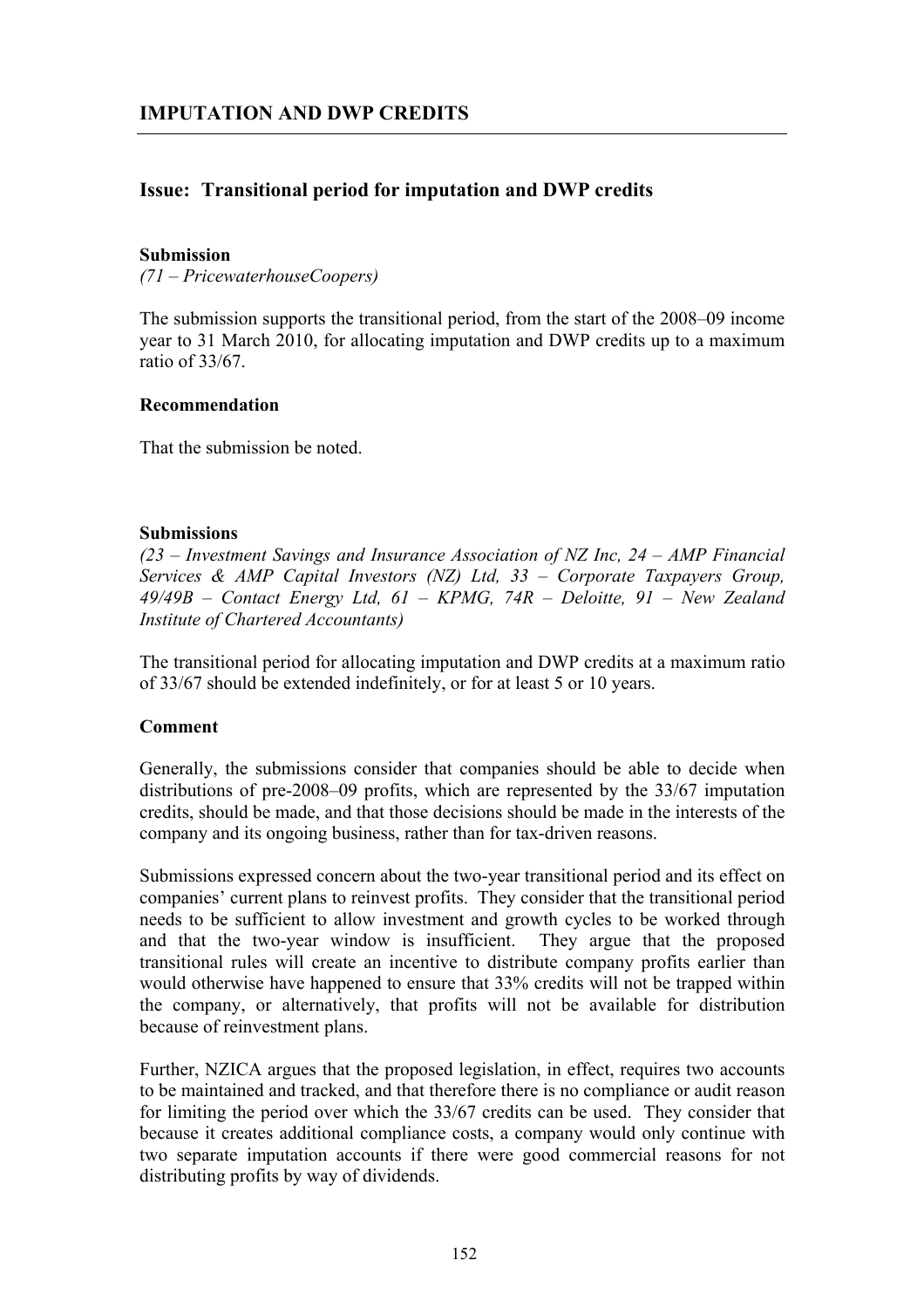Officials understand that companies' dividend distribution decisions over the transitional period could impact on their reinvestment plans. There are three responses to this:

- The transitional period really begins in May 2007 so that the window for the use of the credits is really almost three years.
- Companies will have the option to distribute credits during the transitional period while still retaining the underlying cash, by making taxable bonus issues. While this is not a complete or totally satisfactory answer, it does provide a further alternative to paying cash dividends.
- The fact that pre-31 March 2008 profits are not distributed before the end of the transitional period does not necessarily mean that excess credits will be trapped. Any excess credits may still be able to be attached to distributable reserves that have not borne tax in the company's hands. However, officials acknowledge that in some cases if the 33/67 credits are not distributed by the end of the transitional period a portion may be trapped.

If relief was to be allowed for a significantly longer period, officials consider that a dual imputation system would be required, whereby tax paid at the 30% rate would need to be recorded in a separate account from that paid at the 33% rate. Credits paid at the 33% rate would have to be used before the 30% pool could be allocated. Such a system would have higher compliance and administration costs than the proposal included in the bill. Further, if there are subsequent company tax rate reductions, three or more different accounts may be required.

The government chose a two-year simplified transition for the 33/67 credits. This allows companies an option on whether they credit at 33/67 or the new standard ratio of 30/70. A number of companies will go straight to 30/70 because that will be in their shareholders' interests – in particular, this could happen when the company tax is effectively a final tax, as it will be for most savings vehicles.

The current proposals do not require dual accounts to be formally maintained, and officials do not consider that they should, because of the compliance and administration cost issues involved. However, officials note that if companies elect to impute at 33/67 in the transitional period they will need to keep sufficient extra records to be able to confirm they had not overdrawn their 33/67 credits as at 31 March 2010.

It is also noteworthy that Australia has had three company tax rate changes since it introduced its franking rules and has had different transitional arrangements for each change. There is no obvious right answer.

Officials consider that a transitional period that ends on 31 March 2010 provides the best balance between providing relief and minimising compliance and fiscal costs. We recommend that the transitional period should not be extended beyond 31 March 2010.

## **Recommendation**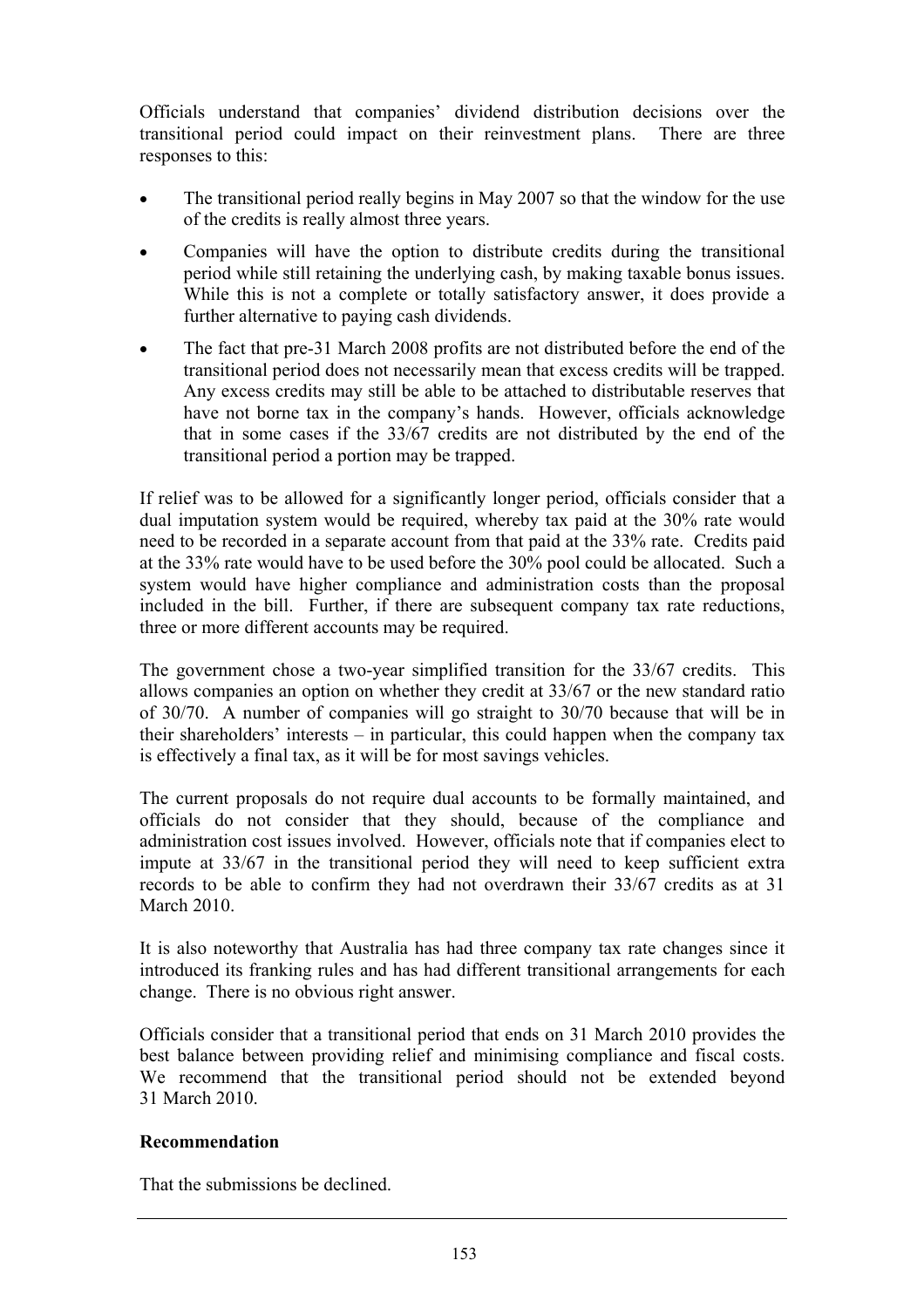# **Issue: Transitional timeframe and balance dates**

## **Submission**

*(33 – Corporate Taxpayers Group, 49 – Contact Energy Ltd)* 

For companies with September balance dates, the transitional period will be only 18 months. This is a reason why the transition period should be extended. *(Corporate Taxpayers Group)*

As a June balance date taxpayer, it should be noted that under the bill, Contact will have only 21 months to distribute imputation credits at the 33/67 ratio. *(Contact Energy Ltd)*

## **Comment**

Companies have known since May 2007 (when the bill was introduced) that the transition period would end on 31 March 2010. Therefore, it is not correct to say that the transition period is less than two years. It is, however, correct that with regard to their last few 33% tax payments, later balance date companies will have this shorter period.

After discussions with submitters, officials believe that this late balance date effect does not seem to be the major problem. Rather, the problem is with companies that have a bank of credits because they have not fully distributed their past tax paid profits. This is dealt with in the preceding submission.

#### **Recommendation**

That the submissions be declined.

## **Issue: Technical complications with transition**

#### **Submission**

*(Matter raised with officials by Russell McVeagh)* 

That section ME 8, which sets the maximum imputation credit ratio, and proposed section MZ 10, which overrides this for the transitional period, do not achieve the desired outcome.

#### **Comment**

Where a company paying a dividend has a late balance date and a dividend is paid between 1 April 2008 and the company's balance date, the ratio is inappropriately limited to 30/70. We agree with the submission and recommend that the imputation year reference in section ME 8 (and similar sections MG 8 and 12) be removed.

#### **Recommendation**

That the submission be accepted.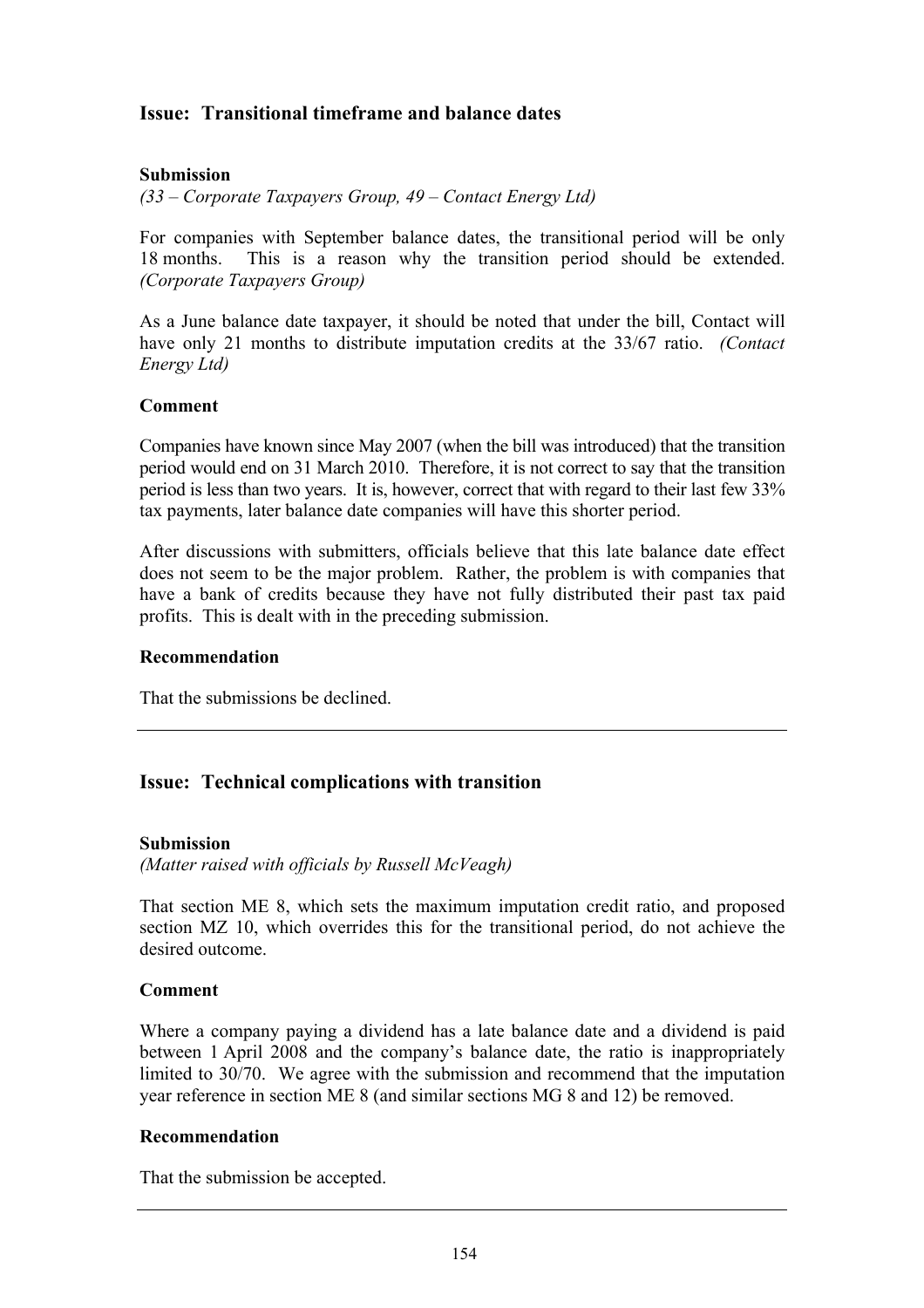## **Issue: Maximum credit ratios**

#### **Submission**

*(71 – PricewaterhouseCoopers)* 

The words "income" and expenditure" should be deleted from proposed sections MZ  $10(1)(b)$  of the Income Tax Act 2004, and section  $140BB(1)(a)$  of the Tax Administration Act 1994.

#### **Comment**

The submission argues that including the two words could cause confusion in circumstances where a company:

- has an imputation account credit balance as at 31 March 2008, but no retained earnings at that date; or
- receives a dividend with a  $33/67$  imputation credit attached to it, with the dividend being taxed at 30%.

A company referred to under the first bullet point should be able to retain the imputation credits, while in the second case, the full imputation credit should be available to be allocated to dividends paid to the underlying shareholders.

Officials will clarify the drafting.

#### **Recommendation**

That the submission be agreed in principle.

## **Issue: Clarification of policy**

#### **Submission**

*(74R – Deloitte)* 

The bill provides that tax paid in connection with the "old" company rate (33%) can give rise to imputation credits distributable at the 33/67 ratio. On the face of it because the rate of RWT is not connected with the rate of company tax, the fact that RWT will still be withheld at 33% will not give rise to imputation credits that can be allocated at the 33/67 ratio. We would appreciate clarification of this point.

#### **Comment**

We agree that the treatment of pre-and post- tax rate change RWT credits should be clarified. RWT deducted at 33% when the 33% tax rate applied, should result in 33/67 imputation credits.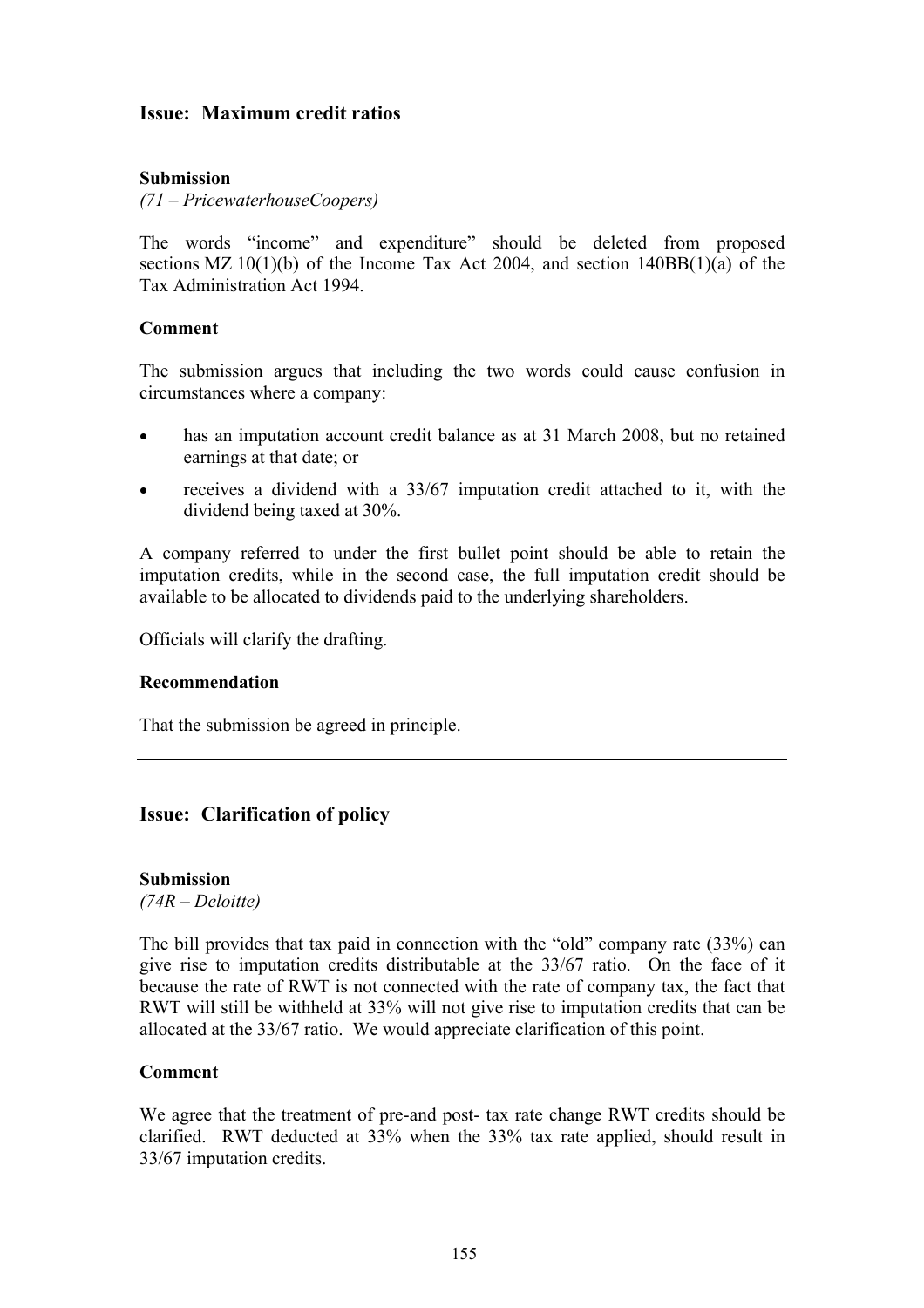However, where the 30% tax rate applies, RWT deducted at 33% should not be regarded as 33/67 credits, as the surplus 3 cents will be refundable.

## **Recommendation**

That the submission be accepted.

# **Issue: Dividends received by companies and other 30% tax entities**

## **Submission**

*(91 – New Zealand Institute of Chartered Accountants)* 

The formula in section MZ 13, which caps the imputation credit to 30% for taxpayers whose tax rate is 30%, should be modified or deleted.

Alternatively, if section MZ 13 is not deleted, it is inconsistent with New Zealand's imputation model to gross the dividend up by an amount greater than the credit that is ultimately allowed in respect of the dividend.

## **Comment**

Section MZ 13 prevents an intermediate company, which pays tax at 30%, from being able to use the additional 3% credit to shelter other income that would be taxed at 30%.

Section MZ 13 correctly reflects the policy intent.

## **Recommendation**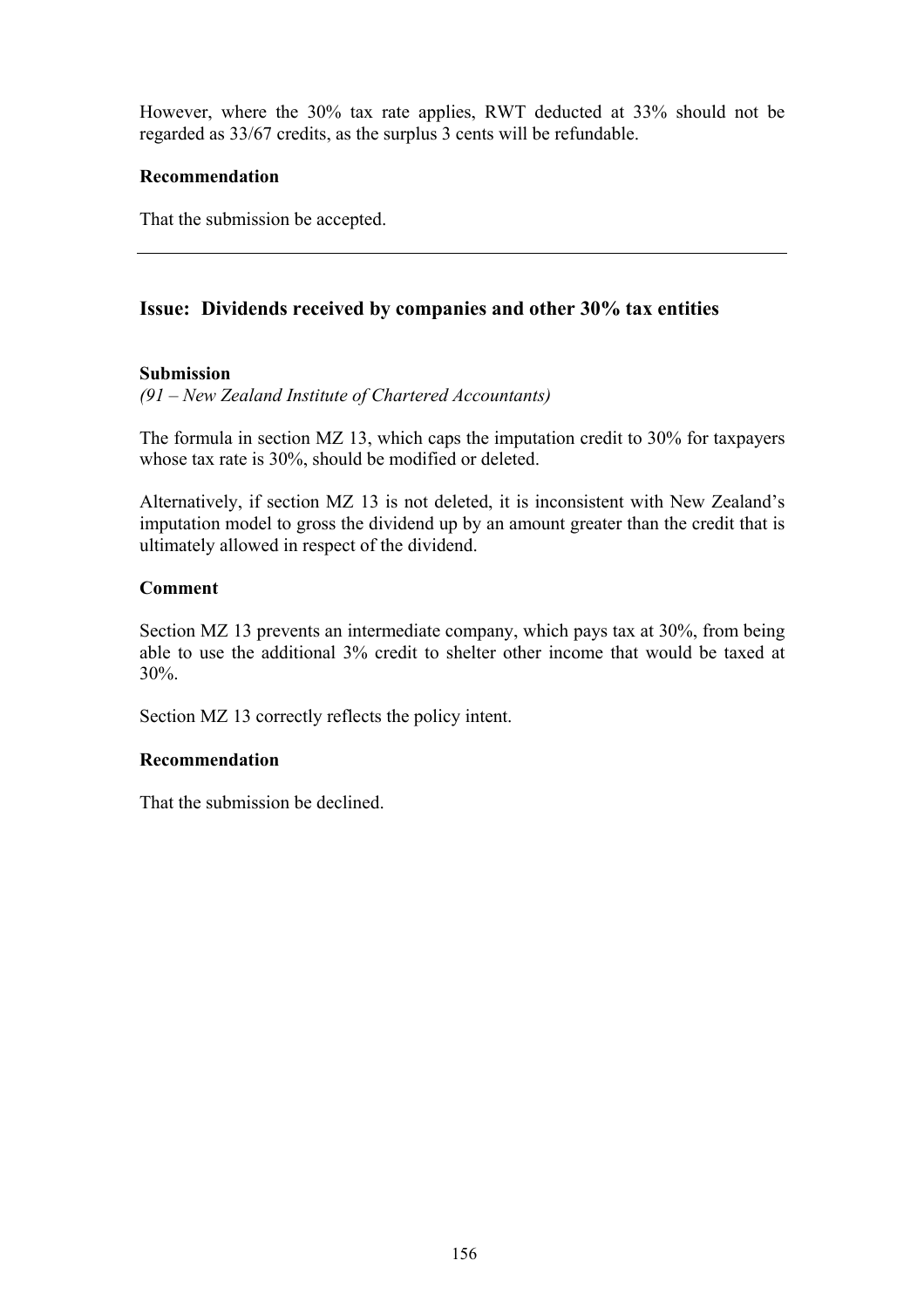# **QUALIFYING COMPANY ELECTION TAX (QCET)**

## **Submission**

*(61 – KPMG, 91 – New Zealand Institute of Chartered Accountants)* 

The QCET change should apply from the beginning of the 2008–09 year.

## **Comment**

The current application date is 17 May 2007, the date when the bill was introduced and the change was announced.

Tax avoidance measures, like the one subject to the submission, generally apply from the date when they are announced. If a later application date applied, taxpayers may be able to take actions that would negate the effect intended.

Officials consider, therefore, that the application date should not be deferred.

## **Recommendation**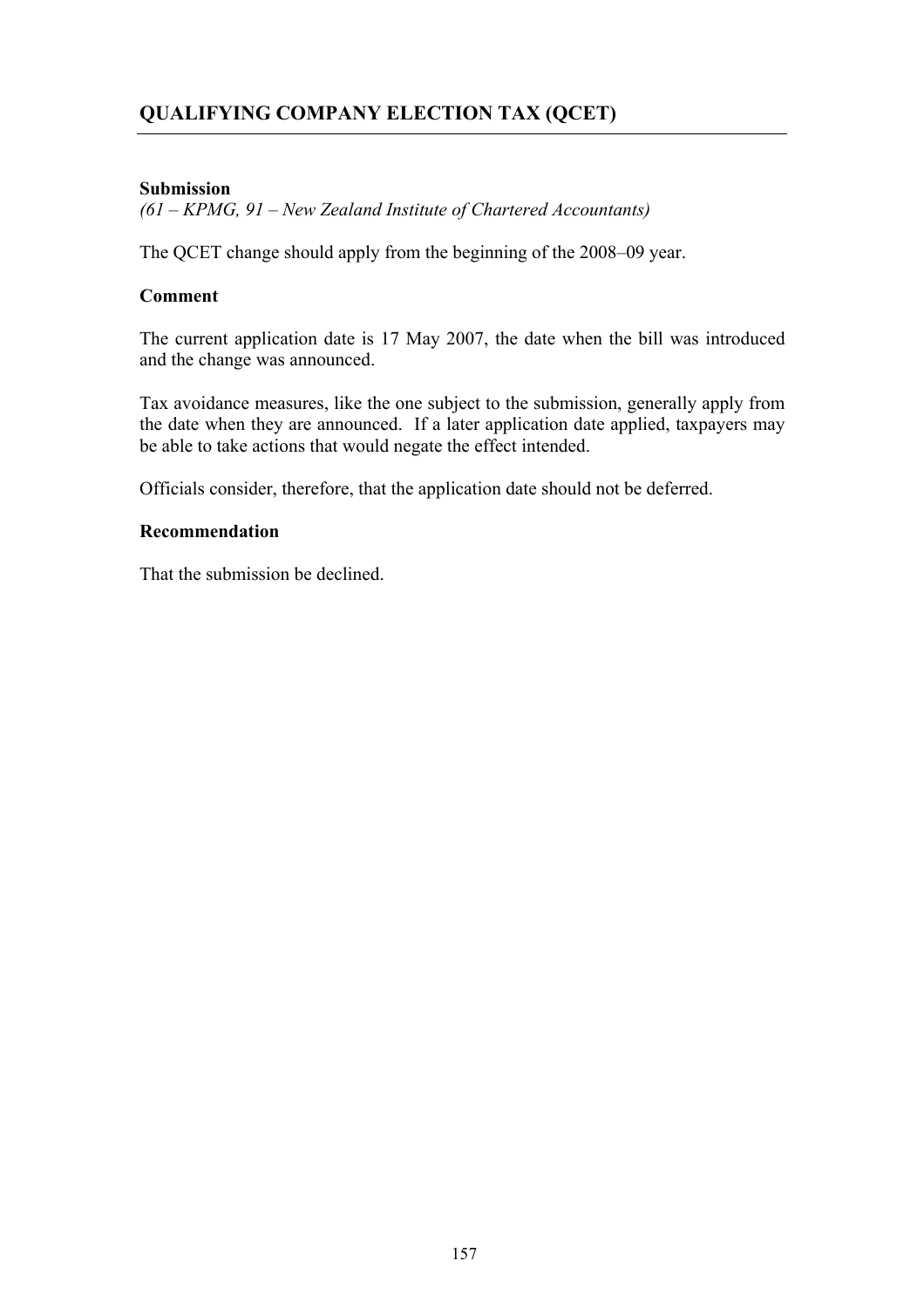# **RESIDENT WITHHOLDING TAX ON DIVIDENDS**

# **Issue: Review of RWT**

#### **Submission**

*(33 – Corporate Taxpayers Group, 61 – KPMG, 74R – Deloitte, 91 – New Zealand Institute of Chartered Accountants)* 

The suggested review of RWT on dividends is supported.

## **Recommendation**

That the submission be noted.

## **Issue: Rate of RWT on dividends**

#### **Submission**

*(33 – Corporate Taxpayers Group)* 

In time, a comprehensive RWT regime (similar to that applying to interest) should be introduced for dividends.

#### **Comment**

This submission will be considered as part of the review.

#### **Recommendations**

That the submission be noted.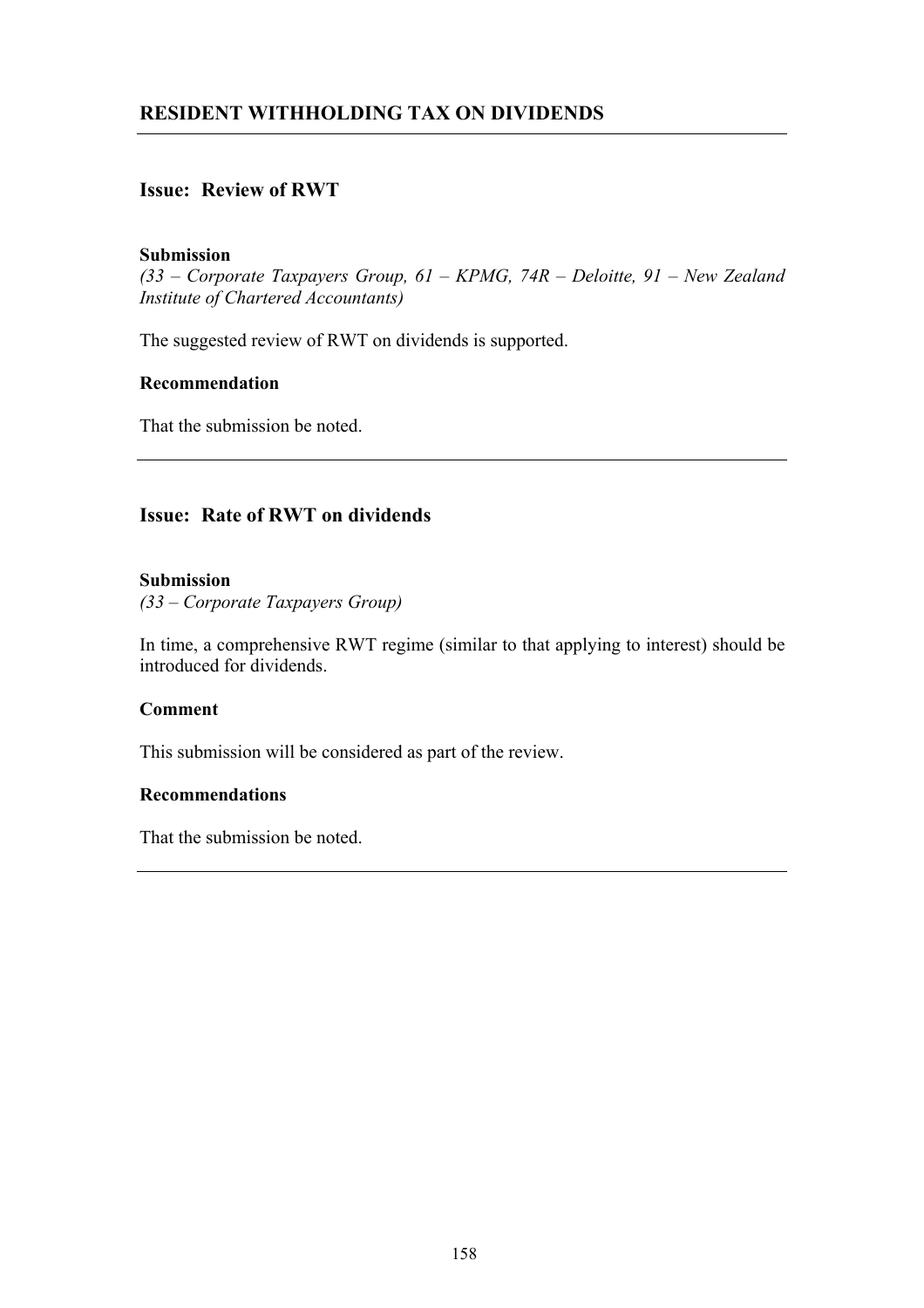# **Issue: Interim RWT rate on dividends**

## **Submissions**

*(23 – Investment Savings & Insurance Association of NZ Incorporated, 24 – AMP Financial Services and AMP Capital Investors, 33 – Corporate Taxpayers Group, 49 – Contact, 54 – ASB, 61 – KPMG, 74R – Deloitte)* 

RWT on dividends should be reduced to 30%.

#### **Comment**

The submissions point out that retaining the 33% RWT rate for dividends means that all fully imputed dividends will now be subject to RWT, which may add compliance costs for companies.

Officials understand that listed companies will incur extra administration costs, but the present systems they use to pay their dividends will allow for the deduction of RWT at 33%. Also, small companies may have no RWT deduction systems in place, but their shareholders will often be 33% taxpayers and RWT at 33% is appropriate.

However, it seems that a number of unit trusts and group investment funds that pay dividends have no RWT systems in place because to date they have only paid fully imputed dividends and therefore have not needed to deduct RWT.

There seems to be agreement that no one RWT rate on dividends is appropriate. However, we agree with the savings industry that it seems inappropriate to require widely held unit trusts and group investment funds to implement systems to account for RWT at 33/67 when the RWT system will be reviewed. Other than this, we recommend that the rate stay at 33/67.

#### **Recommendation**

That the general RWT rate be 33/67, but that widely held unit trusts and group investment funds that have not previously accounted for RWT on dividends be allowed to account for it at 30/70.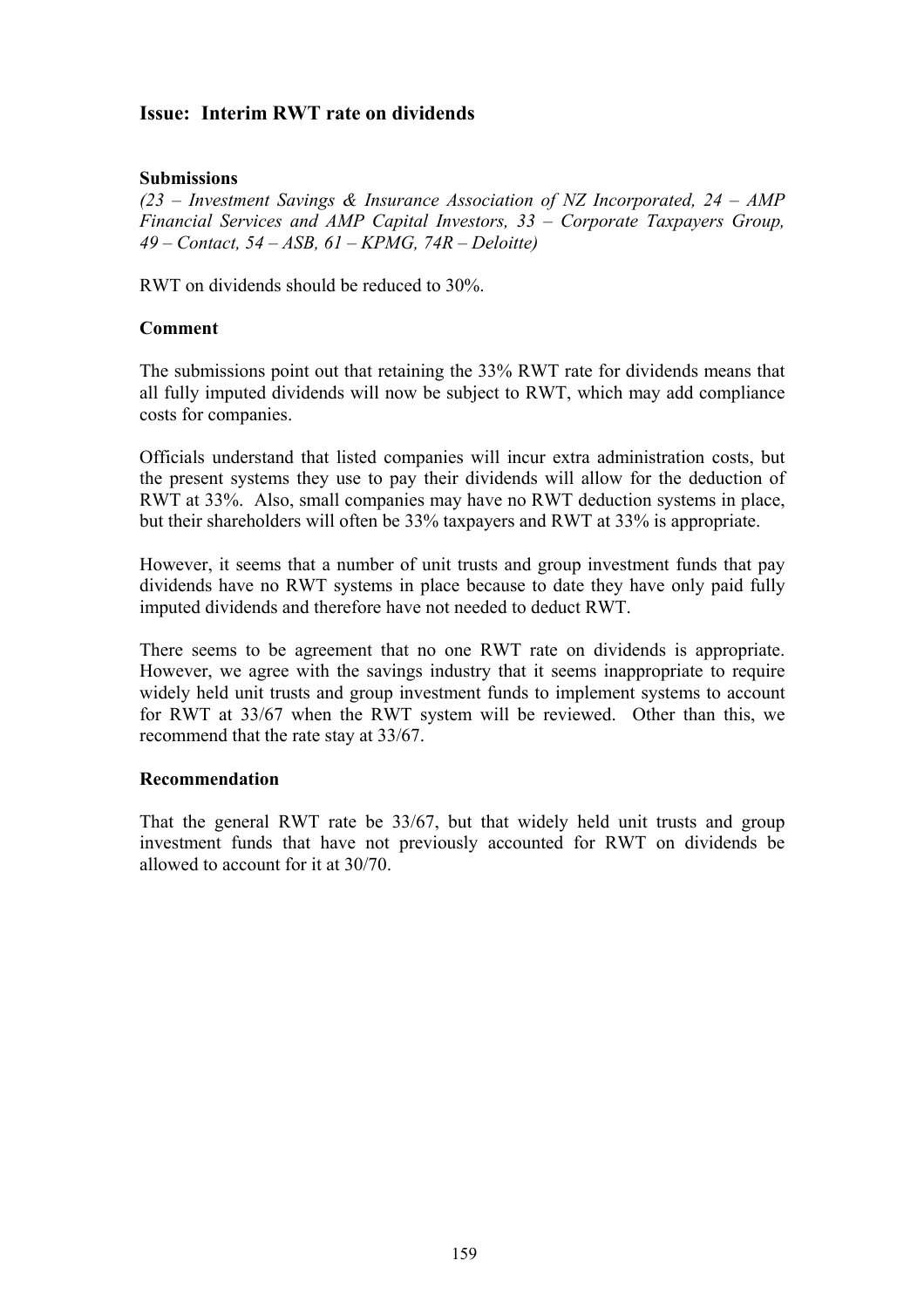# **Issue: Excess imputation credits for individuals**

#### **Submission**

*(33 – Corporate Taxpayers Group)* 

An individual's excess imputation credits should be refunded.

#### **Comment**

In 1988, when the company imputation system was introduced, it was decided that excess imputation credits would not be refunded, because of the revenue cost of doing so.

The government is in the process of putting together its tax policy work programme for the coming year and the priority of the wider imputation credit review will be determined in that context. This submission should be considered as part of this review.

#### **Recommendation**

That the submission be noted.

## **Issue: Sole traders and partnerships**

#### **Submission**

*(61 – KPMG, 91 – New Zealand Institute of Chartered Accountants)* 

Sole traders and partnerships should be permitted to restructure as companies without this action being considered as "tax avoidance". *(KPMG)*

Parliament and Inland Revenue should make a clear statement that the change in the company tax rate is intended as an incentive to incorporation. *(New Zealand Institute of Chartered Accountants)*

#### **Comment**

These submissions appear to be making the same point – that it be stated that incorporation of a business is not tax avoidance per se.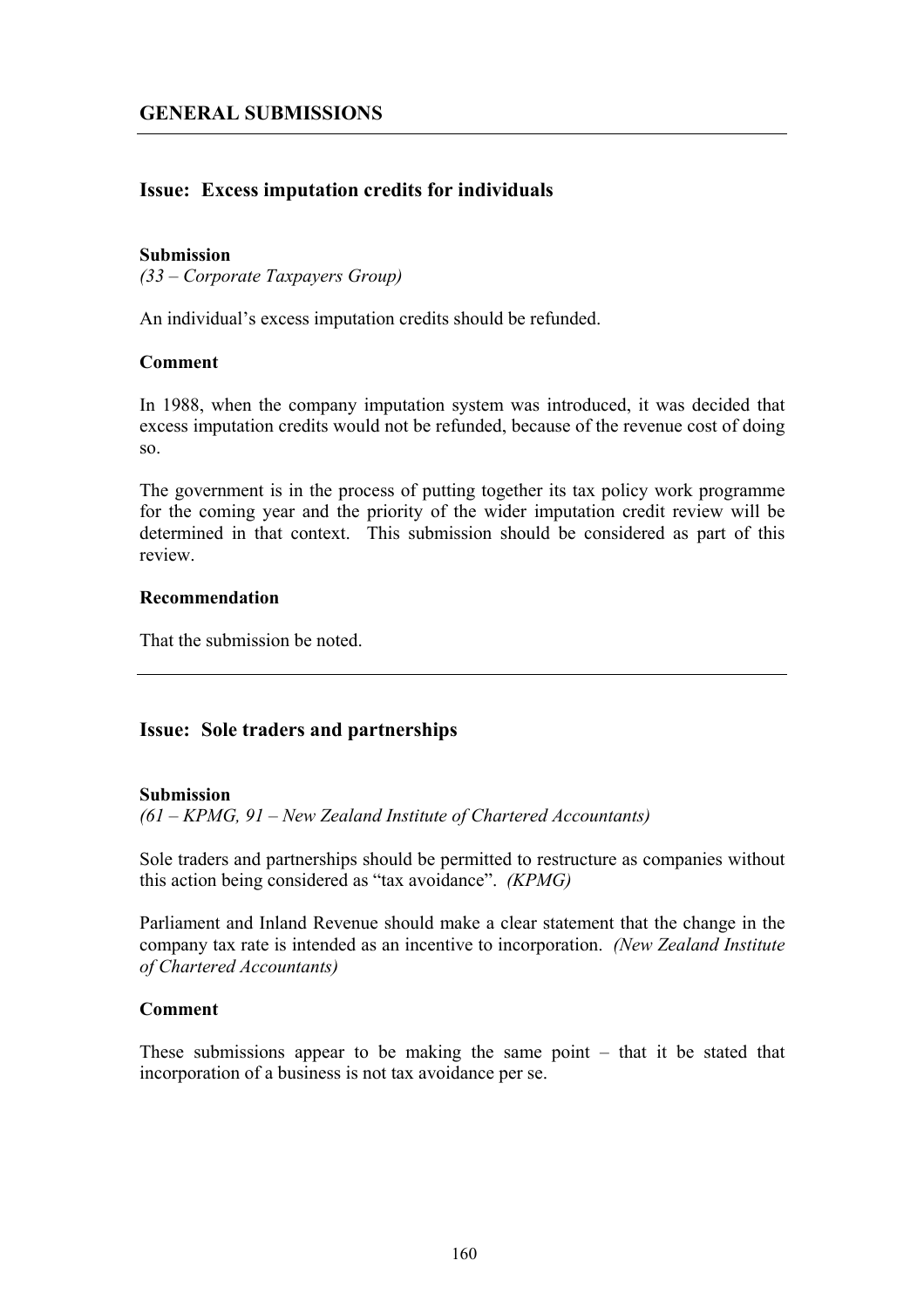In a very high portion of cases the restructuring of a business into a corporate form cannot be considered as "tax avoidance". However, applying the tax avoidance provisions may be considered if the restructuring results in the alienation of income that is essentially income from personal services. For example, medical professionals who corporatise their private practice and then appear to have a low taxable income may have to justify whether their use of this structure is appropriate from a taxation perspective.

We will clarify this issue in a subsequent *Tax Information Bulletin* following enactment of the legislation.

#### **Recommendation**

That the submission be declined, but the point be clarified.

# **Issue: Roll-over relief for re-structured businesses**

#### **Submission**

*(91 – New Zealand Institute of Chartered Accountants)* 

Statutory relief should be provided to allow unincorporated businesses to convert to companies without tax consequences.

#### **Comment**

Sole traders, trusts and partnerships of individuals and trusts, may wish to restructure their businesses as companies to benefit from the reduced company tax rate. By itself this is likely to be acceptable from a tax policy perspective (see officials' comment on the previous submission).

However, under normal tax rules, this type of restructuring could cause tax costs – for example, by way of income arising from depreciation recovery, profit on disposal of livestock or trading stock, disposal of growing trees, or income and expenditure from financial arrangements.

Livestock, trees and depreciable assets are likely to be the significant items from the taxpayers' perspective. The vendor (the individual or the trust) will have to dispose of these items at market value and often their tax book carrying value is significantly less, with the result being significant taxable income. Further, the company will either not get a corresponding tax write down, or that write down will happen over time.

These tax consequences could be avoided if there was a transitional period during which these assets could be transferred into a new company at tax book value. This is frequently called a "roll-over".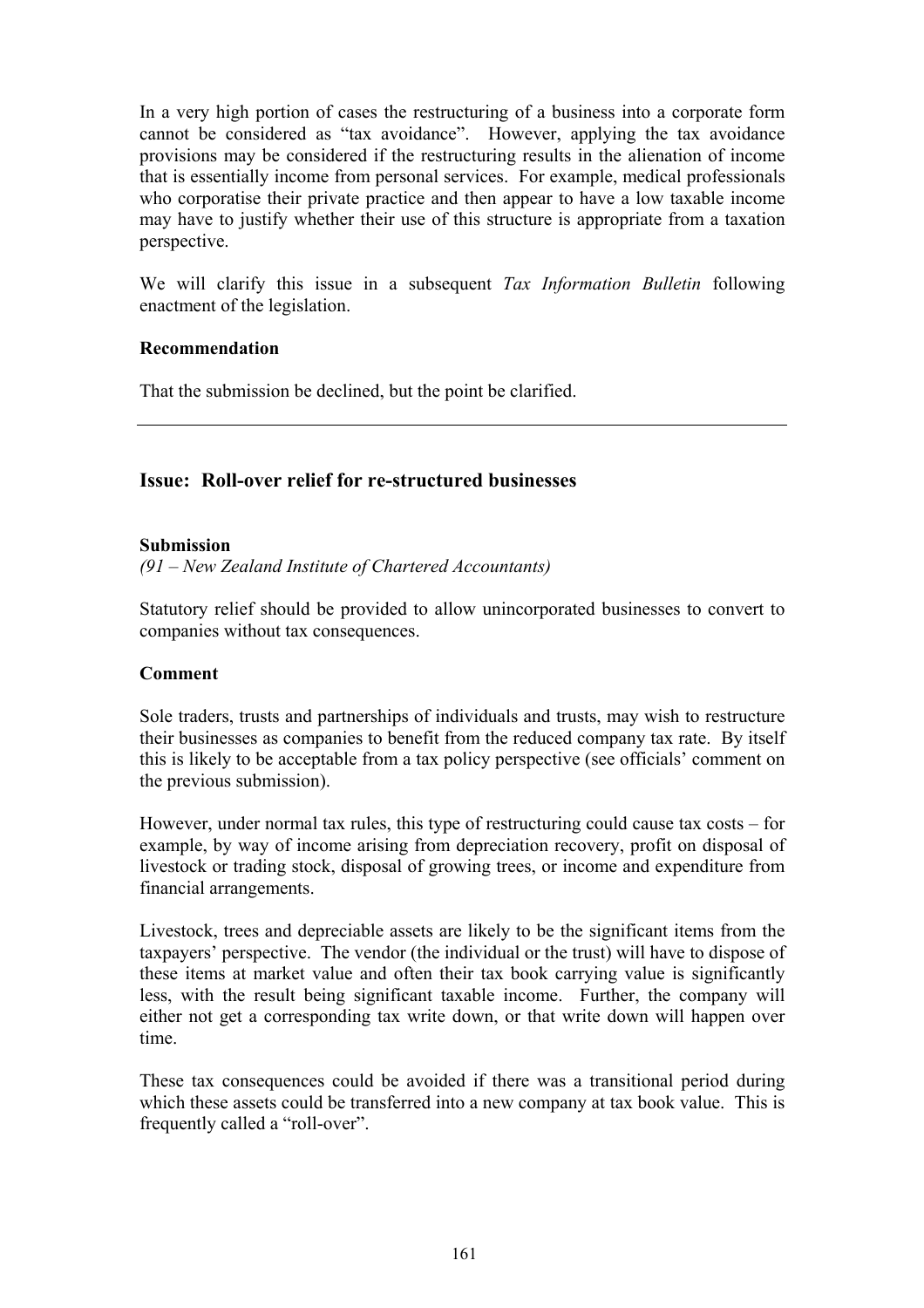There could be a policy problem with the transfer of trees into companies – the individual has presumably taken the deductions by this stage at their marginal rates, and the corporatisation of the trees may result in the eventual income upon harvest not being taxed at the individual's marginal tax rate. However, this is a specific concern that could be dealt with separately if necessary.

The general policy concern with a roll-over approach is that it would set a precedent for business restructuring to be treated in this way in the future. Changes to entityspecific tax rules occur every so often and there appears little justification to provide roll-over relief in this situation and not others. Further, roll-over relief has the potential to be fiscally expensive. The corporatisation of a business is often part of the business's life cycle and generally the private sector is able to plan for this.

#### **Recommendation**

That the submission be declined.

# **Issue: Taxation of fully imputed dividends**

## **Submission**

*(33 – Corporate Taxpayers Group)* 

Fully imputed dividends received by shareholders in widely held companies should be taxed at a maximum rate of 30%.

#### **Comment**

The submission points out that shareholders in widely held companies can achieve the maximum tax rate of 30% by investing in portfolio investment entities and certain other widely held collective investment vehicles. While officials acknowledge that this is technically correct, the reduction in the tax rate for those vehicles was made to encourage savings and introduce more neutral tax treatment of different savings and corporate entities.

Officials are concerned that there is a boundary issue in allowing fully imputed dividends received by shareholders of widely held companies to be taxed at 30%. The objective of the 30% tax rate for portfolio investment entity investors is to increase collective savings, which are generally longer term savings – taxing individuals' and trusts' dividends as final income at 30% will not necessarily achieve this.

In addition, the fiscal cost of the change in tax rate is likely to be high.

#### **Recommendation**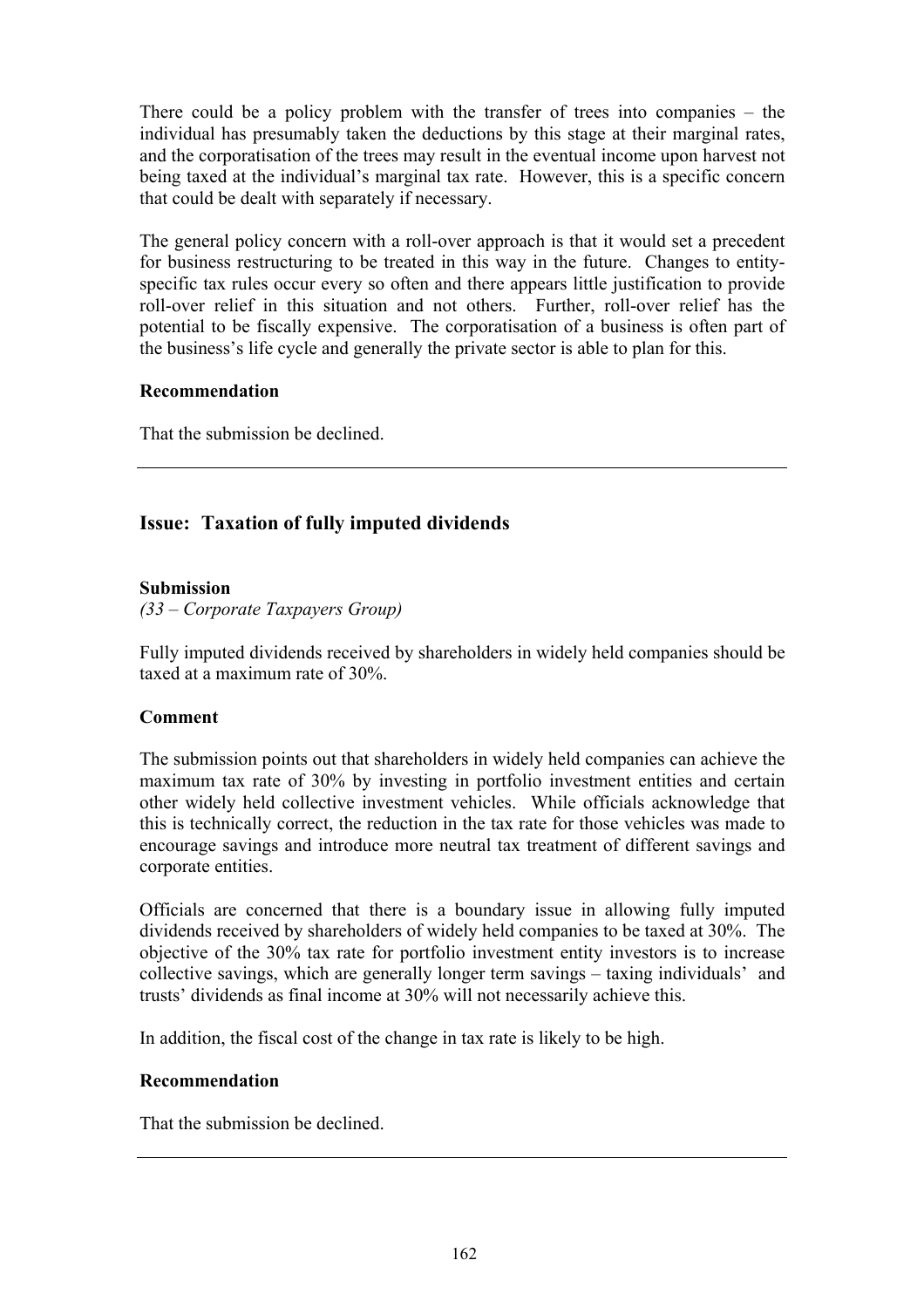# **Issue: Attribution rule for personal services**

## **Submission**

*(74B – Deloitte)* 

Imputation credits under section ME 4(1)(ab), which provides for credits to arise when income is attributed from an intermediary company to the relevant individual under the attribution rule for personal services, should remain at 49.25% of the amount attributed, when the company is owned by a trust. Alternatively, dividends paid from income that has been attributed to shareholders could be exempt from tax.

#### **Comment**

The attribution rule is an anti-avoidance rule designed to ensure that wage earners cannot avoid the 39% tax rate by channelling their income through a company or a trust. It does this by treating, in defined circumstances, the person providing the personal services as deriving the income that would otherwise be derived by the intermediary company or trust.

Some double taxation can occur when the attribution rule is applied to income derived by a company because the cash still has to be extracted from the company as dividends. Section ME 4(1)(ab) partially or fully relieves, depending on the circumstances, the double taxation that could otherwise occur.

With the change in the company tax rate to 30% the imputation credit that arises under the section will be reduced to 42.86%, consistent with the new maximum imputation credit ratio of 30/70.

If the attribution applies to a year before the change in the company tax rate, the applicable rate should remain at 49.25%. This is achieved because the change to section ME 4(1)(ab) applies in relation to income attributed in the 2008–09 and later income years.

The submission asks that the deemed credit remain at 33/67 permanently. However, this will not, in the absence of other changes, achieve the submissions desired outcome as after 31 March 2010 dividends can only be imputed at 30/70. Officials do not support allowing the maximum imputation credit to be maintained at 33/67 indefinitely, because that rate is not consistent with the new company tax rate.

However, we consider that it would be possible to provide relief by exempting the dividends if a company paying a dividend meets certain criteria. Relief would be provided by ensuring that dividends paid by eligible companies were either fully imputed or exempt from tax. This proposal is consistent with the tax treatment of qualifying companies. Where a company elected to be subject to this treatment, a credit would not arise under section ME 4(1)(ab).